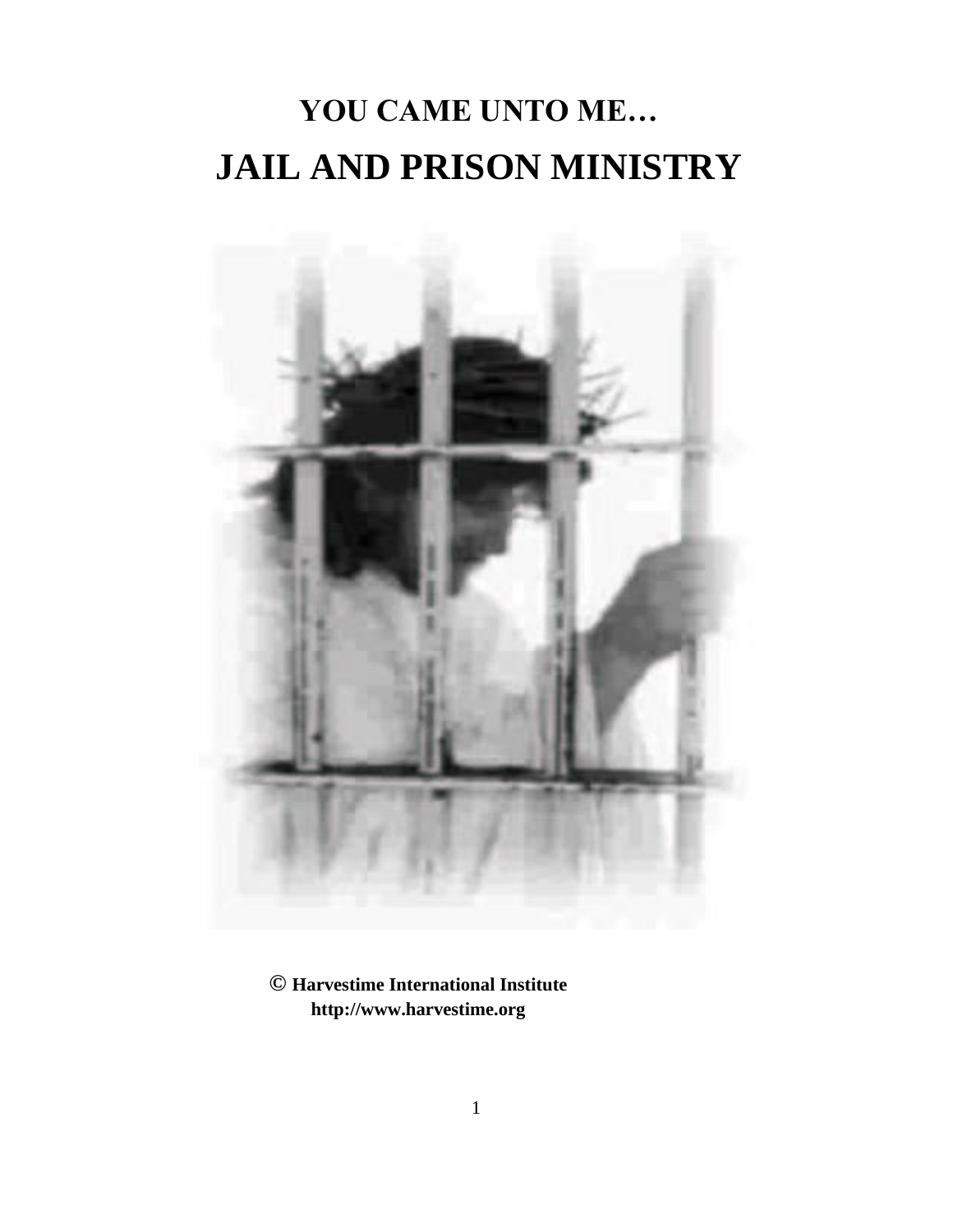### **You Came Unto Me A Training Manual For Jail And Prison Ministry**

### DEDICATION

This manual is lovingly dedicated to those who inspired it… *The women at Central California Women's Facility* and in memory of former death row inmate *Karla Faye Tucker who went from Texas Death Row safely into the arms of Jesus on February 3, 1998*

### Acknowledgments

This manual has been reviewed from several key perspectives:

- An institutional chaplain.
- A death row inmate.
- Religious volunteers ministering inside an institution.
- Volunteers corresponding and visiting one-on-one with inmates.

Special gratitude for assisting in editing portions of the original manuscript to Catherine Thompson, a precious sister in the Lord incarcerated on California's Death Row for Women, and the women of CCWF. Some forms are from The Freedom Fighters Manual by Daniel McManus.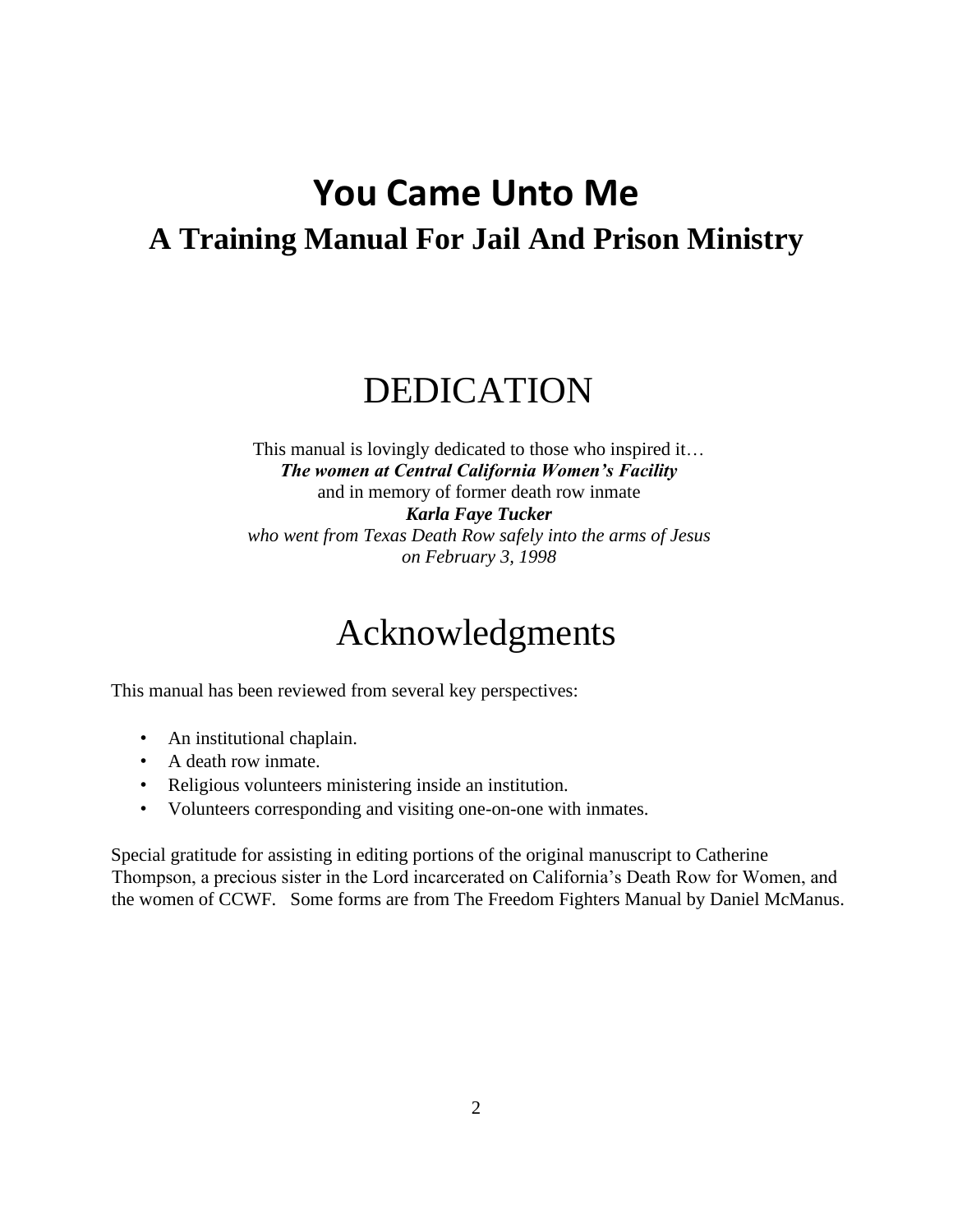## TABLE OF CONTENTS

|                |                                                                   | $\overline{4}$ |
|----------------|-------------------------------------------------------------------|----------------|
|                |                                                                   | 5              |
| $\mathbf{1}$   | "You Came Unto Me": The Biblical Mandate For Ministry             | 7              |
| $\overline{2}$ |                                                                   | 13             |
| 3              |                                                                   | 19             |
| 4              |                                                                   | 29             |
| 5              |                                                                   | 33             |
| 6              |                                                                   | 37             |
| 7              |                                                                   | 45             |
| 8              |                                                                   | 50             |
| 9              |                                                                   | 56             |
| 10             |                                                                   | 62             |
| 11             |                                                                   | 68             |
| 12             |                                                                   | 73             |
| 13             |                                                                   | 81             |
|                |                                                                   | 82             |
|                | Appendix One:<br>Appendix Two:<br>Scriptures Related To Prisoners |                |
|                |                                                                   | 94             |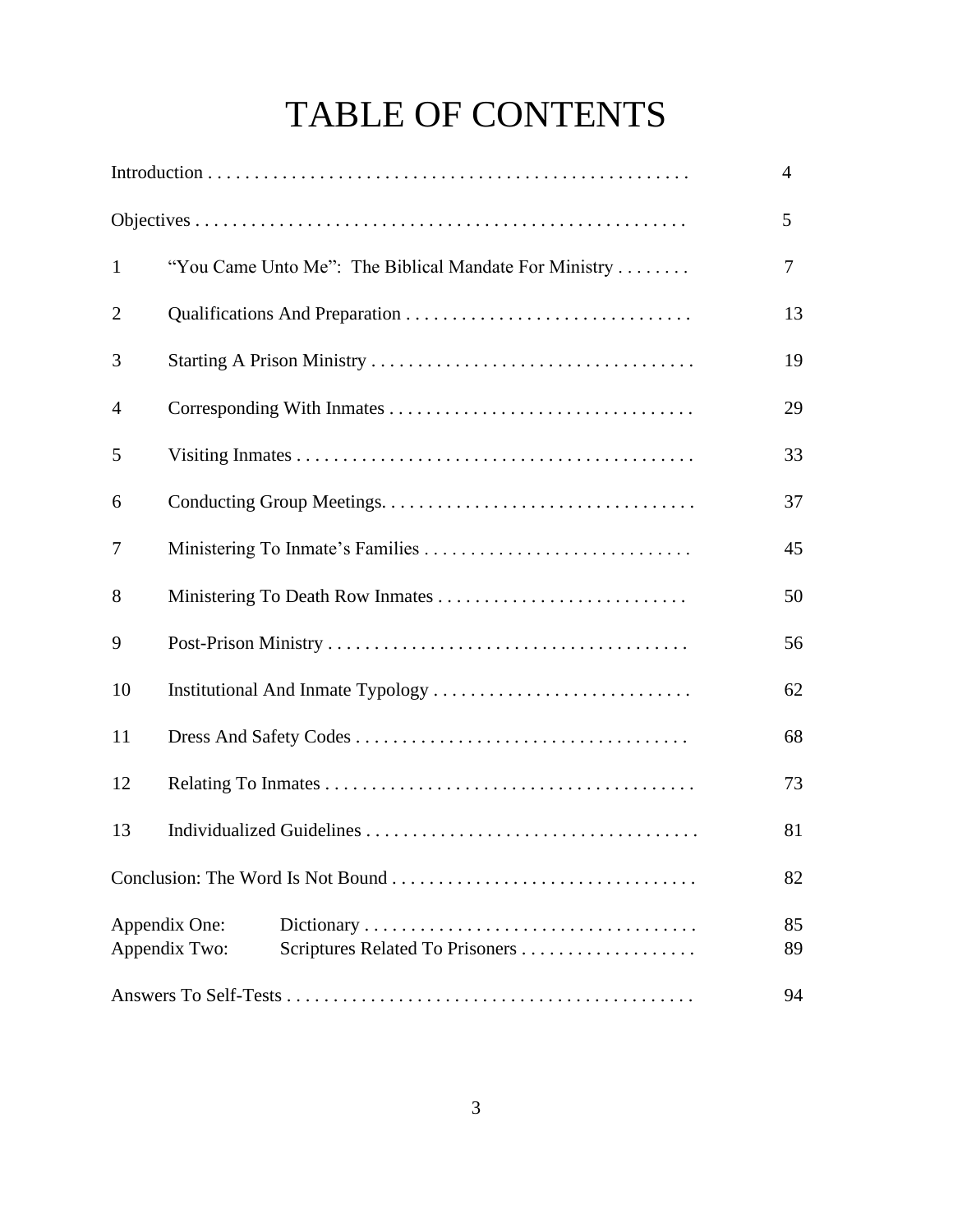### INTRODUCTION

You hold in your hands the key to a great treasure box. Inside the box is gold, silver, and precious jewels. The box in which these treasures are contained is rather unusual, and not really very appealing. It is surrounded by razor wire, electrified fences, and armed guard towers. But inside there is great treasure, men and women, precious to God, who are waiting for YOU.

The manual you hold in your hands, "You Came Unto Me", is a training guide for jail and prison ministry. This manual provides instruction for every level of involvement:

-The minimal level of corresponding with an inmate.

-Visiting one-on-one with inmates.

- -Ministering in group worship services, special programs, or Bible studies inside an institution.
- -Assisting inmate's families.
- -Providing post-prison ministry upon an inmate's release from a penal institution.

It includes instruction on dress and safety codes, institution and inmate typology, and how to relate to inmates in such a way that they will be attracted to the Gospel message and receive Jesus Christ as their personal Savior.

This manual is designed to be used as a training course for:

-Individuals who have a desire to get involved in jail and prison ministry.

- -Churches planning to start jail and prison outreaches.
- -Denominations desiring to involve their churches in such ministries.
- -Bible colleges desiring to offer jail and prison ministry training to students.

-Chaplains who need a resource for training their volunteers.

Each chapter includes instructional objectives to guide the learning experience and a self-test to measure individual progress. (Answers to self-tests are provided at the conclusion of the final chapter in this manual and may be removed by the instructor if they do not want students to have access to them.) The Appendices include a dictionary of prison-related terms and Scriptures related to prisoners.

Chapter Thirteen of this manual is an individualized section where a volunteer, church, Christian organization, or chaplain can insert training materials unique to their specific jail or prison including facility maps, rules, dress codes, forms, etc. If you are an instructor using this manual for a Bible college class, you may insert your own lecture notes or handouts in Chapter Thirteen. You are free to reproduce copies of this manual for the glory of God, but not for commercial sale. The text of the manual is available free for downloading at: **[http://www.harvestime.org](http://www.harvestime.org/)**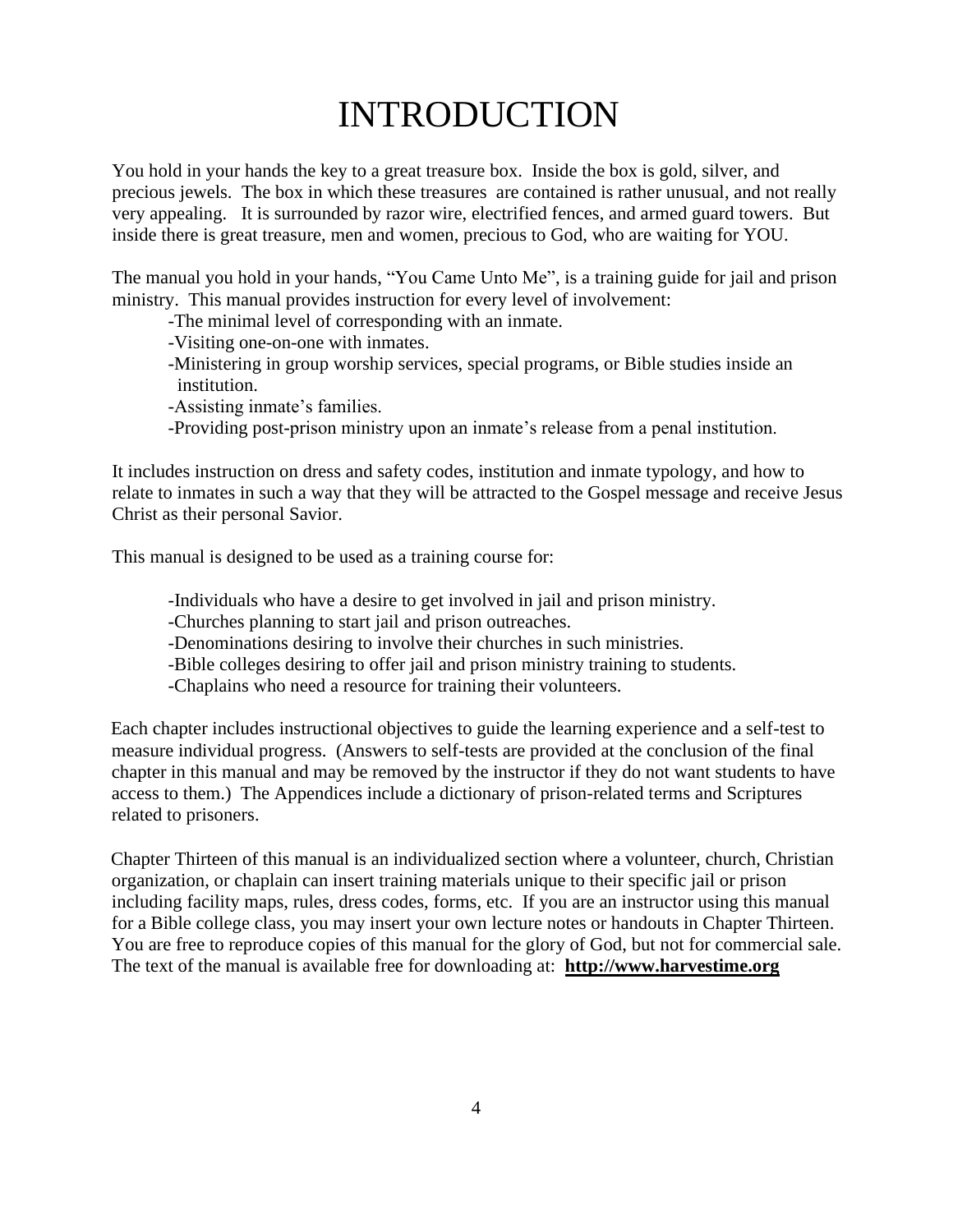### **OBJECTIVES**

Upon conclusion of this training manual you will be able to:

-Provide references for the scriptural mandate for prison ministry.

-Explain why believers should be involved in prison ministry.

-Articulate the spiritual goals of jail and prison ministry.

-List the social goals of jail and prison ministry.

-Summarize what the Gospel has to offer prison inmates.

-Determine your role in prison ministry.

-Summarize the spiritual qualifications for a prison ministry worker.

-Identify four areas of preparation vital to effective prison ministry.

-Summarize the steps for starting a prison ministry.

-Identify various types of ministries which you might provide in an institution.

-Prepare and submit a proposal for prison ministry.

-Recruit and train volunteers.

-Summarize guidelines for corresponding with inmates.

-Explain why personal visitation is an important ministry.

-Explain how to get involved in one-on-one visitation with inmates.

-Summarize guidelines for visiting individually with an inmate.

-Identify various group meetings that can be conducted in jails and prisons.

-Summarize guidelines for conducting group meetings.

-Explain why inmates' families are often in crisis.

-Identify ways in which you can minister to inmates' families.

-Summarize guidelines for ministering to inmates' families.

-Explain how to start a ministry to death row inmates.

-Discuss guidelines for ministering to death row inmates.

-Explain how to help a death row inmate prepare to die.

-Identify common needs of ex-offenders.

-Describe types of post-prison ministries.

-List steps for starting a post-prison ministry.

-Determine your role in post-prison ministry.

-Demonstrate understanding of institutional security levels.

-Discuss differences between jails and prisons.

-Discuss common inmate typology.

-Explain how to deal with inmates who maintain their innocence.

-Describe dress codes applicable for penal institutions.

-Summarize safety codes applicable for penal institutions.

-Give guidelines for surviving a hostage incident.

-Summarize guidelines for relating to inmates.

-Define a "setup," explain how it occurs, and how to avoid it.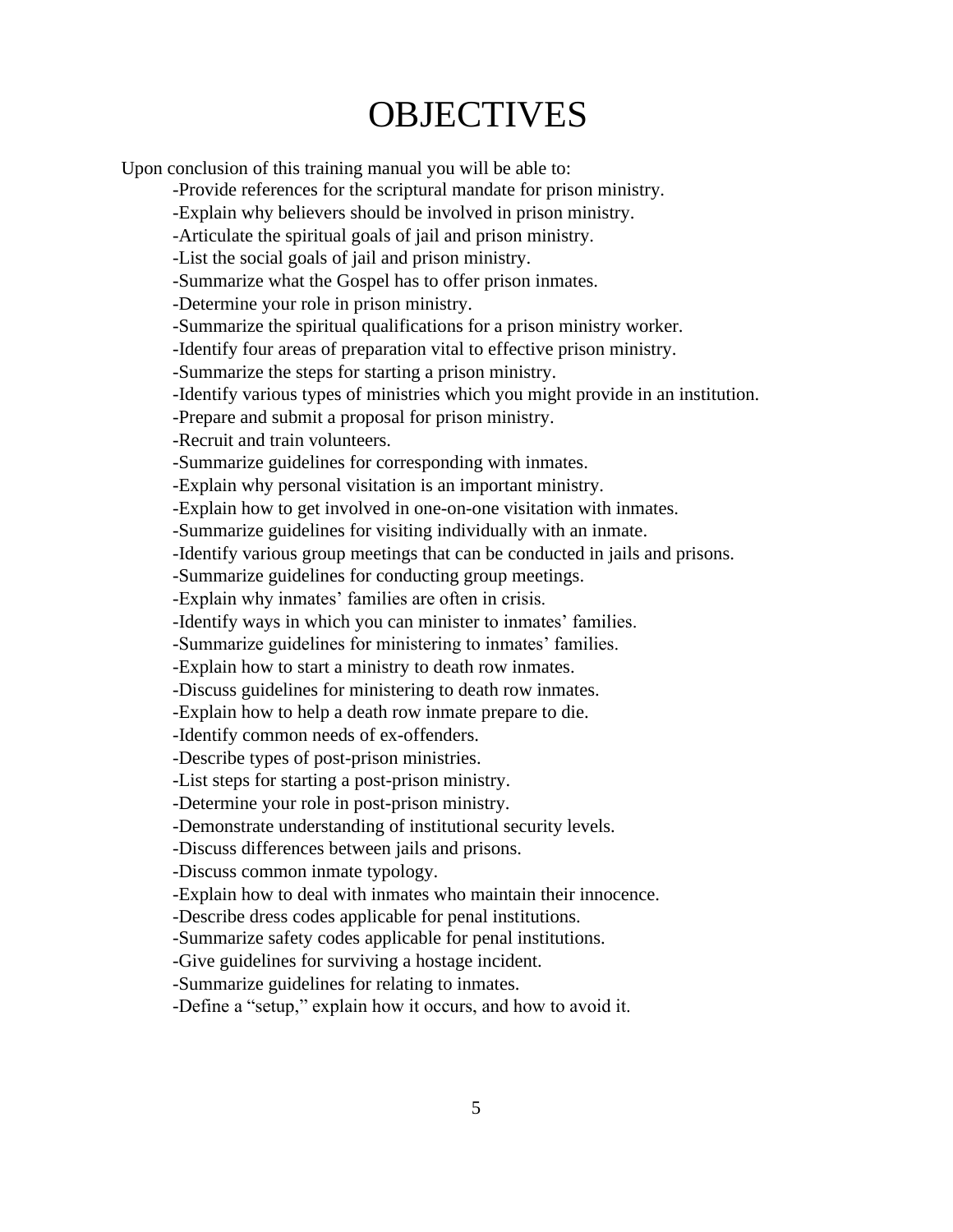#### *Treasures In Prison Cells By Bill Yount*

*It was late at night and I was tired, but about midnight, God spoke to me in my spirit and asked a question. "Bill, where on earth does man keep his most priceless treasures and valuables?" I said "Lord, usually these treasures like gold, silver, diamonds and precious jewels are kept locked up somewhere out of sight, with guards and security to keep them under lock and key." God spoke. "Like man, My most valuable treasures on earth are also locked up." Then I saw Jesus standing in front of seemingly thousands of prisons and jails. The Lord said, "They have almost been destroyed by the enemy, but these souls have the greatest potential to be used, and to bring forth glory to My name. Tell My people, I am going this hour to the prisons to activate the gifts and callings that lie dormant in these lives that were given before the foundation of the earth. Out from these walls will come forth a spiritual army that will have power to literally kick down the gates of Hell and overcome satanic powers that are holding many of My people bound in My own House. Tell My people that great treasure is behind these walls, in these forgotten vessels. My people must come forth and touch these lives, for a mighty anointing will be unleashed upon them for future victory in My kingdom. They must be restored."* 

*Then I saw the Lord step up to the prison doors with a key. One key fit every lock and the gates began to open. I then heard and saw great explosions which sounded like dynamite going off behind the walls. It sounded like all-out spiritual warfare. Jesus turned and said, "Tell My people to go in now and pick up the spoil and rescue them." Jesus then began walking in and touching inmates who were thronging Him. Many, being touched, instantly began to have a golden glow come over them. God spoke to me, "There's the gold!" Others had a silver glow around them. God said, "There's the silver!" Like slow motion they began to grow into what appeared to be giant knights, armed warriors. They had on the armor of God and every piece was solid and pure gold! Even golden shields! When I saw the golden shields, I heard God say to these warriors, "Now go and take what Satan has taught you and use it against him. Go and pull down the strongholds coming against My Church." The spiritual giants then started stepping over the prison walls with no one to resist them, and they went immediately to the very front line of the battle with the enemy. I saw them walk right past the big-name ministers, known for their power with God, who were surpassed by these giant warriors like David going after Goliath! They crossed the enemy's line and started delivering many of God's people from the clutches of Satan while demons trembled and fled out of sight at their presence. No one, not even the Church, seemed to know who these spiritual giants were or where they came from. They were restored to God's House and there was great victory and rejoicing. I also saw silver, precious treasures, and vessels being brought in. Beneath the gold and silver were the people that nobody knew: Rejects of society, street people, the outcasts, the poor and the despised. These were the treasures that were missing from His House. Then the Lord said. "If My people want to know where they are needed, tell them they are needed in the streets, the hospitals, the missions, and the prisons. When they come there, they will find Me and the next move of My Spirit."*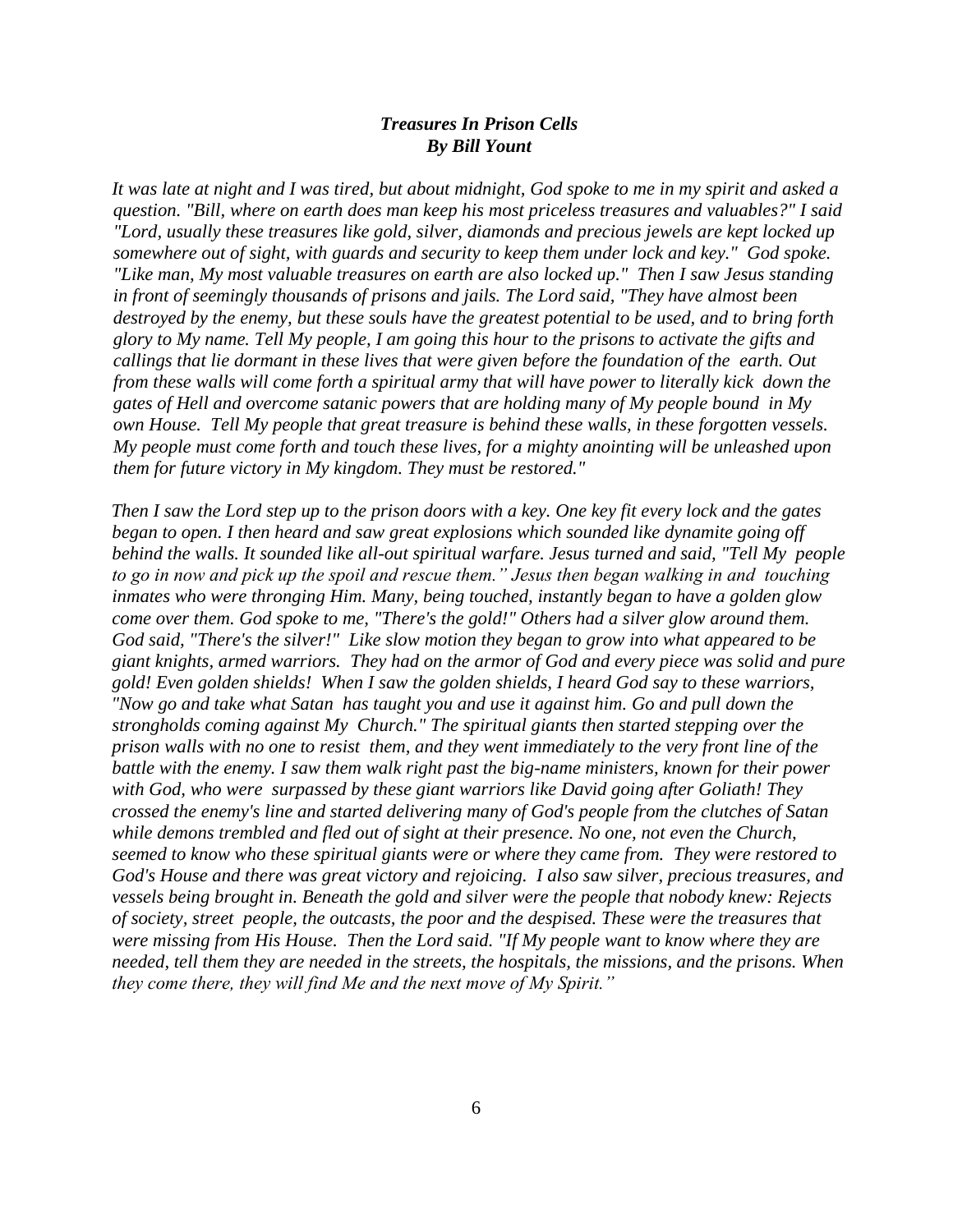### CHAPTER ONE "You Came Unto Me. . " The Biblical Mandate For Ministry

#### **KEY VERSE:**

*...I was in prison, and you came to me. (Matthew 25:36)* 

#### **OBJECTIVES:**

Upon conclusion of this lesson you will be able to:

-Provide references for the scriptural mandate for prison ministry.

-Explain why believers should be involved in prison ministry.

-Articulate the spiritual goals of jail and prison ministry.

-List the social goals of jail and prison ministry.

-Summarize what the Gospel has to offer prison inmates.

-Determine your role in prison ministry.

#### **INTRODUCTION**

Barbed wire. Steel bars and heavy metal doors. Guard towers with armed officers. Criminals. This is prison!

-Society says, "Lock them up and throw away the key."

-Politicians say, "We need to build more prisons."

-Statistics say, "Eighty percent of inmates return to prison after release, so we are wasting our time trying to rehabilitate them."

...But Jesus says, "I was in prison, and you came to me."

The prison system is the only "business" that succeeds by its failure. Prison populations grow larger and larger. Often, people come out of prison worse than when they went in. Many commit more crimes, return to prison, and get stuck in the cycle of recidivism, the "revolving door" of crime, prison, and release.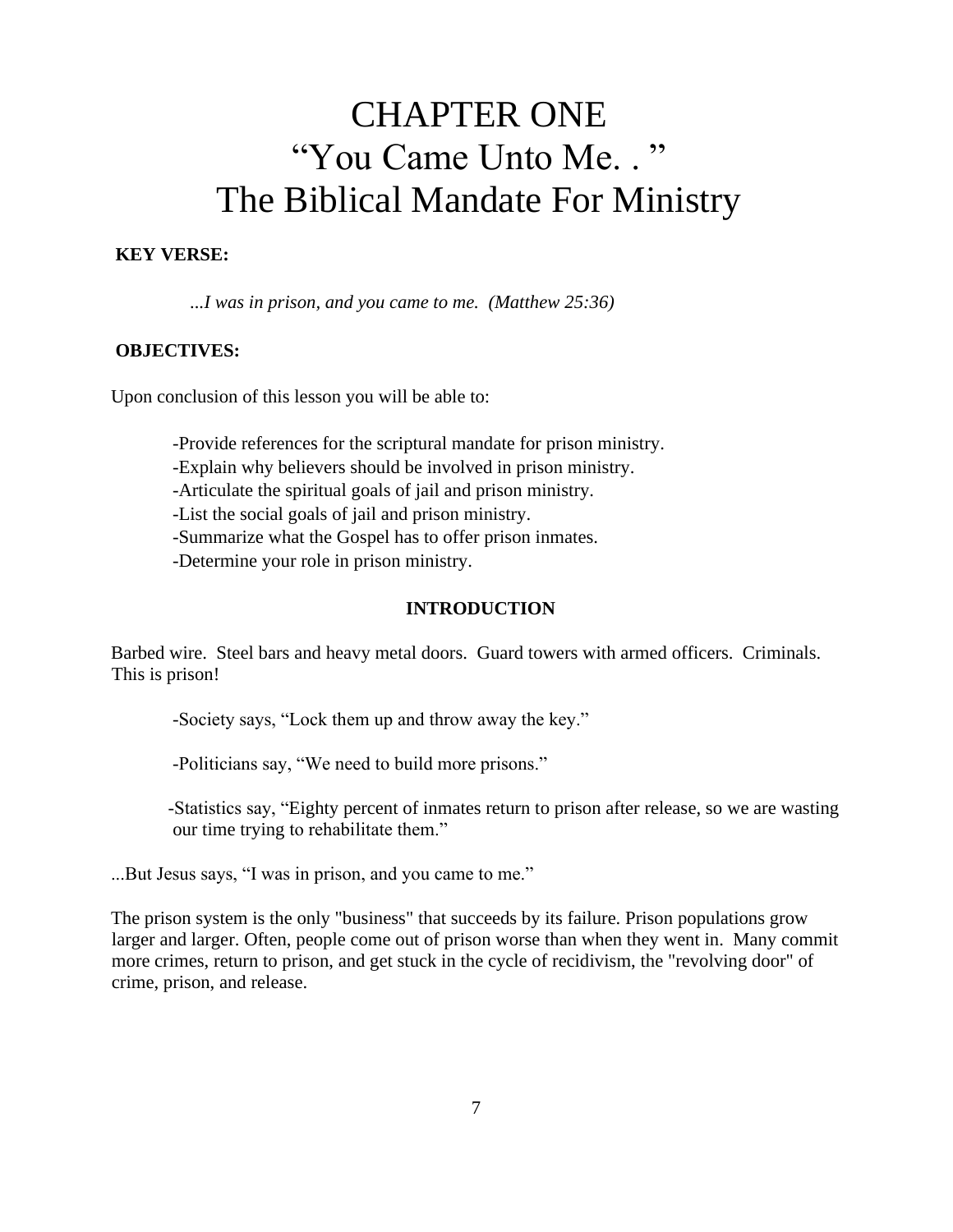The answer to this is not more prisons. It is not locking people up and "throwing away the key." It is not even the death penalty, as studies have shown that even this does not effectively deter crime. The answer is the Gospel of Jesus Christ in the demonstration of power!

Prisoners need regeneration not rehabilitation, and Jesus has commissioned His followers to reach beyond the barbed wire fences and steel bars to touch the lives of men and women bound by the shackles of sin.

#### **THE MANDATE FOR PRISON MINISTRY**

The mandate for prison ministry is clear in God's Word, both by scripture and example.

#### **SCRIPTURE:**

The greatest scriptural mandate for prison ministry is given in Matthew 25:31-40. Jesus said:

*..."When the Son of Man comes in His glory, and all the holy angels with Him, then He will sit on the throne of His glory. All the nations will be gathered before Him, and He will separate them one from another, as a shepherd divides his sheep from the goats. And He will set the sheep on His right hand, but the goats on the left. Then the King will say to those on His right hand, `Come, you blessed of My Father, inherit the kingdom prepared for you from the foundation of the world: `for I was hungry and you gave Me food; I was thirsty and you gave Me drink; I was a stranger and you took Me in; `I was naked and you clothed Me; I was sick and you visited Me; I was in prison and you came to Me.' Then the righteous will answer Him, saying, `Lord, when did we see You hungry and feed You, or thirsty and give You drink? When did we see You a stranger and take You in, or naked and clothe You? Or when did we see You sick, or in prison, and come to You?' And the King will answer and say to them, `Assuredly, I say to you, inasmuch as you did it to one of the least of these My brethren, you did it to Me.'" (Matthew 25:31-40)* 

#### **EXAMPLE:**

Jesus Christ Himself is our example for prison ministry. One of the main targets of Christ's ministry was prisoners:

*"...To open blind eyes, to bring out the prisoners from the prison, and them that sit in darkness out of the prison house." (Isaiah 42:7)* 

Jesus declared: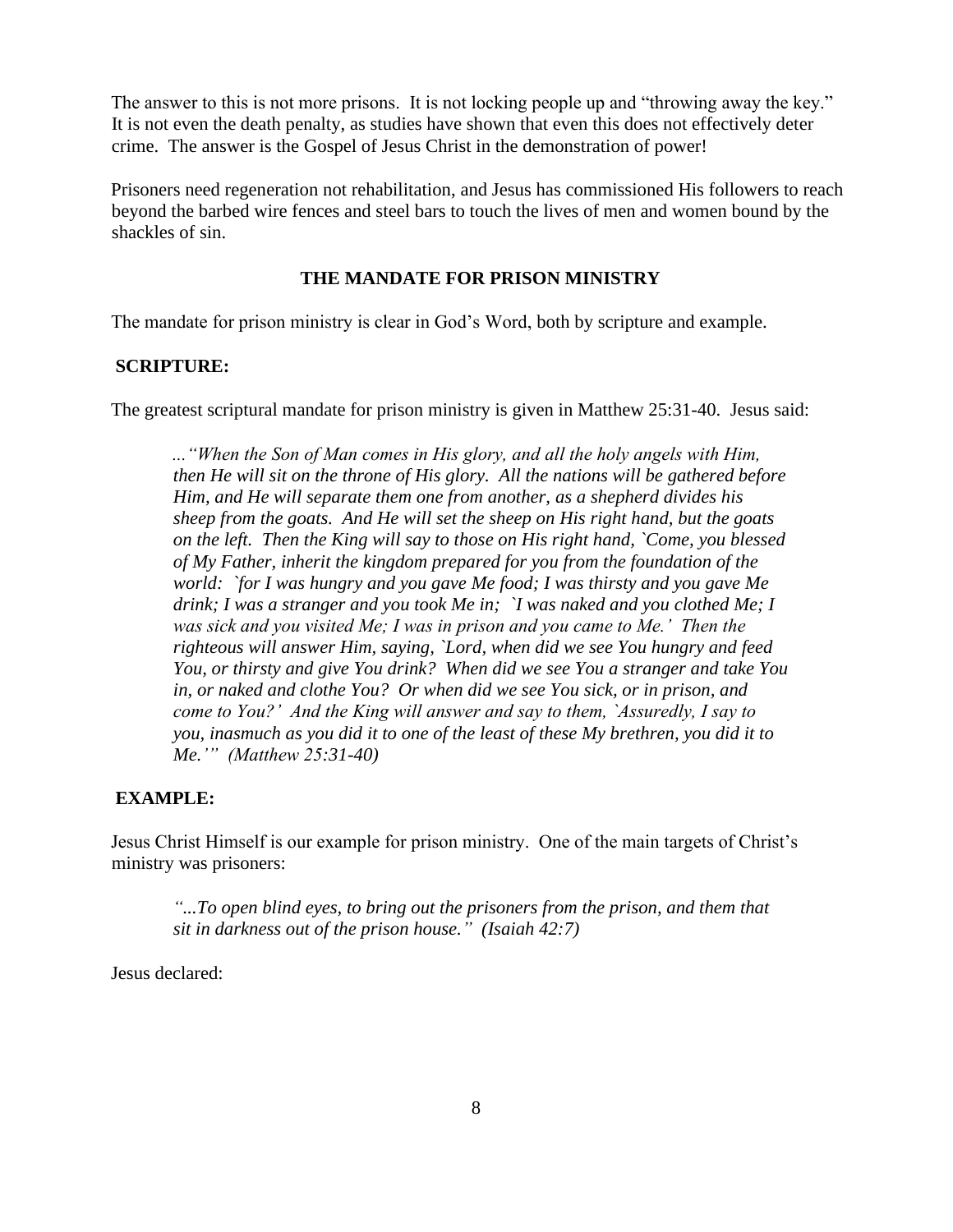**"***The spirit of the Lord God is upon me; because the Lord hath anointed me to preach good tidings unto the meek; he hath sent me to bind up the brokenhearted, to proclaim liberty to the captives, and the opening of the prison to them that are bound"... (Isaiah 61:1)* 

Even while dying on Calvary's cross, Jesus took time to reach out in love and concern to a prisoner. As a result, that convicted criminal experienced God's love, grace, and forgiveness. During the time between His death and resurrection, we are told that Jesus *" ...went and preached to the spirits in prison" (1 Peter 3:19).* 

Unfortunately, despite the clear Biblical injunction and Christ's example to minister to prisoners, many believers prefer to pass by on the other side of the street, as did the religious leaders in the parable of the Good Samaritan (see Luke 10:29-37).

#### **WHY PRISON MINISTRY?**

Why must believers be concerned about prison ministry? Because...

-Prison ministry has a direct Scriptural mandate (Matthew 25:31-40). Throughout the Bible are examples, descriptions, and commandments about prisons, prisoners, bondage, and captivity.

-Jesus set the example for ministering to prisoners.

-Prisons meet the criteria of any mission field: Lost people and a need for laborers.

-God is not willing that any should perish, not even serial killers, rapists, and molesters (2 Peter 3:9). God loves even the "worst of sinners" (1 Timothy 1:15).

-Chaplains cannot minister to more than a small percentage of inmates in their care. They cannot do all of the necessary work themselves, as there is just not enough time to do so.

-Many jails and prisons have no professional chaplains, and many have no religious services at all.

-For every person incarcerated, there are three to five other people affected: Spouses, children, parents, etc. Inmates and their families represent a large segment of society in any culture.

-False religions and cults are reaching out to prisoners. We must get there first with the Gospel of Jesus Christ!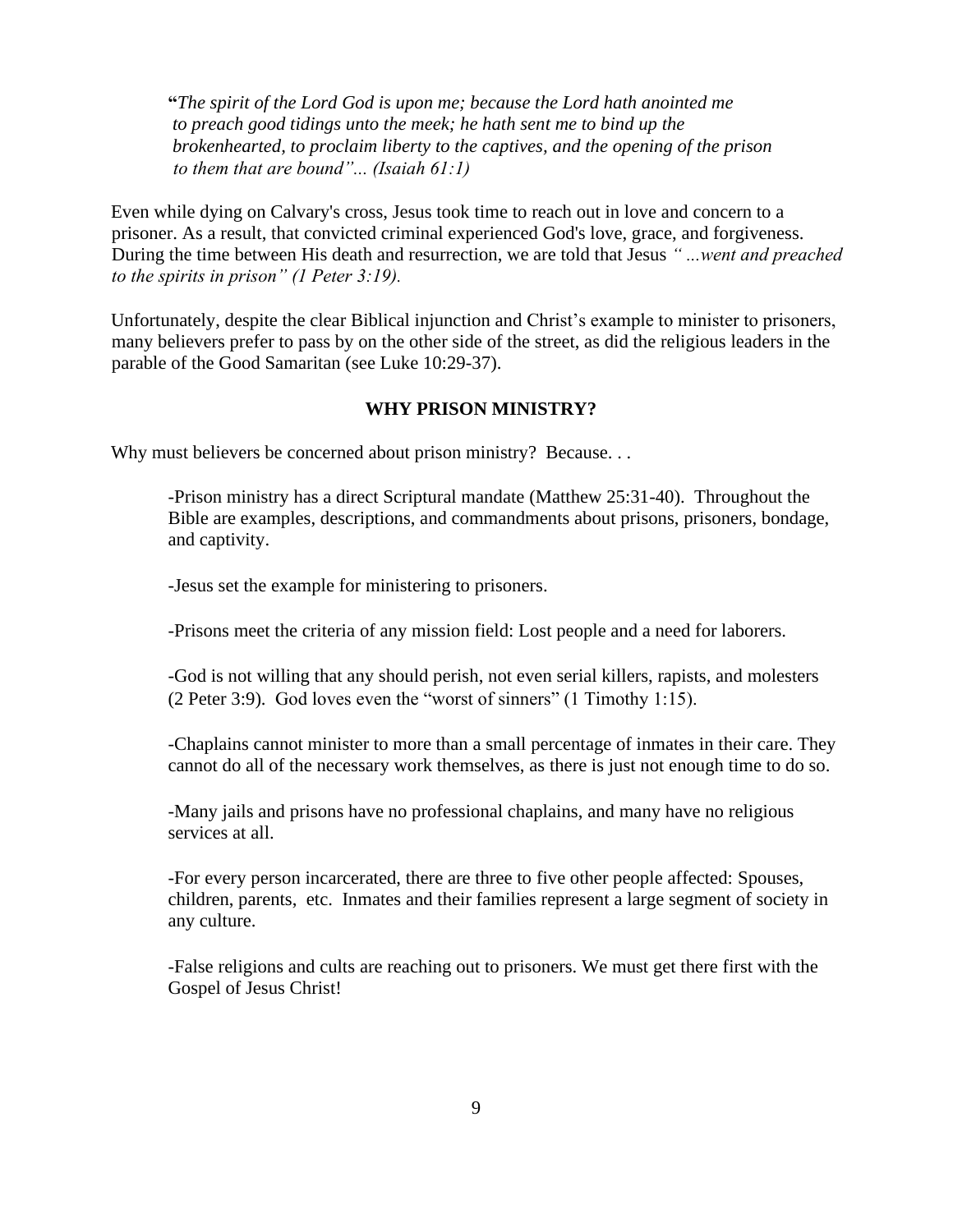#### **GOALS OF PRISON MINISTRY**

The spiritual goals of jail and prison are:

- -To share the unconditional love of God.
- -To present the Gospel of Jesus Christ in such a way that inmates will embrace it and receive Christ as Savior.
- -To disciple new believers in the Word and teach them how to study the Bible.
- -To demonstrate the power of prayer and teach them to pray.
- -To lead inmates to experience the life-changing power of God that will free them from guilt, shame, negative emotions, and addictions.
- -To minister to inmates' families.

The social goals of jail and prison ministry are:

- -To help the inmate function more positively within the prison environment.
- -To provide a link between the community and persons confined in correctional institutions
- -To prepare residents for re-entry into society (physically, mentally, morally and spiritually).
- -To assist inmates' families in practical ways.
- -To provide post-prison assistance.

#### **WHAT THE GOSPEL HAS TO OFFER**

The Gospel of Jesus Christ has many things to offer inmates.

-Forgiveness from sin. -A chance to say "I'm sorry." -Release from guilt and shame. -Acceptance, when many of them have only known rejection. -New values and perspectives. -Strategies for coping with difficult situations and negative emotions. -Basics for true, honest relationships. -Life abundant through Jesus Christ. -A new purpose for living. -Eternal life.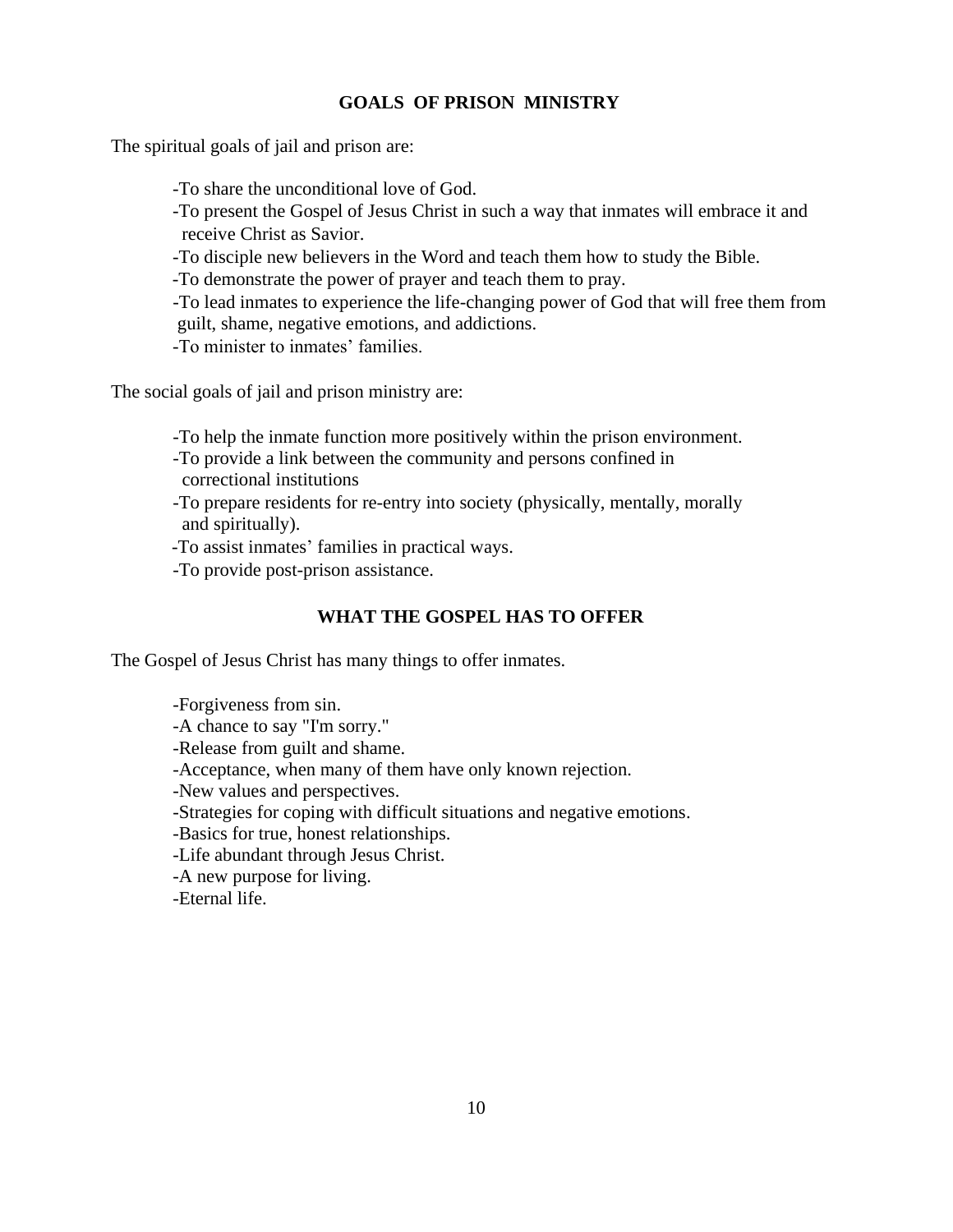#### **WHAT IS YOUR ROLE?**

Of the millions of active believers world-wide, only a small number are involved in ministry to prisoners, despite the fact that jails and prisons are found in almost every community. Yet the scriptural mandate by both teaching and example is clear. Every believer should be involved in prison ministry. This does not necessarily mean you are called to actually go into a prison. As in missions, not everyone is called to go to a foreign field to share the Gospel. But as in missions, every believer should be involved in prison ministry in some capacity.

There are many ways to be involved:

- -Provide prayer support for prison ministries.
- -Visit an inmate.
- -Write to a prisoner.
- -Assist families of inmates.
- -Help inmates transition back to society after their release.
- -Conduct worship services, Bible studies, or group meetings inside prisons.
- -Write, publish, and distribute Biblically-based materials specifically designed for prison inmates.
- -Provide Bibles and Christian literature for inmates.
- -Provide financial support to a prison ministry.
- -Serve as a prison chaplain.

Begin now to pray for God to reveal the specific way that you are to be involved!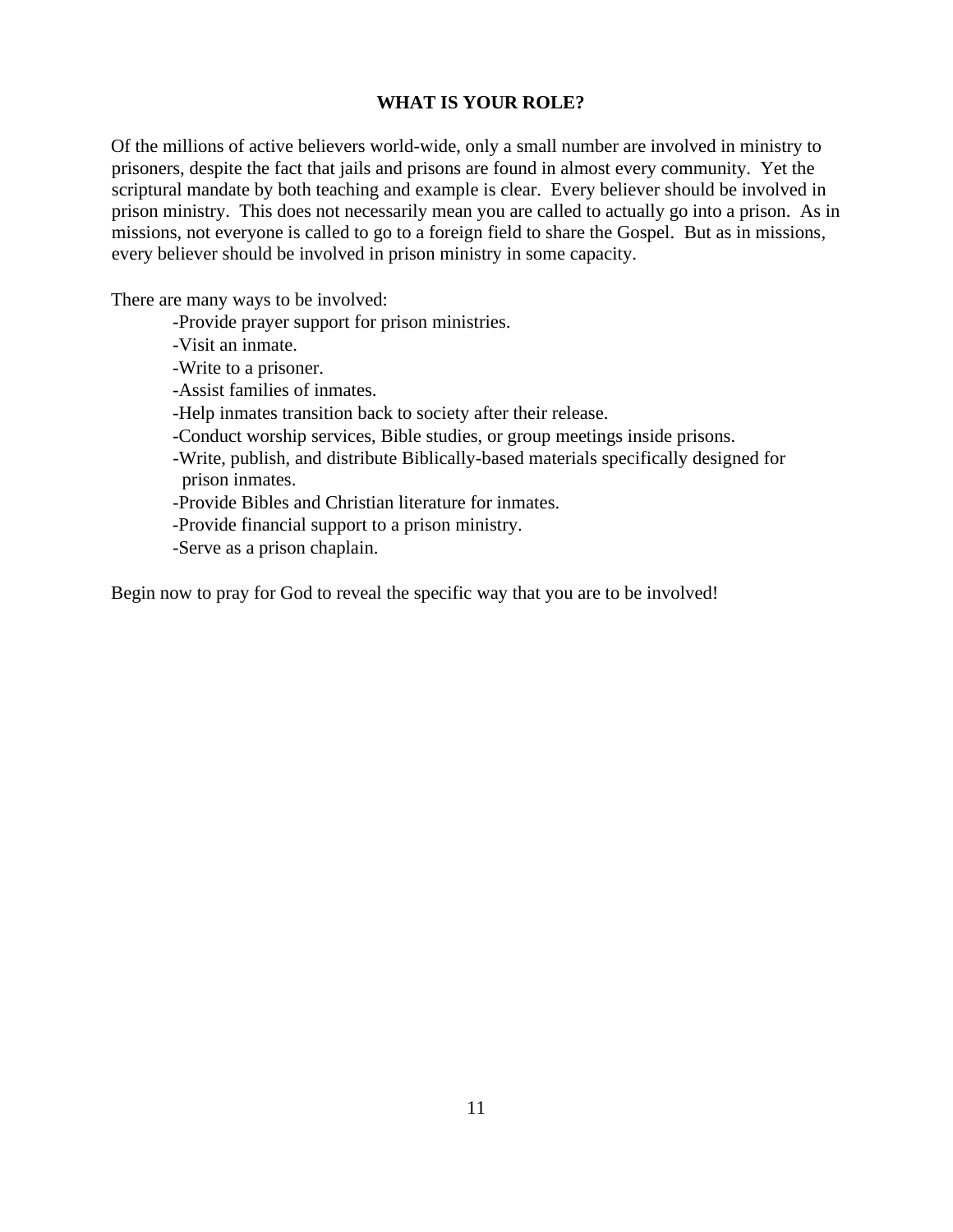#### **SELF TEST FOR CHAPTER ONE**

\_\_\_\_\_\_\_\_\_\_\_\_\_\_\_\_\_\_\_\_\_\_\_\_\_\_\_\_\_\_\_\_\_\_\_\_\_\_\_\_\_\_\_\_\_\_\_\_\_\_\_\_\_\_\_\_\_\_\_\_\_\_\_\_\_\_\_\_\_\_\_\_\_\_\_\_\_\_

\_\_\_\_\_\_\_\_\_\_\_\_\_\_\_\_\_\_\_\_\_\_\_\_\_\_\_\_\_\_\_\_\_\_\_\_\_\_\_\_\_\_\_\_\_\_\_\_\_\_\_\_\_\_\_\_\_\_\_\_\_\_\_\_\_\_\_\_\_\_\_\_\_\_\_\_\_\_

\_\_\_\_\_\_\_\_\_\_\_\_\_\_\_\_\_\_\_\_\_\_\_\_\_\_\_\_\_\_\_\_\_\_\_\_\_\_\_\_\_\_\_\_\_\_\_\_\_\_\_\_\_\_\_\_\_\_\_\_\_\_\_\_\_\_\_\_\_\_\_\_\_\_\_\_\_\_

\_\_\_\_\_\_\_\_\_\_\_\_\_\_\_\_\_\_\_\_\_\_\_\_\_\_\_\_\_\_\_\_\_\_ \_\_\_\_\_\_\_\_\_\_\_\_\_\_\_\_\_\_\_\_\_\_\_\_\_\_\_\_\_\_\_\_\_\_\_\_\_\_

\_\_\_\_\_\_\_\_\_\_\_\_\_\_\_\_\_\_\_\_\_\_\_\_\_\_\_\_\_\_\_\_\_\_ \_\_\_\_\_\_\_\_\_\_\_\_\_\_\_\_\_\_\_\_\_\_\_\_\_\_\_\_\_\_\_\_\_\_\_\_\_\_

\_\_\_\_\_\_\_\_\_\_\_\_\_\_\_\_\_\_\_\_\_\_\_\_\_\_\_\_\_\_\_\_\_\_ \_\_\_\_\_\_\_\_\_\_\_\_\_\_\_\_\_\_\_\_\_\_\_\_\_\_\_\_\_\_\_\_\_\_\_\_\_\_

\_\_\_\_\_\_\_\_\_\_\_\_\_\_\_\_\_\_\_\_\_\_\_\_\_\_\_\_\_\_\_\_\_\_ \_\_\_\_\_\_\_\_\_\_\_\_\_\_\_\_\_\_\_\_\_\_\_\_\_\_\_\_\_\_\_\_\_\_\_\_\_\_

- 1. Write the key verse from memory.
- 2. List the main reference for the scriptural mandate for prison ministry.

3. Who is our greatest Biblical example for prison ministry?

4. List eight reasons why believers should be involved in prison ministry.

- 5. What are the spiritual goals of jail and prison ministry?
- 6. List the social goals of jail and prison ministry.

7. Summarize what the Gospel has to offer inmates.

(Answers to self-tests are given at the conclusion of the final chapter of this manual.)

\_\_\_\_\_\_\_\_\_\_\_\_\_\_\_\_\_\_\_\_\_\_\_\_\_\_\_\_\_\_\_\_\_\_\_\_\_\_\_\_\_\_\_\_\_\_\_\_\_\_\_\_\_\_\_\_\_\_\_\_\_\_\_\_\_\_\_\_\_\_\_\_\_\_\_\_\_\_

\_\_\_\_\_\_\_\_\_\_\_\_\_\_\_\_\_\_\_\_\_\_\_\_\_\_\_\_\_\_\_\_\_\_\_\_\_\_\_\_\_\_\_\_\_\_\_\_\_\_\_\_\_\_\_\_\_\_\_\_\_\_\_\_\_\_\_\_\_\_\_\_\_\_\_\_\_\_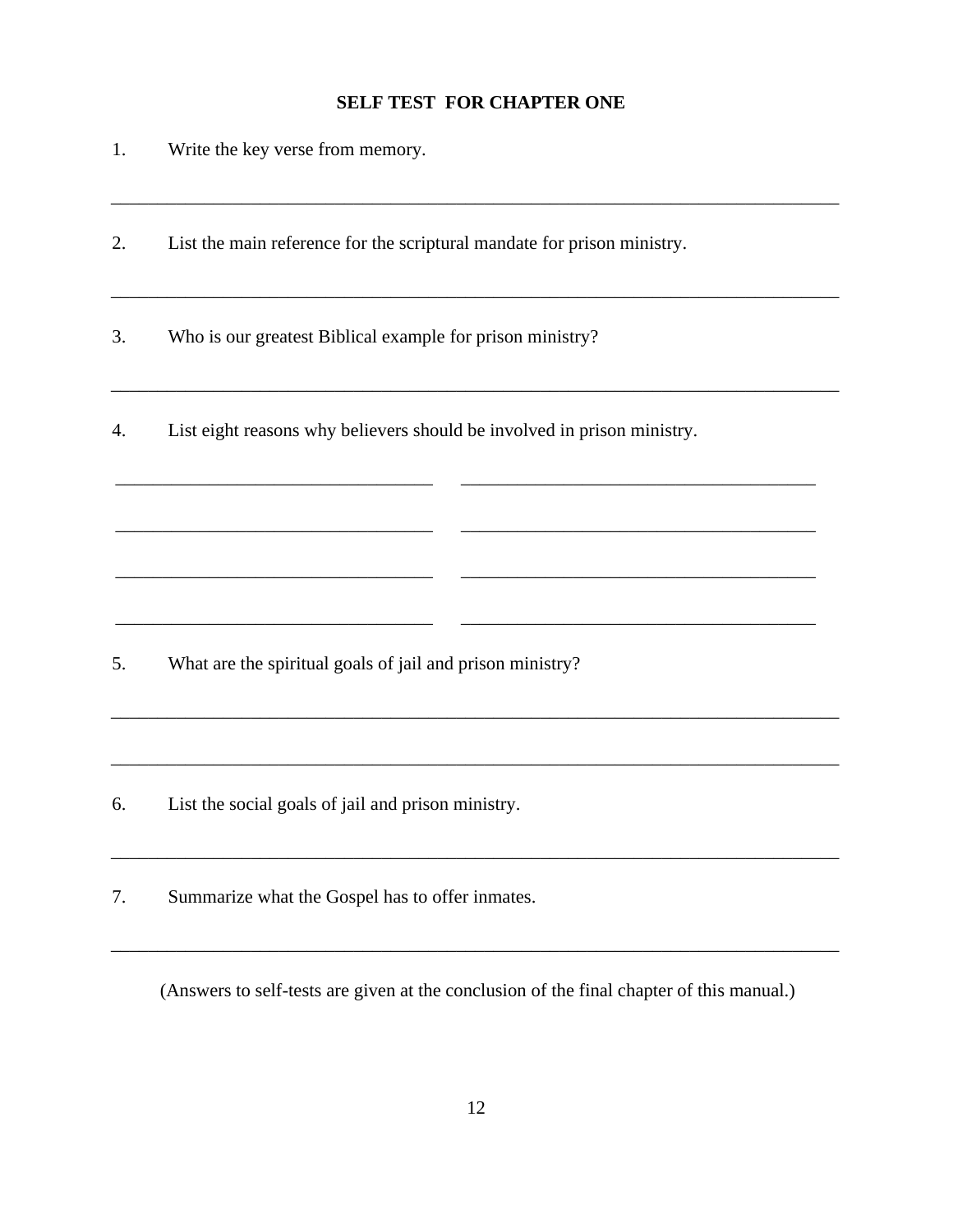## CHAPTER TWO Qualifications And Preparation

#### **KEY VERSE:**

*...be an example to the believers in word, in conduct, in love, in spirit, in faith, in purity. (1 Timothy 4:12)* 

#### **OBJECTIVES:**

Upon conclusion of this chapter you will be able to:

-Summarize the spiritual qualifications for a prison ministry worker. -Identify four areas of preparation vital to effective prison ministry.

#### **INTRODUCTION**

Those who minister to inmates must be sure of their relationship with Christ, set a proper example, and always be ready to give an answer for the hope within them. While a person called to this ministry should demonstrate all the spiritual virtues taught in the Word, this chapter emphasizes some essential qualifications for prison workers.

#### **SPIRITUAL QUALIFICATIONS**

#### **COURAGE:**

Entering a jail or prison to minister, whether on a one-to-one or group basis, is outside the "comfort zone" for most believers. It is not unusual to feel a bit uneasy the first few times you are in a penal facility. But remember, God will take care of you whenever you are in His service. In most cases, the prison chapel is a safe place and inmates are open and friendly. If you feel apprehensive, remember that God does not give a spirit of fear, so recognize where fear comes from and conquer it in the name of Jesus!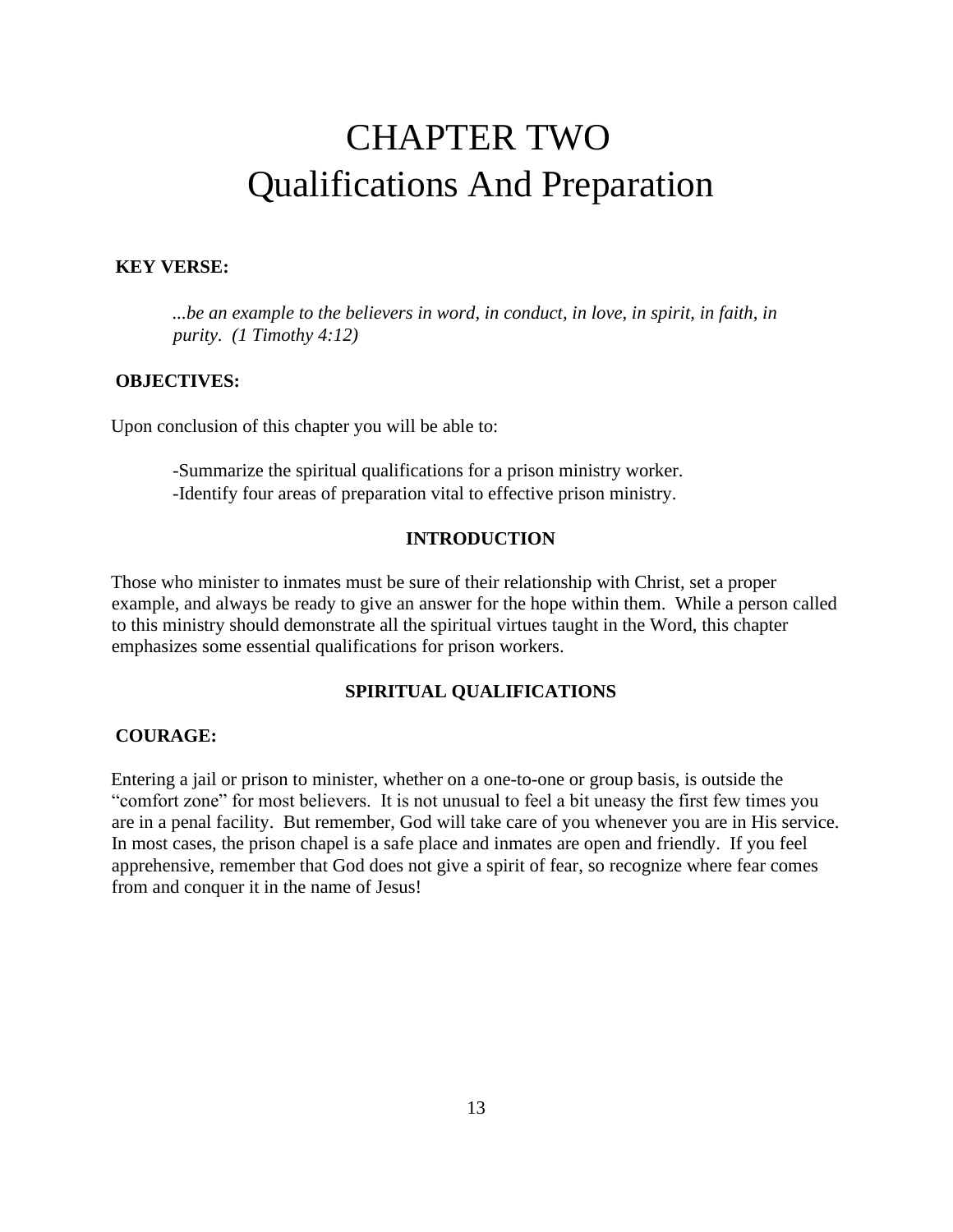#### **COOPERATION:**

There are many different persons in a prison society. As a volunteer--in addition to the inmates- you will primarily be involved with correctional officers (also called guards) and a chaplain or supervisor. Most people you meet will probably treat you with courtesy and respect. Be sure to treat them courteously, shaking hands with them where appropriate, and using their names when reasonably possible. A good prison worker knows how to cooperate with others including administration, other volunteers, and especially the chaplain, if the jail or prison has one.

It is important for you, as a volunteer, to have some understanding of the work of jail and prison chaplains. Chaplains work long hours under difficult conditions. Each day chaplains deal with many responsibilities such as the personal crises of inmates, providing programs to meet the spiritual needs of inmates, and fighting frustrations and disappointments which are an integral part of prison chaplaincy.

Most full-time prison and jail chaplains have more training and preparation for their work than many ministers. Before they can be accepted into many facilities they must have seminary training and be endorsed by their denominations. Often they are required to have served in a pastorate before coming into chaplaincy. Chaplains must also be acceptable to the warden of the prison in which they serve, and complete specialized training required by the institution.

A chaplain functions as the administrator of the religious programs for the entire institution. He/she provides for the traditional preaching, teaching, and worship functions; oversees religious education programs; spends much time in personal counseling; recruits, trains and supervises volunteers; and performs many administrative activities (letters, emails, meetings, reports.)

It is important for volunteers to maintain good relationships with the chaplain. It is a grave breach of trust to use your access to the prison to undermine the chaplain's reputation or to discredit existing programs.

#### **GENUINENESS:**

Be real! Inmates are adept at identifying phonies. A person should not visit the prison to seek a spouse or show off their abilities. Prisoners are extremely perceptive. They can quickly spot the person who joined the team out of curiosity or improper motives.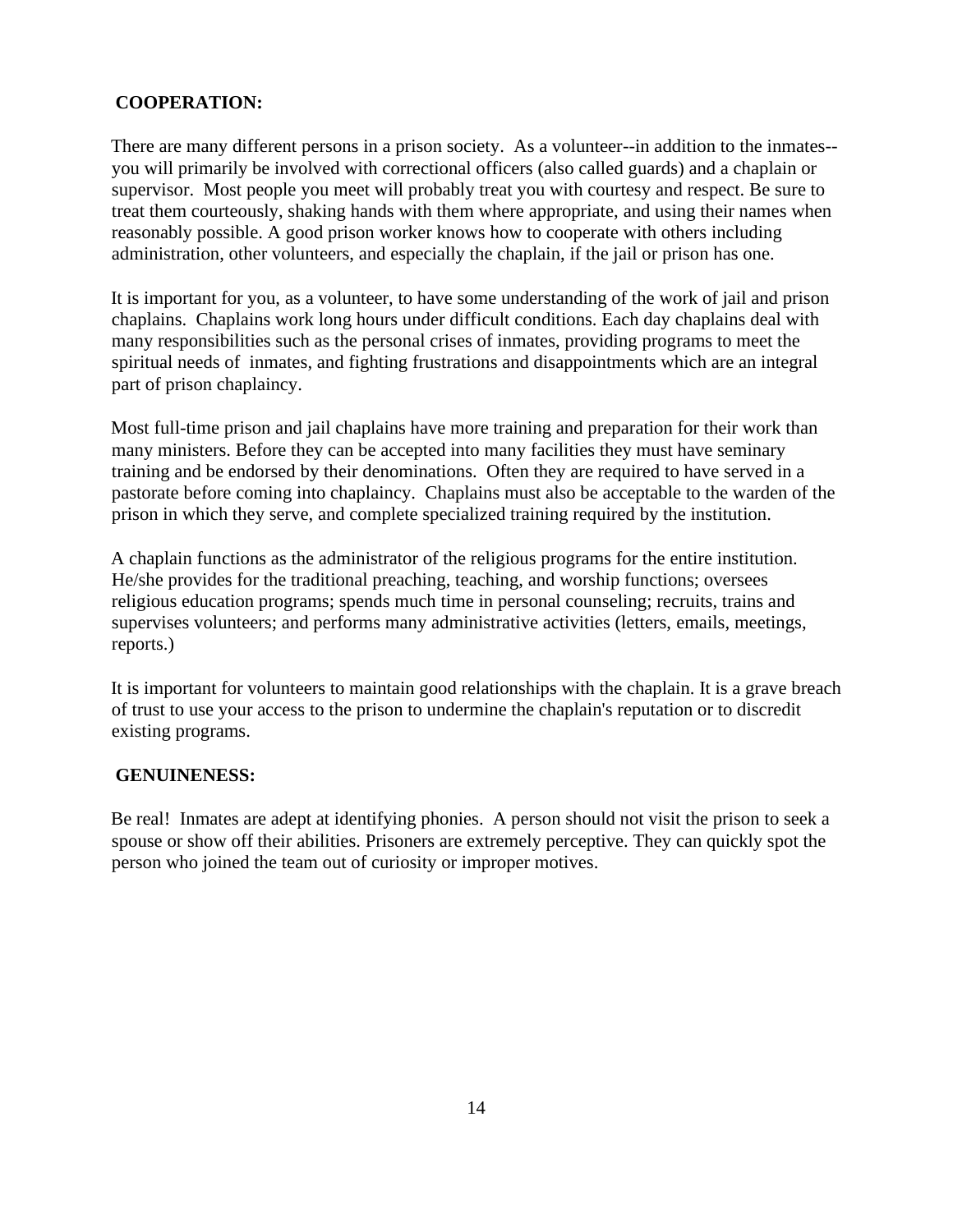#### **HUMILITY:**

Maintain a humble spirit. Remember that you are there to serve. Always submit to those in authority (the chaplain, guards, warden).

#### **FORGIVNESS:**

Foster a forgiving spirit, recognizing that, but for the grace of God, you could be in a similar situation. Realize that God's forgiveness extends to what society calls "psychopaths" and the "vilest of individuals."

#### **PERSEVERANCE:**

Society, friends, and family have given up on many inmates. They don't need someone else to reject them. Be patient. God has promised you will reap spiritual fruit in due season. Volunteers who start and then quit demoralize the inmate, disappoint the chaplain and the prison staff, and give a bad image to the efforts of the church.

#### **FAITHFULNESS:**

Be faithful, constant, and trustworthy in the performance of your duties, especially in keeping promises and being on time for appointments or services. The prison chaplain depends on you, as do the inmates. A visit that may just be another task in a long list of things you have to do can be the highlight of an inmate's week. Don't disappoint them. Be faithful to this great privilege with which God has entrusted you. Commitment to be consistent and dependable is a top ranking quality valued by chaplains who work with volunteers.

#### **EMPATHY:**

Empathy is the ability to identify with people as though you were in their place. In the Old Testament, the Prophet Ezekiel sat with the captives by the River Chebar before he shared God's message to them. They were ready to listen, because they knew he understood. He had "sat where they sat" (Ezekiel 1:1).

#### **SENSE OF MISSION:**

A sense of mission is a desire and determination to give this work priority (at the times designated for it), a belief that this is what you would rather be doing (at that time) than anything else in the world!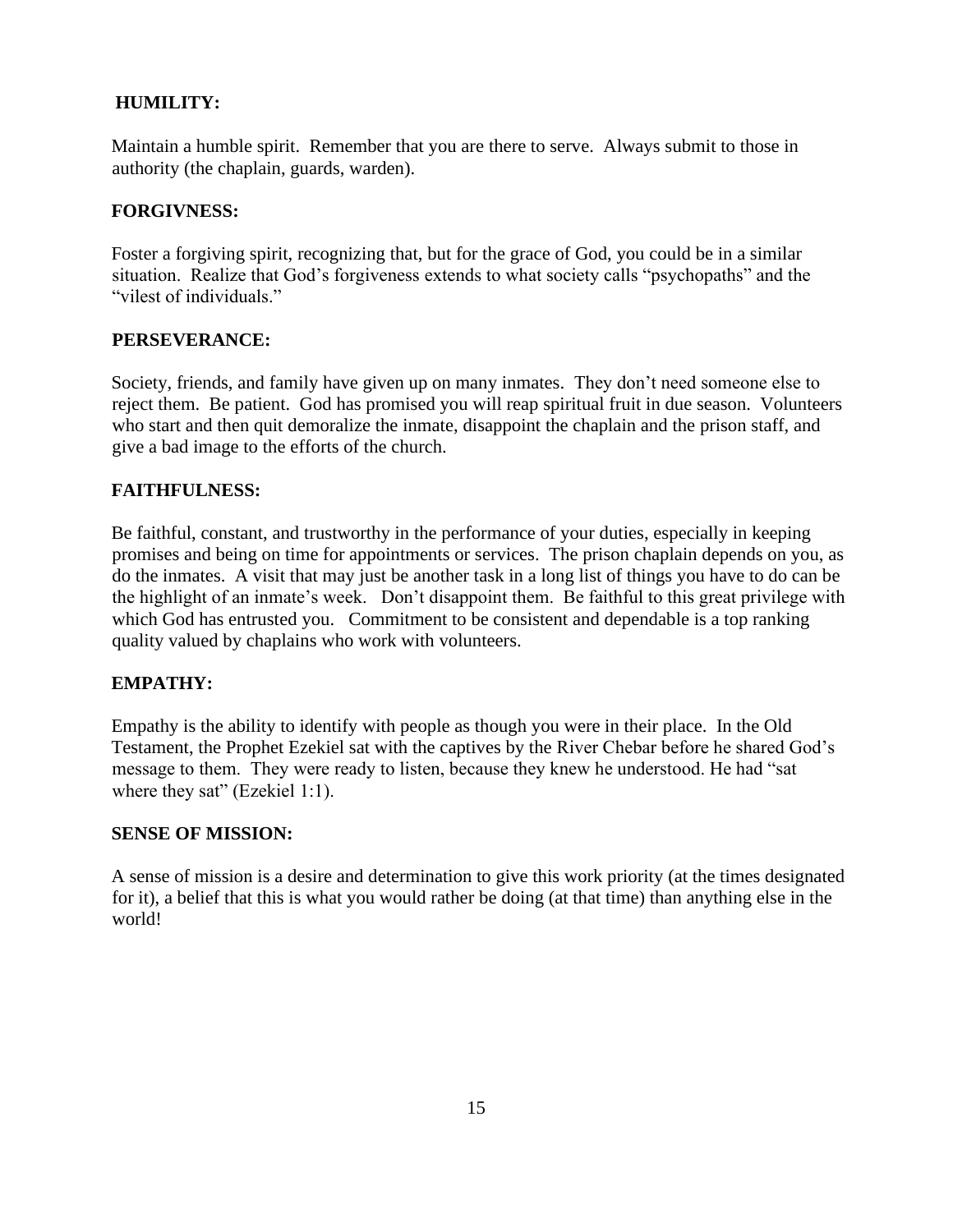#### **SPIRITUAL MATURITY**:

You must not only lead inmates to new spiritual growth, but likewise you must be willing and anxious to grow yourself. Spiritual growth is a lifelong process. If you ever feel that you have "arrived" in either knowledge or virtue, you are simply showing how immature you really are.

#### **EMOTIONAL MATURITY:**

It is important that you can handle your own emotions. You must not be angry, depressed, or up one day and down the next. Prison is a depressing place and inmates don't need more gloom and doom.

#### **LOVE**:

Study 1 Corinthians 13. The greatest motivating force behind any ministry, and especially prison ministry, is love. Love for God. Unconditional love for the inmate. Love for the ministry to which God has called you.

#### **PREPARATION**

There are four vital areas of preparation for those who desire to be effective prison workers.

#### **1. PREPARE IN PRAYER:**

As in every ministry, effective prison ministry is fueled by prayer. Here are some specific prayer targets:

- -The chaplain of the institution.
- -Individual inmates.
- -Families of inmates.
- -The warden and administrative staff.
- -Correction officers.
- -Safety for prison volunteers entering the institution.
- -Parolees: For their spiritual and practical needs.
- -Revelation knowledge to meet the needs of inmates.
- -Spiritual revival.
- -For God to raise up strong spiritual leaders within the prison church.
- -Inmate prayer requests: Many prison chapels have a prayer request box. Inmates write out their requests and put them in the box for the chaplain and volunteers to pray specifically for their concerns.

-Prison ministries.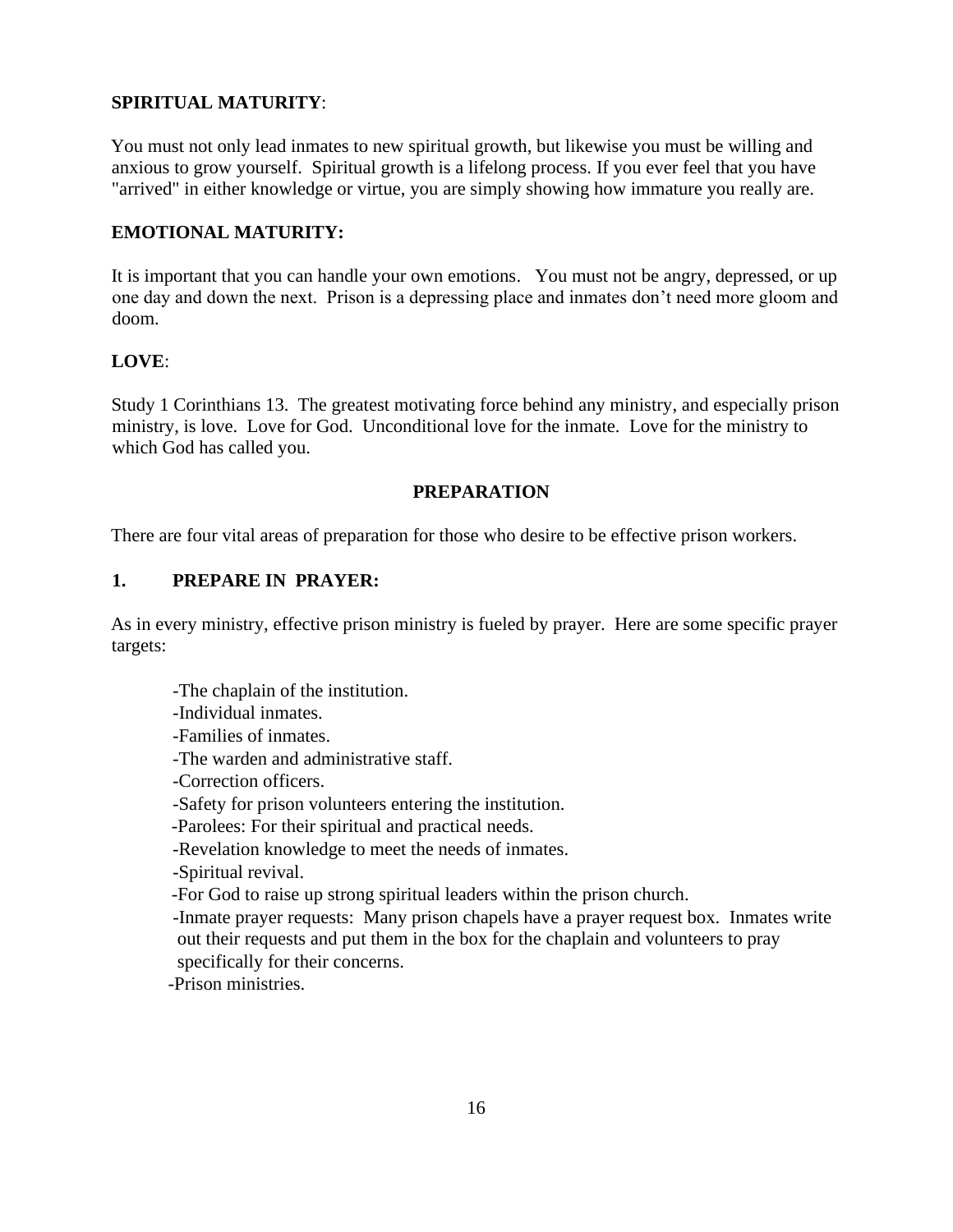#### **2. PREPARE IN THE WORD:**

The prison volunteer should have a good working knowledge of the Bible and basic Christianity. Most inmates are not interested in the finer points of theology, but they do need a clear, understandable presentation of the gospel. If you do not study and understand the Word, how can you help someone else understand it? To be an effective prison worker, you must continually be studying God's Word.

#### **3. PREPARE FOR YOUR SPECIFIC RESPONSIBILITY:**

Prepare for your specific responsibility in ministry. If you are to sing, have your music cued and ready. If you are to teach, spend adequate time preparing your lesson. If you are using video or audio equipment, have these items ready.

#### **4. PREPARE FOR THE SPECIFIC INSTITUTION**:

Prepare yourself for the specific institutional setting you will enter:

- -Know the rules for dress and conduct of the specific institution.
- -Know the chain of command--who you are responsible to as a volunteer.
- -Know what you are allowed to take into the institution with you.
- -Get a general understanding of the ways in which acceptable Christian ministries can be carried out within that system.
- -Attend training and orientation classes offered by the institution or chaplain.

*The Lady Behind The Walls By Kassie Logan*

*At times it is a lonely place, No loved ones to be found, A search for inner happiness, Yet depression keeps you bound. As I sit and look outside the fence, At the traffic passing by, The amazement of it all, Makes me stop and question "Why?" Why has the Lord bestowed on me, Such an awesome cross to bear? Why would the loving God I serve, Allow something so unfair? Time to me is nothing new, Must accept as best I can, For I know that in the scheme of things, My Jesus has a plan. And someday, out those gates I'll walk, When the Lord's voice gently calls, And I will tell my story, About "the lady behind the walls."*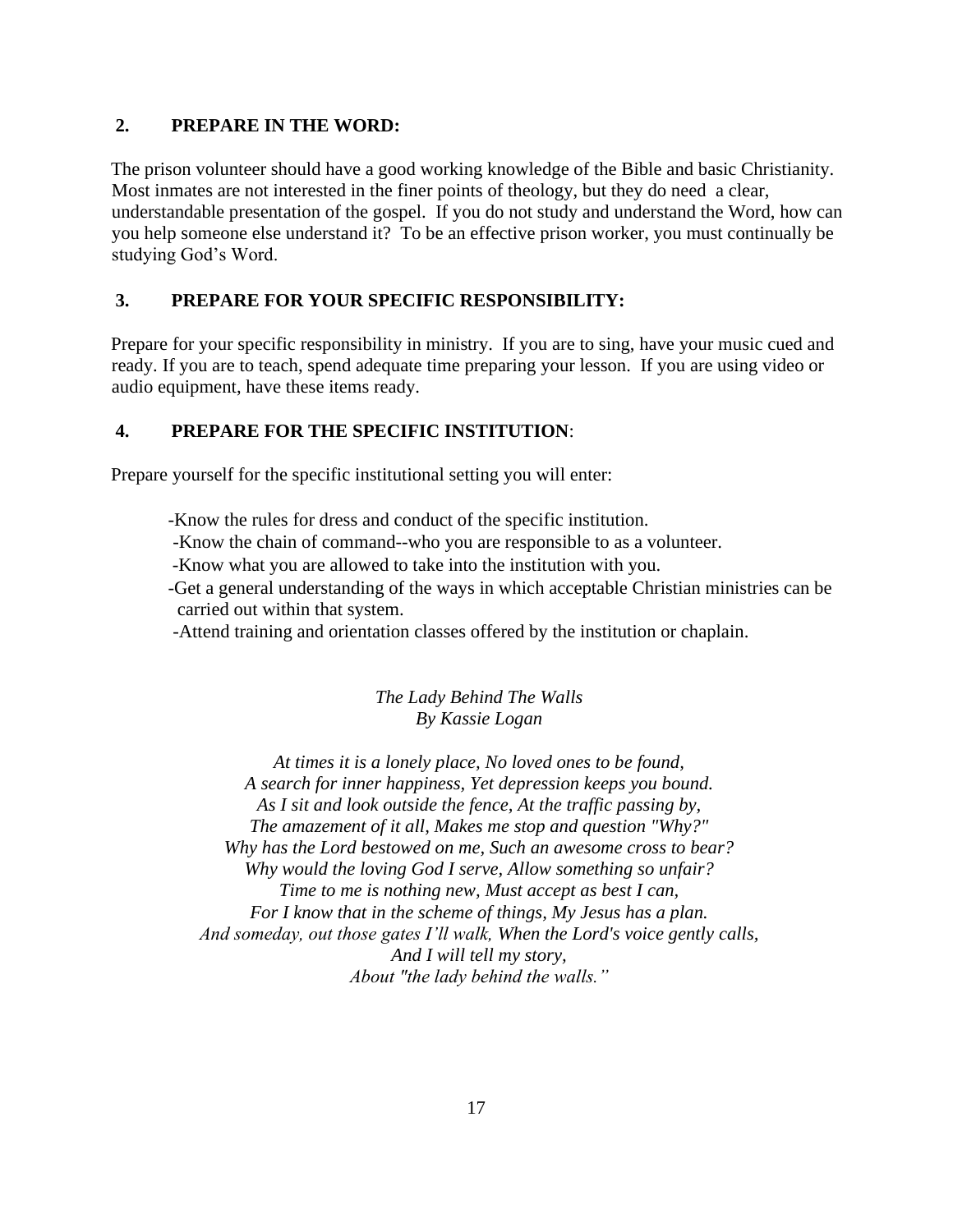#### **SELF-TEST FOR CHAPTER TWO**

- $1.$ Write the key verse from memory.
- $2.$ Summarize the spiritual qualifications for a prison ministry worker which were discussed in this chapter.

Identify four areas of preparation vital to effective prison ministry.  $\overline{3}$ .

(Answers to self-tests are provided at the conclusion of the final chapter of this manual.)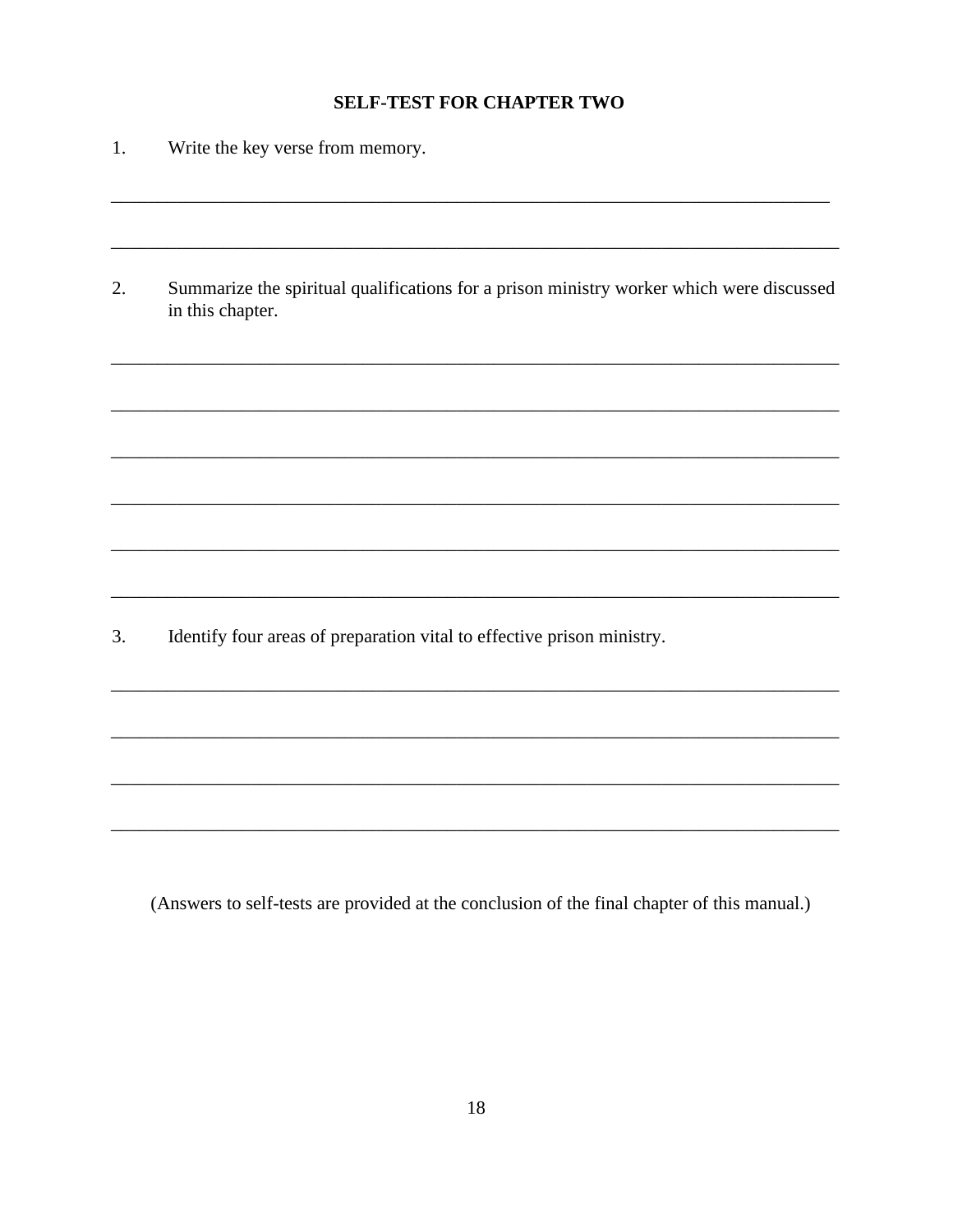## CHAPTER THREE Starting A Prison Ministry

#### **KEY VERSE:**

*But this is a people robbed and plundered; all of them are snared in holes, and they are hidden in prison houses; they are for prey, and no one delivers; for plunder, and no one says, "Restore!" (Isaiah 42:22)* 

#### **OBJECTIVES:**

Upon conclusion of this chapter you will be able to:

-Summarize the steps for starting a prison ministry.

- -Identify various types of ministries which you might provide in an institution.
- -Prepare and submit a proposal for prison ministry.
- -Recruit and train volunteers.

#### **INTRODUCTION**

You are convinced. The Biblical mandate and examples are clear. As a believer, you want to be involved in prison ministry. But how do you start? How do you gain access to the prison? This chapter details steps for starting a jail or prison ministry. You will learn various types of ministries which you might provide in an institution, how to prepare and submit a proposal for your program, and ways to recruit and train volunteers.

#### **STARTING A JAIL OR PRISON MINISTRY**

Here are seven steps to guide you through the process of starting a jail or prison ministry.

#### **STEP ONE: Pray.**

All things are fueled by prayer. Pray about what God wants for the specific institution and your individual role in it. Lay a foundation of prayer before you begin your ministry.

#### **STEP TWO: Consult your spiritual leader.**

If you are a pastor, consult with your board. If you are a church member, talk with your pastor. This is important for several reasons: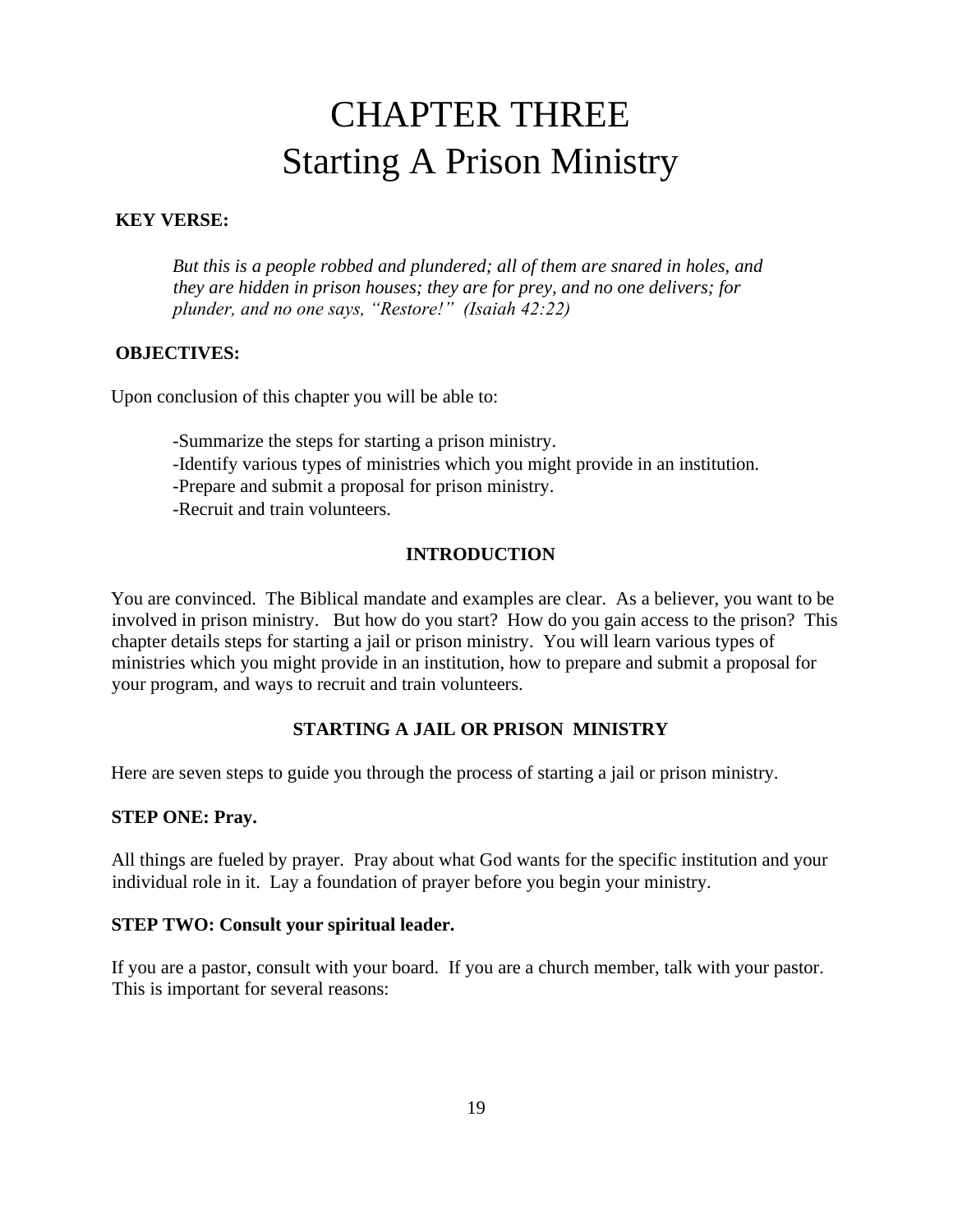-It is common courtesy. -Spiritual leaders can guide and provide valuable input to you. -Your spiritual leader may already have plans underway for such a ministry.

Try to gain the interest and support of your pastor or spiritual leader. This support is vital to obtaining volunteers to staff the program. The key will be in showing your pastor how this ministry works cooperatively with other programs, ministries, and services of the church. Share how this scripturally mandated outreach advances the Gospel by putting church members to work both inside and outside institutions.

#### **STEP THREE: Do an analysis.**

Here are some questions to answer in your analysis:

-What jails and prisons are in your immediate area?

-Is there a local ministerial association? What are they doing, if anything? Are they interested in jail and prison ministry? (If they already have a program and have gained access to local institutions, perhaps you can be part of it.)

-Who is in charge of volunteers at the institution? Contact them and find out:

-How do you get cleared for ministry inside the institution?

-Are there forms you need to fill out?

-Is there special training you must take?

-What identification do you need for clearance in order to enter the facility?

-What needs exist in their institution?

-What needs can you and/or your church fill? Try not to duplicate efforts of other Christian organizations. We should complement, not compete with one another.

-Familiarize yourself with the rehabilitation programs offered in local institutions where you wish to serve, as well as the population breakdown (races, religions, ages, sex, etc.) and, if possible, the philosophy of the respective administrations. Gain as much knowledge as you can about the institution before requesting permission to provide services and/or programs. If you know administrators, officers, or former inmates, talk to them about the needs and conditions.

-Possible activities and services you can provide an institution include:

-Conducting regular church services.

-Substituting for the chaplain when he is ill or on vacation.

-Providing special musical or dramatic programs.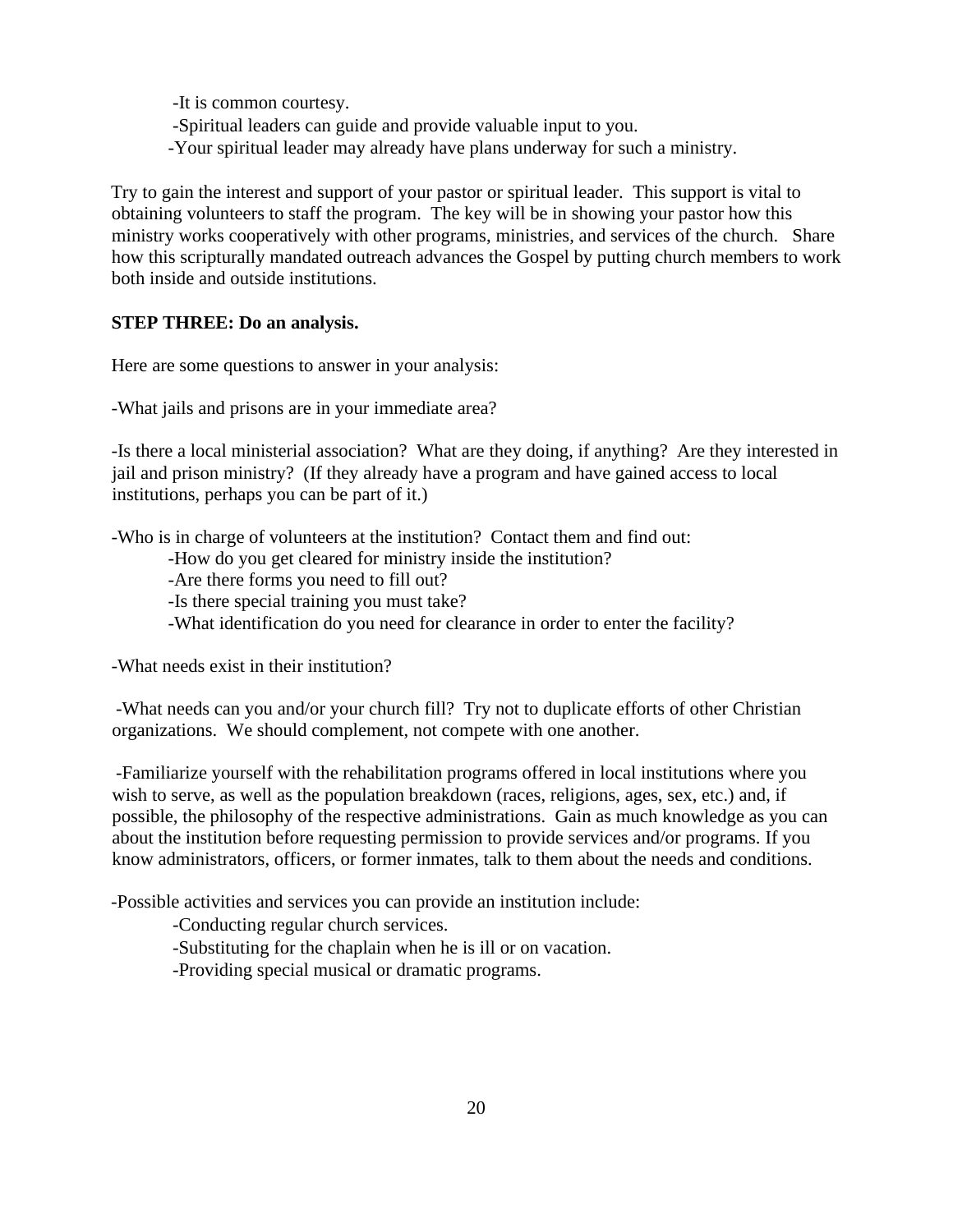-Conducting Bible studies.

-Teaching classes in a specific skill, trade, or in personal adjustment.

-Conducting a Christian group for those with addictions.

-Distributing literature and Bibles.

-Hosting a Christian film night.

-Providing individualized services in addition to your group program:

-Providing Bible correspondence courses.

-Matching inmates with Christian visitors.

-Matching inmates with Christians to write to them.

-Providing referral information for families of prisoners.

-Referring inmates to post-prison release programs.

-Start a Bible College in the prison.

#### **STEP FOUR: Prepare a program proposal.**

-Define the purpose, objectives, and practical aspects of your program.

-Submit it for approval to the institution where you plan to minister.

-Use the proposal as a tool for volunteer recruitment. (You must know what type of ministry you will be conducting in order to recruit qualified volunteers.)

Your proposal should consider things like...

**Goals:** What is the purpose of your program? What do you want to accomplish? See Chapter One of this manual for a list of possible goals. Be sure to include your own specific goals also.

**Benefits:** How will your program benefit inmates? How will it benefit the institution?

**Specifics:** Define the specific ministry. Will it be a group ministry? To individual inmates? Their Families? A post-prison ministry?

**Director:** Who will head your program? What are his/her qualifications and experience?

**Volunteers:** Who will participate in your program? What training will they receive? (We suggest using this manual in your training program. That is the purpose for which it was created.)

**Facilities:** What type of facility will you need at the institution? Do you need to use the prison chapel? A day room? A classroom? A visiting area?

**Days, time:** Days and times you would like to meet.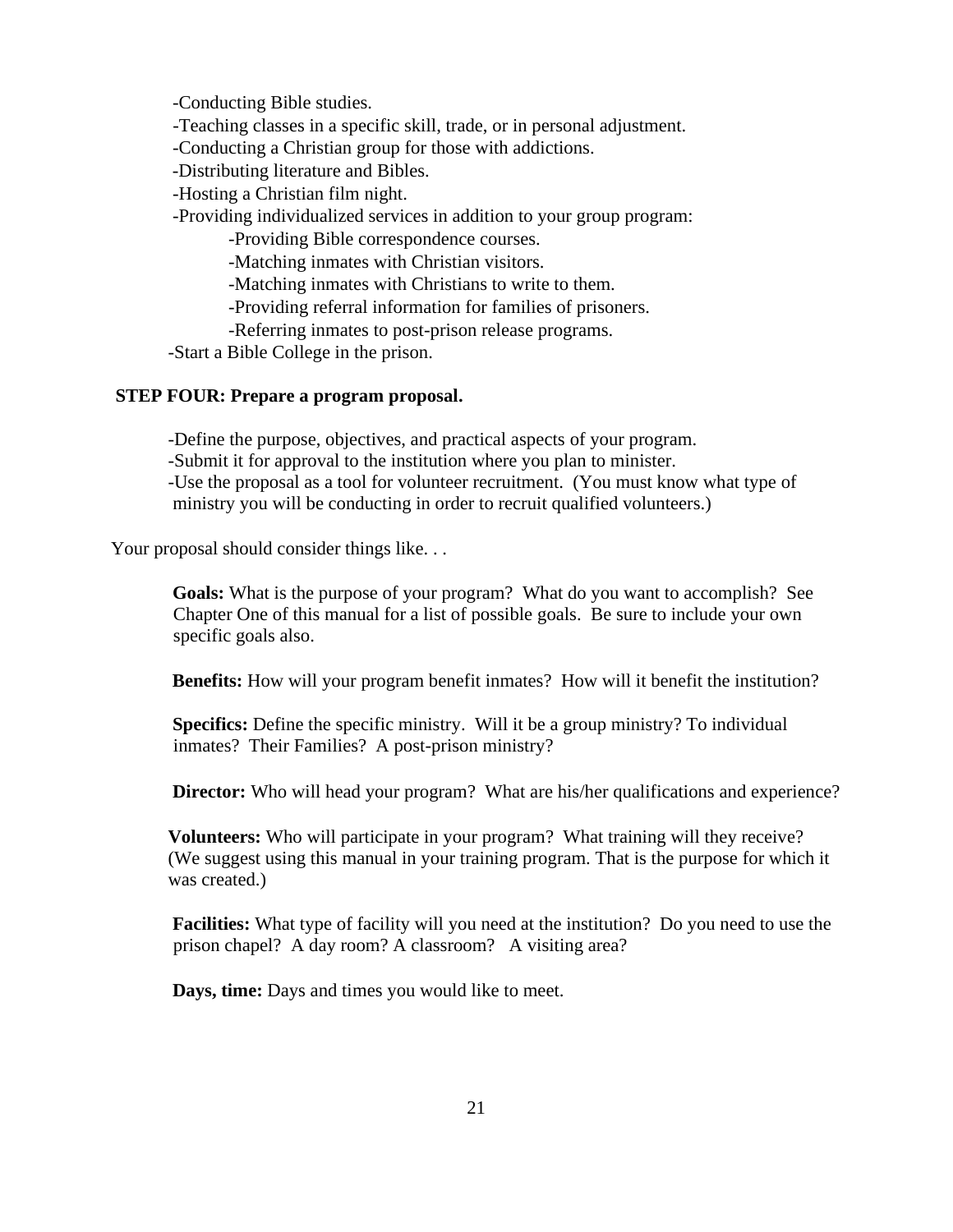**Equipment:** Will you need items like media projectors, musical instruments, song books, musical sound tracks, and sound equipment? Are these items provided by the institution or will you need to provide them? Will the institution allow you to bring them into the facility? If you plan to prepare handouts for inmates, do you have access to a copy machine?

**Funding:** Although most group prison ministries are operated by volunteers, there may be financial costs incurred--for instance, if you plan on distributing Bibles, books, tracks, or other handouts approved by the institution.

The institution in which you plan to minister may have a special form or format to follow in preparing your proposal. Inquire concerning this. Following is a sample letter format used for a proposal to an institution: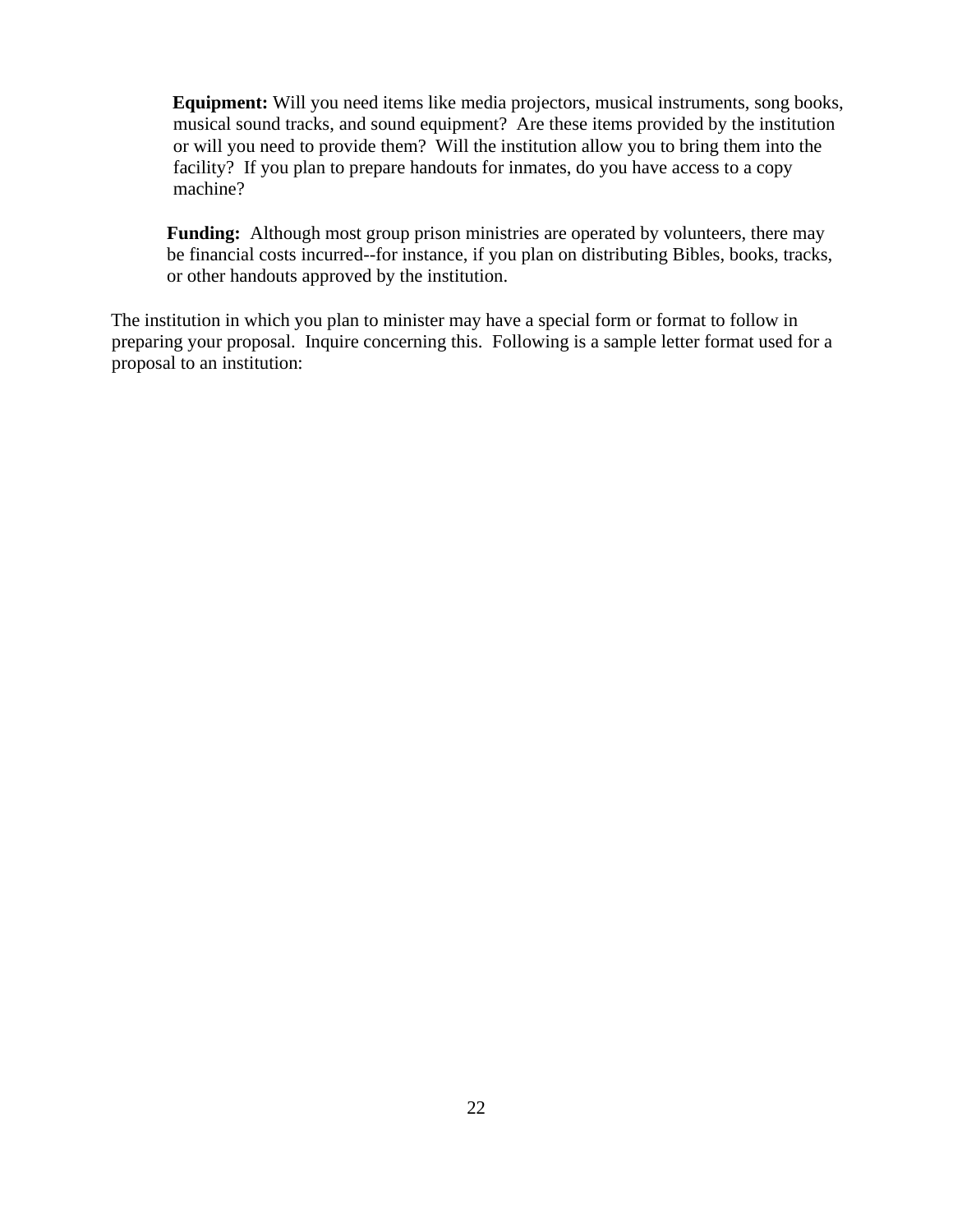Your address (on letterhead)

Date Their address

Dear

We are requesting permission to conduct a prison ministry program at the (Name of institution).

Our program will be directed to the inmate population, but we believe it will also benefit the institutional staff by providing inmates with an opportunity for better use of free time and an improvement in inmate morale. It has also been demonstrated that inmates who become true adherents of what the Bible teaches make good citizens in a correctional environment. Their influence positively affects other prisoners and causes them to respect authority and to avoid situations that cause tensions and hostilities between staff and inmates.

Our volunteers will be trained in a prison ministry training course, wherein we will acquaint them with dress and safety codes, institutional and inmate typology, and how to relate to inmates. In our training, emphasis is placed on knowing and enforcing rules and avoiding possible risks to security. Of course, we will also be pleased to go through any required orientation provided by your staff.

At this time, we are prepared to offer any part or all of the following services: (Describe in detail the program you plan to offer, using the guidelines given in this chapter).

In the near future, I look forward to talking with you concerning the details of this proposal. Thank you for your time and all consideration given to this request.

Respectfully submitted, (Your name and title)

If you have already successfully conducted prison ministries elsewhere, attach letters of recommendation and/or commendation from jail or prison officials at the institutions where you ministered. If you have received requests from inmates in the institution for the specific program you are offering, attach these to your proposal.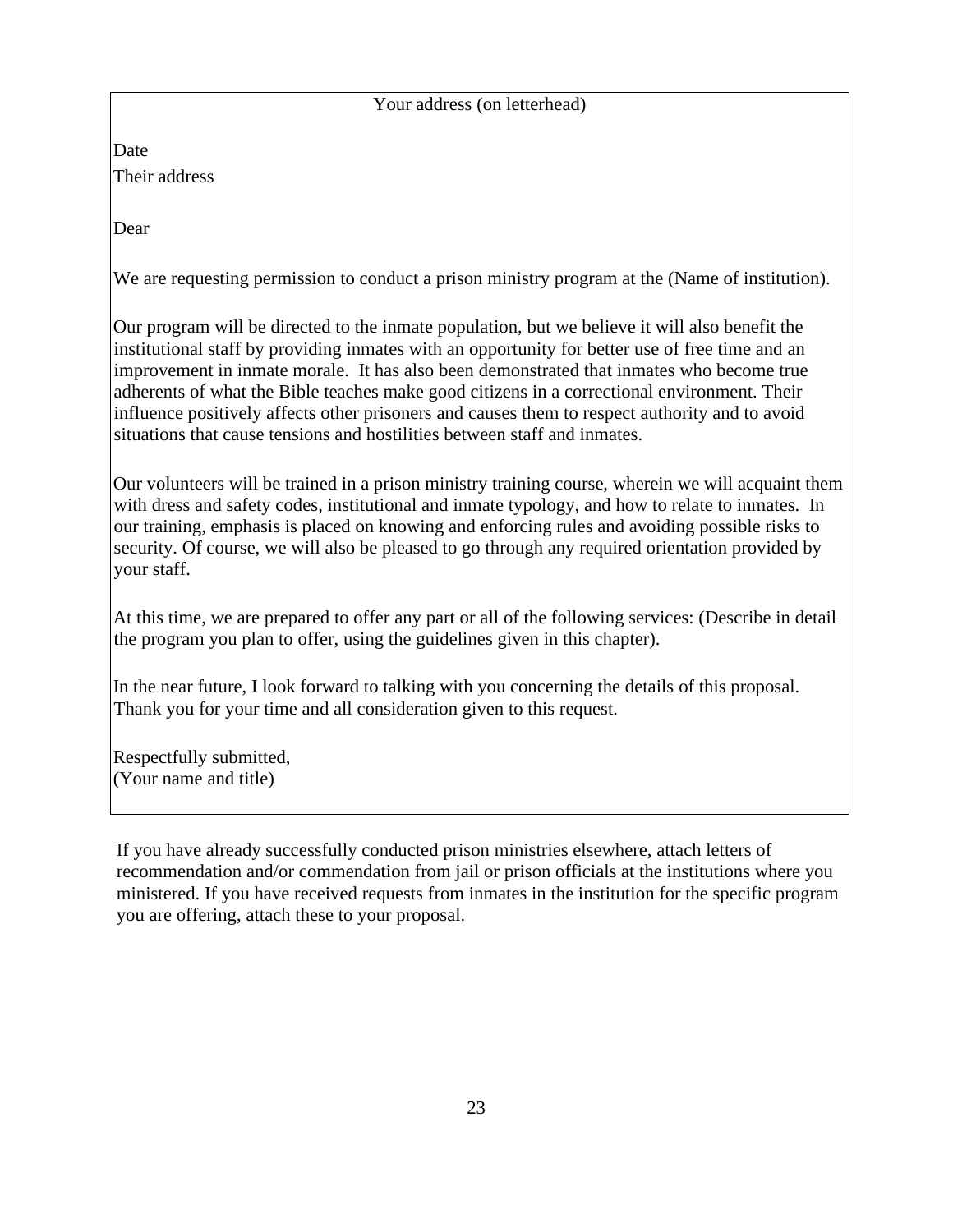#### **STEP FIVE: Submit your proposal.**

Submit a copy of your proposal to your pastor or spiritual leader for review, then submit a copy to the chaplain or proper authorities at the prison and wait for their response. They may call you in to meet with them to discuss the proposal. If so, be on time, appropriately dressed in business attire, and properly prepared for your appointment. If you do not receive a response to the proposal after a reasonable length of time, take the initiative to call and schedule an appointment yourself with the person to whom it was submitted.

If your request to provide services is denied, try again in a couple of months. This could very well be a test of your commitment, dedication, and patience. Administrators and chaplains also quit, retire, or transfer and someone else may be more favorable to your program.

*Note: At present, in the United States it is the responsibility of the institution's administrator to ensure that all residents are able to exercise their constitutional right to practice their religious beliefs. The only way this right can be denied is that substantial justification can be shown to limit or regulate it (for example, it poses a security breach).* 

#### **STEP SIX: Secure and train volunteers.**

After approval of the prison ministry by your pastor and the institution in which you plan to minister, you need to secure volunteers to conduct the program. A volunteer is important...

- **-To the inmate**, as a link to the outside world, a friend, and a model of mature Christian life.
- **-To families of inmates**, in providing information and practical and spiritual help as they cope with their dilemma.
- **-To the chaplain**, by assisting and supporting his programs.
- **-To the prison administration**, as an additional resource for helping with rehabilitation and transition back into society. The volunteer can provide services the institution cannot provide because of limited staffing and budget.
- **-To other volunteers**, as a source of encouragement, training, and an example to follow.
- **-To the local church**, as a channel of communication, increasing awareness of the need for jail and prison ministries.
- **-To himself**, as this ministry provides an opportunity for using his spiritual gifts and putting his faith into action.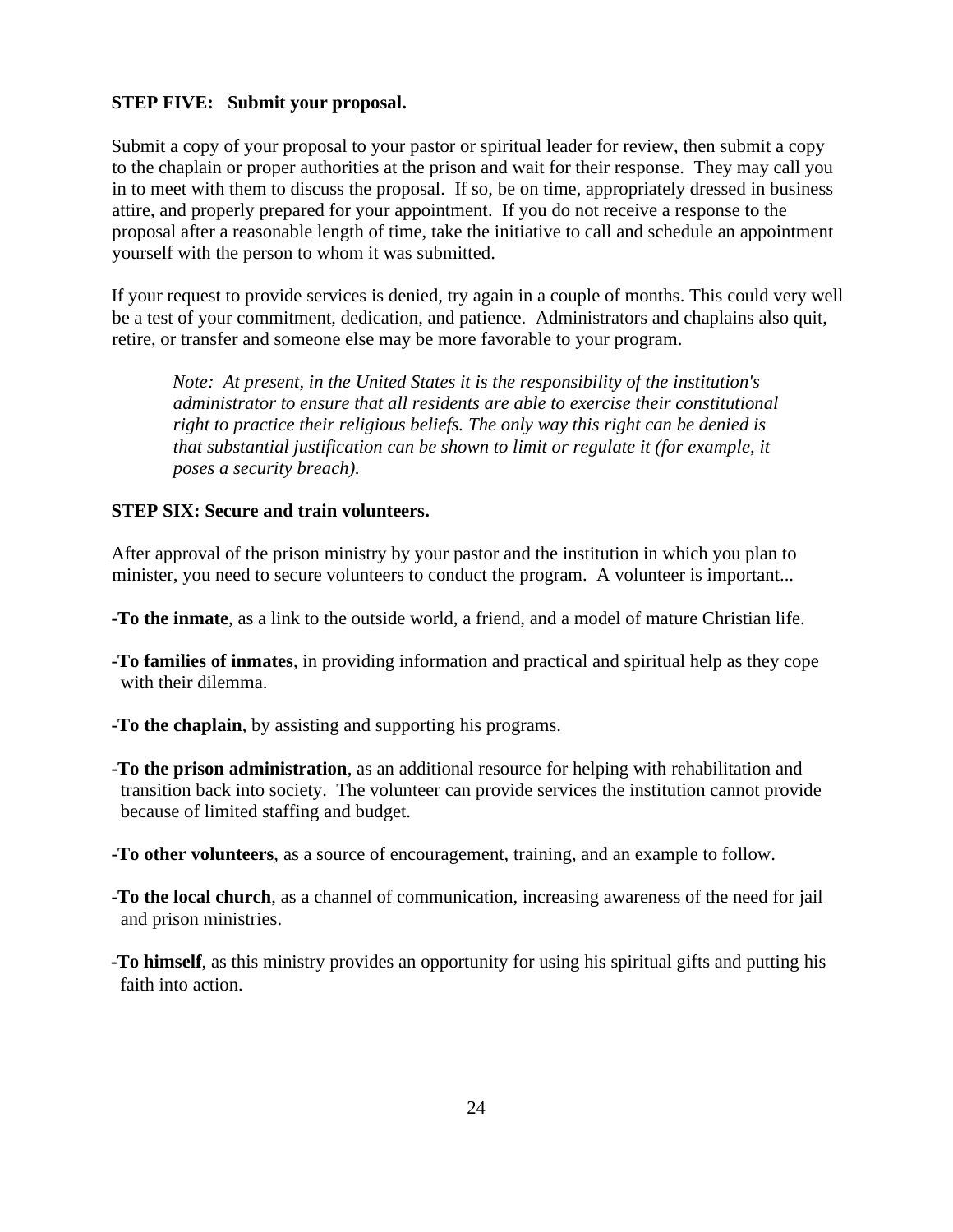There are many ways to obtain volunteers:

-Put a notice in church bulletins.

-Make announcement in church services.

-Recruit at small group meetings.

-Prepare posters and place them in strategic locations in the church.

-Plan a "Prison Ministry Day" in participating churches.

Have a speaker who is actively involved in prison ministry and include testimonies from former inmates. Outline the program you plan and announce a meeting (date, time, place) for those who are interested in participating. (In addition to recruiting volunteers, the "Prison Ministry Day" will prepare churches to receive former prisoners into their fellowship.)

In screening volunteers, consider the following:

-Has the person had prior prison ministry experience?

-Does the person have any musical talent?

-What languages do they speak?

-Do they have the ability to lead a small group?

-Have they had any personal witnessing experience?

-What is their spiritual gift? Teaching and counseling are two important gifts for jail and prison ministry.

-Are they an ex-offender? If so, check to be sure they will be allowed access to the prison.

-Determine where their interest lies and where they will be most effective:

-Writing an inmate?

-Visiting an inmate?

-Ministry to inmate's families?

-Group ministry inside the prison?

-Post-prison ministry?

You may want to have each potential volunteer complete an application at the first meeting. Use the following form or make your own adaptation of it: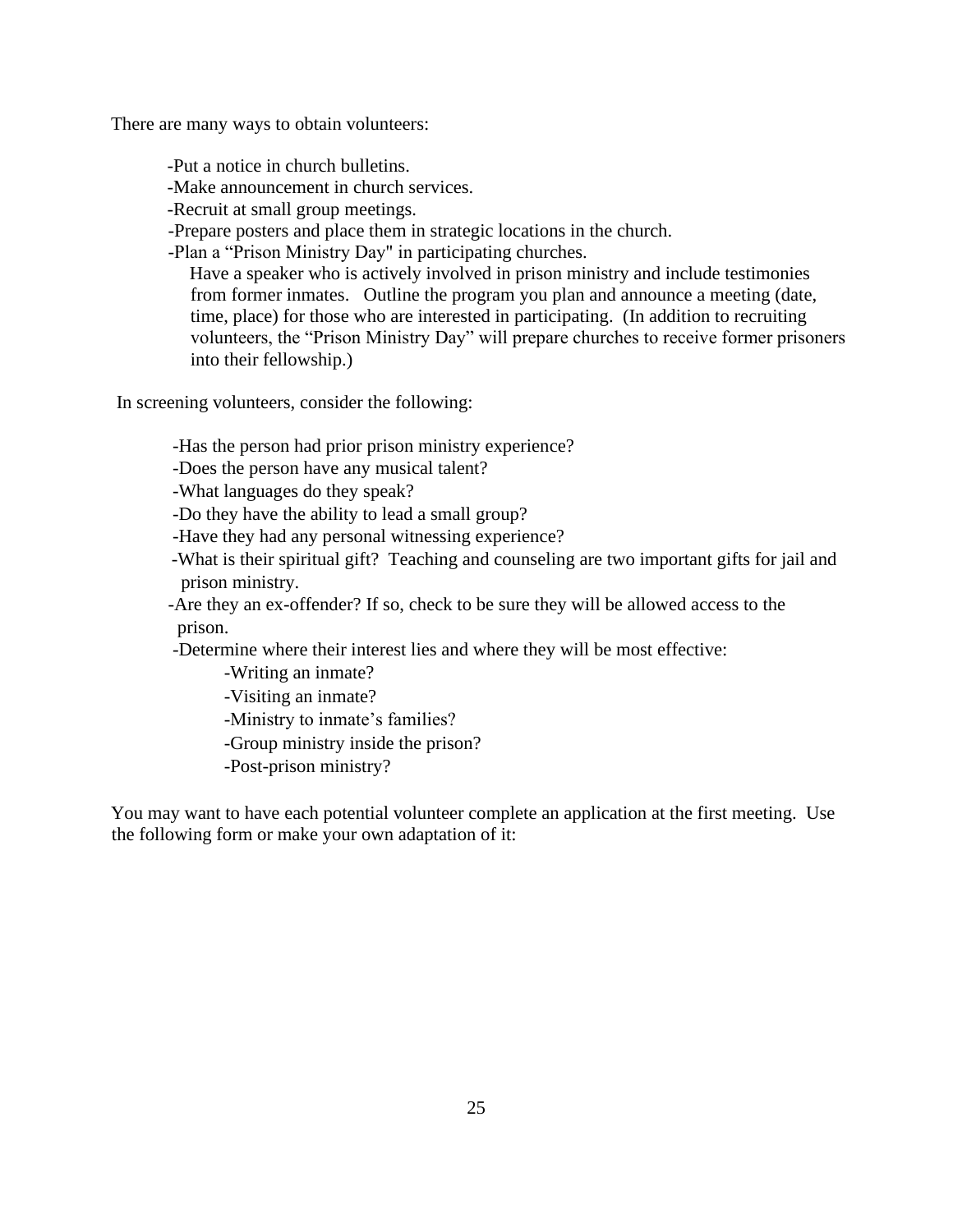| <b>VOLUNTEER APPLICATION</b>                                                                                                                                                                                                                                                                                                                                                                                 |                                                                                                          |
|--------------------------------------------------------------------------------------------------------------------------------------------------------------------------------------------------------------------------------------------------------------------------------------------------------------------------------------------------------------------------------------------------------------|----------------------------------------------------------------------------------------------------------|
|                                                                                                                                                                                                                                                                                                                                                                                                              |                                                                                                          |
|                                                                                                                                                                                                                                                                                                                                                                                                              |                                                                                                          |
|                                                                                                                                                                                                                                                                                                                                                                                                              |                                                                                                          |
| Phone (Channel Languard Email: Languard Marital Status: Languard Married                                                                                                                                                                                                                                                                                                                                     |                                                                                                          |
| Occupation & Title______________________________Work Phone (__)__________________                                                                                                                                                                                                                                                                                                                            |                                                                                                          |
|                                                                                                                                                                                                                                                                                                                                                                                                              |                                                                                                          |
| Please check the area(s) of prison work in which you are interested. If you check more than<br>one, please number your selections according to preference.<br>__Correspondence/letter writing<br>__Providing transportation<br>$\overline{\phantom{a}}$ Follow-up with ex-prisoner<br>__Writing to an inmate<br>Have you ever been arrested? If "yes," list date(s), place(s), charge(s) and disposition(s). | __Group Bible studies<br>__Worship service<br>__Follow-up with family<br>__Visiting an inmate one-on-one |
|                                                                                                                                                                                                                                                                                                                                                                                                              |                                                                                                          |
| Do you have any experience working with prison inmates? Yes<br>If "yes," please explain:                                                                                                                                                                                                                                                                                                                     | N <sub>0</sub>                                                                                           |
| What languages do you speak?                                                                                                                                                                                                                                                                                                                                                                                 |                                                                                                          |
| Do you play a musical instrument or sing? Yes No                                                                                                                                                                                                                                                                                                                                                             |                                                                                                          |
| Circle the group you are interested in: Males Females                                                                                                                                                                                                                                                                                                                                                        | Juveniles                                                                                                |
|                                                                                                                                                                                                                                                                                                                                                                                                              |                                                                                                          |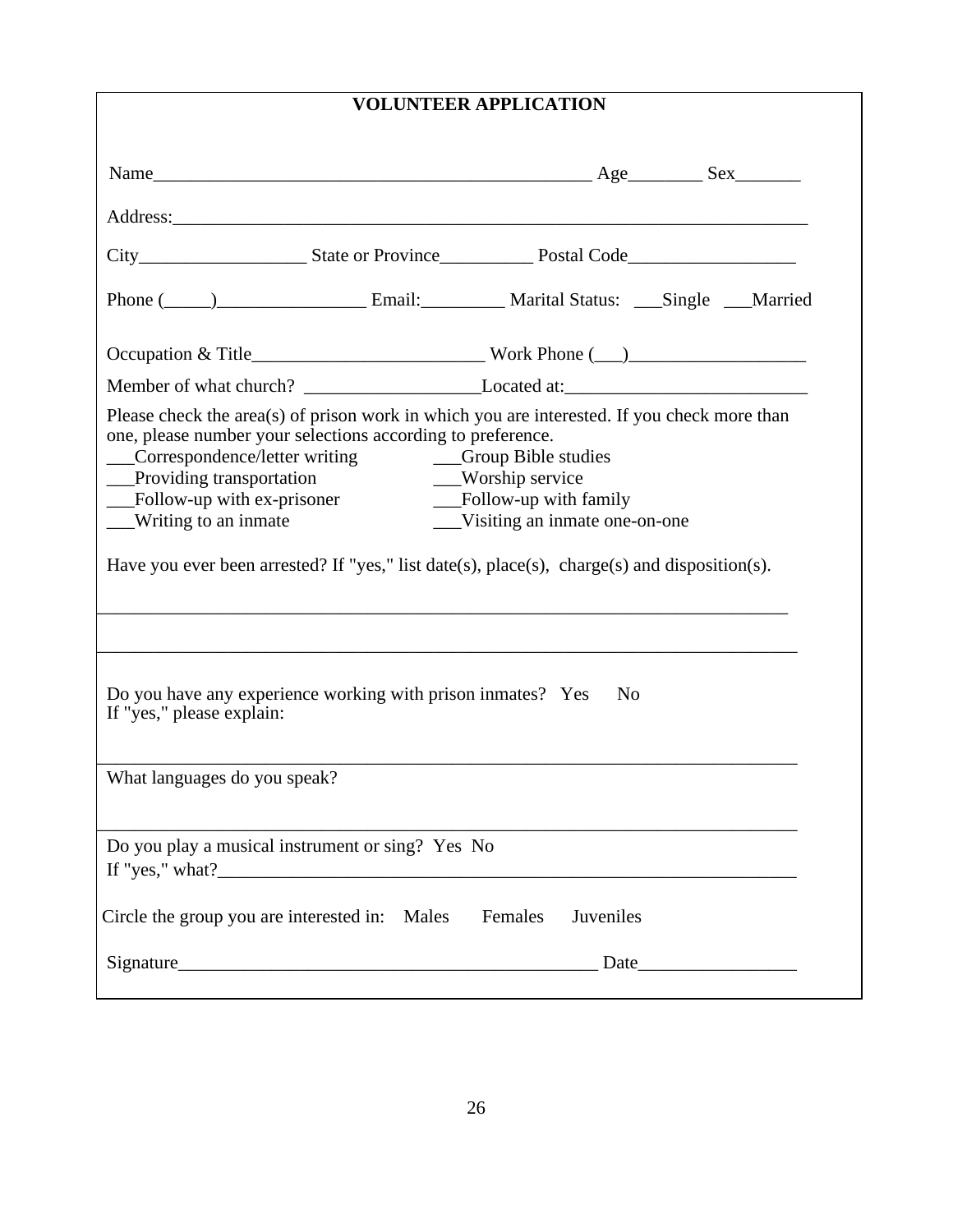*Note: If women are allowed on the volunteer team for a men's institution, it is important to remember that the highest standards of conduct and dress should be insisted upon. The same is true for men ministering in women's prisons. When possible, have husband and wife teams. These teams not only prevent difficult situations from arising, they add the extra dimension of modeling good husband-wife relationships.*

After you secure your volunteers, train them:

-Review your prison ministry proposal with volunteers.

-Discuss where they would fit best in the program.

-Use this manual to train volunteers for jail and prison ministry.

-Arrange for some orientation to the institution as a first step in developing interest and eliminating those who feel uncomfortable with this type of ministry.

-Be sure to obtain proper clearances for volunteers to enter the institution.

-Have your volunteers complete any training required by the chaplain or the

administration of the institution in which you will be ministering.

#### **STEP SEVEN: Plan your first meeting or outreach.**

-Be sure volunteers are well trained.

-Be sure everyone is dressed properly for visitation or group outreach at the prison.

-Check that everyone has the proper identification for entering the facility.

-There are many different ways a service or group meeting inside the prison can be run. If you discover an effective format, don't hesitate to make it the backbone of your ministry, but don't be afraid to try new ideas and fresh approaches from time to time. See Chapter Six of this manual for guidelines for conducting prison services.

-Be certain everyone clearly understands their individual role in the ministry: What to do, when, and any time constraints involved.

"*Keep reaching out to people inside prisons. There are many people in here like me who love the Lord or who could be like me people in whose lives they could make a difference if they will reach out to them. If the Church would see them and embrace them as part of the Body of Christ, disciple and nurture them in the Lord and teach them to disciple others around them, a revival will break out inside these walls."*

> *Karla Faye Tucker February 3, 1998*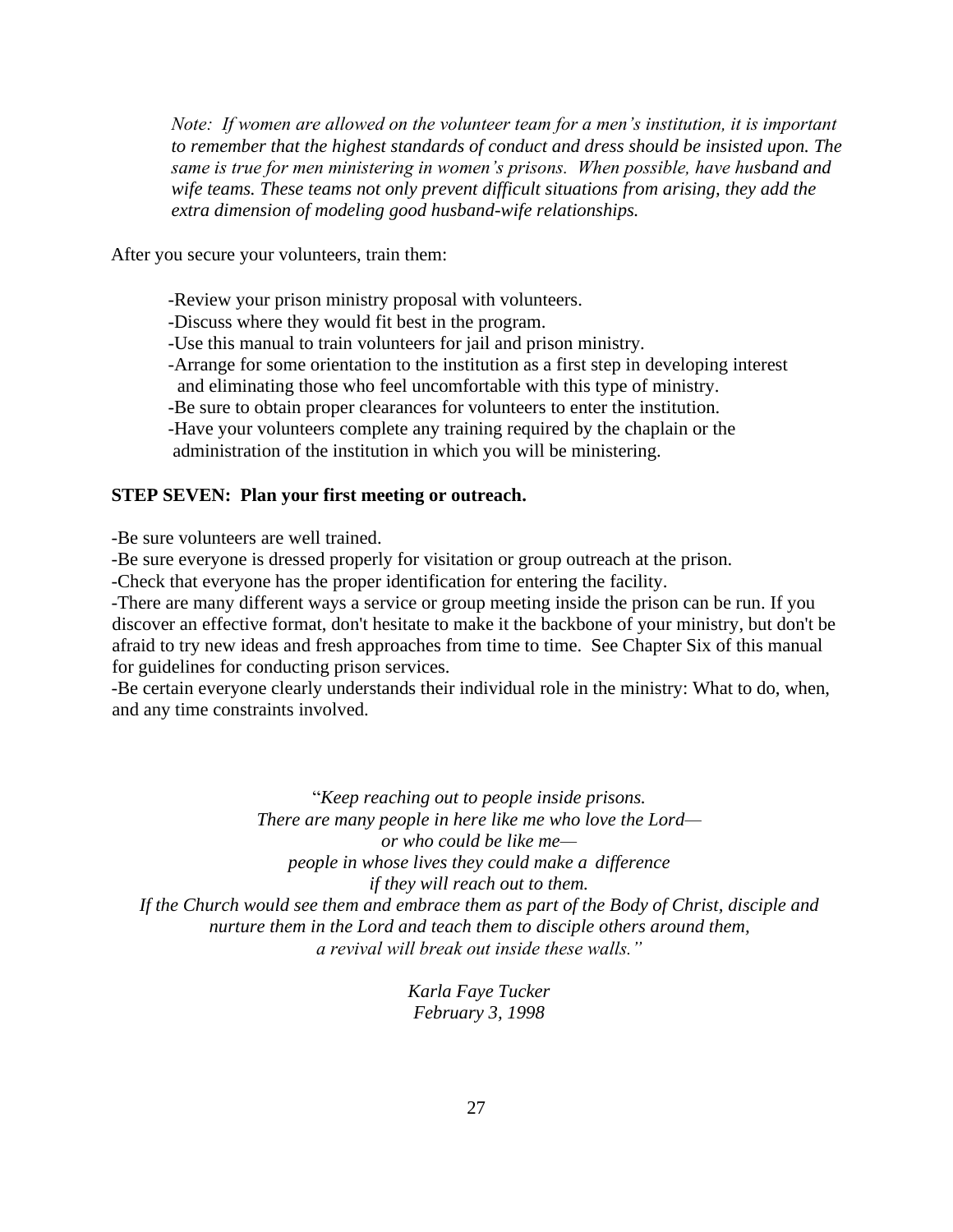#### **SELF-TEST FOR CHAPTER THREE**

| 1. | Write the key verse from memory:                                                     |
|----|--------------------------------------------------------------------------------------|
|    |                                                                                      |
| 2. | Summarize the steps for starting a prison ministry discussed in this chapter.        |
|    |                                                                                      |
| 3. | What are some various types of ministries which you might provide in an institution? |
|    |                                                                                      |
|    |                                                                                      |
| 4. | What are some ways to recruit volunteers?                                            |
|    |                                                                                      |
|    |                                                                                      |
| 5. | What were some suggestions given in this chapter for training volunteers?            |

(Answers to self-tests are provided at the conclusion of the final chapter of this manual.)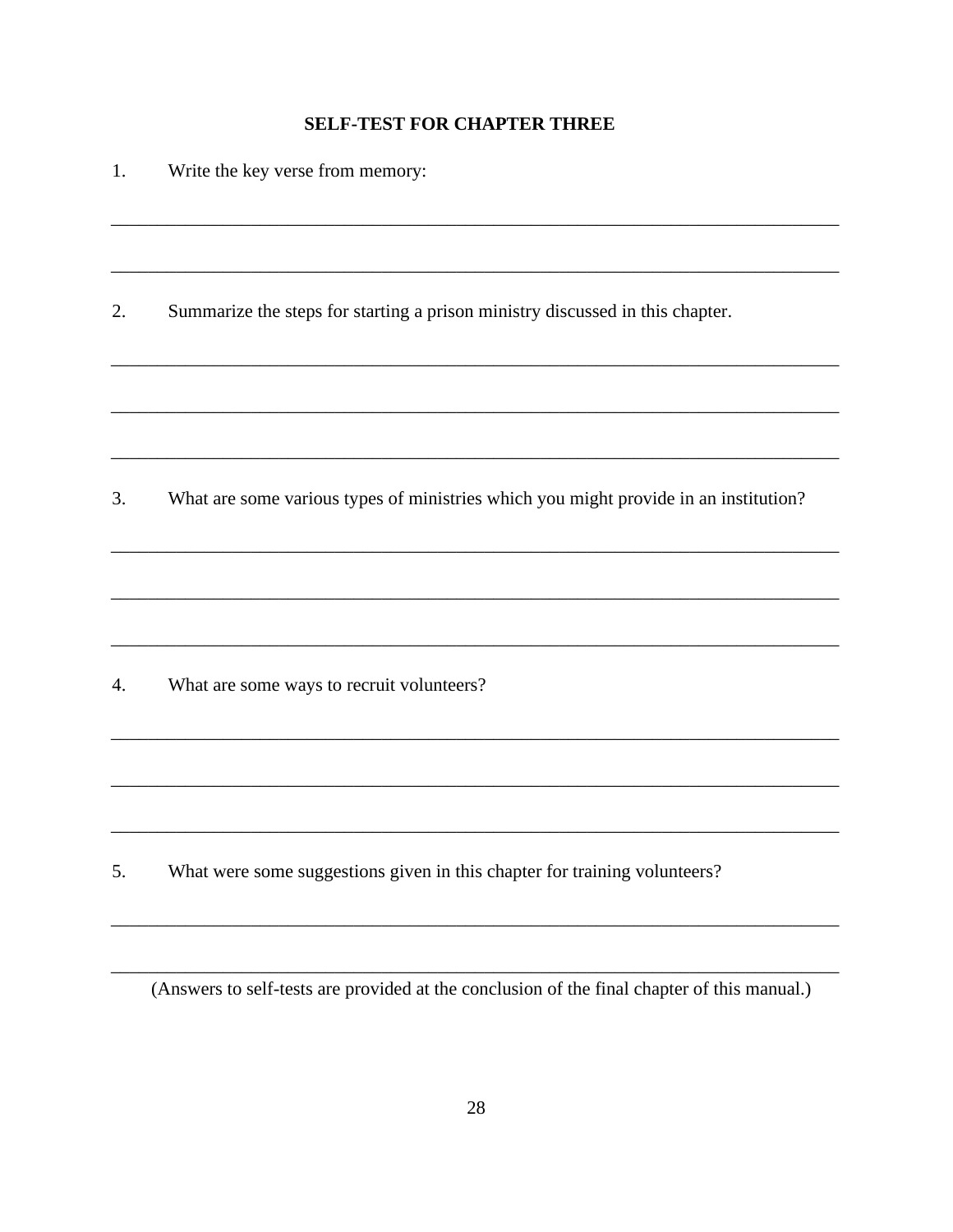## CHAPTER FOUR Corresponding With Inmates

#### **KEY VERSE:**

*These things I have written to you who believe in the name of the Son of God, that you may know that you have eternal life, and that you may continue to believe in the name of the Son of God. (1 John 5:13)* 

#### **OBJECTIVES:**

Upon completion of this chapter you will be able to:

-Explain how to get started corresponding with an inmate. -Summarize guidelines for corresponding with inmates.

#### **INTRODUCTION**

This chapter is for those who wish to be involved in a correspondence ministry with jail or prison inmates. It explains how to get started and presents guidelines for safe and effective correspondence.

#### **HOW TO GET STARTED**

**First,** contact the proper authorities at the institution. Some prisons provide programs that match inmates to friends outside for corresponding and/or visits. If the prison does not have such a program, contact the chaplain for names of those who need someone to write to them.

**Second,** obtain a list of the rules for corresponding with inmates at that specific prison. Most institutions have established, written rules that govern correspondence. These differ from institution to institution. Some prisons permit you to send stamps and stationary through the mail, soft cover books, Gospel tracts, Bibles, etc. Other institutions have specific procedures for sending such materials, i.e., the book must come directly from the publisher. Some institutions do not permit inmates to receive any of these items through the mail.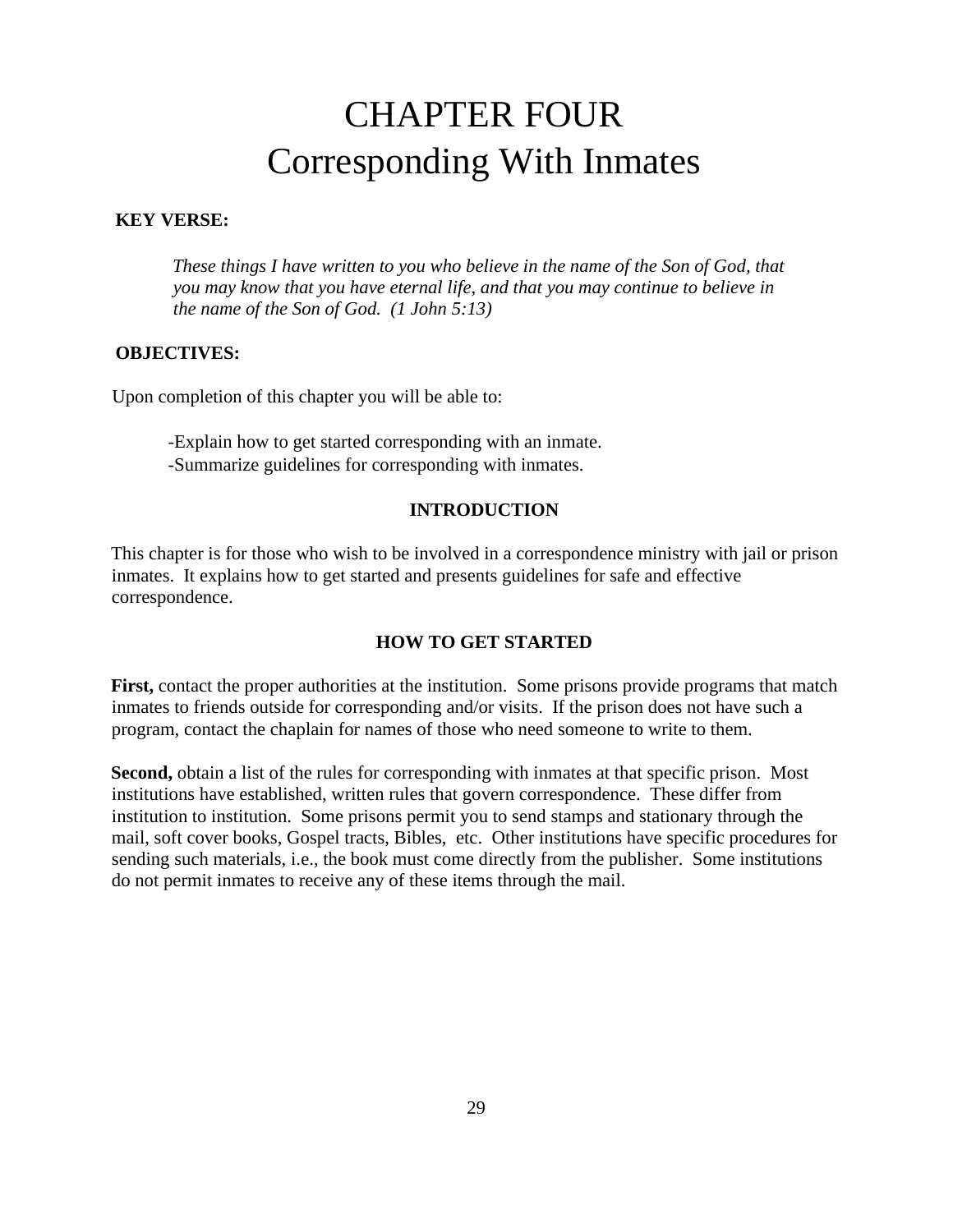#### **GUIDELINES FOR CORRESPONDING**

Here are some guidelines to help you correspond effectively with inmates.

-Keep in mind that many inmates feel suspicious, resentful, and lonely.

-They are suspicious, because they have been abused or taken advantage of in past relationships. They may question your motive for writing: "What are you getting out of doing this?" Work at developing mutual trust, respect, and understanding.

-Inmates are often resentful because they have been rejected by society, and you are a member of that society. Give inmates unconditional love and understanding.

-Inmates feel lonely because they are alienated from friends and family and perhaps rejected by them. A week without a letter can seem like a year, so write often and respond promptly to their letters. One prisoner is reported to have called mail "paper sunshine."

-Pray that God will help you understand each letter you receive and direct you to give the proper response. (See Chapter Twelve on "Relating To Inmates").

-If possible, it is best not to use your home address when answering letters. Use a post office box or your church or ministry address. This will avoid possible future problems, i.e., another inmate getting your home address or a parolee showing up unexpectedly at your door step.

-Make it clear from the beginning that you are not looking for romantic involvement. It is easy for prisoners to become infatuated, even if they have never seen you, because of their loneliness. Kindness from you can be misinterpreted by them. If this happens, you should straighten it out in your very next letter or visit. Be courteous and tactful, but firm in this area. Some ministries restrict pen-pals to the same sex.

-Do not share anything about yourself that can be used against you.

-Do not send money unless you have really prayed about it and know God is directing you to do so. If you do send money, never loan it. Send it as an outright gift, but make it clear not to expect future gifts. Be sure to clear the gift through proper channels at the institution.

-Do not promise help with employment, housing, etc., after release from prison unless the ministry with which you are involved is adequately prepared to give it. Your purpose in writing is to be a source of encouragement in the Lord. Any request for social services should be channeled to proper post-prison release ministries.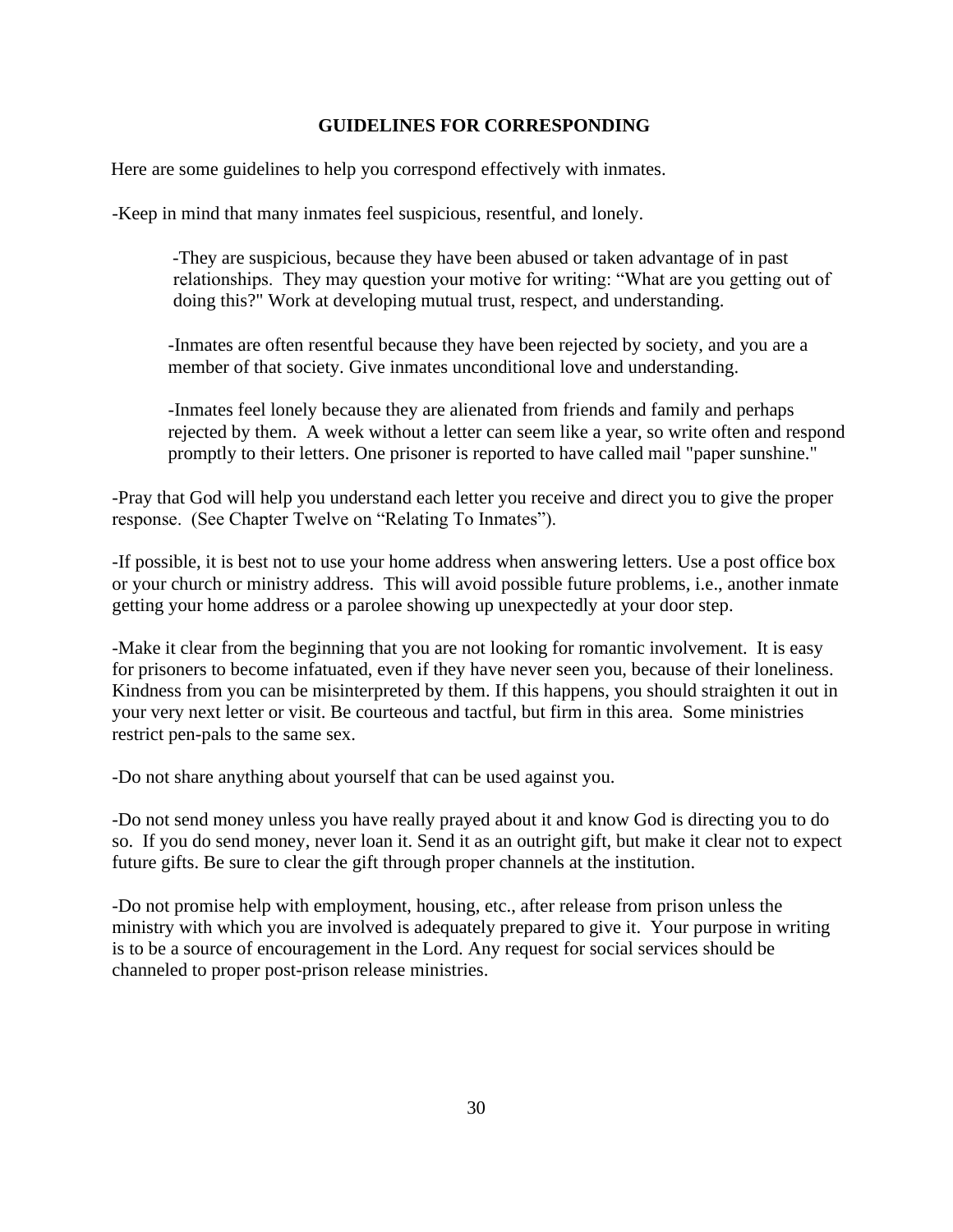-Do not be preachy" in your letters. Establish relationship first, then it is easy to share regarding spiritual matters. Share incidents from your everyday life that make the inmate feel part of your life and family.

-Include in your letter anything you are permitted to send such as…

-Photos.

-Interesting news clippings.

-Crossword or word search puzzles.

-Picture post cards.

-A gift of stamps or stationery, from time to time, if the institution permits.

-Funny cartoons.

-Paper book marks.

-Bible studies or correspondence lessons.

*"It is so overwhelming—the letters I have received—there is nothing to describe it. I am so blessed. Thank you from the depth of my being. There are no words to express what it means. My heart cries out that others can experience it also." -Karla Faye Tucker*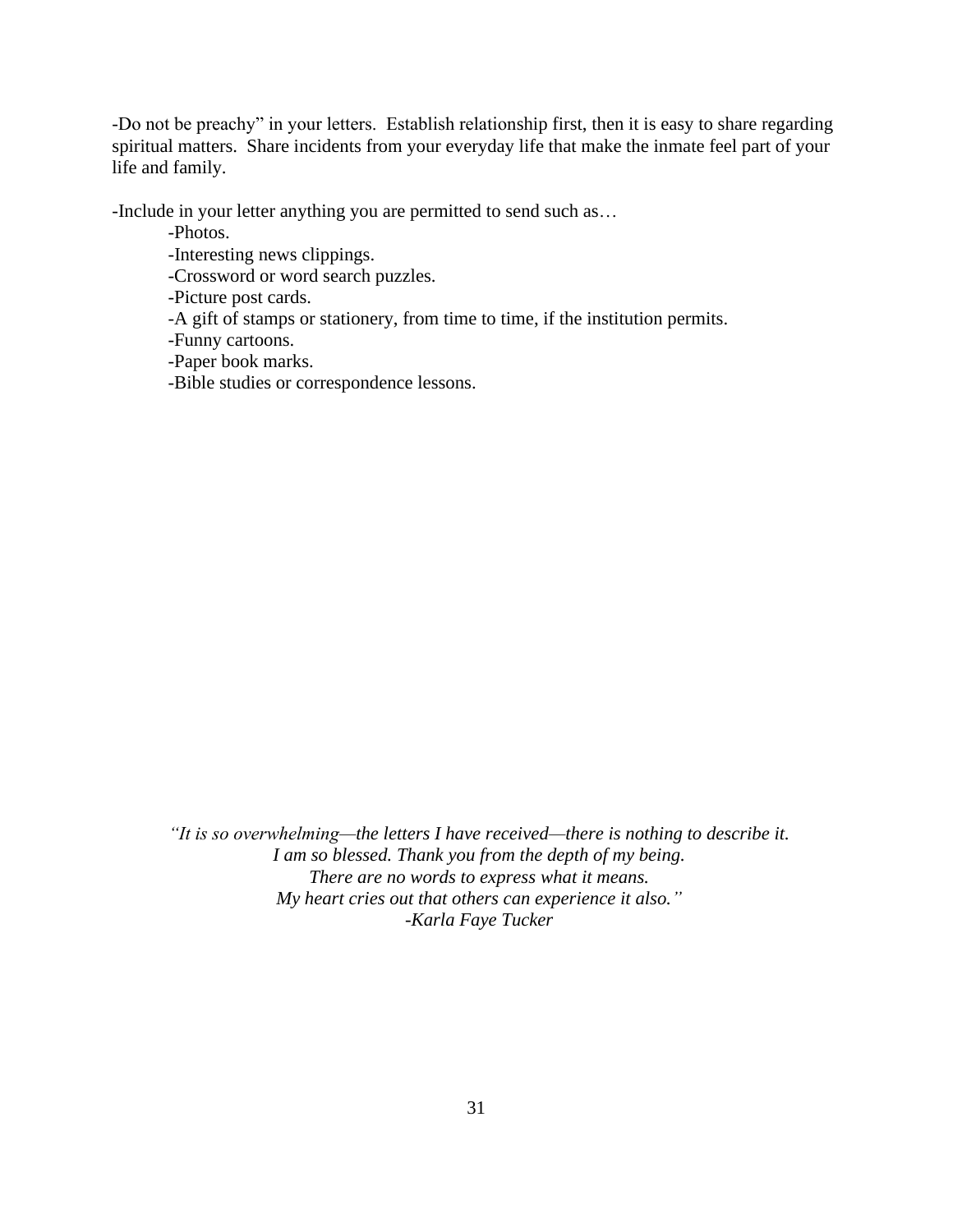#### **SELF-TEST FOR CHAPTER FOUR**

1. Write the key verse from memory.

What are important things to do in order to get started corresponding with an inmate? 2.

Summarize the guidelines for corresponding with inmates discussed in this chapter. 3.

(Answers to self-tests are provided at the conclusion of the final chapter of this manual.)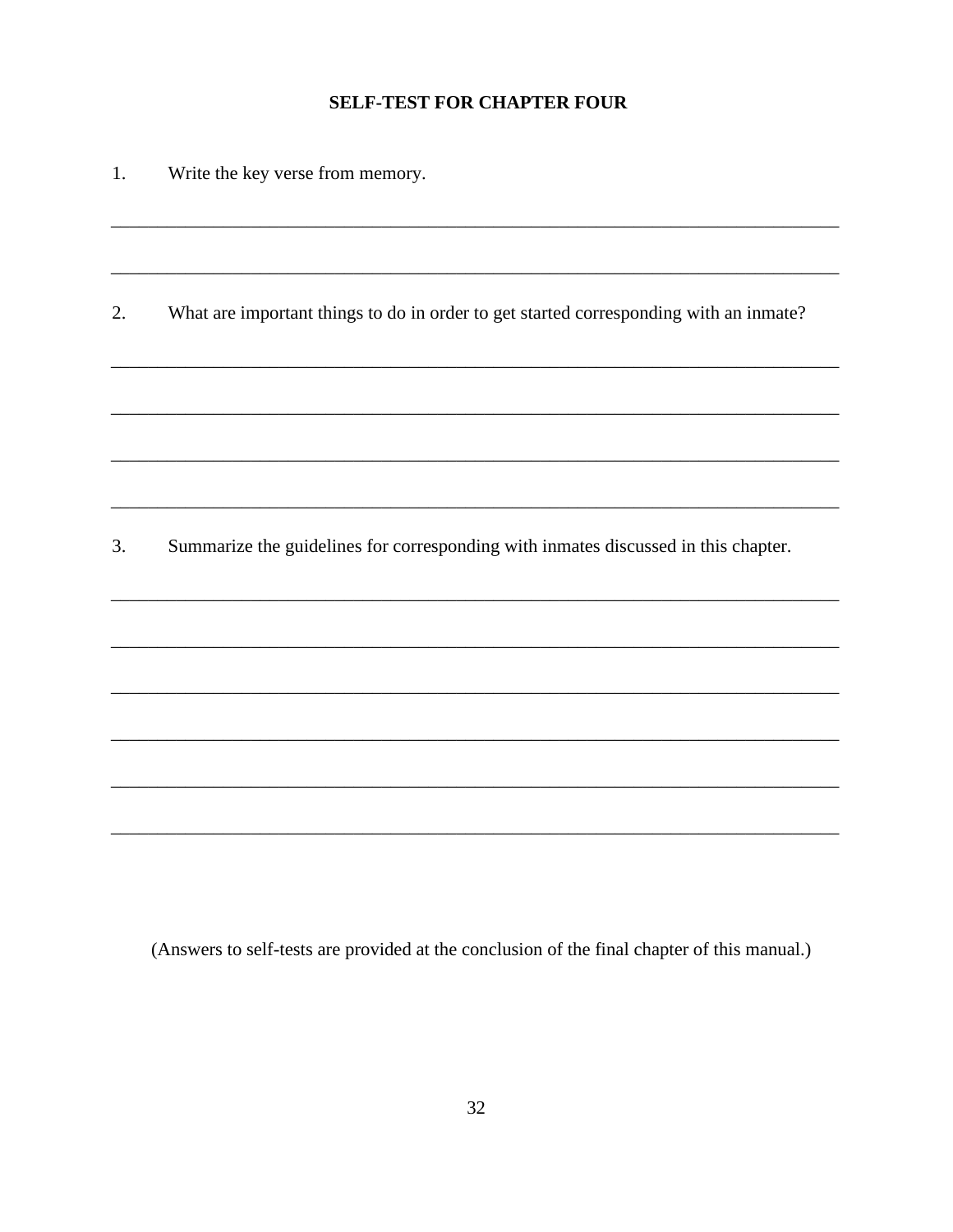## CHAPTER FIVE Visiting Inmates

#### **KEY VERSE**:

*Remember those in prison as if you were their fellow prisoners, and those who are mistreated as if you yourselves were suffering. (Hebrews 13:3, NIV)* 

#### **OBJECTIVES:**

-Explain why personal visitation is an important ministry.

-Explain how to get involved in one-on-one visitation with inmates.

-Summarize guidelines for visiting individually with an inmate.

#### **INTRODUCTION**

Many inmates in jails and prisons have no one to visit them:

-Their family may live a great distance from where they are incarcerated or do not have the necessary transportation/finances to visit.

-Their family may have rejected them or they may have no family.

-Former friends may have rejected them.

Personal visits with an inmate is one of the most rewarding areas of jail and prison ministry. This chapter explains its importance, details how to get involved, and offers guidelines for visiting individually with inmates.

#### **THE IMPORTANCE OF PERSONAL VISITATION**

Visiting an inmate on a one-on-one basis is an important ministry for the following reasons:

-Every soul is valuable to God: *"The Lord is not willing that any should perish" (2 Peter 3:9).* Jesus ministered to multitudes, but He always had time for the individual (for an example, see John 4).

-Many inmates will not attend religious services. Perhaps they have been "turned off" to the church by negative experiences. They may also be afraid that going to prison services will be interpreted as weakness by other inmates and make them vulnerable.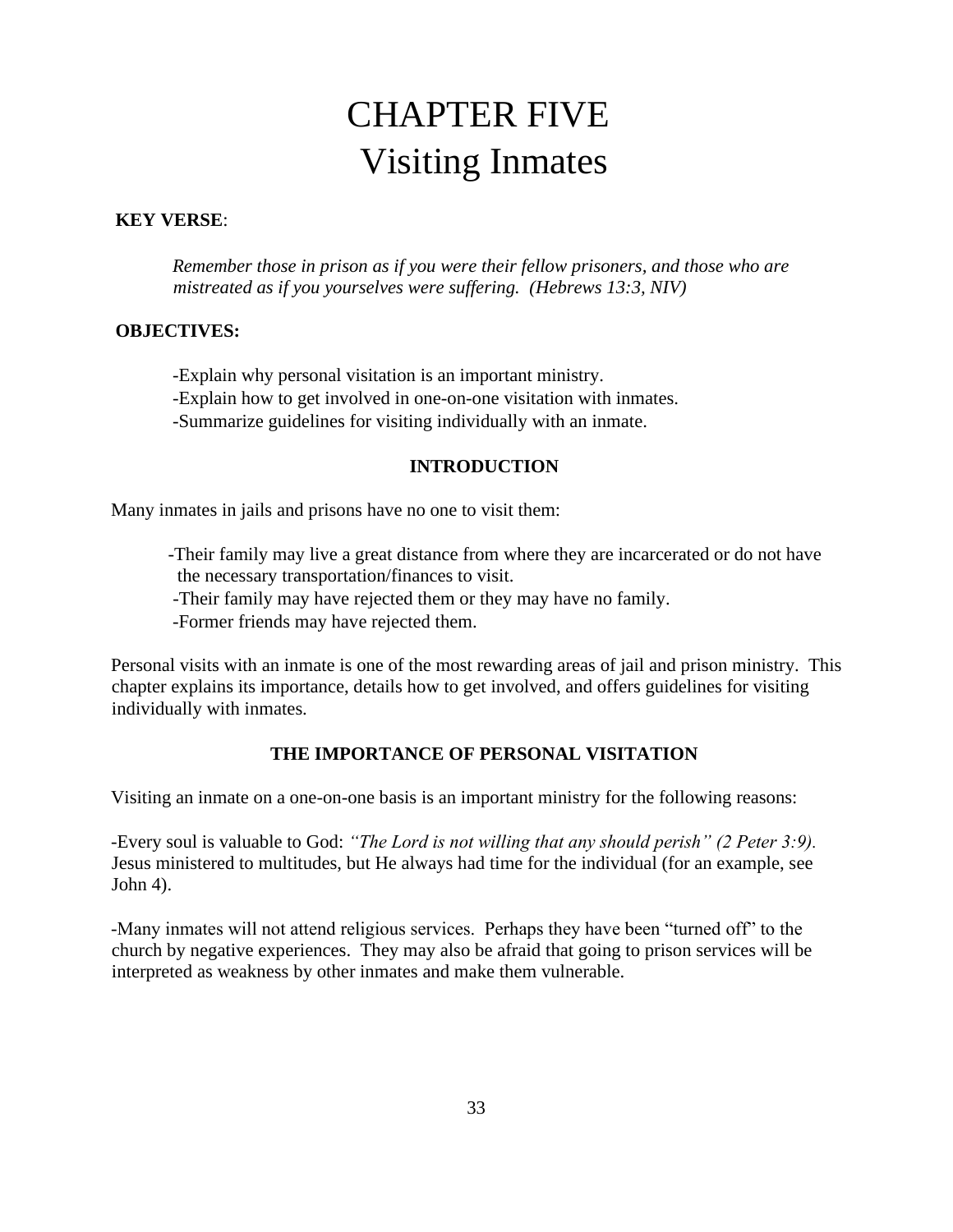-Many inmates have never experienced true, Godly, unconditional friendship. They have only known abusive or impure relationships.

-As for most of us, it is easier to open up in a personal rather than group setting. You can discuss many issues in a one-on-one visit that you cannot discuss in a group. The inmate can share personal needs with you, you can pray and study the Word together, and forge an intimate spiritual bond.

-You become a bridge back into society for the inmate. They will have a friend waiting when they are released from prison.

-One can't have too many friends. You will not only be a blessing, but you will be blessed by a true friendship with an inmate who is or will become a brother or sister in Christ.

#### **HOW TO GET INVOLVED**

Here are some guidelines for how to get involved in one-on-one visitation with inmates.

-Inquire about the visitation program at the jail or prison where you want to volunteer. Many have an organized program for matching inmates with volunteers who want to visit one-on-one.

-If the institution does not have an organized program for matching inmates and visitors, ask the chaplain to match you with an inmate. If there is no chaplain, consult the administrator in charge of visiting and ask for a match.

-People who are ministering inside the prison on a group basis in religious programs are also a good source. They often know of inmates who have no one to visit them or who would benefit from personal attention.

-If possible, exchange a few letters with the inmate prior to your first visit. You will already feel like friends when you meet for the first time.

#### **VISITATION GUIDELINES**

Here are some visitation guidelines:

-Go through proper channels to be approved by the institution as a visitor. You may have to fill out certain forms, be pre-approved before your first visit, carry a specific type of identification, etc.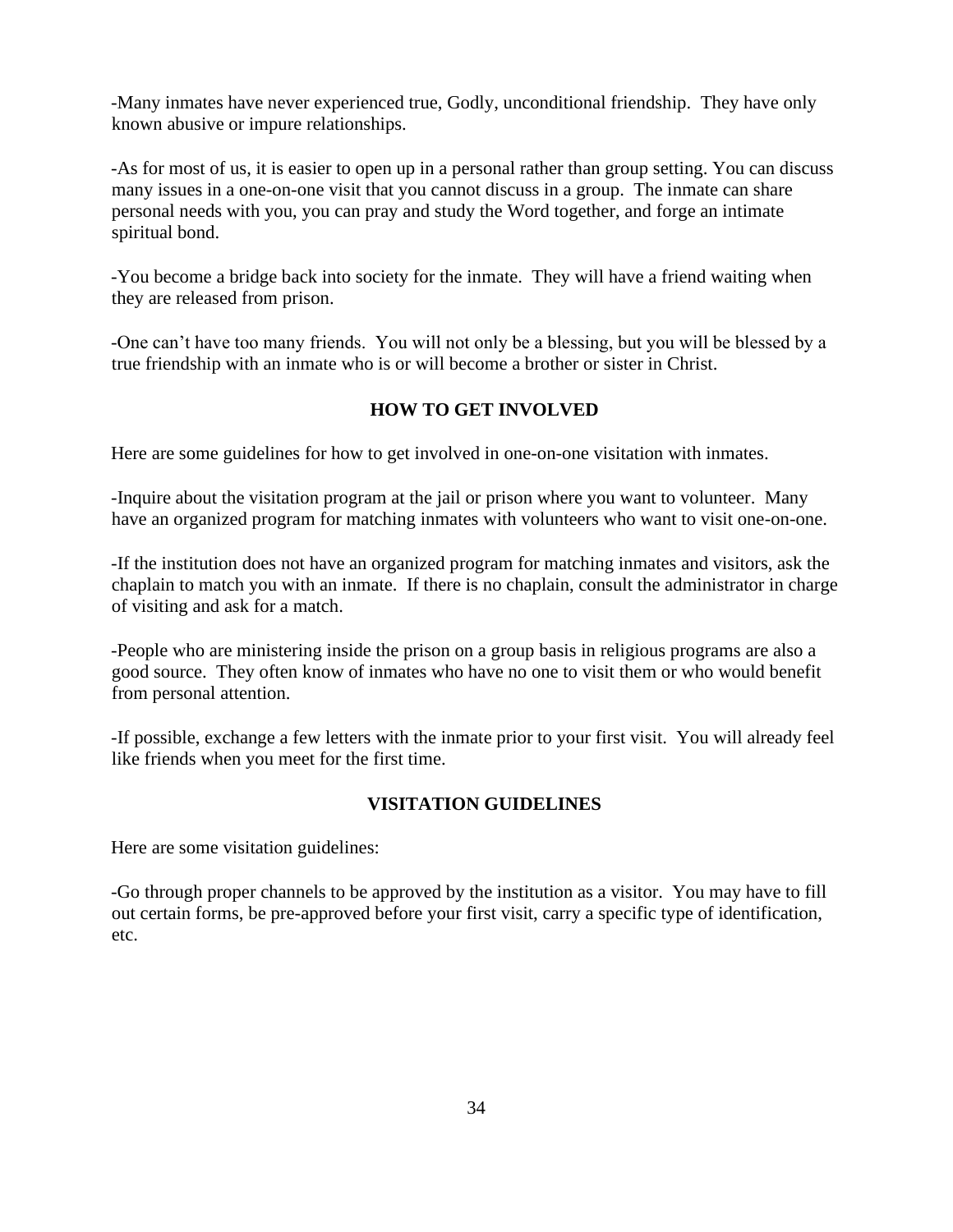-Learn and abide by all rules for personal visitation in the institution. Rules may include issues like days and hours for visitation, appropriate dress, safety, and dress codes. The rules usually govern what can and cannot be taken into the institution with you. Many jails and prisons have their rules in writing. Ask for them. (For general guidelines, see Chapter Eleven of this manual on "Dress and Safety Codes.")

-It is best to visit one-on-one with a person of the same sex. This avoids the pitfalls of improper romantic relationships.

-Normally, it is best not to give money to an inmate or their family. If there is a legitimate need and you really believe God is directing you to do this, it is best to channel your funds anonymously through the chaplain or another contact in the institution.

-If you forge a real friendship with an inmate, it will be easier to discuss spiritual matters and share the Gospel with them.

-Don't preach or lecture. Ask God to show you how to share His love and the Word of God in a way that will be accepted. After an inmate becomes a believer, continue to disciple him in the Word of God.

-If the institution permits, give a Bible and discipleship literature to your friend. Depending on institutional rules, you may be allowed to send these items through the mail, take them in yourself, or give materials to the chaplain to deliver.

-Unless you have had training or you are gifted by God in the area of personal counseling, don't assume this role in the relationship. You are there as a friend. Don't feel you must give an answer to every issue raised.

-As in any friendship, be a good confidant. Keep personal information shared by your special friend confidential.

-Prison is an impersonal, dehumanizing place and an inmate doesn't have much opportunity to receive individual attention. Make your friend feel special. Make your visits positive, uplifting, and fun.

-Always remember you are there as a representative of the Lord Jesus Christ, but don't spend all your time on spiritual matters. Foster a balanced relationship just as you do with your own personal friends. Discuss current events, laugh together, have fun with your friend!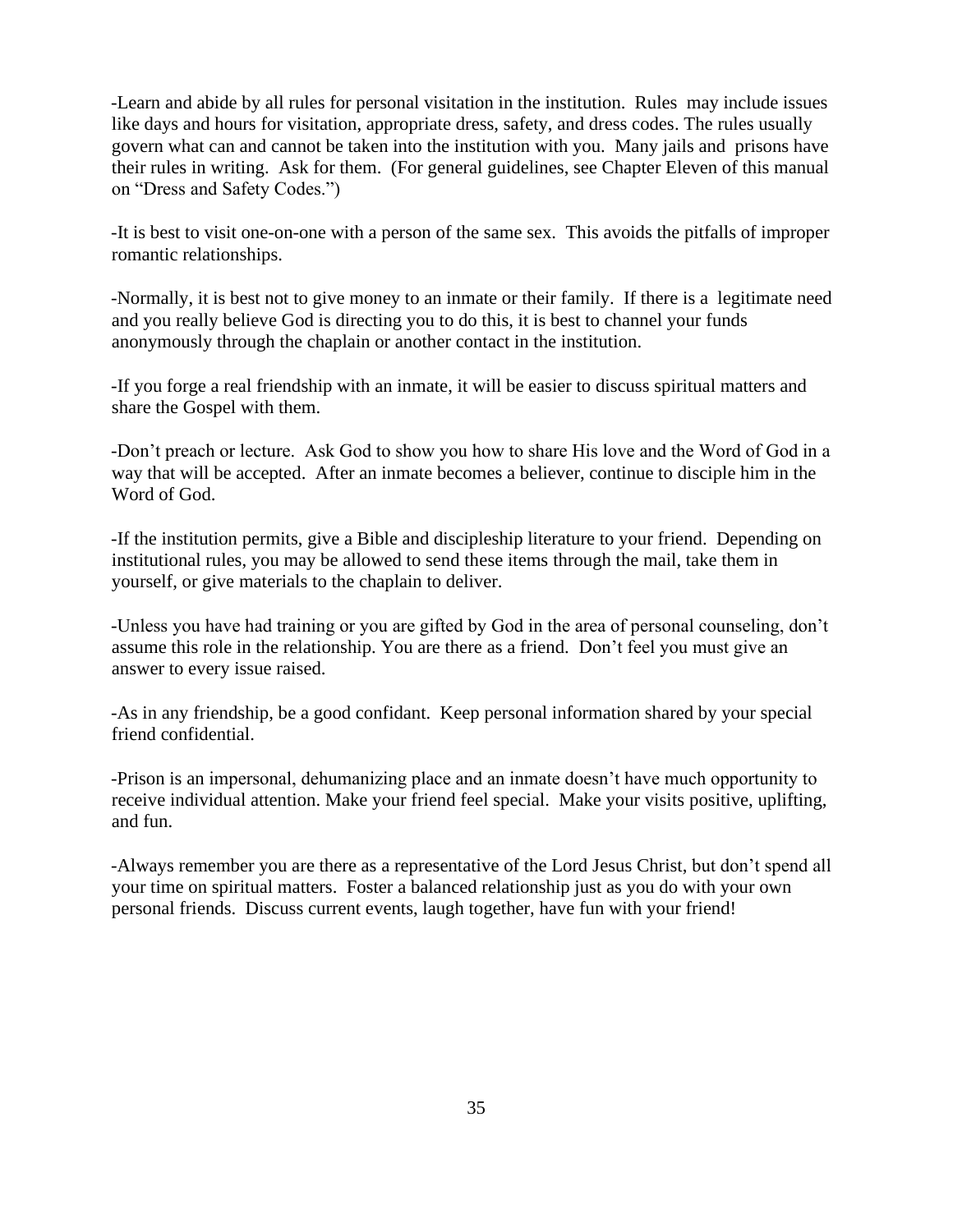#### **SELF-TEST FOR CHAPTER FIVE**

| 1. | Write the key verse from memory.                                                         |
|----|------------------------------------------------------------------------------------------|
|    |                                                                                          |
| 2. | Why is personal visitation an important ministry?                                        |
|    |                                                                                          |
| 3. | List ways to get involved in one-on-one visitation with inmates.                         |
|    |                                                                                          |
|    |                                                                                          |
| 4. | Summarize the guidelines given in this chapter for visiting individually with an inmate. |
|    |                                                                                          |

(Answers to self-tests are provided at the conclusion of the final chapter in this manual.)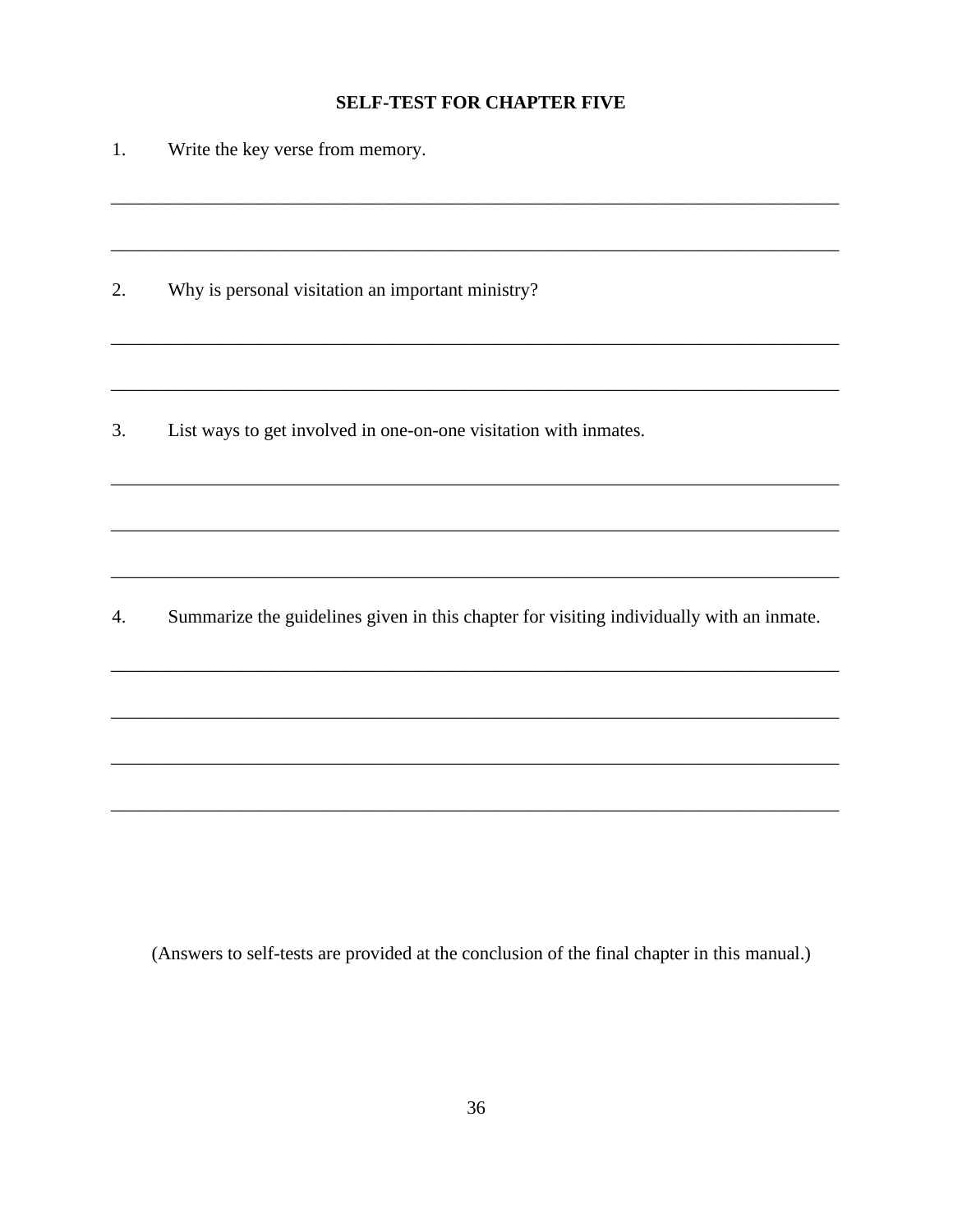# CHAPTER SIX Conducting Group Meetings

# **KEY VERSE:**

*But when He saw the multitudes, He was moved with compassion for them, because they were weary and scattered, like sheep having no shepherd. (Matthew 9:36)* 

#### **OBJECTIVES:**

Upon conclusion of this chapter you will be able to:

-Identify various types of group meetings that can be conducted in jails and prisons. -Summarize guidelines for conducting group meetings.

## **INTRODUCTION**

Many jails and prisons offer opportunities for group ministries to inmates. This chapter identifies various types of group ministries and suggests guidelines for conducting the groups.

## **TYPES OF GROUP MEETINGS**

There are many types of Christian group meetings to conduct in a prison:

-Worship services.

-Bible studies.

-Music classes (to train vocalists, musicians, or a choir for the prison worship services).

-Musical and dramatic presentations.

-Christian writing.

-Small groups offering a Christian approach to addiction and/or emotional problems.

-Parenting classes.

-Bible college courses.

-Discipleship classes for new believers.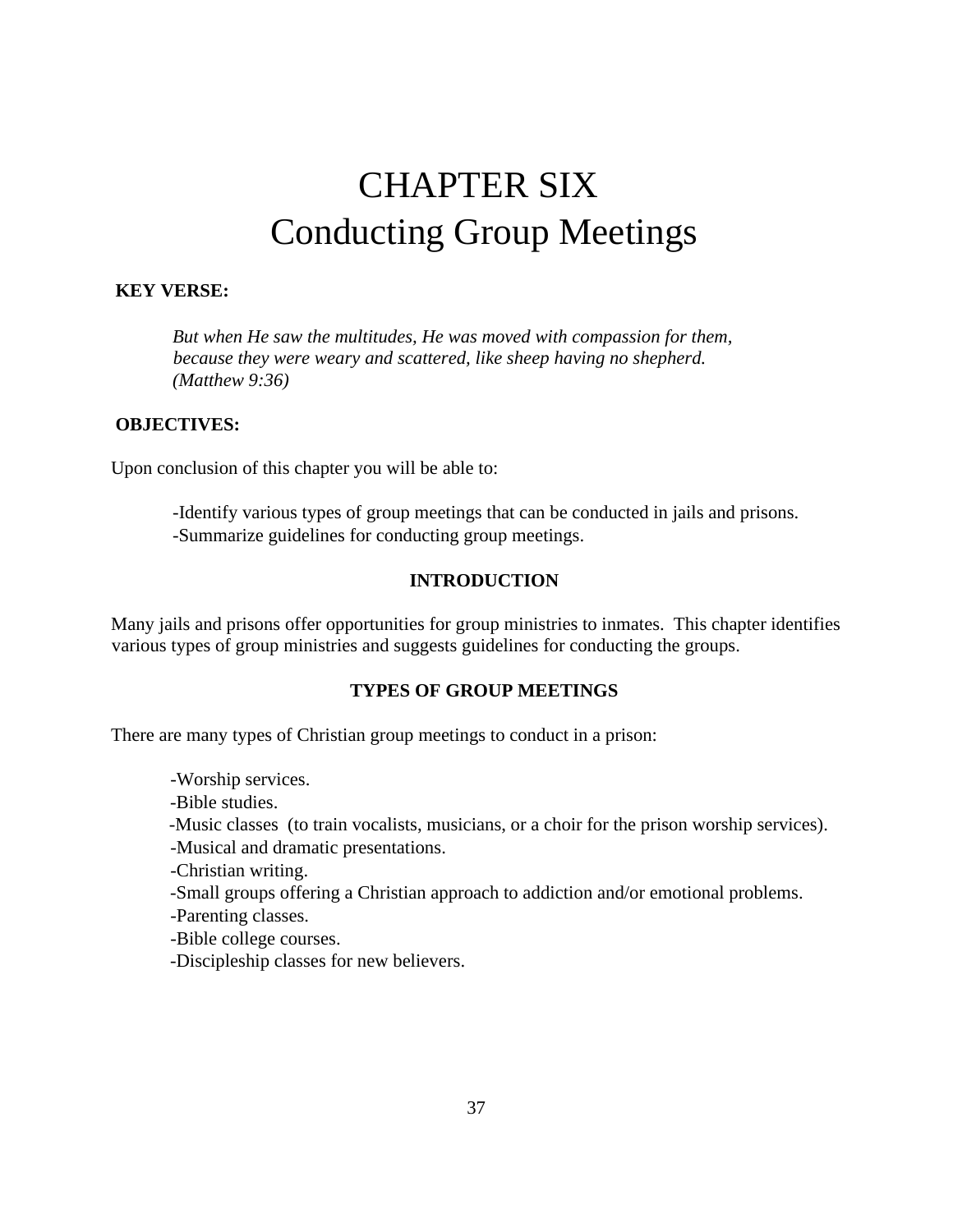Follow the guidelines given in Chapter Three of this manual for preparing and submitting your proposal to the institution.

# **CONDUCTING GROUP MEETINGS**

Here are some general guidelines for conducting group services in a jail or prison.

# **TIMING:**

Correctional institutions run on a strict schedule. All group meetings should begin and end on time.

# **MUSIC:**

Music for worship services in prison should be encouraging and uplifting. Songs that could be misunderstood by residents as condemning or as "put down" should not be used, e.g., "Rescue the Perishing." Neither should depressing music like "Nobody Knows The Trouble I've Seen." If you are using song books, sound tracks, song sheets, projectors, or instruments have these items ready. Always receive clearance from the chaplain before arranging musical activities which are different from that which your team normally does (i.e., concerts, special programs).

# **PRAYER:**

Here are some suggestions for prayer time:

-Keep prayers short and to the point unless the Holy Spirit moves in a special way.

-No particular position or posture is important, but when there is a large crowd, it would be advisable to leave the congregation seated or standing while offering prayer rather than calling them forward to kneel. (This is for control purposes.)

-Spend most of the time praying for the physical, social, mental, and spiritual welfare of inmates, their concerns and those relating to their families. Pray also for the institution and the institutional staff.

-It is okay to keep your eyes open (or have a member of your team designated to keep their eyes open) for control purposes.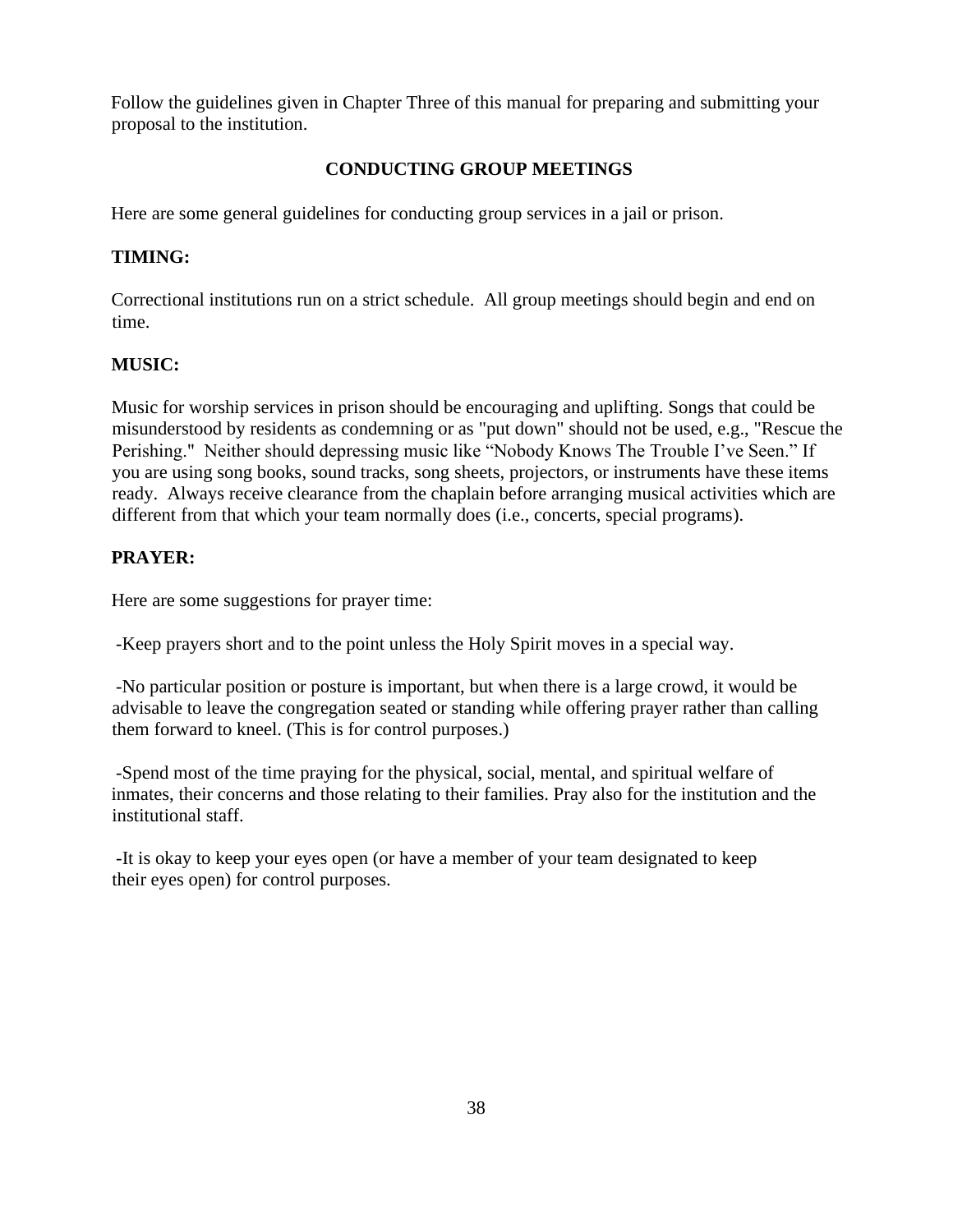# **SCRIPTURE READING:**

The person reading the Scripture, during a worship service, is "echoing" the voice of God and setting the tone for the sermon or lesson. Read the text with expression and reverence (see Nehemiah 8:8). Announce clearly, before beginning to read, where the Scripture is located (book, chapter, and verses). Allow time for those who have Bibles to find the passage. Project your voice to those in the back of the room. Stand erect and speak clearly. Read God's Word so impressively that the prisoners' emotions will be stirred and their hearts turned heavenward.

# **TESTIMONIES:**

If you are asked to give a testimony, do not view this as your golden opportunity to preach. Do not use vague references like, "Since I came into the way" or "After I accepted the truth." It is better to use such phrases as "Since I became a born-again Christian" or "After I accepted Jesus Christ as my personal Savior."

Keep your testimony Christ-centered and follow the ABC's of testifying:

- A. Always tell what Christ has done for you and/or your family, relating things that are relevant to strengthening the faith of the prisoners. Don't glamorize sin by telling explicit details.
- B. Be as concise as possible, preferably 2-3 minutes. Don't try to tell it all. Remember that you are working in a scheduled time frame. The more you talk, the less time the main speaker will have to deliver the Word.
- C. Check your presentation Speak clearly and loudly, especially if no microphone is available, so you are heard and understood by all.

# **PREACHING OR TEACHING**:

Messages prepared for preaching or teaching in a prison should not exceed 30 minutes (unless, of course, the Holy Spirit is moving in some dramatic way). Many inmates have a limited attention span. You also want to leave time enough at the end of your message so that you can conclude things properly, pray for individual inmates, and visit awhile with the residents (the fellowship is important to them).

Make your messages relevant to inmates. Adjust your presentation to what you know about your audience. Character building and encouragement messages are always good. When making a point about wrongdoing, always use "we" to include yourself.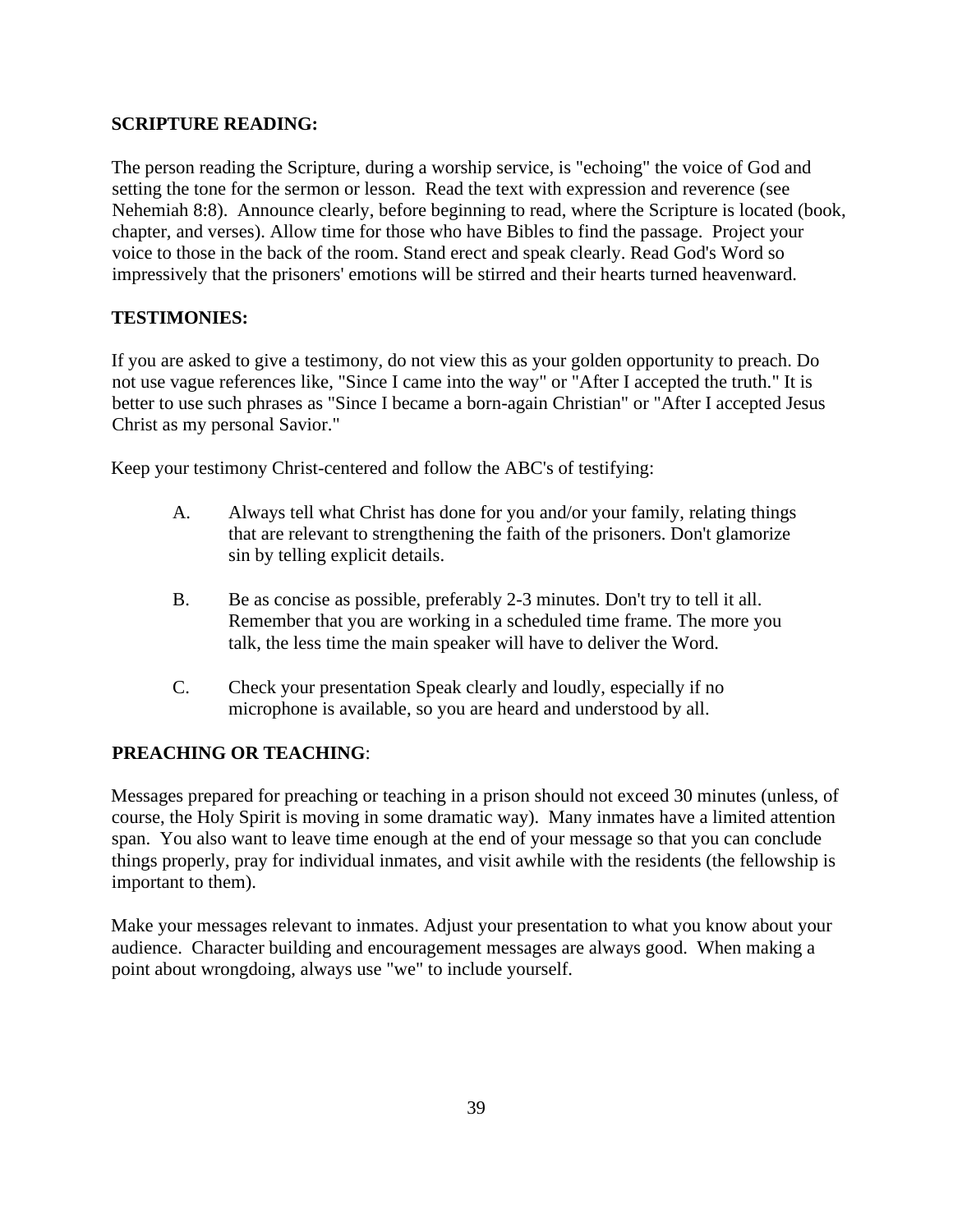The following things should **never** be done in a message:

-Never scold the residents. Enough of this has been done by relatives, lawyers, and judges. -Never make statements that can be misinterpreted by prison staff as a breach of security. -Never downgrade other religions. -Never present a "holier than thou" attitude. -Never ask antagonistic questions or assume the group disagrees with you. -In small groups, wherever possible, use the circle seating arrangement. -In small groups, encourage class participation. The question and answer method is effective. Don't let one person dominate the conversation. -Make sure everyone has a Bible and encourage them to read along. -If you have to eject a disruptive student from a group, be tactful and courteous, but be

firm. If necessary, get the cooperation of a correctional officer.

# **RESPONSE:**

If you ask for response from the group at the end of a message, be clear about exactly what you want them to do and why. Accept Jesus as Savior? Rededicate their lives to Christ? Respond for deliverance or healing? Receive Holy Spirit baptism? If you have a large group responding, it is best to have them raise their hands rather than come forward (security precautions).

# **INMATE PARTICIPATION:**

Encourage inmates to be part of the service. For example, have an inmate sing a solo or share their testimony. Exercise caution with regard to the content and length of inmate participation. Keep in mind that you are working within a set time frame and you can allow only a minimum amount of resident participation at each service. If necessary, have a waiting list for future sessions. Be sure to screen the songs inmates want to sing, as some who are new believers may not pick appropriate music. Always maintain control. Do not let any inmate take control of the meeting.

In small group meetings--especially Christian groups dealing with addictions--provide opportunity for all inmates to participate and share. If an inmate verbally attacks another in the meeting, immediately intervene by directing the group back to issues rather than dealing in personalities.

## **FOLLOW-UP:**

Inmates who indicate their acceptance of Jesus Christ as their personal Savior during an appeal at the close of a group meeting or at any other time should receive follow up care while still in the institution.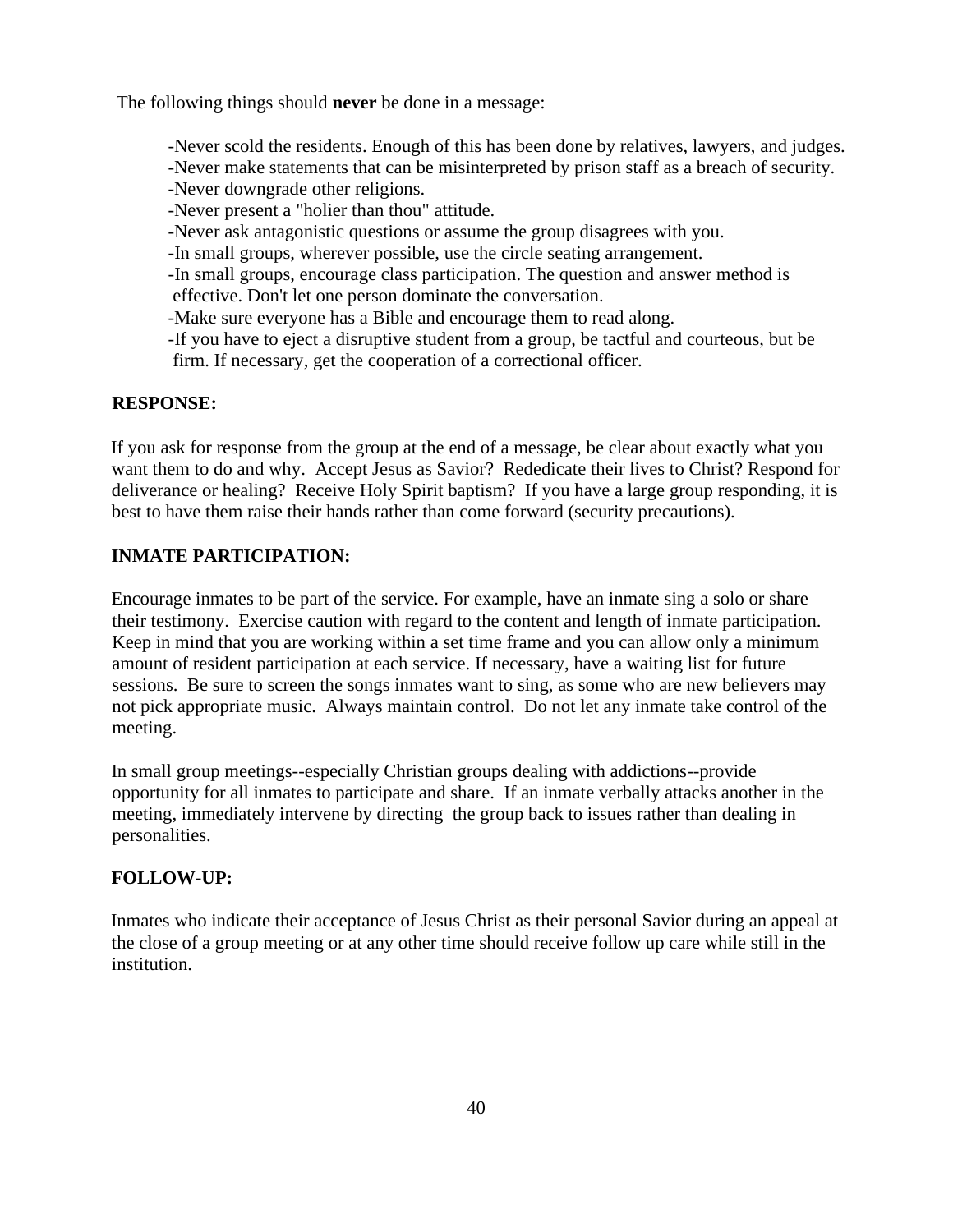If possible, their names should be secured and one copy given to the chaplain and another retained by you to follow up. Encourage them to attend Bible study sessions, Sunday services, and other Christian events offered in the institution.

If the institution permits water baptism, they should receive instruction on this and be given an opportunity to be baptized. Portable baptistries are available online.

New converts will be like young children taking their first spiritual steps. Most of the time, their environment will be alien and opposed to their new beliefs. Constant support, encouragement, and prayer are needed. They should:

-Be kept as spiritually active as possible by participating in worship services, Bible studies, discipleship classes, and other Christian activities.

-Be given some responsibility in the ministry as soon as they are ready to accept it. Many are quite talented and their appropriate talents should be utilized for God's service. A study of spiritual gifts will help them identify and begin to flow in the gifts God has given them.

-Be encouraged to continue regular attendance at worship services and Bible study sessions.

-Be encouraged to develop friendships with other Christians within and without the institution. You may want to assign a "spiritual buddy" to each new convert. This person will visit and/or write the resident regularly, as well as keep in touch after their release from prison. If the prisoner with whom you are working is transferred to another institution, the "spiritual buddy" can continue to write and provide encouragement and spiritual guidance. (Caution: Be sure the "spiritual buddy" is the same sex as the convert.)

#### **ENTERING AND EXITING THE ROOM:**

It is important, especially in large groups, to have established procedures for entering and exiting the room to keep things orderly. Some institutions require inmates to sign in so there is a record of their participation. Assign some inmates to remain behind and put the room back in order. Secure equipment, put up materials, dispose of trash, and straighten chairs and tables.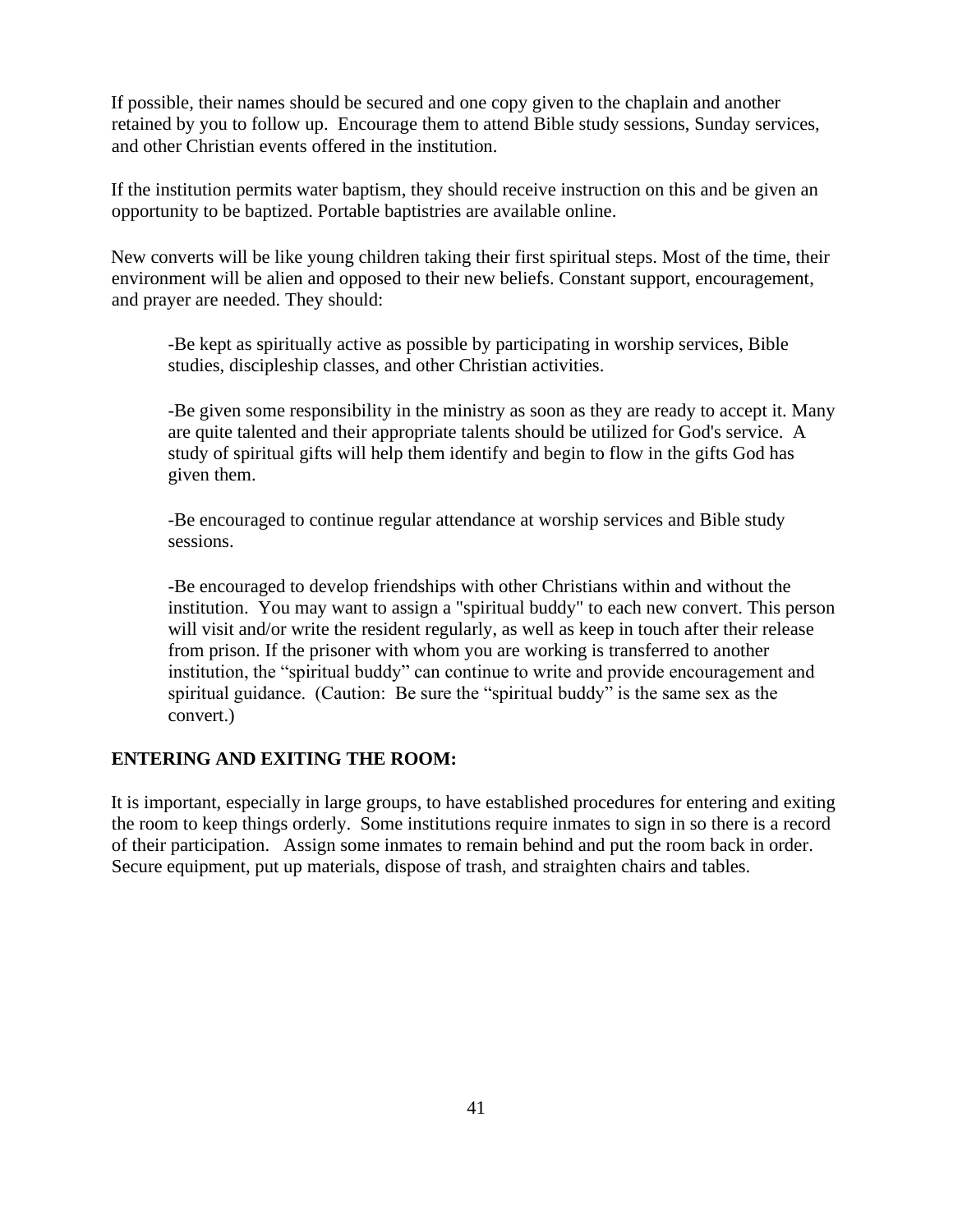#### *A Journey To The Harvest Field*

*The Approach: You can see the lights from ten miles away, illumined against the western backdrop of a glorious sunset. The road we travel is lined on one side with fig, peach, and nut trees which are now yielding their rich annual harvest. On the other side of the road the combines are harvesting hay. But ahead of us, where the lights burn in the distance, is the greatest harvest.* 

*The Entry: As we drive onto the prison grounds, we first pass a guard post with numerous warning signs:* 

- *-You are entering a restricted area: No weapons, guns, knives, or drugs.*
- *-You are required to consent for search of your person and belongings.*

 *-You are entering an area with known AIDS infection.* 

 *-In the event of a prison riot, we have a policy of non-negotiation for hostages.* 

*First we enter the visitors center. There we must remove all jewelry, any items in our pockets, our belts, and watches until we clear the metal detector. A search is made of our Bible and book bag and we pass through the metal detector. We are then logged in, given a badge, and our arms are stamped with an ultraviolet identification code. We exit the visitors center to a small cubicle and wait for the large gate to slide open. When it does, we step inside another small cubicle. The gate behind us clangs shut with a loud crash, then the gate in front of us opens and we proceed on to the control center. At the control center, we ring the outside bell. The gate is opened, closes behind us, our identification is checked, and another large door opens. At last, we are inside the main yard of the prison facility. We are surrounded by tall fences topped with razor wire. We cross the grounds to a building on the east end where the harvest awaits.* 

*The Harvest: Simple wooden chairs fill a plain, rectangular room. There are no stained glass windows, no carpet, or comfortable pews. But the room is packed with the harvest of human lives. Women fill the chairs, line the walls, and sit on the floor.* 

*-Let us introduce you first to AG, who is serving 15 to life for killing a drug pusher. Her life has been miraculously changed by the power of God. She is personally responsible for many other "lifers" who fill the classroom. They came to have their own lives changed when they saw the difference in her life. -SK was a teacher until that fateful night when she drank too much, got into her car, and struck and killed a pedestrian. SK is now a born-again Christian.* 

*-DL came from a background of Satanic worship. She was a high priestess in the church of Satan. As a child, she was abused by her step-father and had her first child at age 12. Serving time for kidnapping and drug related offenses, she has been saved, filled with the Holy Spirit, and obtained her college degree from a Christian university while incarcerated.* 

*-AM came from drugs and prostitution. She never completed anything in her life until she finished a course in the prison Bible college. She is paroling tomorrow, and tonight she stands with a radiant face to give glory to God. She walked in these gates alone. She walks out with God.* 

*We wish we had time to introduce you to each one of the women. They are former thieves, addicts, embezzlers, prostitutes, and murderers. What education, rehabilitation, and counseling could not do, the power of the Gospel has done. As we minister the Word of God, you will see tears of repentance. You will hear voices lifted in praise to God. You may even see dancing and shouting before the Lord. Although they are behind bars and rows of razor wire fences, these women have found freedom in Jesus Christ. This is the true harvest.*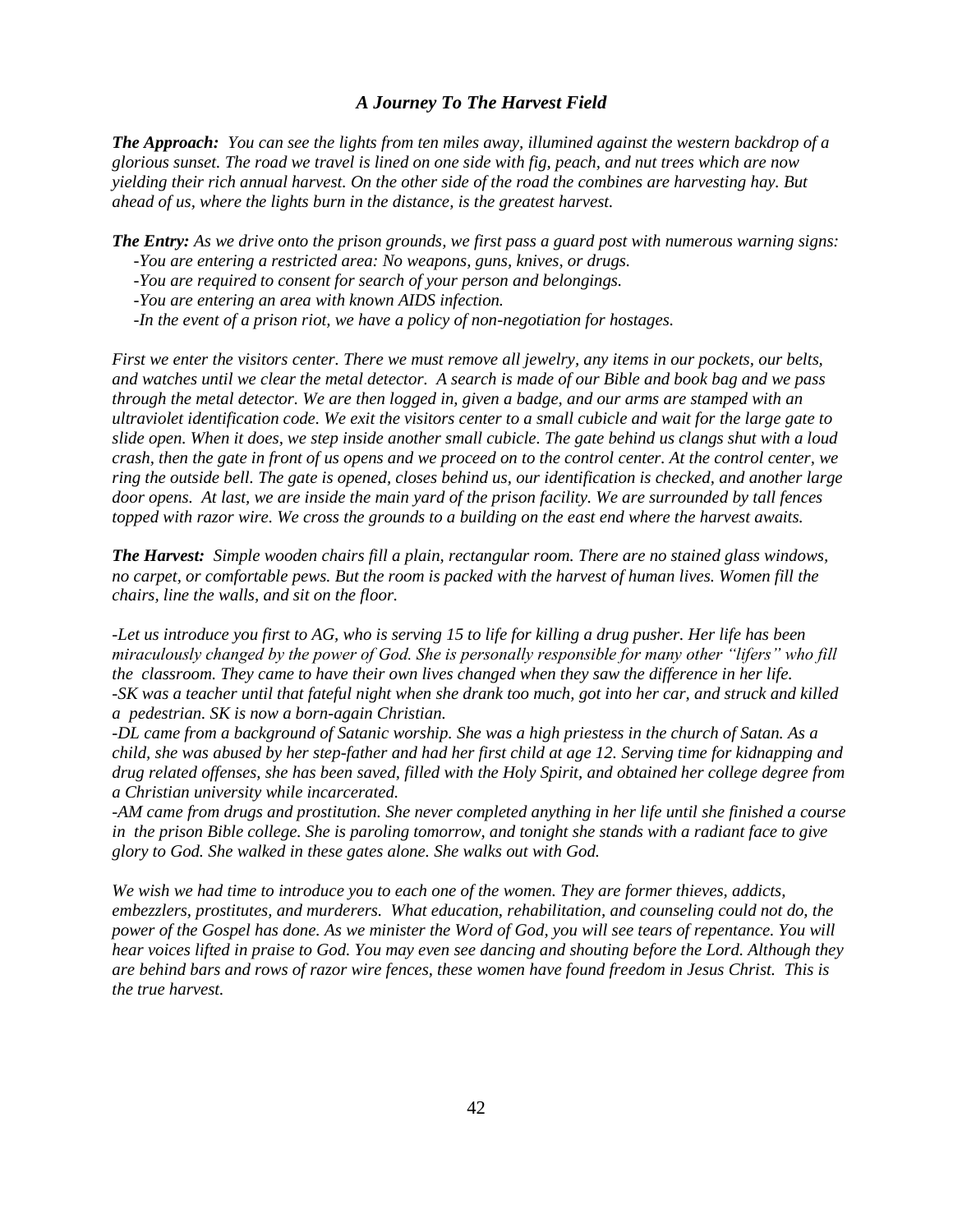# **SELF-TEST FOR CHAPTER SIX**

| 1. | Write the key verse from memory.                                                 |
|----|----------------------------------------------------------------------------------|
|    |                                                                                  |
| 2. | List various types of group meetings that can be conducted in jails and prisons. |
|    |                                                                                  |
| 3. | Summarize guidelines given in this chapter for each of the following areas:      |
|    |                                                                                  |
|    |                                                                                  |
|    |                                                                                  |
|    | Scripture reading Scripture reading                                              |
|    |                                                                                  |
|    |                                                                                  |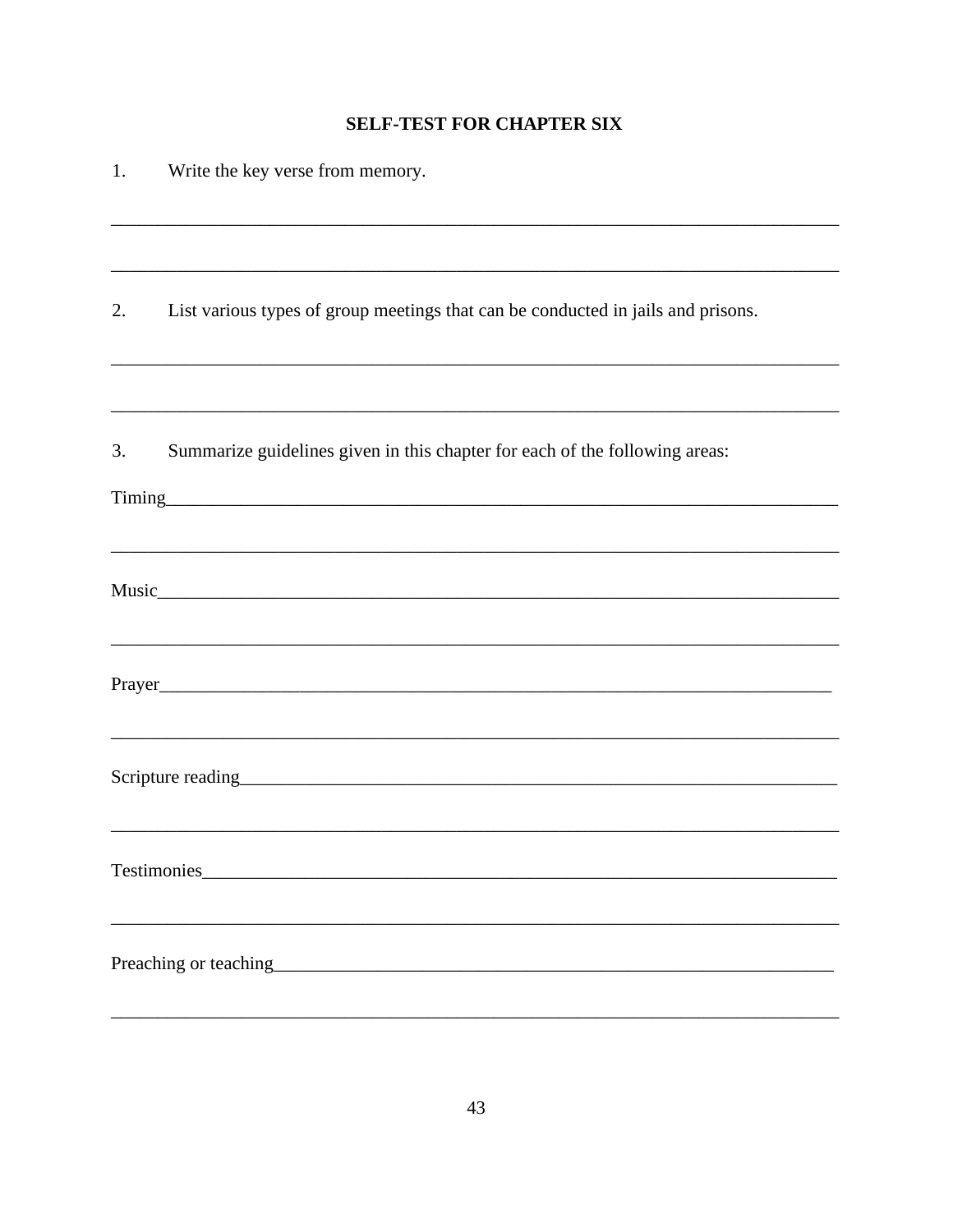(Answers to self-tests are provided at the conclusion of the final chapter of this manual.)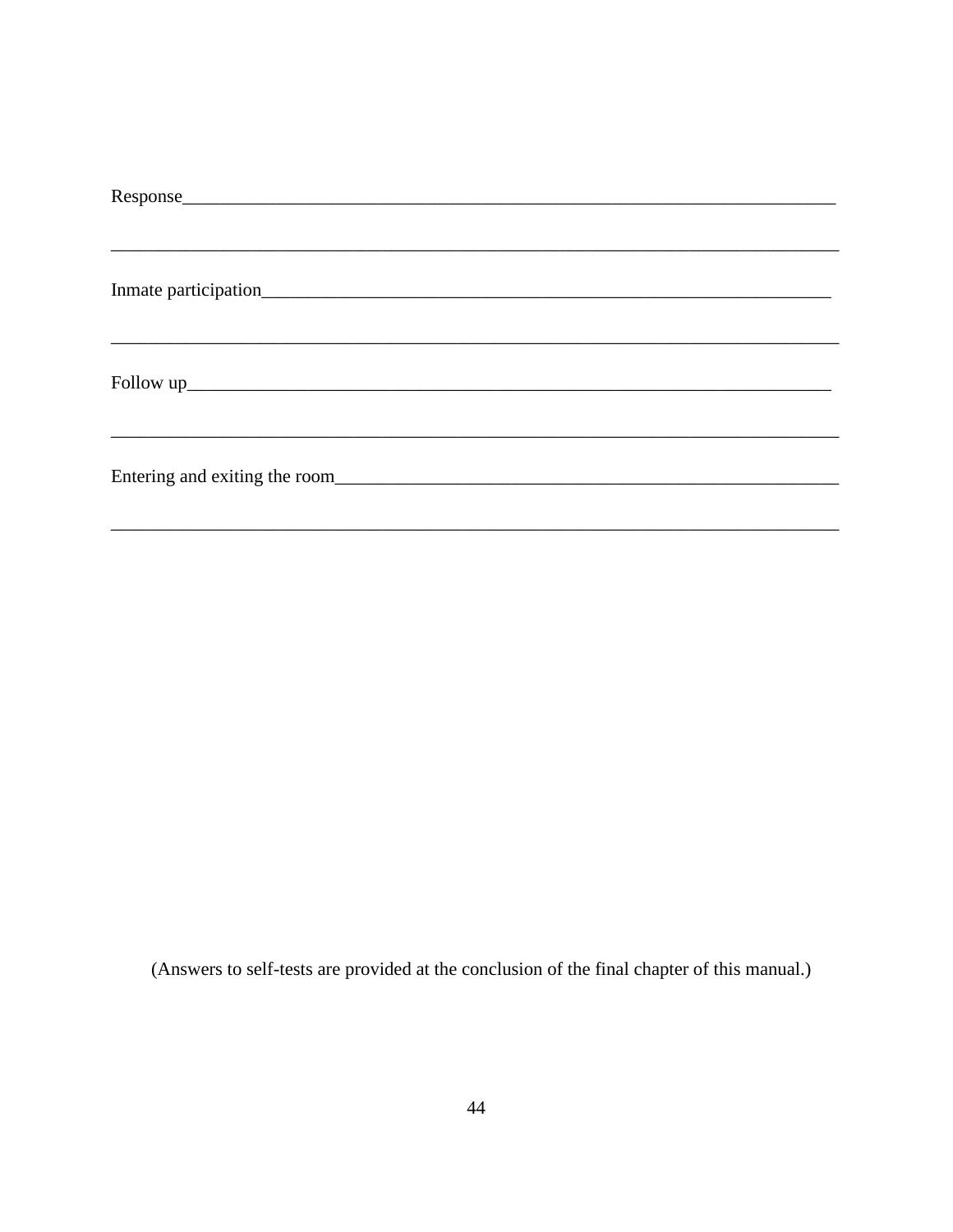# CHAPTER SEVEN Ministering To Inmate's Families

#### **KEY VERSE:**

*"...and in you all the families of the earth shall be blessed." (Genesis 12:3)* 

#### **OBJECTIVES:**

Upon conclusion of this chapter you will be able to:

-Explain why an inmate's family is often in crisis. -Identify ways in which you can minister to inmate's families. -Summarize guidelines for ministering to inmate's families.

# **INTRODUCTION**

Thousands of families are directly affected each year by having one of their loved ones in a prison or jail. Most of these families are broken and filled with loneliness, anxiety, and feelings of rejection. Few of these families receive adequate attention from the church.

God told Abraham that through him, "all the families of the earth shall be blessed." As spiritual heirs of Abraham, you too can bless families. This chapter explores ways you and/or your church can be involved in ministering to the families of inmates.

#### **UNDERSTANDING THE CRISIS**

When a family member is arrested, it usually creates anxiety, fear, and uncertainty for their spouse, children, or parents. Imprisonment brings a double crisis to a family. The first crisis is that one of the family members has been arrested for breaking the law. The second crisis is that the family is split apart. Losing a family member to imprisonment is similar to a person dying.

Children face shame and loss when a parent is in prison. They may be displaced, having to live with relatives, friends, foster homes, or in institutions. Many do not get to visit the incarcerated parent because of court orders, distance from the prison, or finances which prohibit visiting (costs for transportation, food, housing).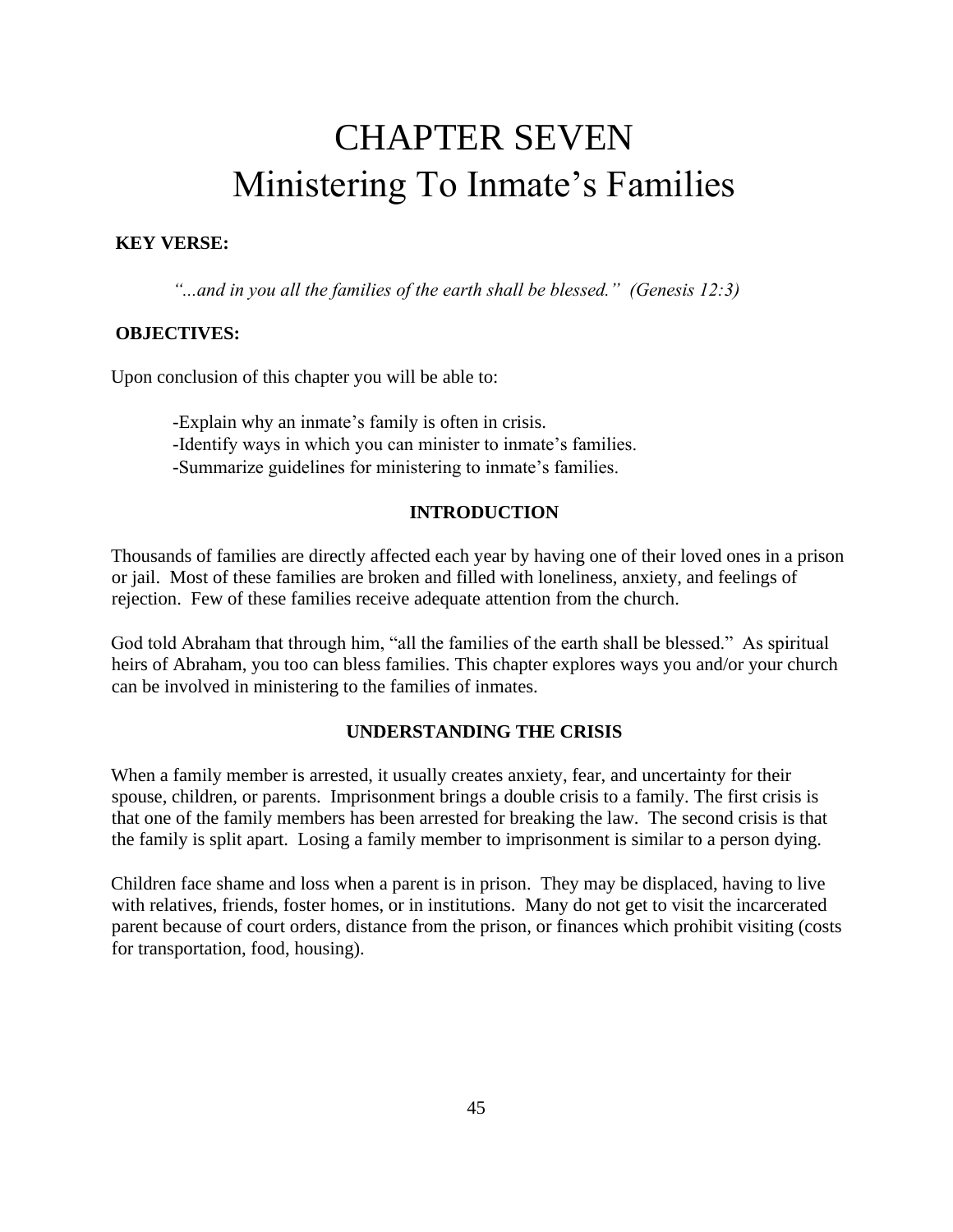# **HOW TO HELP INMATE'S FAMILIES**

Here are some practical ways to minister to inmate's families:

**Transportation and hospitality:** Provide transportation to and from the institution so the family can visit. If you live near a prison, provide a place for the family to stay overnight while visiting. Studies have shown that a family that keeps in touch with the member in prison have an important influence in helping that person readjust to society upon release.

**Information:** The family may not know how to get information, things like trial dates, when and how to visit, or how to obtain legal representation. You can be a help if you familiarize yourself with the system.

**Social services:** Share information on public and private agencies that provide employment, legal aid, housing, financial assistance, counseling, education, etc. The family may also need assistance in applying for these programs.

**Employment:** If the wage earner is incarcerated, the spouse may need to find employment.

**Housing, food, clothing, and finances:** The family may need temporary or permanent housing, food, or finances to help get them on their feet. If you or your church provides financial help, checks should be used and made out for the bills involved, directly to the landlord, utility companies, etc.

**Counseling:** The entire family or individual family members may need personal counseling in order to deal with the crisis.

**Presents on special occasions**: Christmas and birthdays are difficult for children and their incarcerated parent(s). One way you can help is to purchase gifts for Christmas and birthdays and give them to the child as a gift from the incarcerated parent. This cheers both inmate and child!

**A church home:** The most important thing you can do for an inmate's family is to provide a loving, supportive, accepting church home.

# **HOW TO CONTACT AN INMATE'S FAMILY**

There are two important things you must do before contacting an inmate's family:

-Check with the chaplain or administration at the jail or prison where you are ministering. See if there are rules against this or an established procedure you should follow.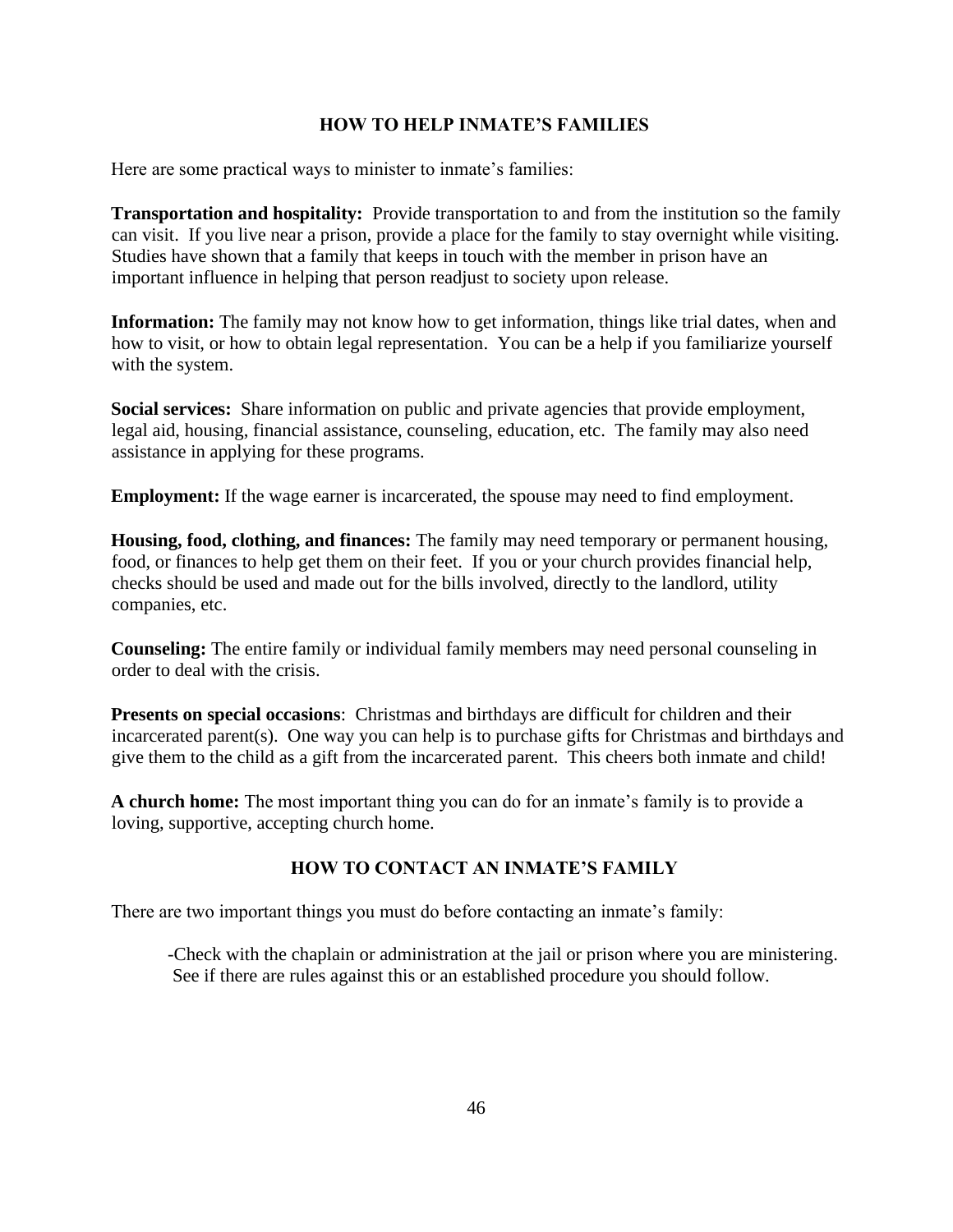-Obtain written permission from the inmate so the family and institution knows you have his/her approval. The request also clarifies the purpose for your contact. You may use and/or adapt the following form.

|                                                                                                                                                                                                                                                                    | <b>Family Contact Request Sheet</b> |                           |                                                                          |  |  |  |
|--------------------------------------------------------------------------------------------------------------------------------------------------------------------------------------------------------------------------------------------------------------------|-------------------------------------|---------------------------|--------------------------------------------------------------------------|--|--|--|
| We are happy to follow up your request for us to contact your family members in order to<br>provide encouragement, counseling, Bible studies, and practical needs when possible, but we<br>need your permission to do so. Please complete this form. Please print: |                                     |                           |                                                                          |  |  |  |
|                                                                                                                                                                                                                                                                    |                                     |                           |                                                                          |  |  |  |
|                                                                                                                                                                                                                                                                    |                                     |                           |                                                                          |  |  |  |
|                                                                                                                                                                                                                                                                    |                                     |                           |                                                                          |  |  |  |
| <b>Please contact:</b>                                                                                                                                                                                                                                             |                                     |                           |                                                                          |  |  |  |
| <b>Name Of</b><br><b>Address</b><br><b>Family Member</b>                                                                                                                                                                                                           | <b>Telephone</b>                    | <b>Relation</b><br>To You | <b>Purpose For</b><br><b>Which You Want Us To</b><br><b>Contact Them</b> |  |  |  |
| Signature Signature Signature Signature Signature Signature Signature Signature Signature Signature Signature Signature Signature Signature Signature Signature Signature Signature Signature Signature Signature Signature Si                                     |                                     |                           | Date                                                                     |  |  |  |
| Approval by institutional chaplain or administrator:                                                                                                                                                                                                               |                                     |                           |                                                                          |  |  |  |
|                                                                                                                                                                                                                                                                    |                                     |                           |                                                                          |  |  |  |
|                                                                                                                                                                                                                                                                    |                                     |                           |                                                                          |  |  |  |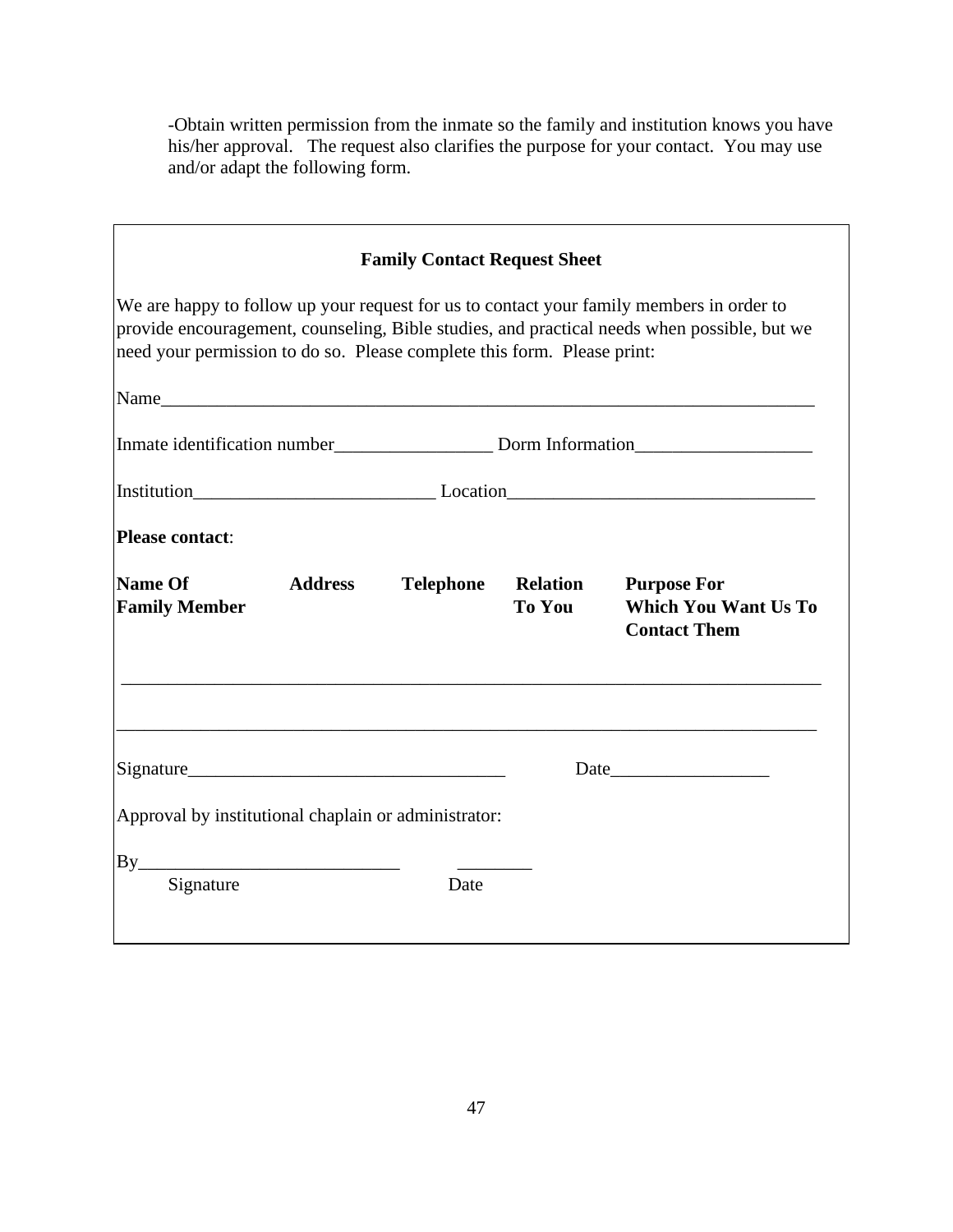A friendly telephone call or brief visit to the family should initiate this ministry. At the culmination of the visit or call, offer a brief prayer. On the next visit, bring a copy of the same Christian literature that the inmate is using for adult family members so they can progress spiritually together. If they are not interested in the literature, then continue visiting on a friendly and supportive basis. Always try to channel the conversation towards present needs of the home, family, employment, plans for the future, and the importance of having God walk with them through each challenge. Discourage attempts to dwell on negative aspects of the past. On subsequent visits, the family may share personal problems with you. If a basic need is obvious, tactfully inquire if you may be of assistance in filling it.

## *Note: Husband and wife teams are ideal visitors. Men should never visit an inmate's wife alone, nor should a woman visit an inmate's husband alone.*

When you are working with an inmate's family, keep all personal matters confidential. Share only that which you have received specific permission from the incarcerated family member to reveal. Never get involved in legal matters or mention alleged problems between the prisoner and his/her family.

# *Inside A Russian Prison. . . A Challenge For International Prison Ministries By Patricia Hulsey*

*As we enter the prison, long, dark hallways with crumbling plaster and rusting pipes lead to even darker stairwells. We descend the stairs and cross a frozen yard with vicious guard dogs barking from behind their enclosures. We then enter the hallway of a damp cell block lined with heavy metal doors.* 

*Crowded cells with fifteen prisoners and five beds are not uncommon. The inmates sleep in shifts because of lack of beds. Many beds lack sheets, blankets, or mattresses. There are no personal hygiene products. There is no privacy for the one toilet facility in the room. A dim electric bulb hangs from the ceiling. The stench is horrible. There is no fresh air. There are no televisions, radios, or books. There are no religious services. Inmates shower once a week and are only allowed out of the cells fifteen minutes a day. The cells are infested with lice. Lunch is a green broth served in tin bowls.* 

*It was into these dismal surroundings that we went from cell to cell ministering the love of Jesus, distributing Bibles and study materials. Just before the heavy metal doors clanged shut behind us, one inmate--a spokesman for that cell block--commented, "We thank you for the things you have brought us, but what is more important is that you cared to come at all."*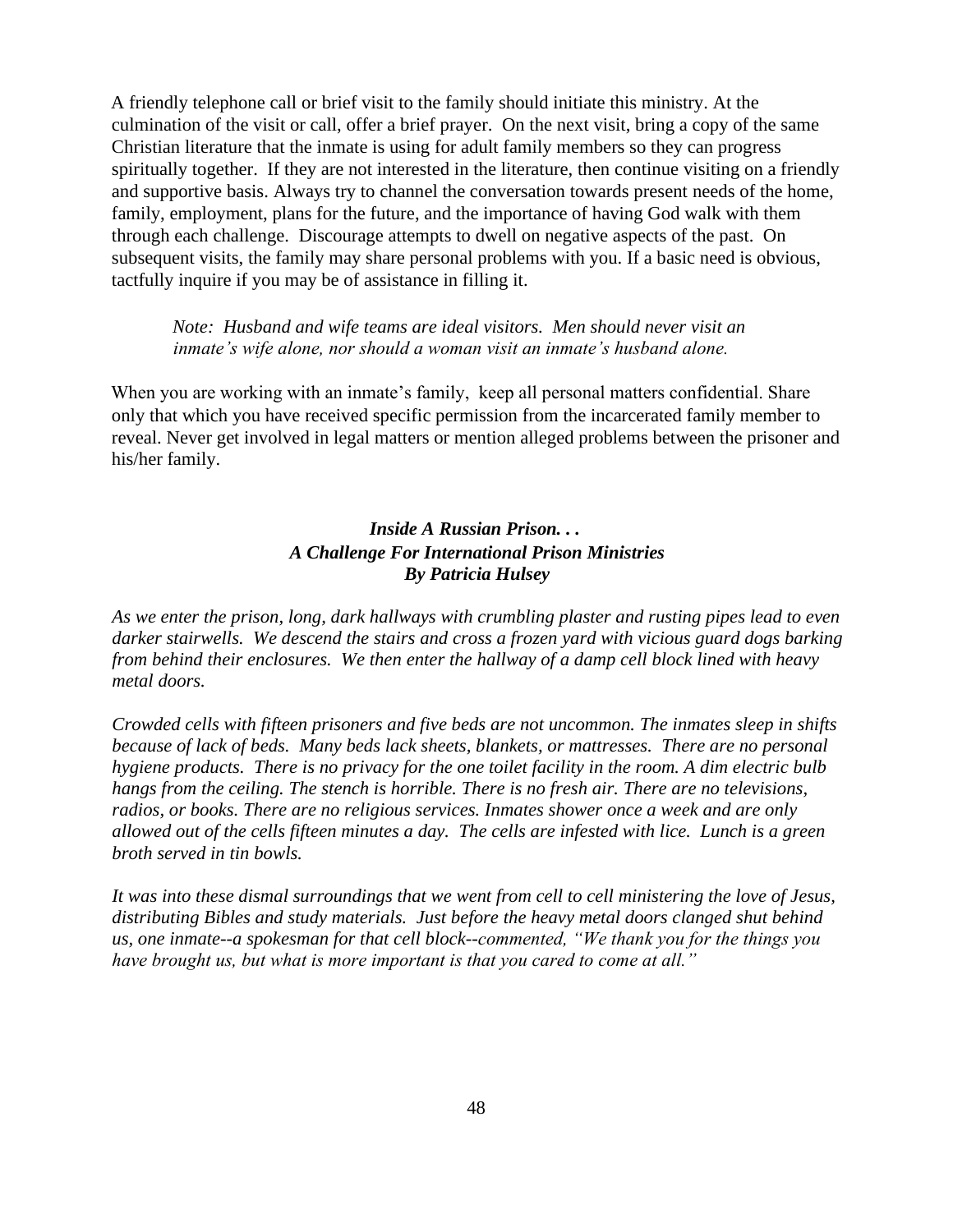# **SELF-TEST FOR CHAPTER SEVEN**

| 1. | Write the key verse from memory.                                                   |
|----|------------------------------------------------------------------------------------|
|    |                                                                                    |
| 2. | Why is an inmate's family often in crisis?                                         |
|    |                                                                                    |
| 3. | What are some ways in which you can minister to an inmate's family?                |
|    |                                                                                    |
|    |                                                                                    |
| 4. | What are two important things you must do before contacting an inmate's family?    |
|    |                                                                                    |
| 5. | Summarize guidelines given in this chapter for ministering to families of inmates. |
|    |                                                                                    |
|    |                                                                                    |
|    |                                                                                    |
|    |                                                                                    |

(Answers to self-tests are provided at the conclusion of the final chapter in this manual.)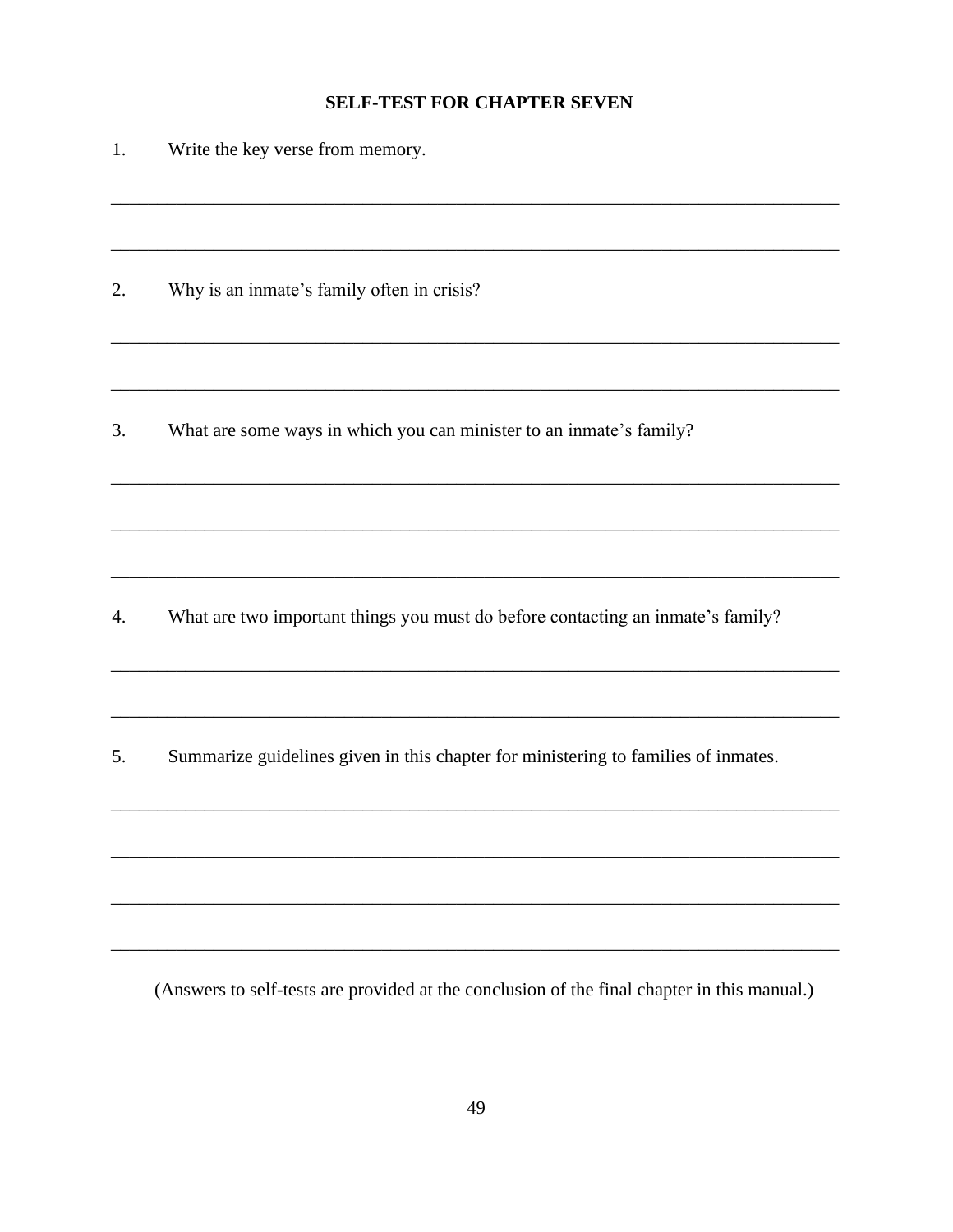# CHAPTER EIGHT Ministering To Death Row Inmates

#### **KEY VERSE:**

*Let the sighing of the prisoner come before thee; according to the greatness of thy power preserve thou those that are appointed to die. (Psalms 79:11)* 

#### **OBJECTIVES:**

Upon conclusion of this chapter you will be able to:

- -Explain how to start a ministry to death row inmates.
- -Discuss guidelines for ministering to death row inmates.
- -Explain how to help a death row inmate prepare to die.

## **INTRODUCTION**

Some prisons have "death rows", special units where prisoners are housed who have been condemned to death by the legal system of their nation, state, or province. These inmates are usually kept in segregated or in maximum security facilities. Death row is a unique segment of the penal institution, and this chapter is designed to help you minister effectively in this environment.

# **STARTING A MINISTRY TO DEATH ROW INMATES**

A ministry on death row, as any prison ministry, must be approved by the chaplain or administration of the institution. In most instances you will not immediately be allowed access to death row. A chaplain or administrator will want to observe you ministering in other settings in the prison, both to groups and individual inmates in the general population.

Some institutions do not allow group ministries on death row because of the security risk, but you may be allowed to minister on a one-on-one basis through visiting or writing a death row inmate. This can be very effective, both in terms of fostering genuine relationships and sharing the Gospel message. It may also lead to the possibility of group ministry later on.

If group meetings are not allowed, explore alternative ways of ministering on death row. For example, in one institution where group ministry was not permitted, a DVD player was approved for the row and the chaplain and volunteer ministries supplied Christian videos. Some modern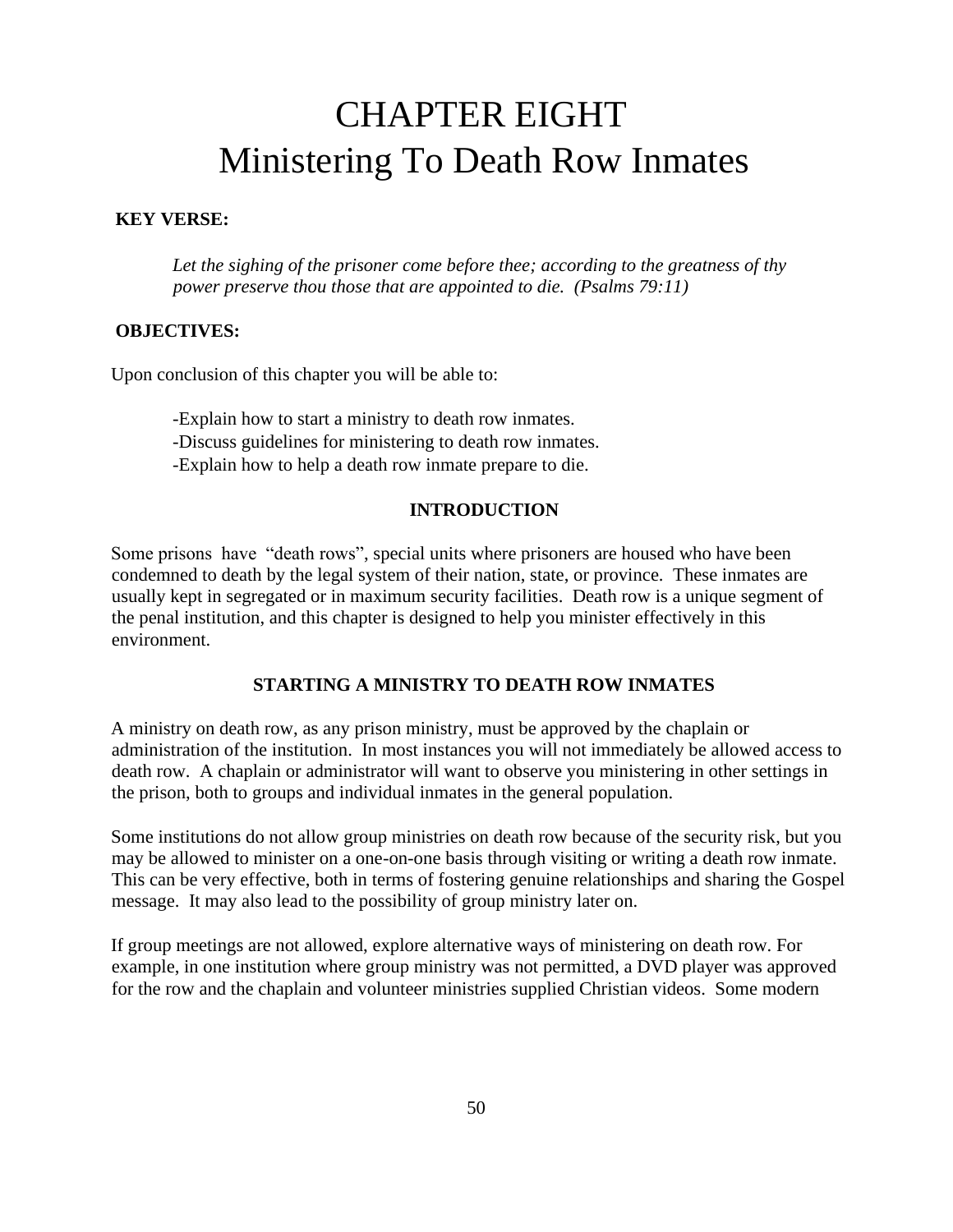institutions have closed circuit television capabilities and perhaps these could be used to air recorded services. Christian audio may also be permitted. You may also be able to match each death row inmate with a Christian visitor who will minister one-on-one to them.

## **MINISTERING TO DEATH ROW INMATES**

If you are ministering by writing or visiting one-on-one with a death row inmate, review Chapters Four and Five of this manual for guidelines on writing and visiting. If you are conducting group ministry, see Chapters Six, Eleven, and Twelve. The general guidelines in these chapters are applicable to death row also.

Unique to death row are the following guidelines:

-There are sometimes different rules for visiting, writing, or conducting group services on death row because of security issues. Inquire about these regulations and abide by them religiously.

-If a death row inmate maintains innocence, it is not your place to challenge it. There are many instances where people have been released from death row after it was proven without doubt that they were innocent. If they maintain their innocence, pray with them that God will undertake and justice be done.

-Feelings of isolation, depression, and hopelessness are common because death row inmates are usually segregated, confined more often to their cells, and have limited options as to what prison programs they can participate in. You can help by being an uplifting friend and providing ways to fill their time (puzzles, games, arts and crafts, reading material, correspondence courses, etc.--whatever is permitted by the institution).

-People are usually sentenced to death row because of the violent nature of the crimes of which they have been accused and convicted. Some may admit their guilt, but not show any remorse for their crime. You must have the ability to accept them just as they are and then, through love and the life-changing power of God, lead them to the place they need to be.

-You must have a real understanding of Biblical regeneration*: ". . .if anyone is in Christ, he is a new creation; old things have passed away; behold, all things have become new" (2 Corinthians 5:17).* Society may still require the inmate to pay for his crimes with his life, but God has forgiven him/her and they are a new creation. They are not the same person who did the crime.

-Be sure the death row inmate understands that turning to God does not necessarily mean He will deliver them from death. Share Hebrews 11, which relates how many godly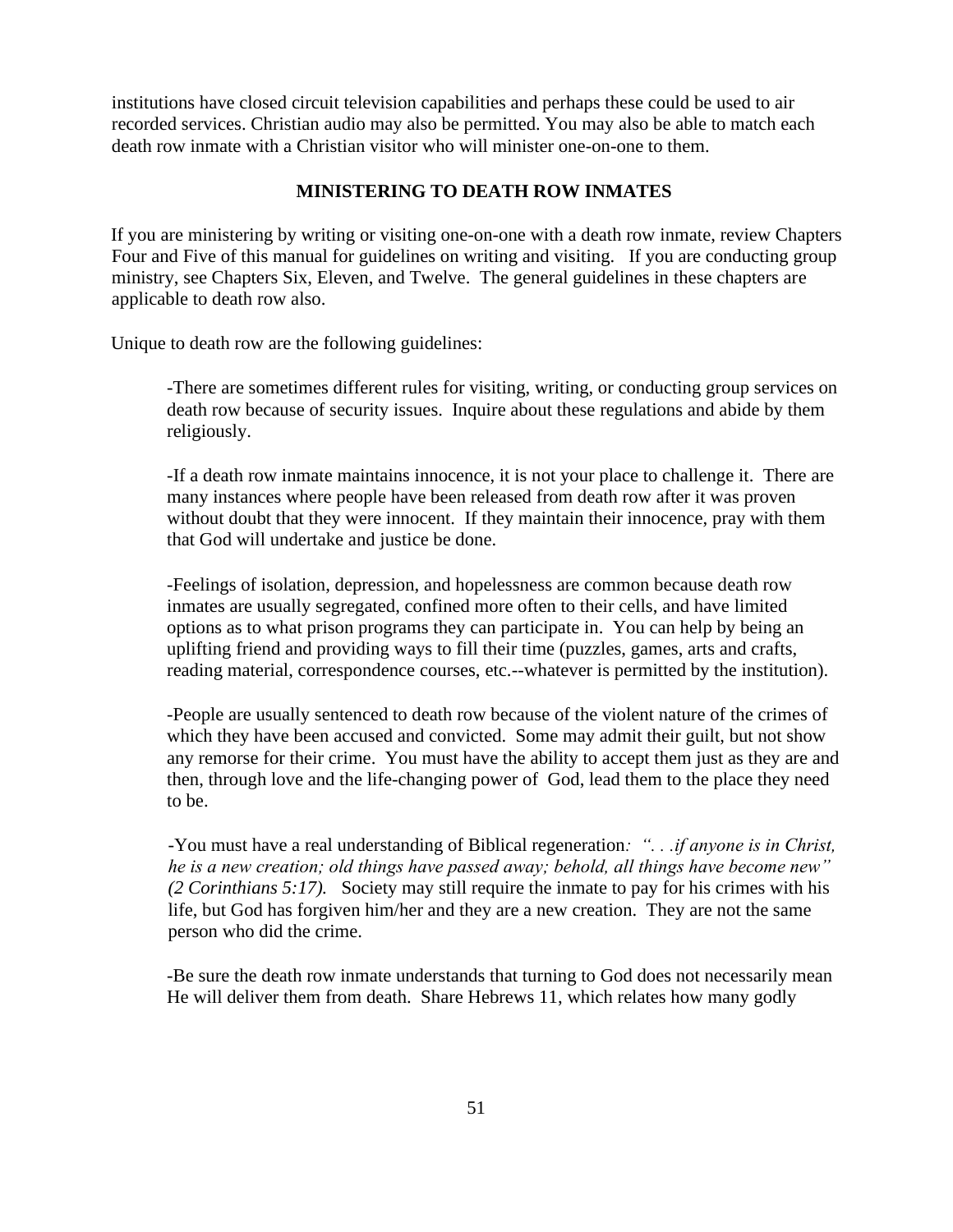people were delivered from death, but others were not. Some were delivered out of prison, others were not. God wants to give them dying faith as well as living faith.

-Continue to hold on in faith with a death row inmate until all legal appeal options have been exhausted, but then don't be afraid to help him prepare if death is eminent.

-Is there someone they need to forgive? Guide them in the process.

-Are there those to whom he needs to apologize and seek forgiveness? Victims and their families, his own family or friends? Guide them in the process.

-If they have young children, encourage them to write a letter to the child to be given to them when they are older.

-Do they have any practical business matters that need to be concluded?

-Discuss death openly, and the fact that as a believer, there is nothing to fear. Everyone has an appointed time to die. The only difference between them and other believers is that they know their date. This can be a positive thing, for it gives them time to say and do what needs to be said and done. For the believer, death is swallowed up in victory:

*Behold, I tell you a mystery: We shall not all sleep, but we shall all be changed--in a moment, in the twinkling of an eye, at the last trumpet. For the trumpet will sound, and the dead will be raised incorruptible, and we shall be changed. For this corruptible must put on incorruption, and this mortal must put on immortality. So when this corruptible has put on incorruption, and this mortal has put on immortality, then shall be brought to pass the saying that is written: "Death is swallowed up in victory. O Death, where is your sting? O Hades, where is your victory?" (1 Corinthians 15:51-55)* 

Death releases the believer from the sins, trials, and burdens of this life:

*For we know that if our earthly house, this tent, is destroyed, we have a building from God, a house not made with hands, eternal in the heavens. For in this we groan, earnestly desiring to be clothed with our habitation which is from heaven, if indeed, having been clothed, we shall not be found naked. For we who are in this tent groan, being burdened, not because we want to be unclothed, but further clothed, that mortality may be swallowed up by life. (2 Corinthians 5:1-4)*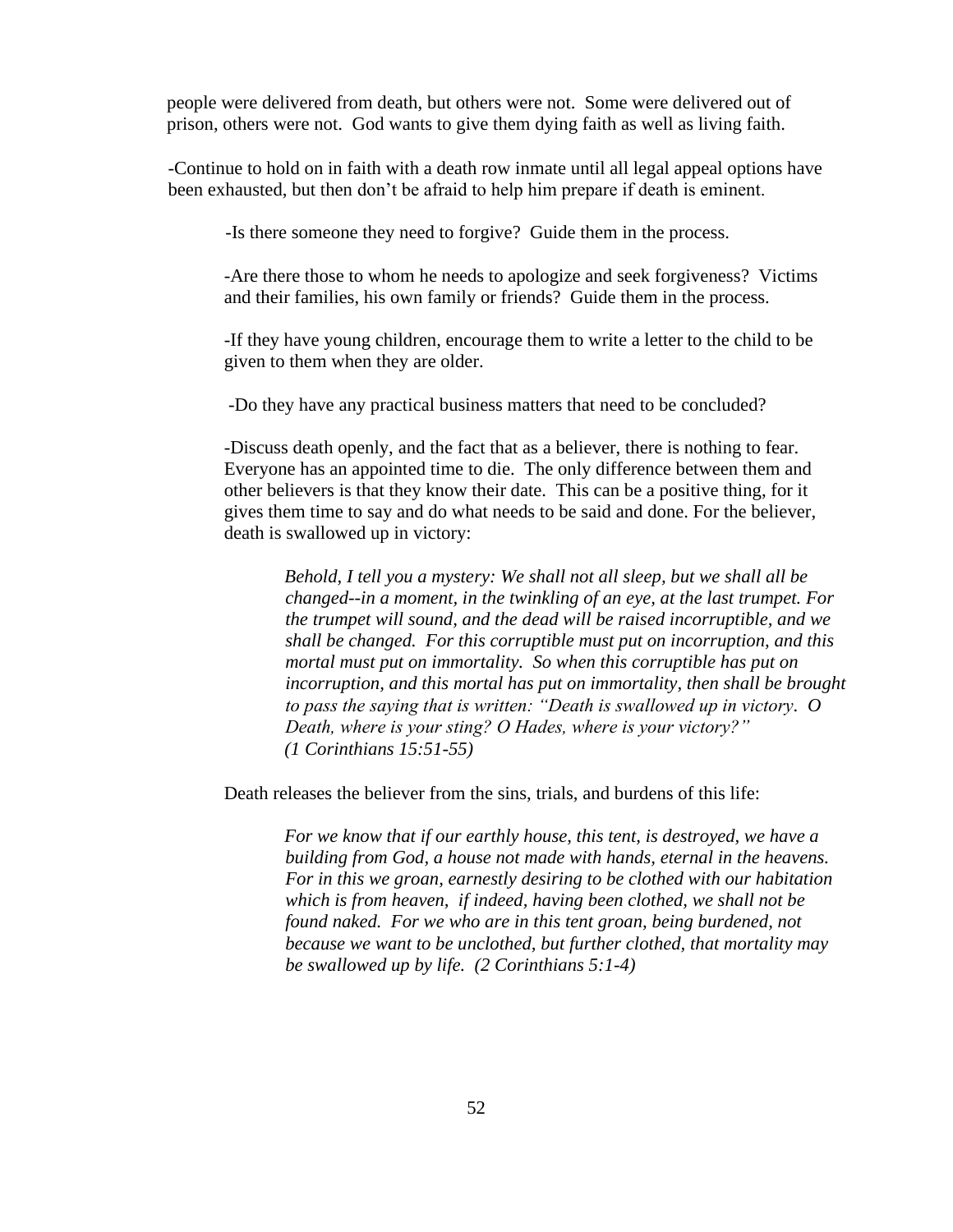When a believer dies, it is precious in God's sight:

*Precious in the sight of the Lord is the death of His saints. (Psalm 116:15)* 

At death, the believer immediately enters the presence of the Lord.

*We are confident, yes, well pleased rather to be absent from the body and to be present with the Lord. (2 Corinthians 5:8)* 

 -Help them focus on eternity and the beautiful things that await in Heaven. See Revelation chapters 21 and 22.

If a death row inmate asks you to be present at their execution to provide spiritual support, do so if the prison permits it. You can help make it a glorious home coming instead of a frightful experience, for truly, the death row inmate who has become a new creature in Christ will go right from that death chamber into the presence of God!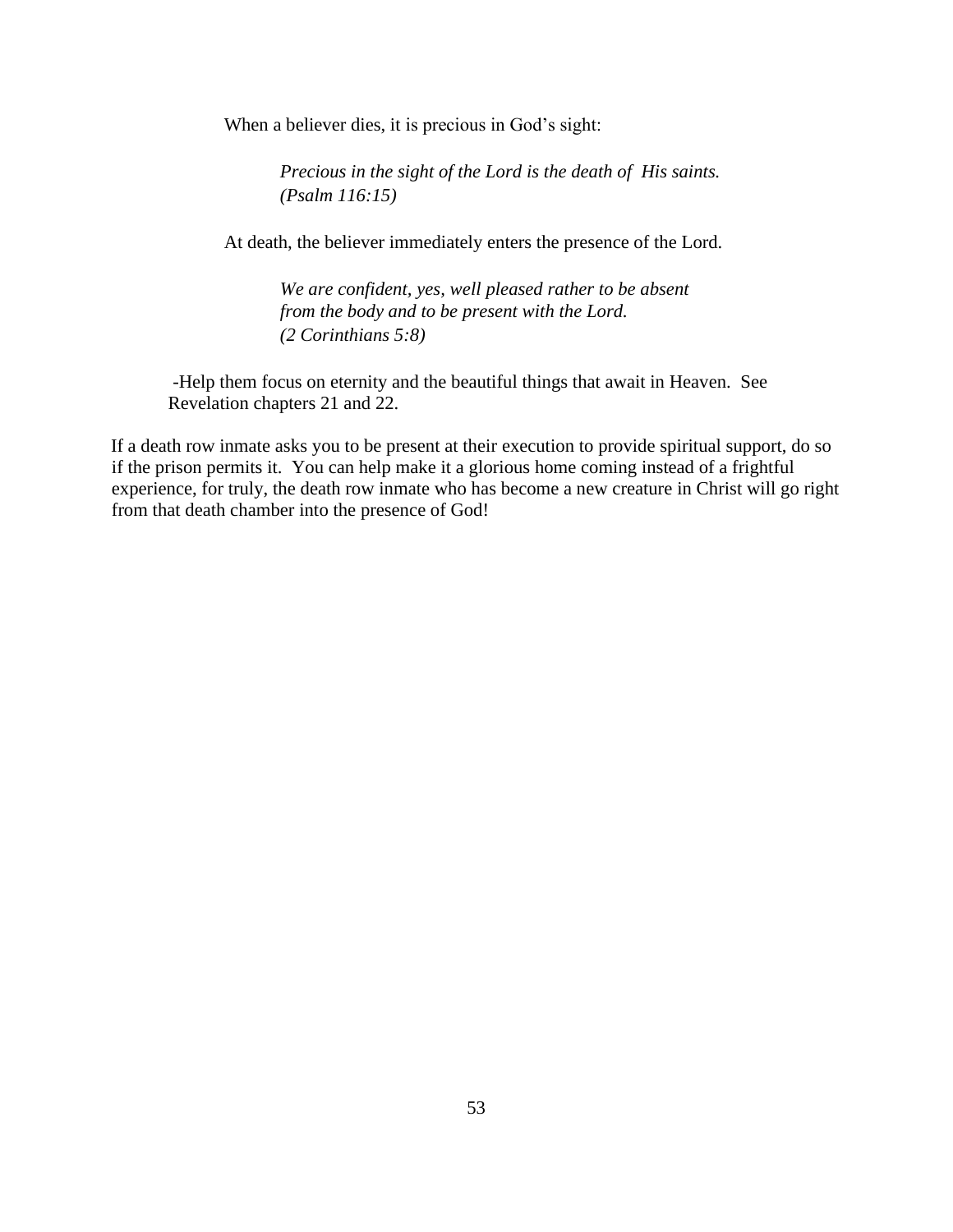*There Are No Door Knobs Here By Catherine Thompson California Death Row For Women*

*"I have been approached several times by friends and associates to put my thoughts on paper. Until recently, I shunned the idea. But a few days ago an outsider looking into our unit asked how I handle being on death row and facing the state possibly taking my life. Another individual asked if I was okay because I never complain and always have a smile.*

*"What no one realizes is that I had my last true smile on June 13, 1990. The next day, my best friend, my confidant, and the love of my life was taken from me by a very violent crime. That was the last day I can truthfully say I felt sincere happiness and exhibited a true smile.* 

*"Through this experience I have learned what I call the daily three Ps of my existence: Patience, perseverance, and purity. I take one day at a time and there are some days I have to take one hour at a time.* 

*"There are things I took for granted all my life that I now consider a privilege, such as a phone call, going out for sun and fresh air, or even simple things like turning a door knob or opening a window. There are no door knobs here. My door is electronically controlled by a correctional officer from a control booth.* 

*"As a productive citizen of society, I voted against the death penalty. I feel God has numbered all our days on earth and does not give man the authority to change that. No one, be it a criminal or society, has the right to murder. I sit and wait on the state to appoint an attorney to represent me on appeal because I cannot afford to buy justice. In our society, justice, as everything else, comes with a large price tag.* 

*"In the meantime, I spend my days upholding my dignity. My freedom was taken and my heart was broken, but no man can take my dignity."*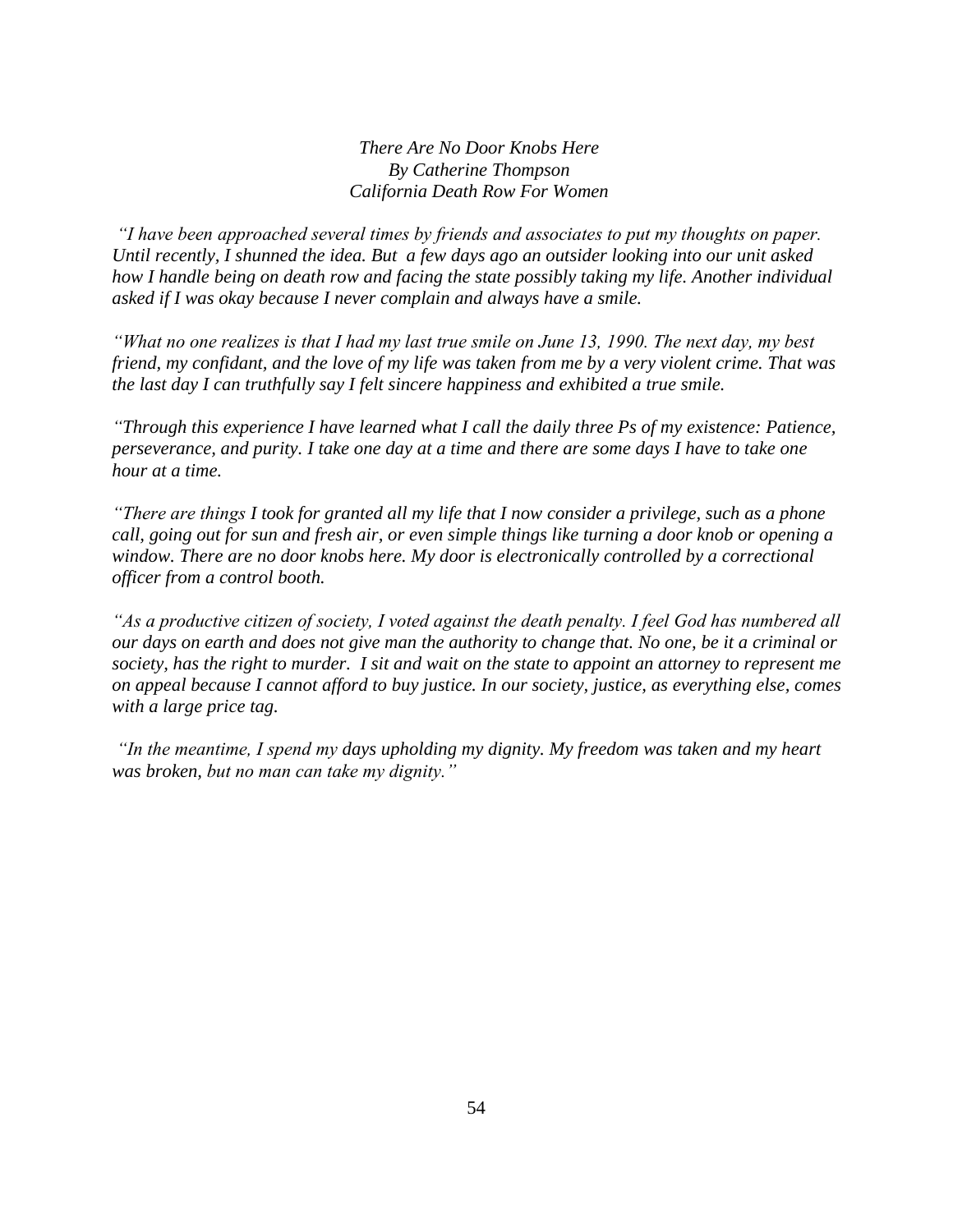# **SELF-TEST FOR CHAPTER EIGHT**

| 1.<br>Write the key verse from memory: |  |
|----------------------------------------|--|
|----------------------------------------|--|

 $\overline{2}$ . Summarize the suggestions given in this chapter on how to start a death row ministry.

 $\overline{3}$ . Discuss the guidelines given in this chapter for ministering to death row inmates.

Discuss the suggestions given in this chapter for helping a death row inmate face death. 4.

(Answers to self-tests are provided at the conclusion of the final chapter in this manual.)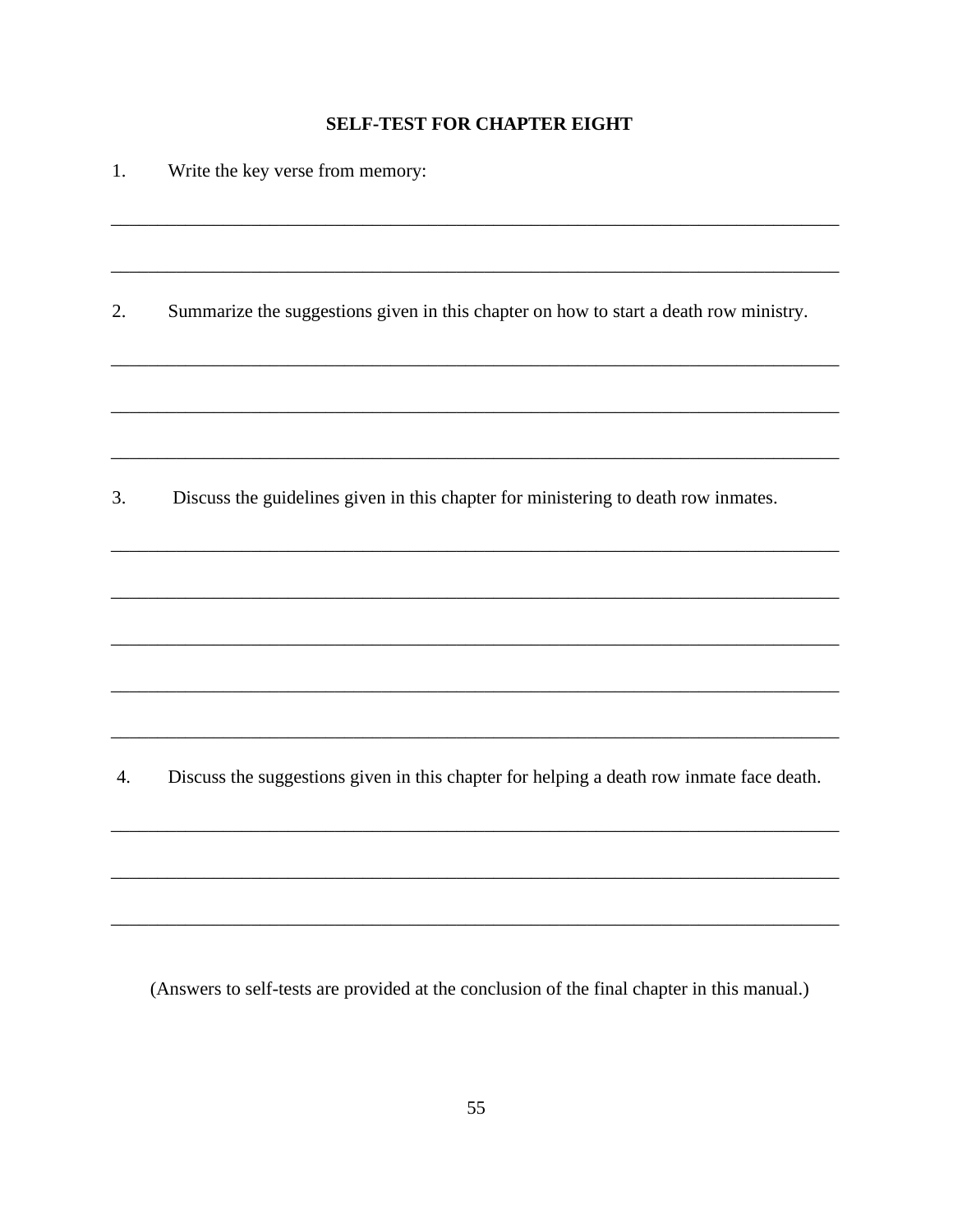# CHAPTER NINE Post-Prison Ministry

#### **KEY VERSE:**

*.. .To open blind eyes, to bring out the prisoners from the prison, and them that sit in darkness out of the prison house. (Isaiah 42:7)* 

#### **OBJECTIVES:**

-Identify common needs of ex-offenders. -Describe types of post-prison ministries. -List steps for starting a post-prison ministry. -Determine your role in post-prison ministry.

# **INTRODUCTION**

Some inmates are released after serving their entire sentence as prescribed by law. Others may have their sentences commuted based on new evidence. In some legal jurisdictions, after completing part of their sentence, prisoners are eligible to go before a parole board. If granted parole before finishing their sentence, they are released with certain conditions, such as reporting regularly to a parole officer, not associating with ex-felons, and restrictions governing living and working arrangements. Conditions for release vary and are usually set by the court, a parole board, or a parole officer.

Inmates being released from prison have many needs as they reenter society. This chapter will help you identify these needs, understand various types of post-prison ministries, and define your role in ministering to ex-offenders.

#### **THE NEEDS OF THE EX-OFFENDER**

Some inmates are blessed to be returning to supportive families or churches upon release from prison, but if they do not have such a support network then post-prison ministry is very important. Learn as much as possible about the inmate before release. Determine his job skills and educational level. Find out where he is paroling to (sometimes it is required that an inmate go to a certain geographic location). Discuss plans with the chaplain and the appropriate institution authorities before you speak to the inmate about parole. Do not promise anything if you cannot follow through on it.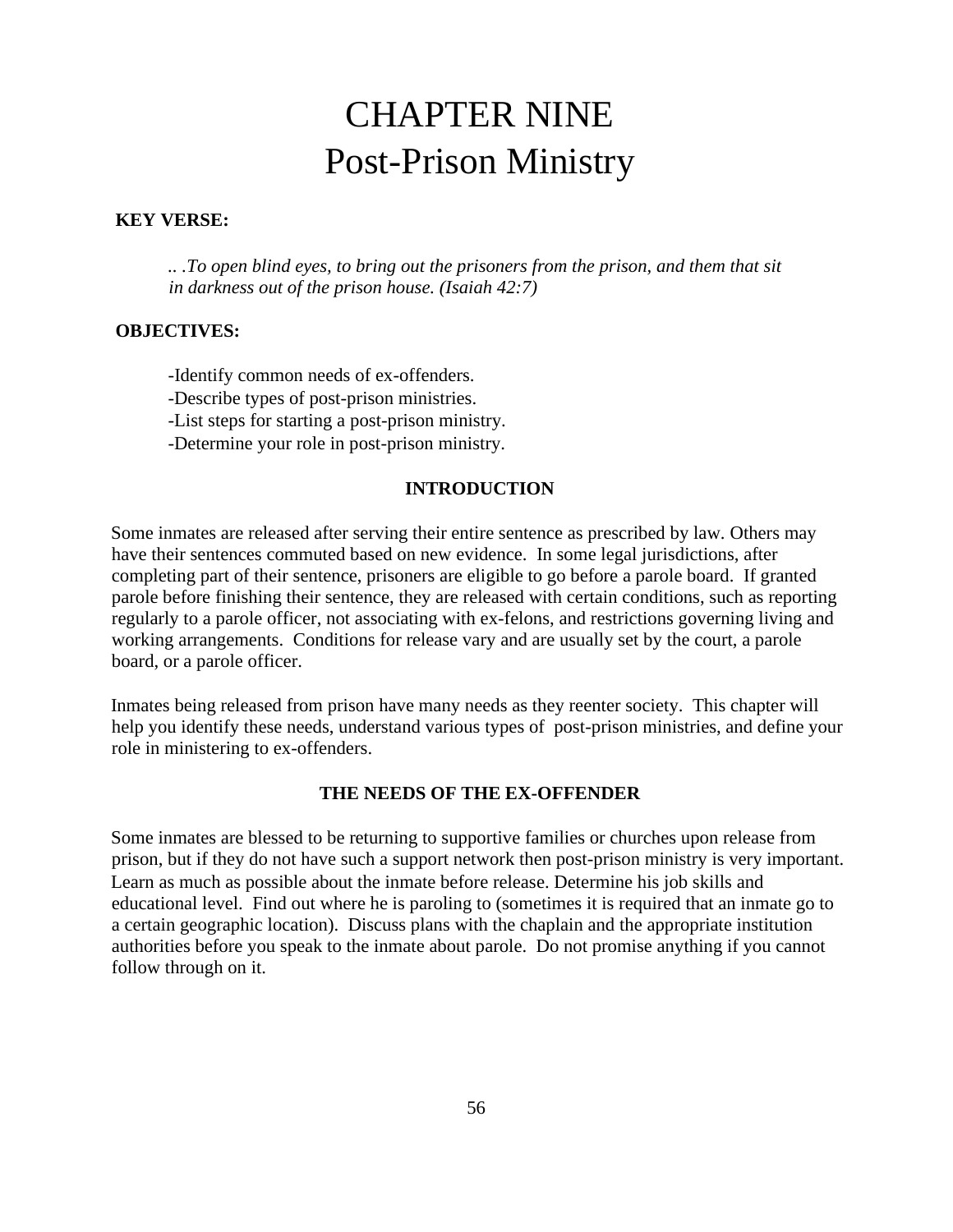Each person is different and has unique needs, but here are some common needs most exoffenders share upon discharge from an institution.

 -He needs to be accepted in a local church that is nurturing and supportive so he can develop spiritually. Invite him/her to go to church with you. Sit with them during service and invite them to have a meal or snack with you afterwards.

-He needs housing, food, and clothing. Inmates who have no street clothes need a "parole box" containing clothes, underwear, and shoes that he can wear when he leaves the institution grounds.

-He needs to prepare a resume, seek vocational training, and secure a job.

-He may need financial counseling (basics of budgeting, maintaining personal finances, etc.) Don't give financial help personally to an ex-offender. It is better that financial assistance be channeled through your church or the administrators of a post-prison program.

-Family counseling is important if he is trying to reunite his family.

 -He may need additional personal counseling for addictions like drugs, alcohol, sex, or gambling. Believers who have made a commitment to Christ may find addictive temptations one of their first spiritual battles on the outside.

 -If he has been incarcerated for a long time, he may need assistance with even simple decisions because inmates have limited options for making decisions in prison.

 -He needs a strong support network of friends who will love and accept him, pray for and with him, and help him work through problems.

#### **POST-PRISON MINISTRIES**

There are different types of post-prison ministries which you may want to start and/or to which an inmate can be referred:

 -**A Christian half-way house:** This is a group home for ex-offenders and is called "half-way" because it is a transition between prison and getting back into normal society. This type of ministry usually provides housing, food, counseling, and job placement assistance. Participants may remain there for a set time dictated by authorities or until they find employment and housing. Some group homes have a discipleship program and participants are required to complete the program before moving out on their own. If you start a half-way house, it is important that you have strict rules concerning drugs, alcohol, curfews, and other general behavior standards.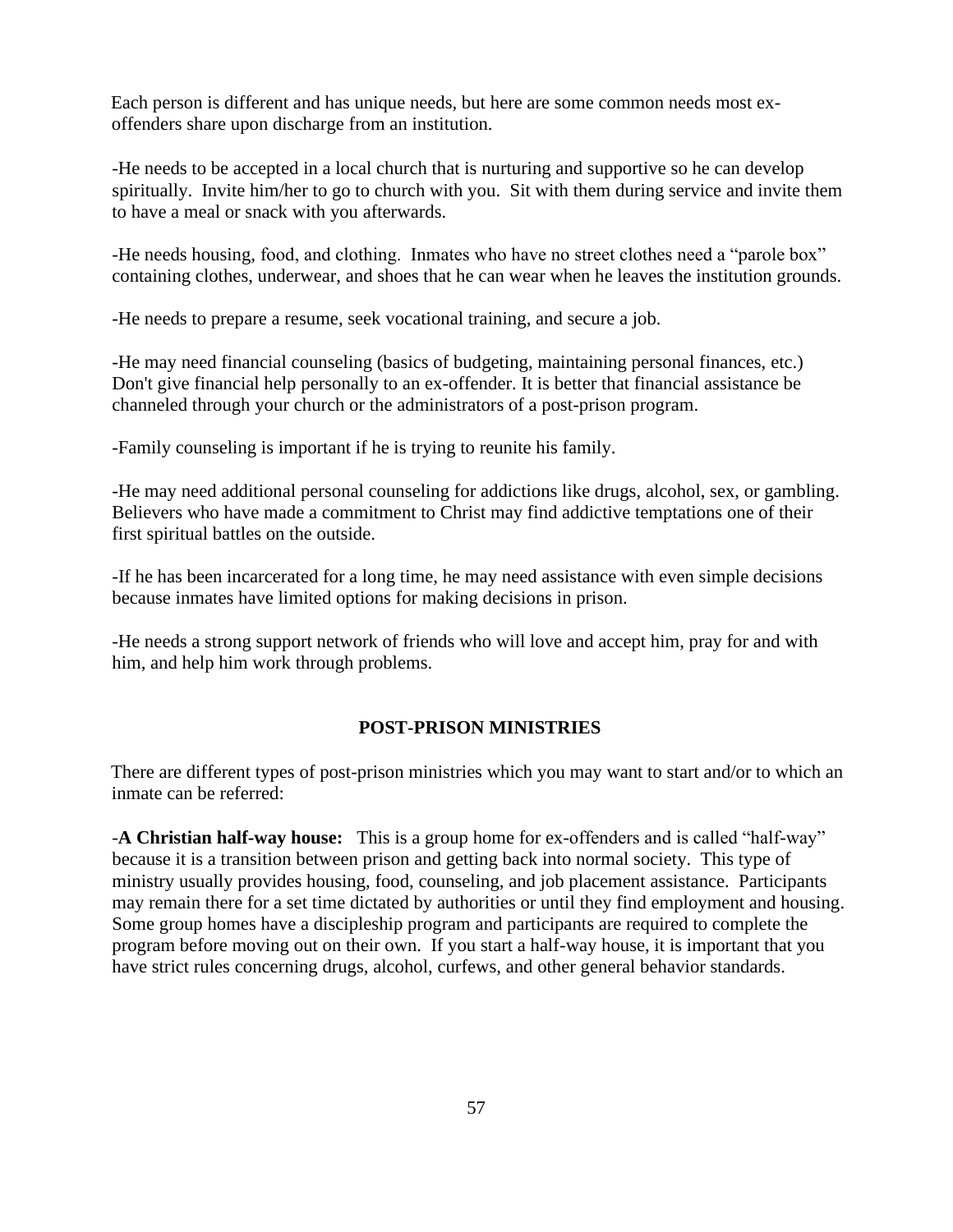-**The local rescue mission:** Rescue missions often accept ex-offenders into their discipleship and vocational programs.

 -**Government or privately operated programs:** Some areas have government or privately operated programs to help ex-offenders be integrated back into society. These may include group homes, vocational counseling, and other assistance.

 -**Church based programs**: A local church may choose to start an ex-offenders group, offering assistance in housing, counseling, and job placement. Business owners in the church may be recruited to give an ex-felon a job. One church opened a fast-food restaurant that was run entirely by ex-felons who had committed their lives to Christ.

 -**Christian colleges and Bible schools:** Some offer scholarships, room, and board to promising ex-felons. If you are an administrator of a Christian college or Bible school, this would be a tremendous post-prison ministry to offer.

# **STARTING A POST PRISON MINISTRY**

Here are five steps for starting a post-prison ministry:

# **STEP ONE: Pray.**

All things are fueled by prayer. Pray about what God would have you do in the area of postprison ministries.

# **STEP TWO: Consult your spiritual leader.**

If you are a pastor, consult with your board. If you are a church member, talk with your pastor. This is important for several reasons:

-It is common courtesy.

-Spiritual leaders can guide and provide valuable input to you.

-Your spiritual leader may already have plans underway for such a ministry.

If so, be part of it, don't undermine it.

# **STEP THREE: Do an analysis.**

Here are some questions to answer in your analysis:

-Are there any local post-prison ministries? If so, what are they? (You may want to become part of a post-prison ministry already in existence.)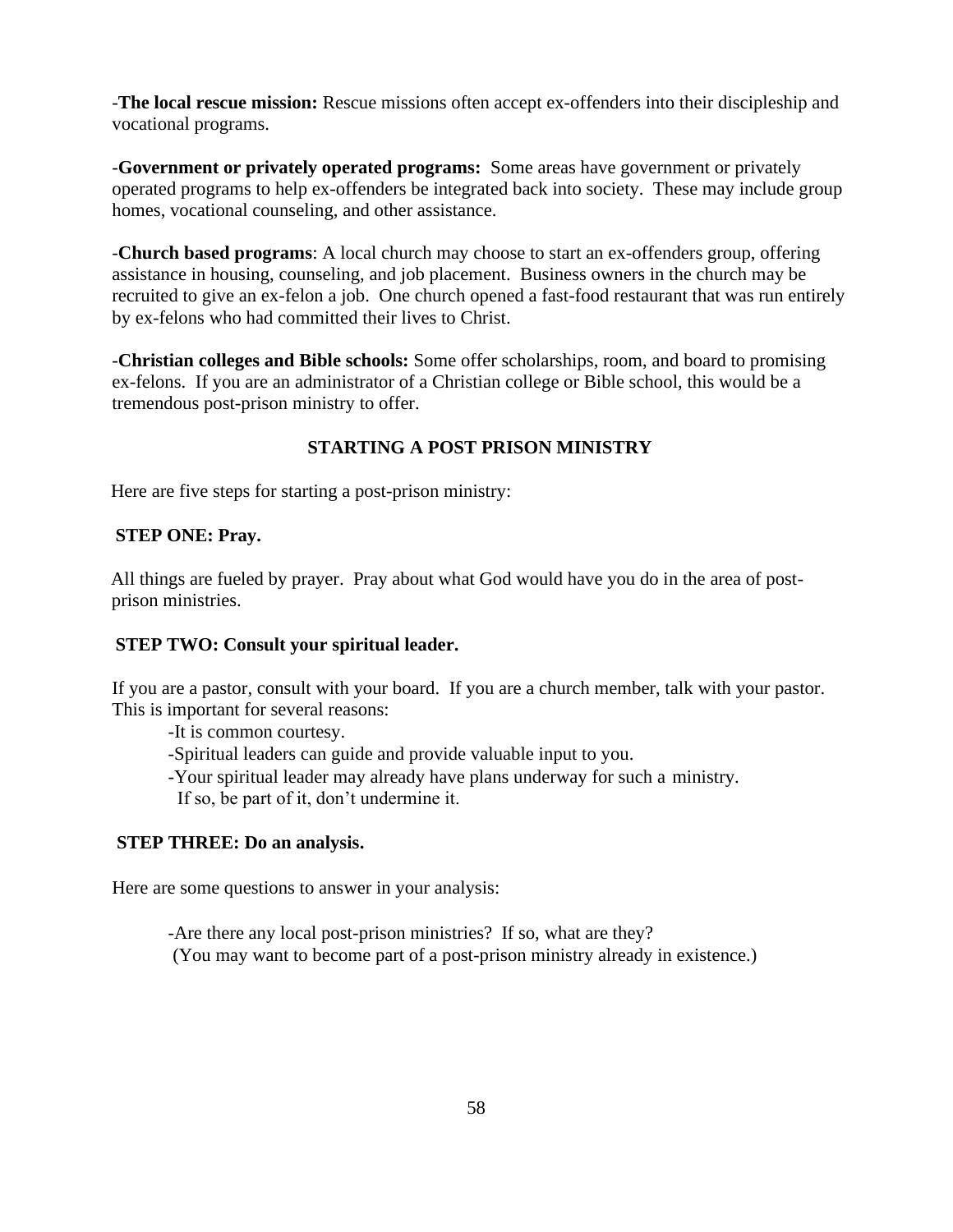-What needs exist in your community in regards to post-prison resources?

-What needs can you and/or your church fill? (Try not to duplicate efforts of other Christian organizations. We should complement, not compete with one another.)

#### **STEP FOUR: Visit a similar ministry.**

If you decide to start a post-prison ministry, visit a similar ministry that exists elsewhere. Learn from their successes and failures.

#### **STEP FIVE: Determine organizational issues.**

Here are some organizational issues to determine:

 -**Funding:** Post-prison ministries need financial resources. Determine how funds will be secured and develop an operating budget.

 -**Facilities:** What type of facility is needed? Where will it be located? Can you get required approvals by the local government to locate the facility in the area you are considering?

 -**Staffing:** Who will run the post-prison ministry? What are the necessary qualifications? Will the positions be paid or volunteer?

#### **DETERMINING YOUR ROLE**

What will your role be in post-prison ministry? It depends on the answer to the following questions:

**-What is permitted by the institution in which you minister?** Some institutions prohibit volunteers who minister inside the prison from working with inmates after their release. They reason that should the inmate return to prison, they might be too familiar with the volunteer or be shown special favors because of their relationship outside the institution.

**-Where are you most effective?** Are you more effective ministering to inmates inside or upon release from prison? Where does your interest and vision lie? Which gives you the greatest joy and the greatest spiritual results?

**-What are your time and energy limitations?** You can't be everything to everyone. Due to personal time and energy restraints, you may need to confine yourself to ministering to inmates either inside or upon release, but not both.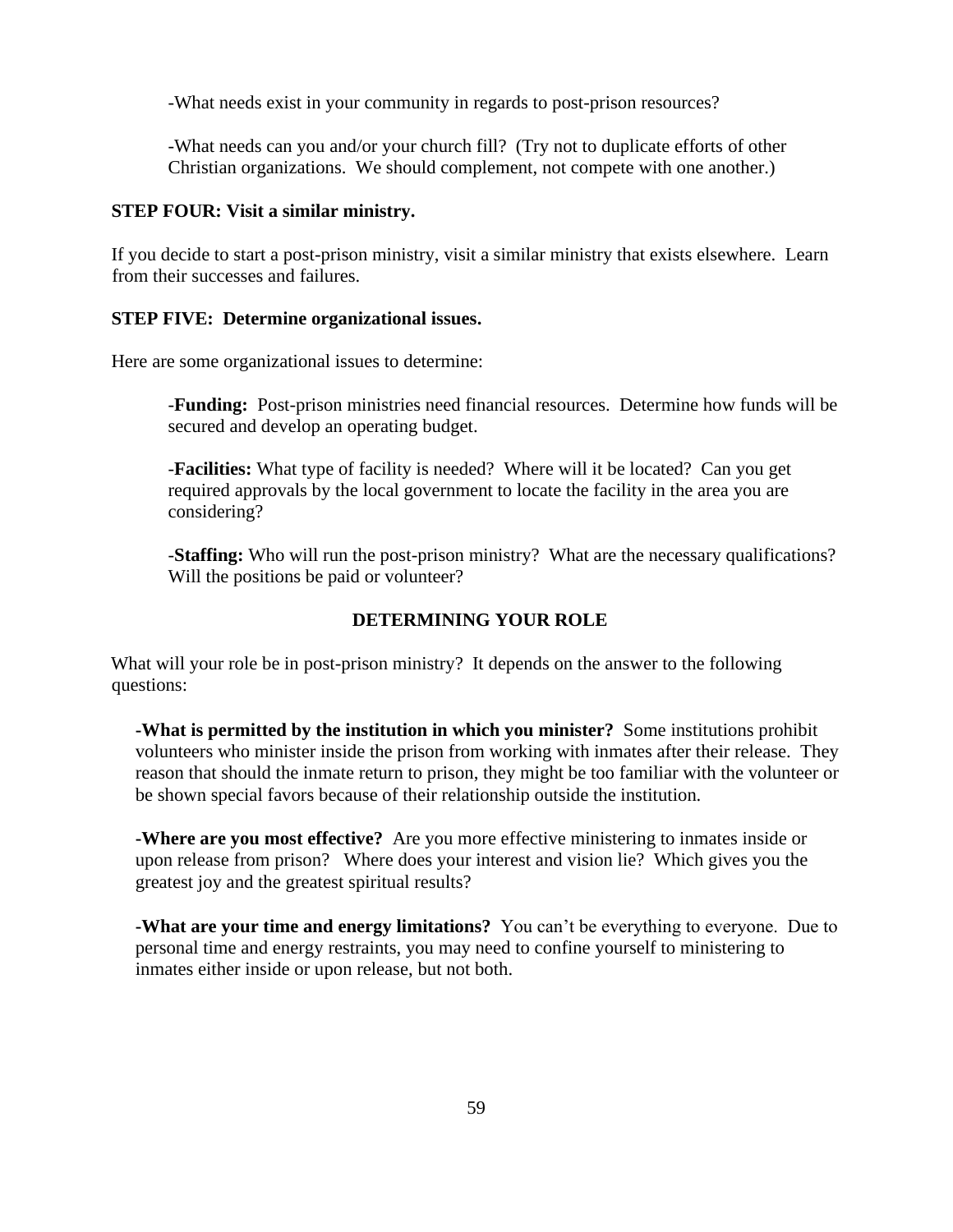If the institution where you minister within the prison does not permit your involvement with inmates upon release or you do not have the time or burden for post-prison ministries, then you can serve only as a referral agent. Make a list of churches, individuals, or para-church organizations involved in post-prison ministries and refer inmates to them.

Whatever your involvement, your role should be that of a friend and facilitator. Don't become a crutch for the inmate. Be available, but don't smother him/her. Encourage self-reliance and dependance upon God.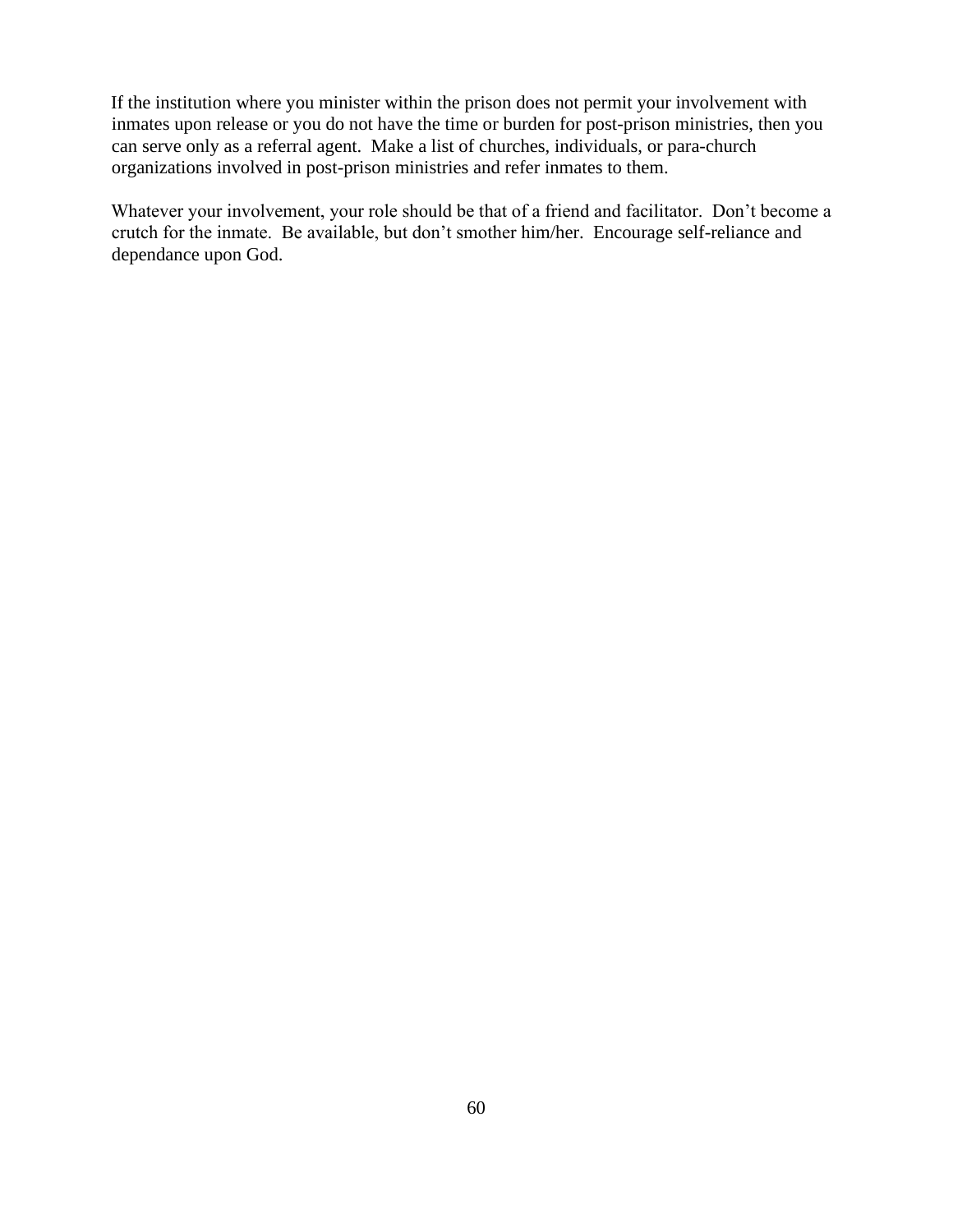# **SELF-TEST FOR CHAPTER NINE**

| 1. | Write the key verse from memory.                                             |
|----|------------------------------------------------------------------------------|
|    |                                                                              |
| 2. | What are some of the common needs of ex-offenders discussed in this chapter? |
|    |                                                                              |
| 2. | List some types of post-prison ministries.                                   |
| 3. | List the steps for starting a post-prison ministry.                          |
| 4. | What three questions should determine your role in post-prison ministry?     |
|    |                                                                              |
|    |                                                                              |

(Answers to self-tests are provided at the conclusion of the final chapter in this manual.)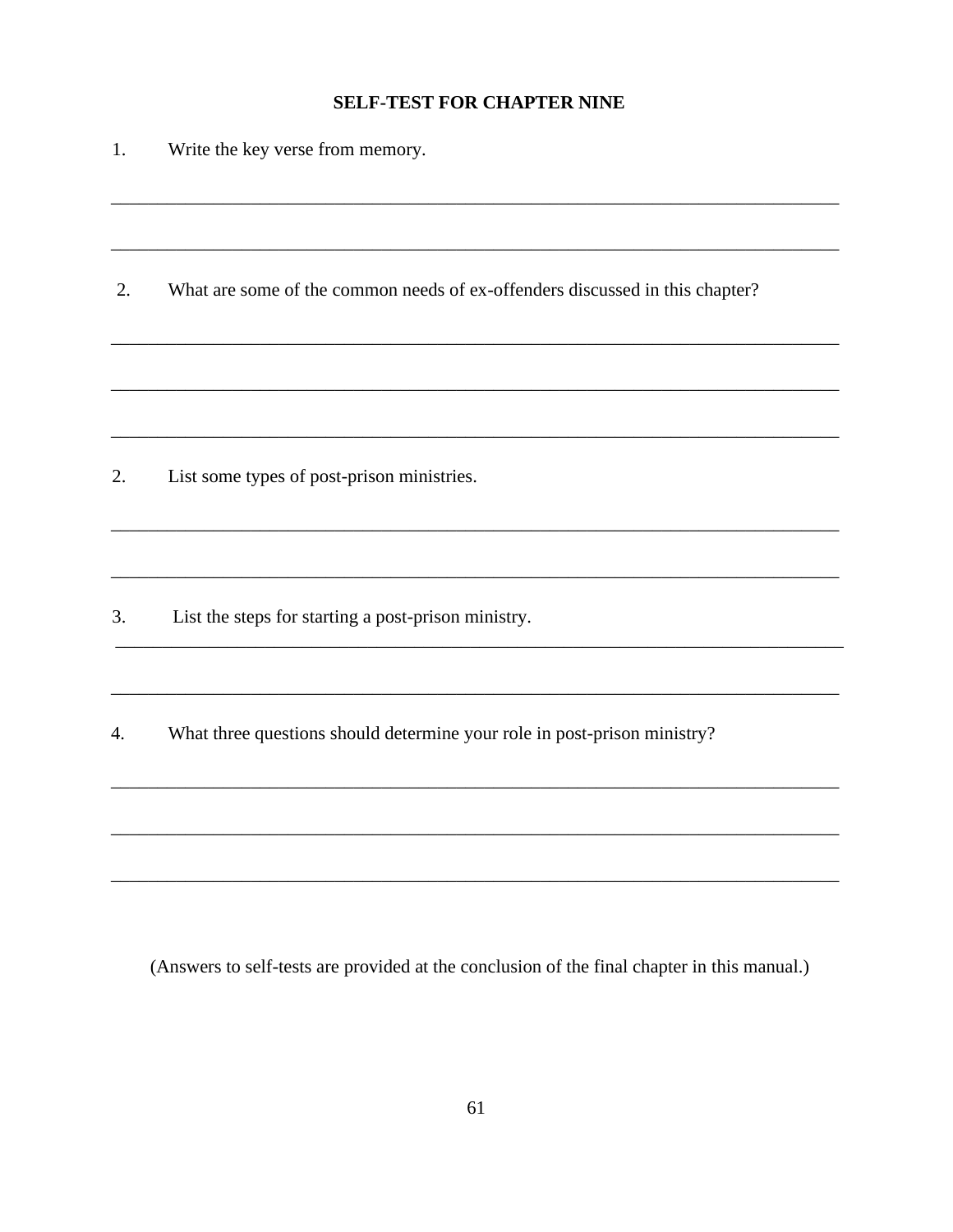# CHAPTER TEN Institutional And Inmate Typology

#### **KEY VERSE:**

*The spirit of the Lord God is upon me; because the Lord hath anointed me to preach good tidings unto the meek; he hath sent me to bind up the brokenhearted, to proclaim liberty to the captives, and the opening of the prison to them that are bound... (Isaiah 61:1)* 

#### **OBJECTIVES:**

Upon conclusion of this chapter you will be able to:

-Demonstrate understanding of institutional security levels. -Discuss differences between jails, prisons, and other facilities. -Discuss common inmate typology.

-Explain how to deal with inmates who maintain their innocence.

#### **INTRODUCTION**

Are some inmates considered more dangerous than others? Are there any differences between a jail and a prison? Do inmates share any common characteristics? How do you respond to someone who maintains their innocence? These are key issues that are addressed in this chapter.

#### **INSTITUTIONAL TYPOLOGY**

Each jail and prison is unique, but most institutions are classified by the type of inmates they house:

-**Maximum security institutions**: These house inmates that are the greatest risk, perhaps due to the nature of their crime or their behavior in prison. Death rows are usually located in maximum security institutions. These inmates have very close supervision and their participation in institutional programs run by volunteers is sometimes restricted.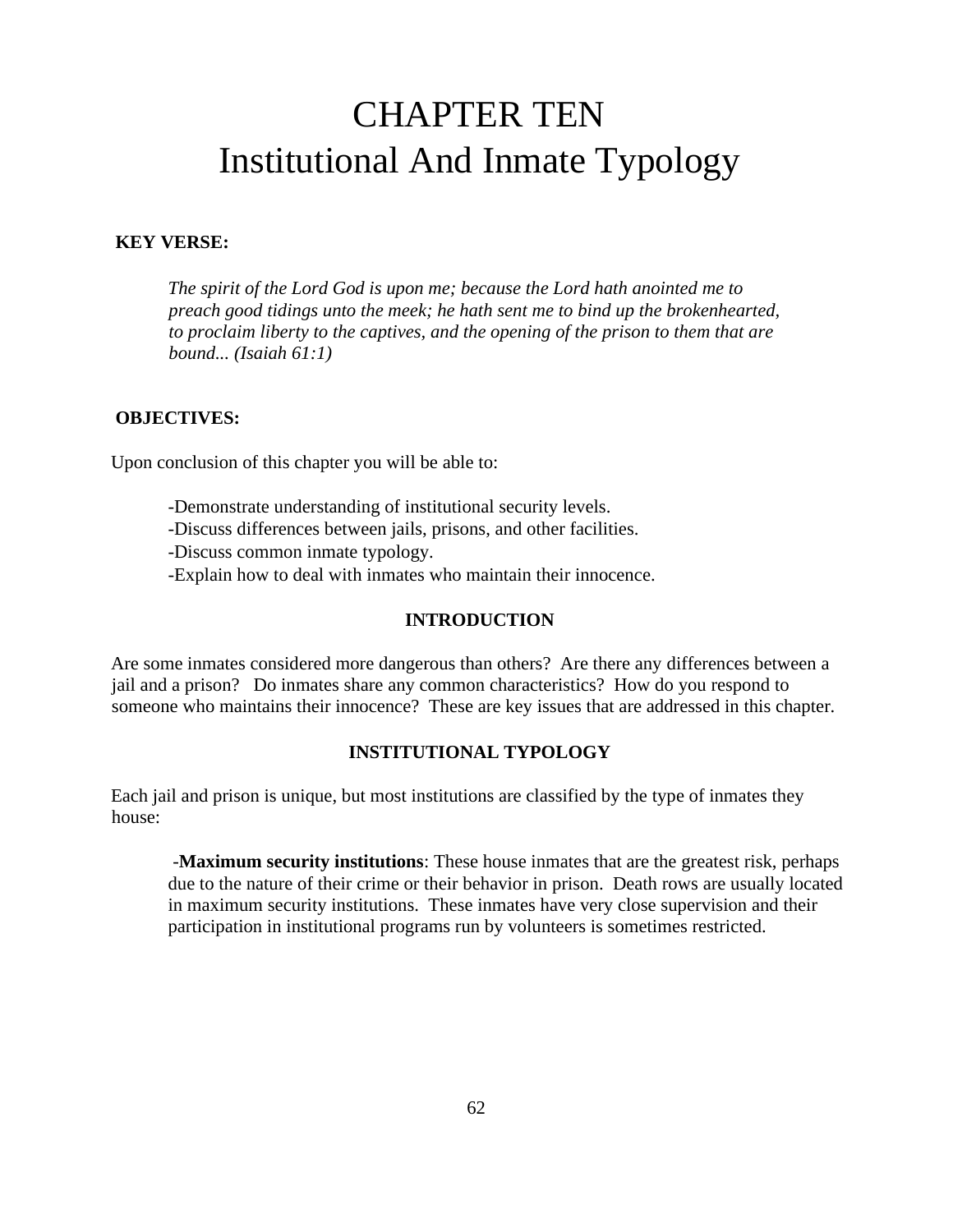-**Medium security institutions**: These are less violent inmates who do not pose a great security or escape risk. They do not require as much supervision and are usually allowed to freely participate in religious programs.

-**Minimum security institutions**: These are composed of inmates who are close to their release date, incarcerated for non-violent crimes, or who have proven themselves to be extremely reliable and trustworthy. They may even work outside the prison on occasion and they usually have freedom to participate in religious programs.

Some institutions house all three security levels in various areas of the same facility. Each of these levels are found in jails also. Institutions sometimes mandate uniforms of different colors to identify the various security levels.

There are also private prisons that contract with the government to house and rehabilitate inmates. In recent times, new models of prisons are also emerging which emphasize rehabilitation rather than punishment. For more on this, research the Norwegian prison model on the Internet. This approach is spreading to some institutions in the United States.

#### **DIFFERENCES BETWEEN JAILS AND PRISONS**

Although jails and prisons both house offenders, there are differences between the two. Prison inmates have been tried, convicted, and sentenced. Jail is usually the entry point for all prisoners. Many jail inmates haven't been convicted of anything yet. Most are being held pending trial. Some are being held pending sentencing. Some may be serving sentences so brief that it doesn't warrant sending them to a prison.

Prison population is relatively stable. People serve longer terms, so you have more time to work with them. Jail population is very transient. People are held in jails only while awaiting trial, sentencing, or serving brief sentences. Your time with them is limited.

Some prisons have at least a minimum of facilities and programs for counseling and rehabilitation, but most jails have few or none. Prisons usually have better facilities for group meetings such as church services and group Bible studies.

The physical, emotional, and psychological conditions of jail inmates are less favorable than those in prisons. There is usually no privacy in which to talk with individual inmates in jails and they have limited opportunities for programming. The prisoners in jails are often bored, restless, and fearful. Most of all, uncertainty rules their lives.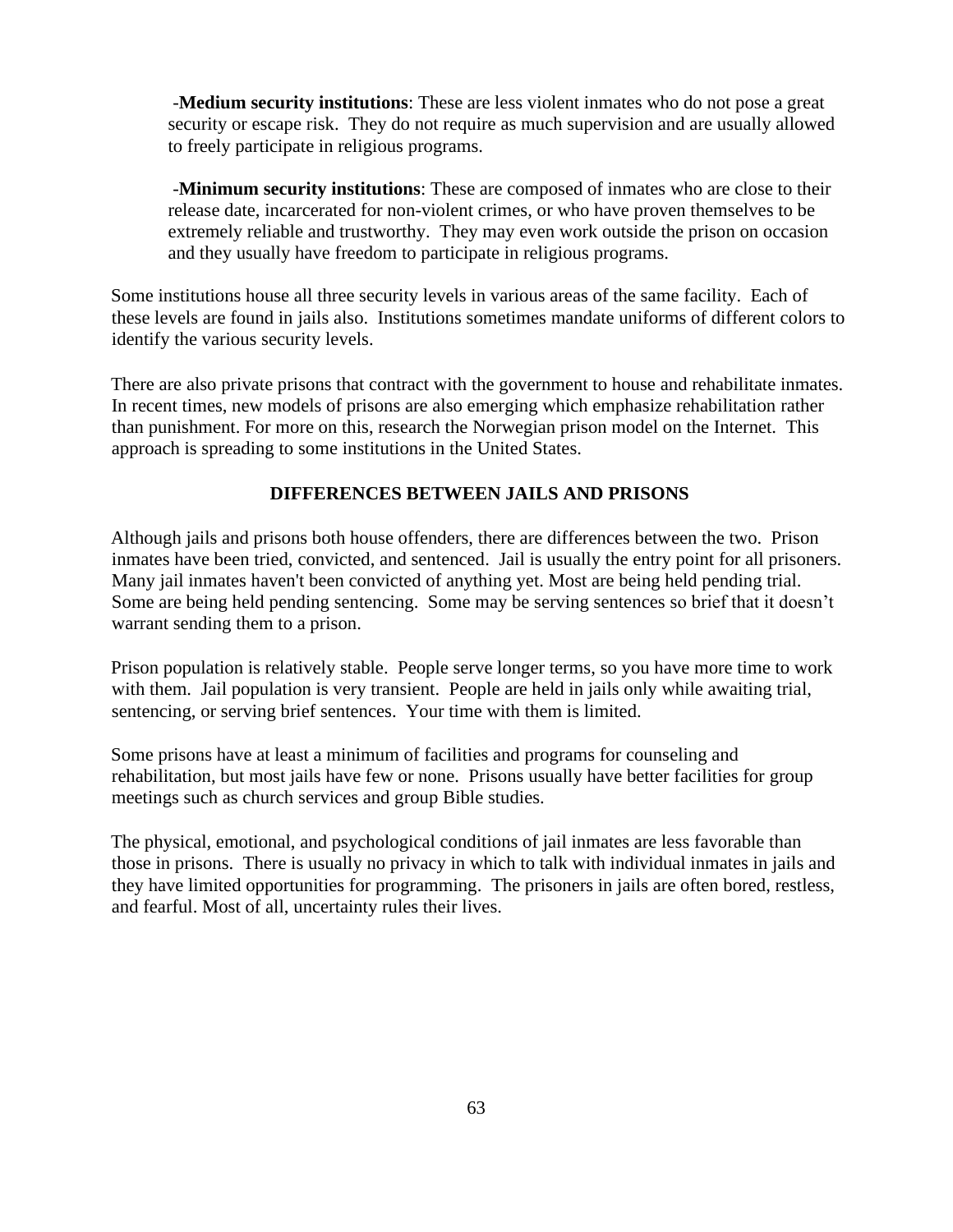## **OTHER TYPES OF FACILITIES**

Other types of programs of confinement include:

-**Work release centers:** These facilities allow an inmate to hold a job in the community during the day and return to the center for confinement at night.

-**Halfway house:** Parolees are required to stay at the home while seeking employment and a permanent place to live. They may also be required to complete certain counseling or training programs offered by the halfway house.

-**Road camp, fire camp, forestry camp, or work farm**: Inmates work on roads, fight fires, or work on public forests or a farm.

-**Detention, juvenile hall, or reformatory**: These facilities are typically for young offenders to be kept separate from older prisoners.

Despite the distracting environment, jails, prisons, and other penal programs are some of the greatest spiritual harvest fields in the world. Jesus only had a few minutes with the dying thief on the cross, but his destiny was changed for all eternity.

# **INMATE TYPOLOGY**

Each inmate is unique. God loves each one and is not willing that any should perish. There is no "typical" inmate in God's sight, but there are some common characteristics that will help you understand some issues.

**-Education**: Often, the educational level of inmates is low.

**-Home environment**: Inmates often come from homes where there was abuse, divorce, little supervision, and no discipline.

**-Vocational training**: Many inmates have little or no vocational training. They may have been unsuccessful at obtaining or maintaining employment or labored at low paying jobs.

**-Self-image:** Inmates often have low self-image because they have been rejected by society, friends, or family.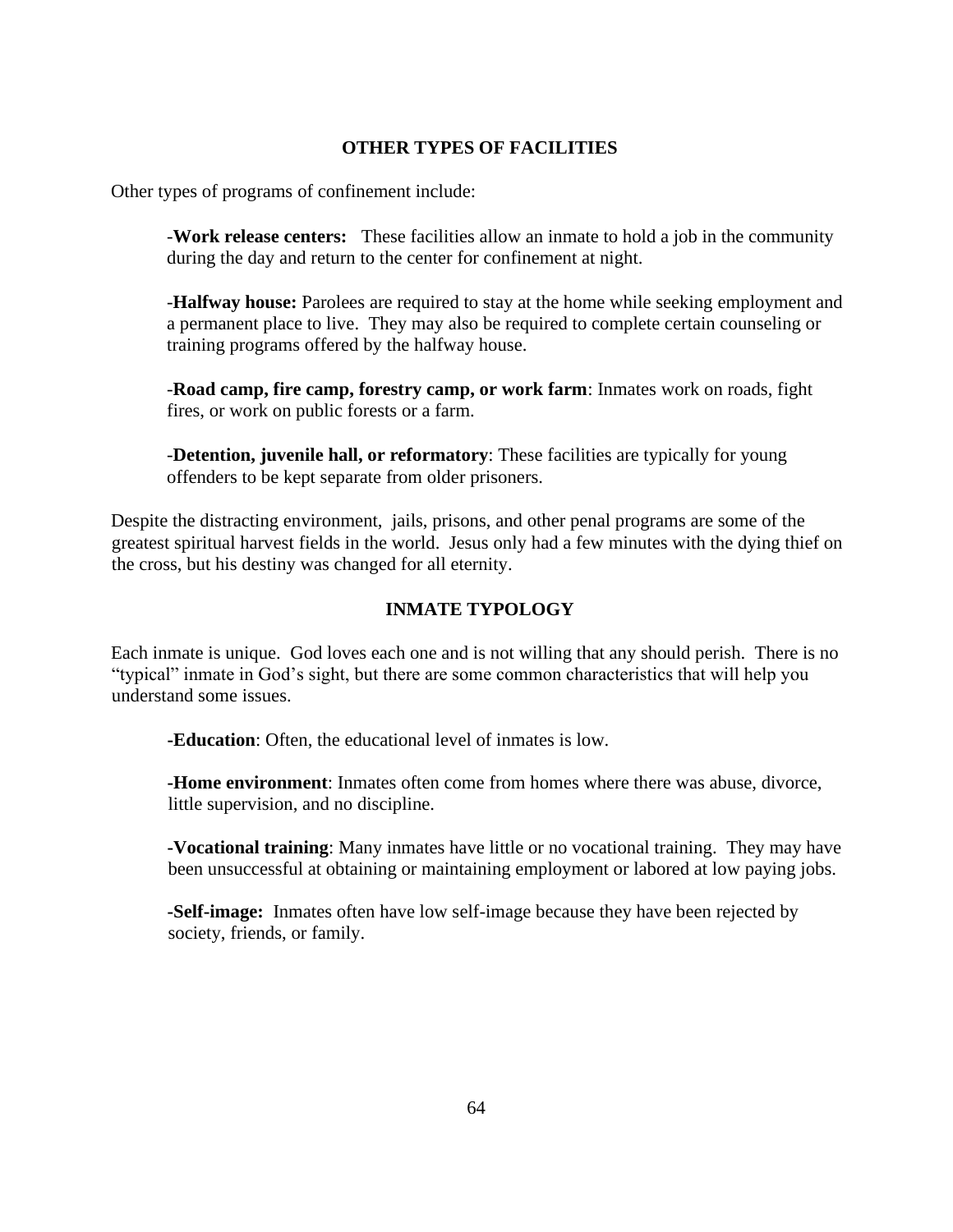**-Emotional profile:** Many inmates suffer from guilt over what they have done or put their families and friends through. Depression, hopelessness, and hostility are common.

**-Social responsibility**: Inmates sometimes have a limited sense of social responsibility. They may feel no remorse for their crime or that they got a "bad break" from the system by coming to prison.

**-Common offenses**: Four crimes account for the majority of incarcerations in most countries: Robbery, burglary, murder, and narcotics violations. Other reasons for incarceration are sexual offenses, kidnapping, assault, embezzlement, forgery, and fraud.

Inmates sometimes assume various roles in prison that you should be aware of as you minister to them:

**-Hecklers** may try to disrupt a class by asking unanswerable questions. They may try to pour out scandalous stories about the church and ministers or turn testimony time into a gripe session. Maintain control of the meeting by continually bringing the group back to the subject at hand.

**-Perennial seekers** respond to every altar call due to a lack of understanding of what conversion is all about, a desire to please you, or because they have lived like a sinner since they last responded. Continue to receive them warmly and help them develop security in their relationship with God.

**-Manipulators** are those who may be charming and agreeable, but try to use you to accomplish their own purposes. Review "How To Avoid A Setup" in Chapter Eleven of this manual for suggestions on how to deal with them.

**-Institutionalized inmates** are those who have been confined for a lengthy period of time and have difficulty functioning apart from an institutional setting. If they return to prison after paroling, don't be discouraged. They may be sincere in their confession of the Lord but just need more skills for adjusting to life outside.

Remember that these characteristics are not true of all inmates. Some are educated and held high paying jobs prior to incarceration. Some come from good homes and supportive families. Some are sincere seekers, desiring to learn about God. These general characteristics are based on studies of the majority of inmates and apply to behaviors evident in those who have not yet converted to Christ.

Most important, remember to view each inmate not as they were, or even as they are. See them as the valiant men and women of God that they will become when the Gospel has supernaturally impacted their lives!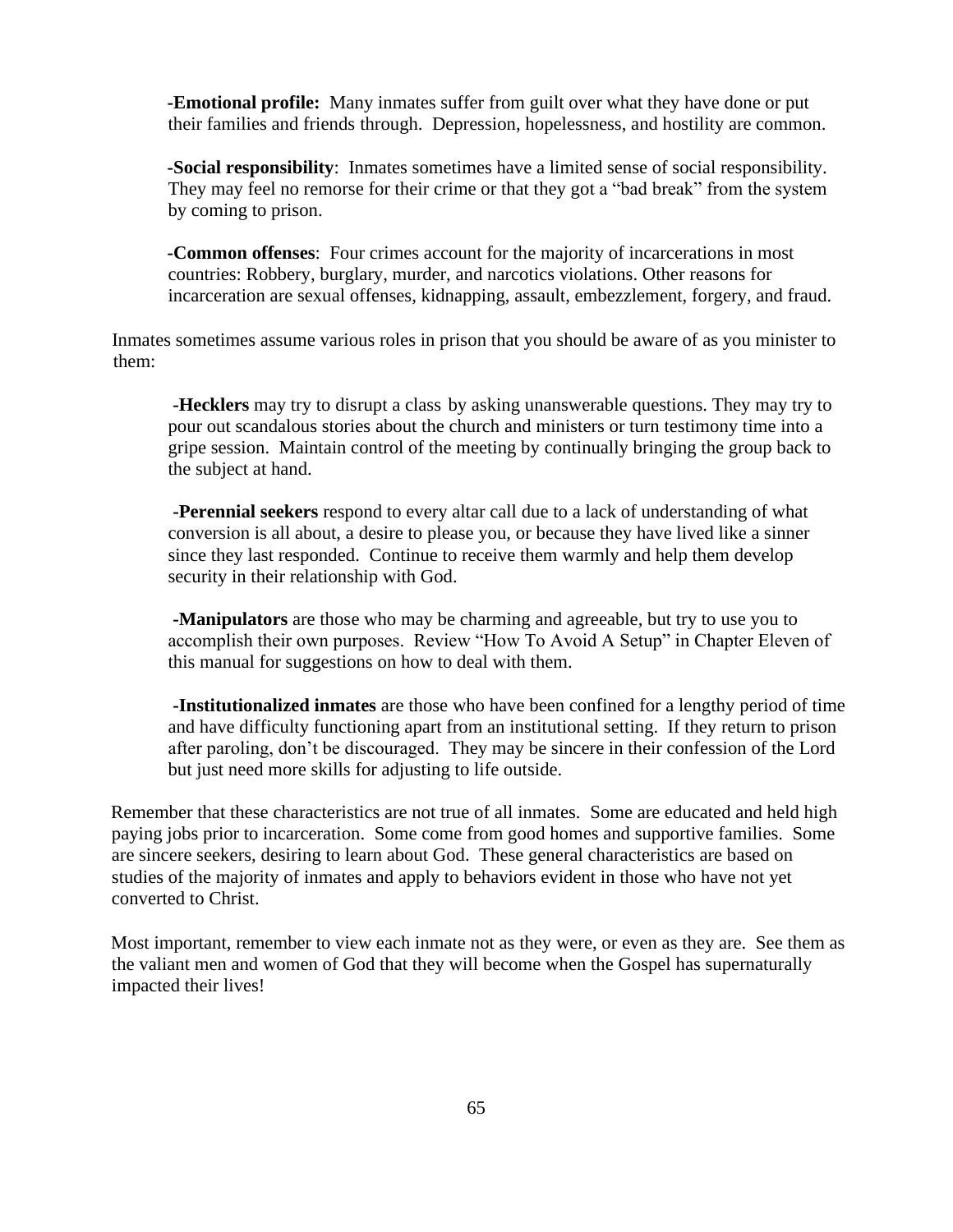#### **ARE SOME REALLY INNOCENT?**

Many inmates maintain their innocence. For some who are actually guilty, this can be an escape mechanism. They cannot face what they did, so they rationalize or blame others. But be aware that some inmates who maintain their innocence actually are innocent!There have been many cases where inmates were released from prison after it was proven beyond a doubt that they were wrongly convicted. (This applies to former death row inmates also!)

You are not there to judge the guilt or innocence of an inmate. You are there to be a friend and minister God's love to them. You do not have to agree or disagree with their claims. Tell them you will pray for God to undertake in their case and for justice to be done.

Many heroes of the faith in the Bible ended up with prison records. Joseph spent at least two years in prison after he was falsely accused of attempted rape (Genesis 39). Samson was imprisoned by the Philistines (Judges 16). Jeremiah was put into King Zedekiah's dungeon twice, once for unpopular preaching and once when falsely accused of treason (Jeremiah 32,37).

Several of the apostles were thrown into prison by religious leaders (Acts 5). Herod imprisoned John the Baptist (Matthew 4) and Peter (Acts 12), as well as Paul. The Apostle Paul had a lengthy prison record. He served time in Jerusalem (Acts 23), Caesarea (Acts 23), Philippi (Acts 16), and Rome.

Christians have been imprisoned for their faith throughout church history. John Bunyan and Dietrich Bonhoeffer are two most notable believers who were incarcerated. Modern China, Russia, Muslim and Communist ruled nations, and others have had thousands of believers imprisoned and martyred.

Jesus said that being a faithful Christian may lead to prison (Matthew 10 and 24). Conversely, being a prisoner may also lead to faith, as one death row inmate discovered on Calvary.

Always remember: There are great men and women of faith on both sides of the prison wall.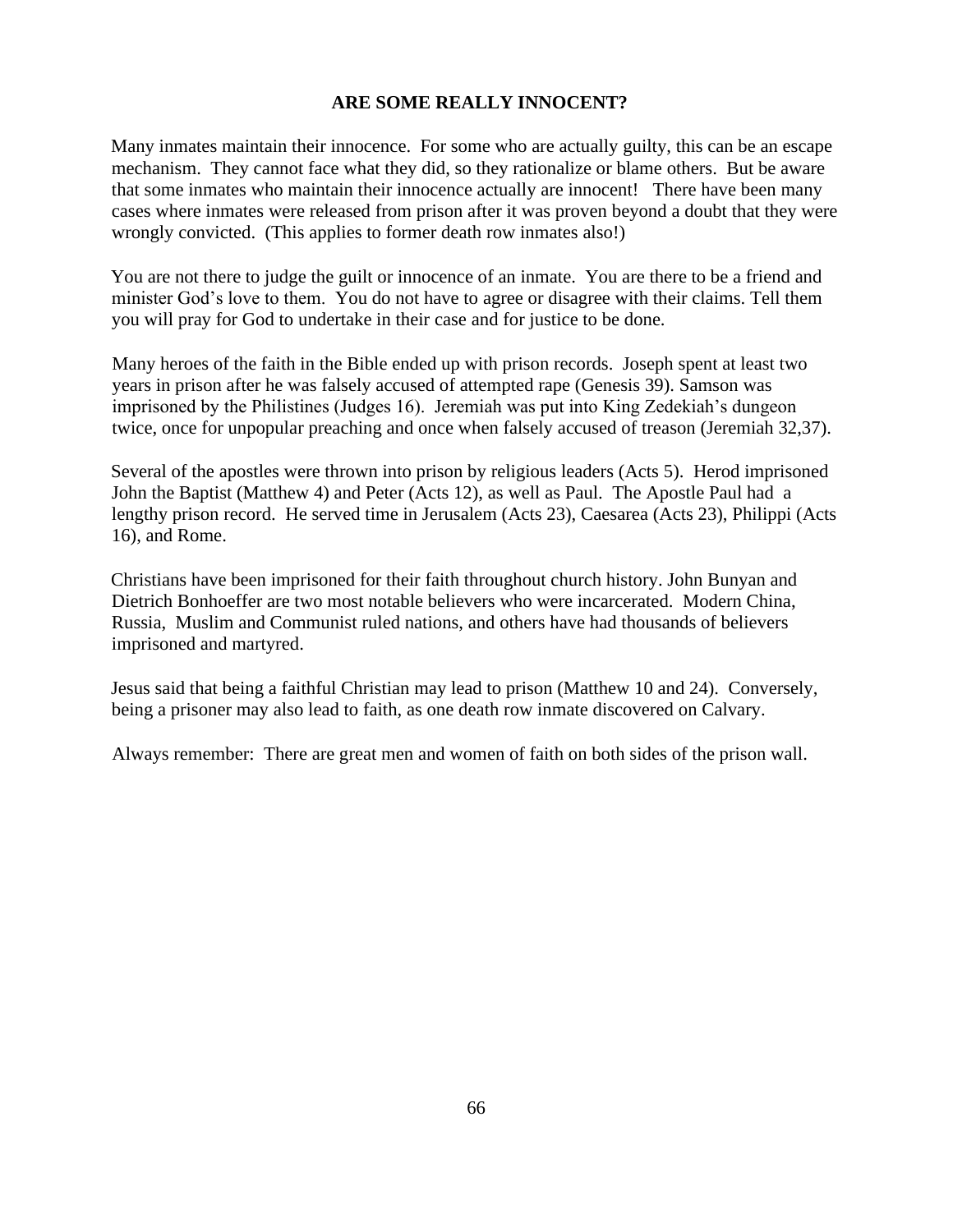# **SELF-TEST FOR CHAPTER TEN**

| 1. | Write the key verse from memory.                                         |
|----|--------------------------------------------------------------------------|
|    |                                                                          |
| 2. | List and describe the common security levels.                            |
|    |                                                                          |
| 3. | Discuss the differences between jails and prisons.                       |
|    |                                                                          |
| 4. | What are some other facilities of confinement discussed in this chapter? |
|    |                                                                          |
| 5. | Discuss what you learned in this chapter regarding inmate typology.      |
|    |                                                                          |
|    |                                                                          |
| 6. | How should you deal with inmates who maintain their innocence?           |

(Answers to self-tests are provided at the conclusion of the final chapter in this manual.)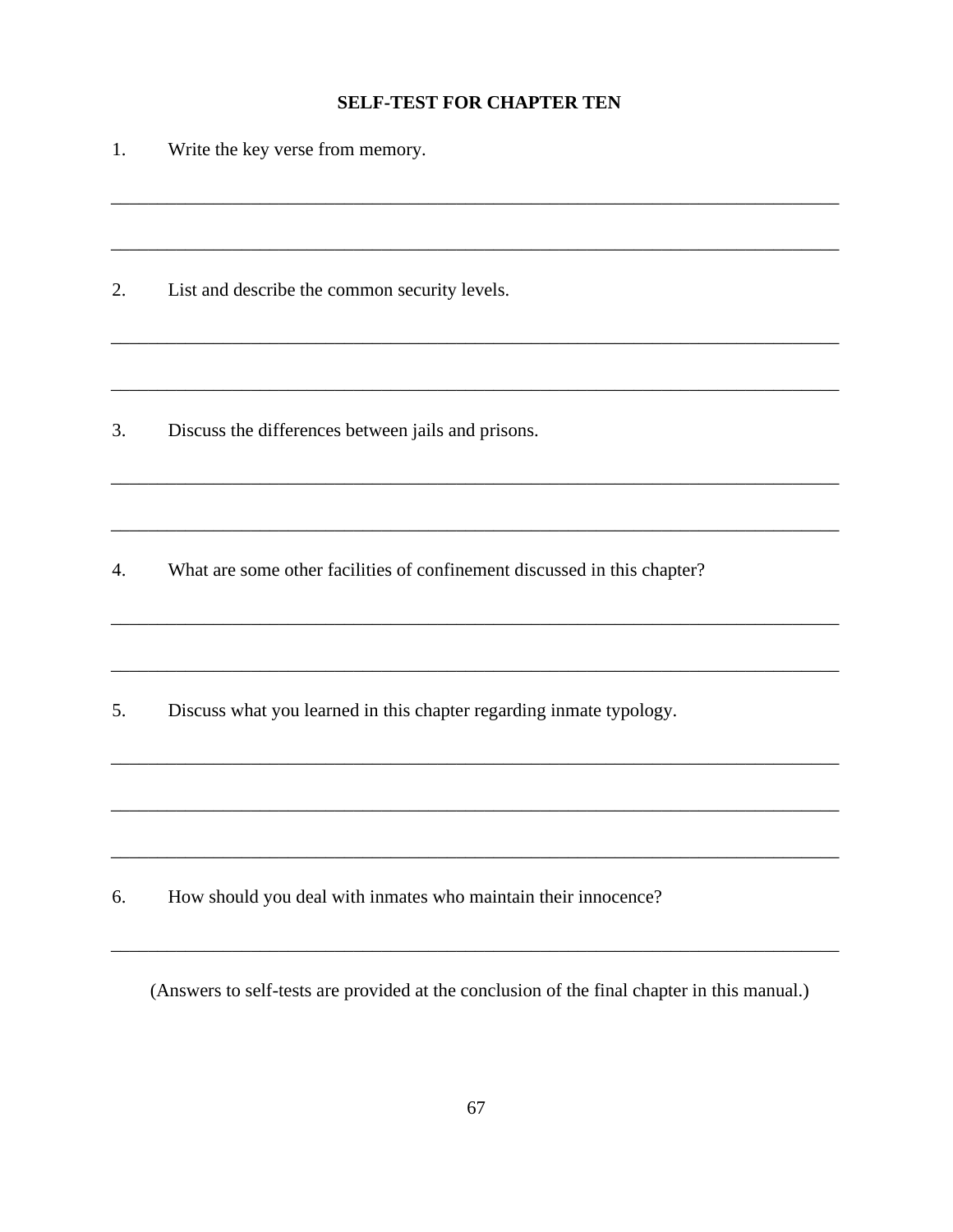# CHAPTER ELEVEN Dress And Safety Codes

#### **KEY VERSE**:

*Let every soul be subject to the governing authorities. For there is no authority except from God, and the authorities that exist are appointed by God. (Romans 13:1)* 

# **OBJECTIVES:**

Upon conclusion of this chapter you will be able to:

-Describe dress codes applicable for all penal institutions. -Summarize safety codes applicable for all penal institutions. -Give guidelines for surviving a hostage incident.

#### **INTRODUCTION**

Most penal institutions have specific dress and safety codes. Be sure to inquire about these, and ask for them in writing if they are available. In this chapter, you will learn general dress and safety codes applicable to all institutions. You will also learn how to survive a hostage incident, in the rare instance that one should ever occur.

#### **APPROPRIATE ATTIRE**

Each jail and prison usually has a dress code that applies to their specific institution. For example, some institutions prohibit volunteers and visitors from wearing colors that resemble inmate or guard uniforms. Be sure to ask about the rules for the specific institution you are visiting. Here are some general rules of appropriate attire applicable to all institutions:

-Do not wear tight, form fitting clothing.

- -Do not wear low cut necklines.
- -Avoid tee shirts with emblems and slogans as an outer garment.
- -No gang-related attire.
- -Do not wear see-through or revealing clothing.
- -No shorts.
- -For women: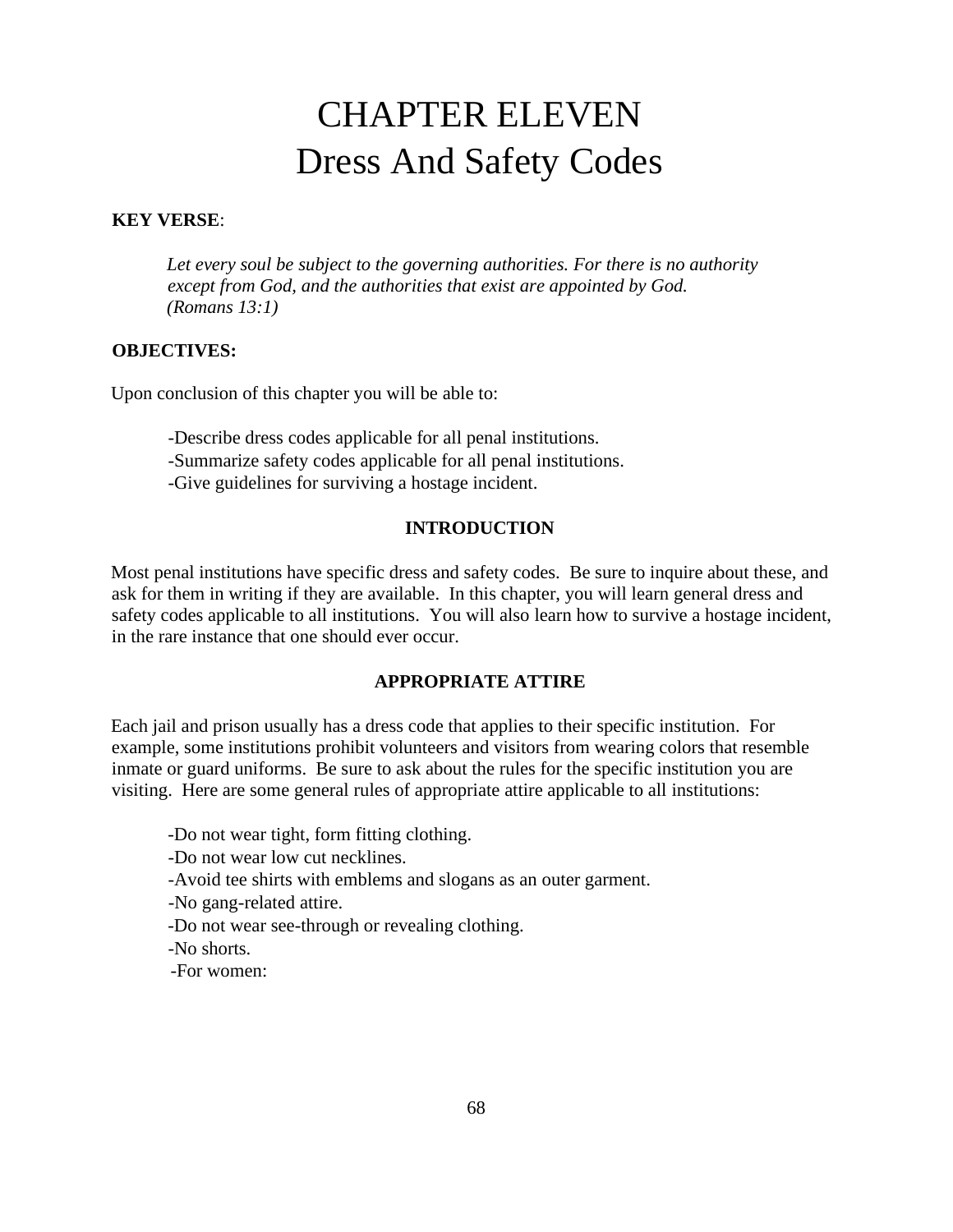-Dresses or skirts should come below the knee. -Avoid attire that reveals underwear straps. (some institutions ban sleeveless dresses and blouses for this reason).

Generally speaking, wear attire that is appropriate in the business world. You are there on business for the King of Kings!

*"A good volunteer will follow every rule in the institution. The rule may seem stupid, but he is happy to submit himself to it. One volunteer can destroy an entire program by not obeying the rules." A Prison Chaplain* 

#### **SAFETY CODES**

Each jail and prison usually has a safety code that applies to their specific institution. Be sure to ask about the rules for the institution you are visiting. Adherence to the rules will insure that your Christian witness is valid and will make your ministry effective. Learn and obey all the rules at your local institution.

Here are some general rules applicable to all institutions:

- 1. Leave the following at home or in your car: Purses, wallets, briefcases, money, electronic devices, and non-essentials.
- 2. Always carry identification. Many institutions insist on identification with a photo.
- 3. Be prepared to submit to a search at any time.
- 4. Meet and arrive together if you are coming to minister as a group. Some institutions will escort you to your destination.
- 5. Be sure to adhere to the dress code of the institution.
- 6. Always consult the chaplain or a staff member when in doubt. Do not assume anything!
- 7. If you are ministering in a group, keep your eyes on each other, especially while entering and exiting the institution. (Note: Men should keep ladies in view at male institutions and ladies do the same for men at female institutions.) Don't stray from the group.
- 8. Never run in the institution. Running usually indicates that someone is being chased or is chasing someone. It is perceived as a danger signal.
- 9. Learn your way around the institution. Do not enter any restricted areas. Always walk on the sidewalks. Do not take short cuts (they could lead to danger).
- 10. Know emergency procedures. Some institutions have alarms in the meeting rooms or give personal alarms or whistles to volunteers. You are expected to obey an officer when an order, command, direction or instruction is given. This is for your protection and the security of the institution. If you can't be an asset during an emergency, get out of the way. In the event of a situation that affects a significant portion of the inmate population at an institution, the visiting program and other activities may be suspended for a time.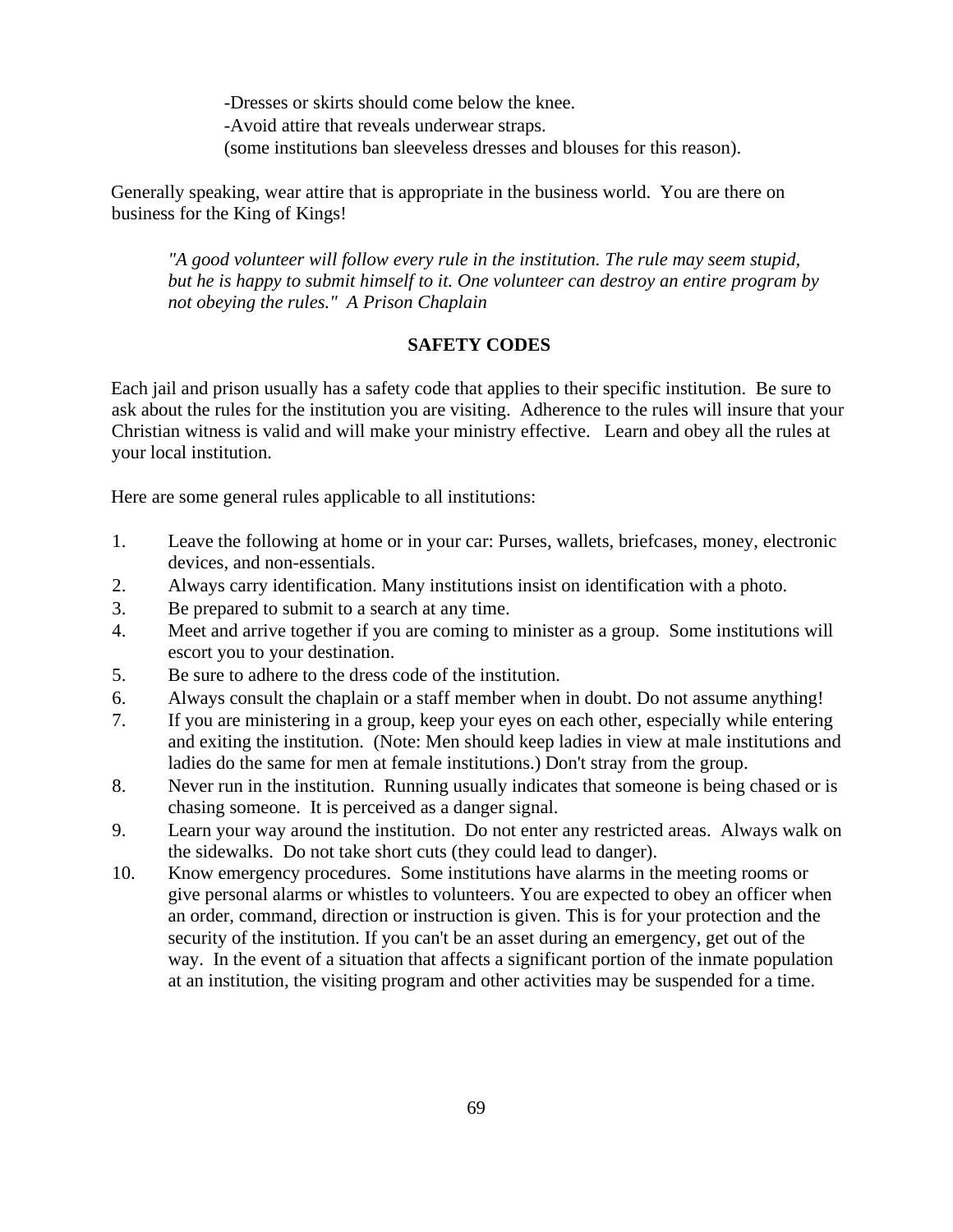- 11. In the event of a medical emergency with an inmate, know the procedure for summoning medical aid.
- 12. If a crime is committed...

-Call for help immediately

-Secure the crime scene.

-Remain in control and calm others around you.

- 13. Do not take any contraband items into an institution. These obviously include drugs, explosives, alcohol, and weapons. It also includes items that you might not think of, for example something like chewing gum which can be used as a mold to imprint keys or jam locks. Be sure to ask what is permissible to take in with you.
- 14. Never take medications (legal drugs) into any institution. Do not enter the institution with your abilities impaired by medication.
- 15. Never take cameras or recorders onto prison grounds without permission.
- 16. Never leave your clothing (coats, sweaters, etc.) where it may be picked up and used by prisoners in an escape attempt.
- 17. If you are given keys, keep them on you at all time. Do not lay them down anywhere! If you are responsible for closing and locking a room, be sure to search the room before doing so. Check store rooms, under desks, corners, and bathrooms to assure vacancy.
- 18. Officers assigned to entrances, exits, and gates are responsible for identifying you and for searching any car, package, purse, or briefcase that passes through. When the officer at the gate is processing a visitor or inmates, do not interrupt him.
- 19. Do not take messages to or from inmates, verbal or written, outside the institution. Passing messages for prisoners to others outside could unknowingly contribute to an escape attempt.
- 20. Many institutions issue an identification badge or card to volunteers. Be sure to wear or carry this with you at all times on institutional grounds.

# **SURVIVING HOSTAGE SITUATIONS**

Chances are remote, but if you are providing services in correctional institutions you must be alert to the possibility of being taken hostage. The following guidelines are used with permission of the American Correctional Association:

- 1. Be cautious of heroics. Don't act foolishly.
- 2. Be cooperative and obey hostage takers' demands without appearing either servile or antagonistic.
- 3. Look for a protected place where you can hide if either authorities or inmates attempt to assault your location with force.
- 4. Keep calm.
- 5. Keep a low profile. Avoid the appearance of observing crimes that rioters commit. Look down or away. Avoid interfering with their discussions or activities.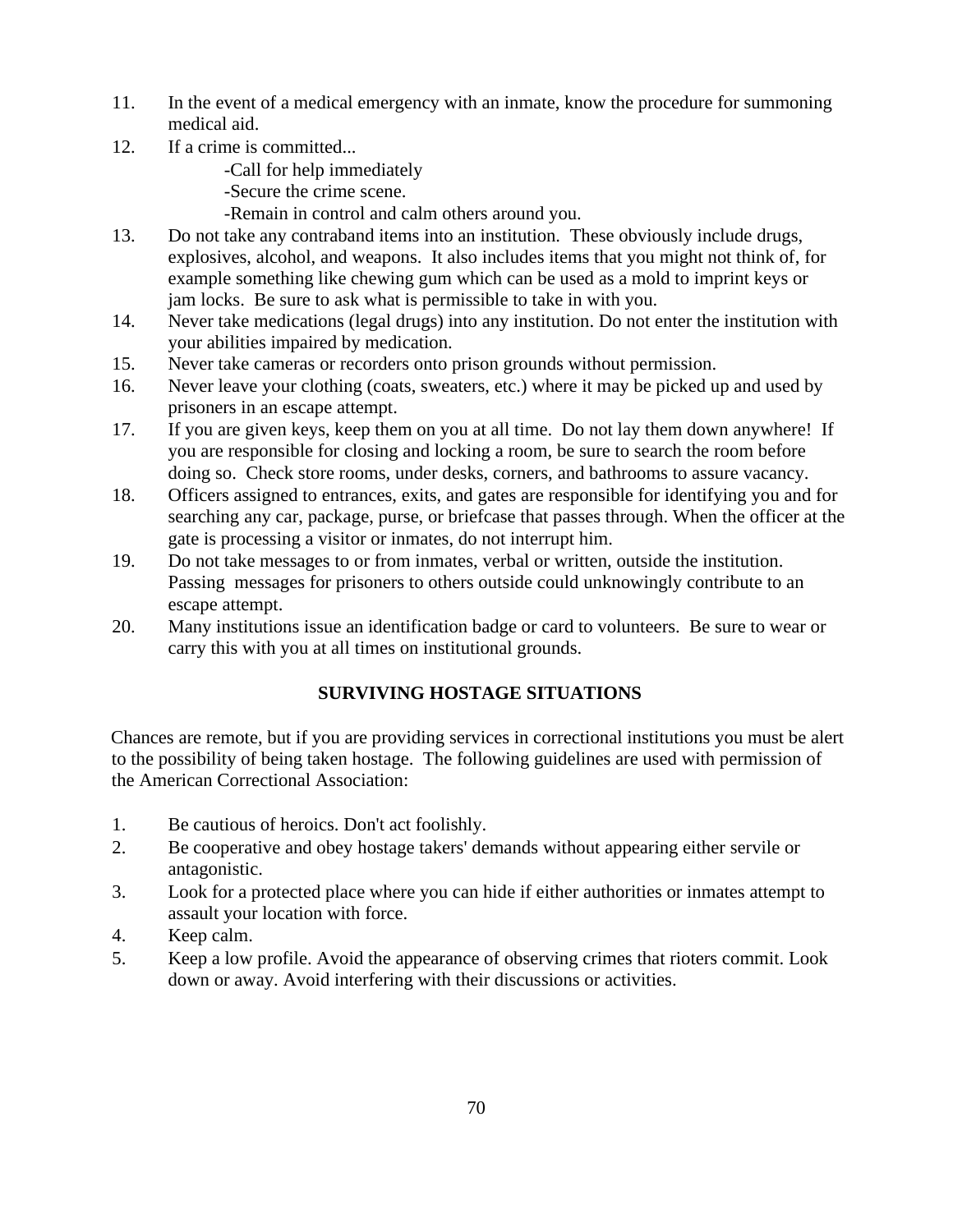- 6. Do not make threats against hostage takers or give any indication that you would testify against them. If inmates are attempting to conceal their identities, make no indication that you recognize them.
- 7. Be reluctant to give up your identification or clothes, as inmates will use them for bargaining. Be especially resistant to exchanging clothes with an inmate. This could put you in much greater danger in case of a rescue assault by officers.
- 8. As a result of the stress of the hostage situation, you may have difficulty retaining fluids. If it is possible and the hostage incident is lengthy, try to drink water and eat to keep up your strength.
- 9. Do not say or do anything to arouse the hostility or suspicions of your captors. Act neutral and be a good listener if your captors want to talk. Be cautious about making suggestions to your captors as you may be held responsible if something you suggest goes wrong.
- 10. Think of persuasive reasons the hostage takers should keep you and the other hostages alive and not harm you. Encourage them to let authorities know your whereabouts and condition. Suggest possible ways you or others may benefit your captors in negotiations that would free you.
- 11. If you, as a hostage, end up serving as negotiator between inmates and authorities, convey messages accurately and calmly.
- 12. If there is an assault by officers to rescue you, drop quickly to the floor and seek cover. Keep your hands on your head. When appropriate, identify yourself. Do not resist being apprehended until positive identification is made.
- 13. Even though you must appear disinterested while being held hostage, observe all you can and make notes immediately after your release to assist in subsequent prosecution of the rioters.

Most importantly, pray fervently and maintain your dependence on the Holy Spirit. Remember that nothing happens without God's permission. Therefore, keep in mind that "*All things work together for good to them that love God" (Romans 8:28).* You have nothing to fear. God will deliver you according to His will and timing. If need be, He can send legions of angels to rescue you!

**A final note:** Please do not let this necessary discussion of safety codes and hostage-taking discourage you from engaging in prison ministry. You are in more danger on the highways of your city than going into a prison! Inmates have even been known to shield volunteers from rioters because they knew they really cared for them.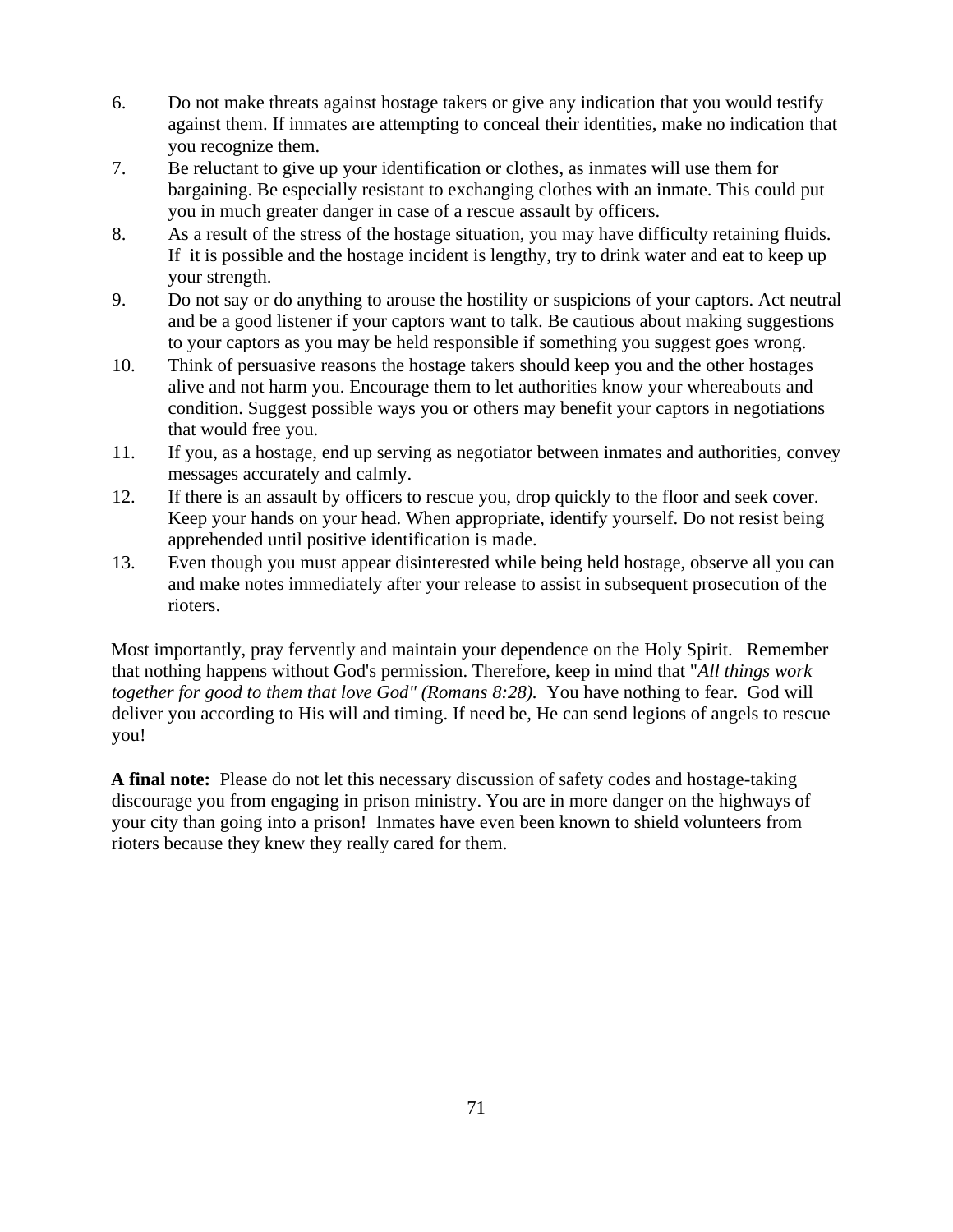# **SELF TEST FOR CHAPTER ELEVEN**

| 1. | Write the key verse from memory.                                                 |
|----|----------------------------------------------------------------------------------|
|    |                                                                                  |
| 2. | Describe appropriate dress codes applicable for all penal institutions.          |
|    |                                                                                  |
| 3. | Summarize safety codes applicable for all penal institutions.                    |
|    |                                                                                  |
|    |                                                                                  |
| 4. | Summarize the guidelines given in this chapter for surviving a hostage incident. |
|    |                                                                                  |
|    |                                                                                  |
|    |                                                                                  |

5. Obtain a list of the dress and safety codes for the institution in which you are visiting or ministering. Insert these in the final section (Chapter Thirteen) of this manual which is designed for material unique to your specific institution.

(Answers to self-tests are provided at the conclusion of the final chapter in this manual).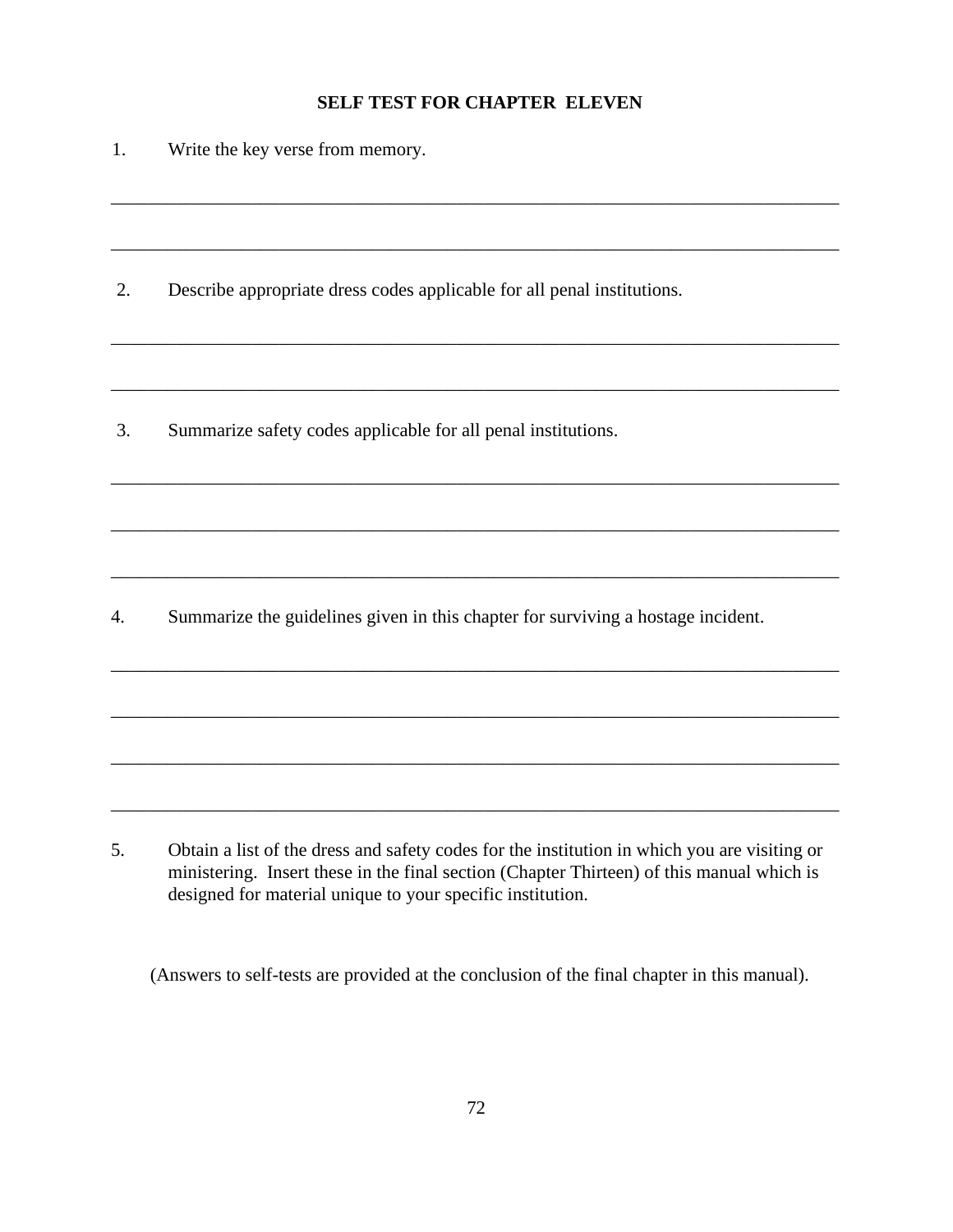# CHAPTER TWELVE Relating To Inmates

### **KEY VERSE:**

...*in humility correcting those who are in opposition, if God perhaps will grant them repentance, so that they may know the truth, and that they may come to their senses and escape the snare of the devil, having been taken captive by him to do his will. (2 Timothy 2:25-26)* 

### **OBJECTIVES:**

Upon conclusion of this chapter you will be able to:

-Explain the first rule for relating with inmates. -Summarize guidelines for relating to inmates. -Define a "setup." -Explain how a setup occurs. -List three ways to avoid a setup.

### **INTRODUCTION**

As a member of a prison ministry team, you represent Jesus Christ. You are His ambassador. By your actions, attitudes, words, and appearance, you can help or hinder the work of His Church behind bars.

Building relationships is not easy outside a prison and it isn't any easier inside the prison. Some inmates may not be interested in spiritual matters. Some may completely reject you. Others may try to use you to further their own ends. It may help to recall Jesus' parable of the sower of seed and the four kinds of soil upon which the seed fell. Inmates, like everyone else, will fit into one of those categories. This chapter provides guidelines for successfully relating to inmates in a jail or prison setting.

#### **THE FIRST RULE**

The first rule in relating to inmates: Learn and follow all the rules specific to the institution where you are ministering: These include such things as visiting hours, who can and cannot come in, what can be brought in, where you can and cannot go, and the dress code. Chapter Eleven of this manual provides further information on matters pertaining to dress and safety codes which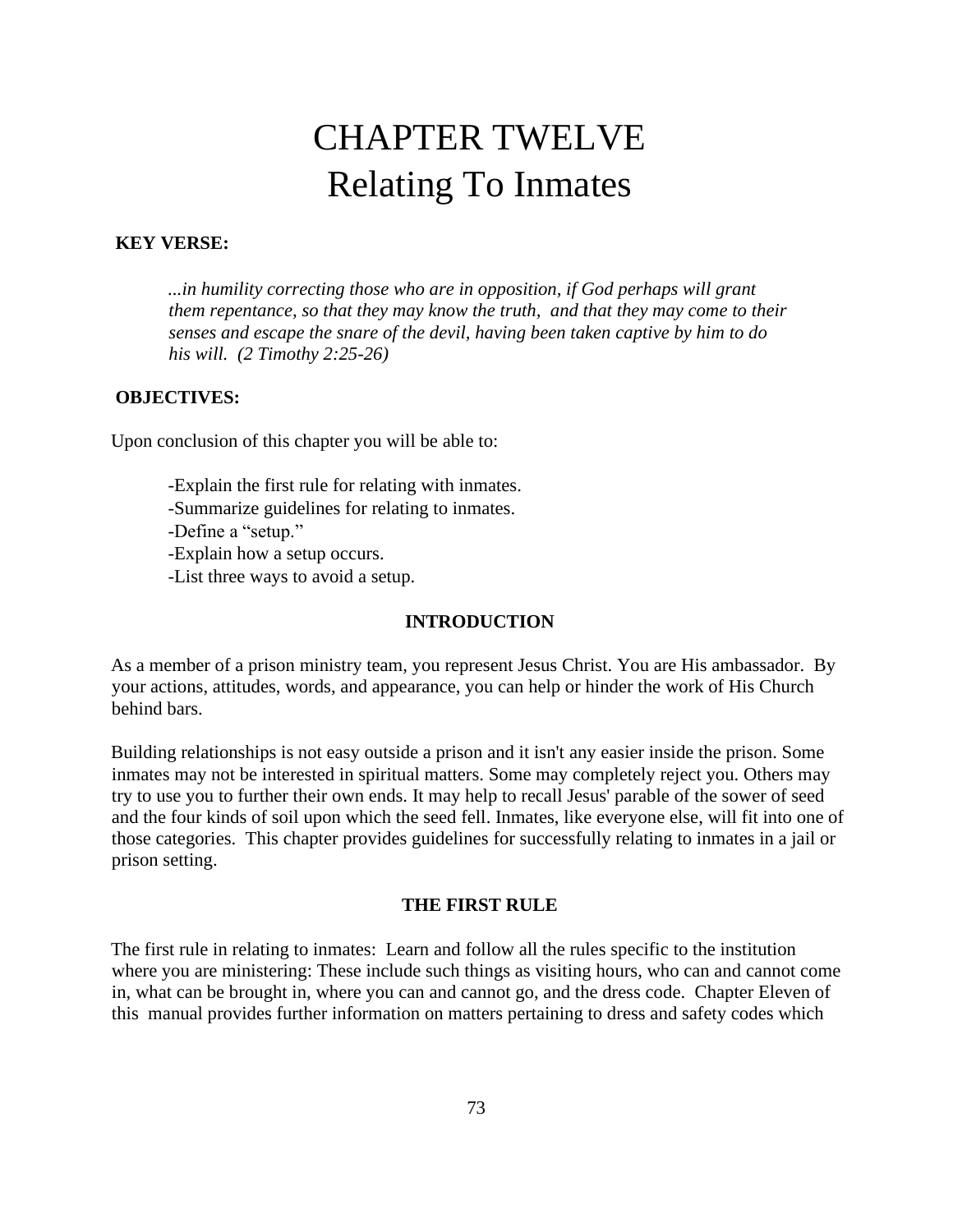will not be repeated here. This chapter concerns relationships with inmates in personal contact and group situations.

#### **GUIDELINES FOR RELATING TO INMATES**

Inmates have had a great deal of frustration in their lives. Many have experienced repeated failure and are suspicious of any offer of assistance or guidance. Working with inmates cannot be reduced to a standard method. Much will be left to your good judgment and the leading of the Holy Spirit. The following are general guidelines, however, to use in relating to inmates:

-Don't establish a facade or create special status for yourself. Express yourself genuinely. Let the inmates know you are there out of genuine concern, because it is what the Lord will have you do. As a volunteer, you will be checked out and tested to see if you are real. Inmates will see what you are before they listen to what you say. They don't care how much you know until they know how much you care. Be honest. Inmates are very sensitive to hypocrisy and phonies.

-Learn as much of the prison-related language as possible so you can understand, but be careful in using it. There may be subtle meanings of which you are unaware.

-Learn to present the salvation message in a clear and simple way. Big words such as "propitiation" and "atonement" don't mean much to the average inmate.

-Be sensitive during crisis periods which include immediately following arrest, the first few weeks in prison, prior to and right after a trial, when appeals are denied, and just prior to release. Holidays, times of loss through the death of friends or family, and divorce by a spouse are other difficult times.

-Mean what you say. Yes is yes, no is no. Be consistent and fair. Enforcing rules for some and relaxing them for others is inconsistent and unfair.

-Be supportive, encouraging, and firm. Be friendly, but not overly familiar. Be honest, objective, and disapproving when it is warranted.

-Respect is the key. You must respect the inmate's individuality and basic rights. Avoid prejudices and feelings of superiority. Respond to the inmate's needs and interests. Once you have earned the respect and trust of the inmate, he will be open to you.

-Never allow residents to manipulate you with over-dramatized stories of being falsely accused, unjustly incarcerated, or inhumanely treated. These are often used to arouse sympathy or manipulate you. If you think the story is true, and in some cases it might be, inform the inmate of your intentions to share it with the chaplain.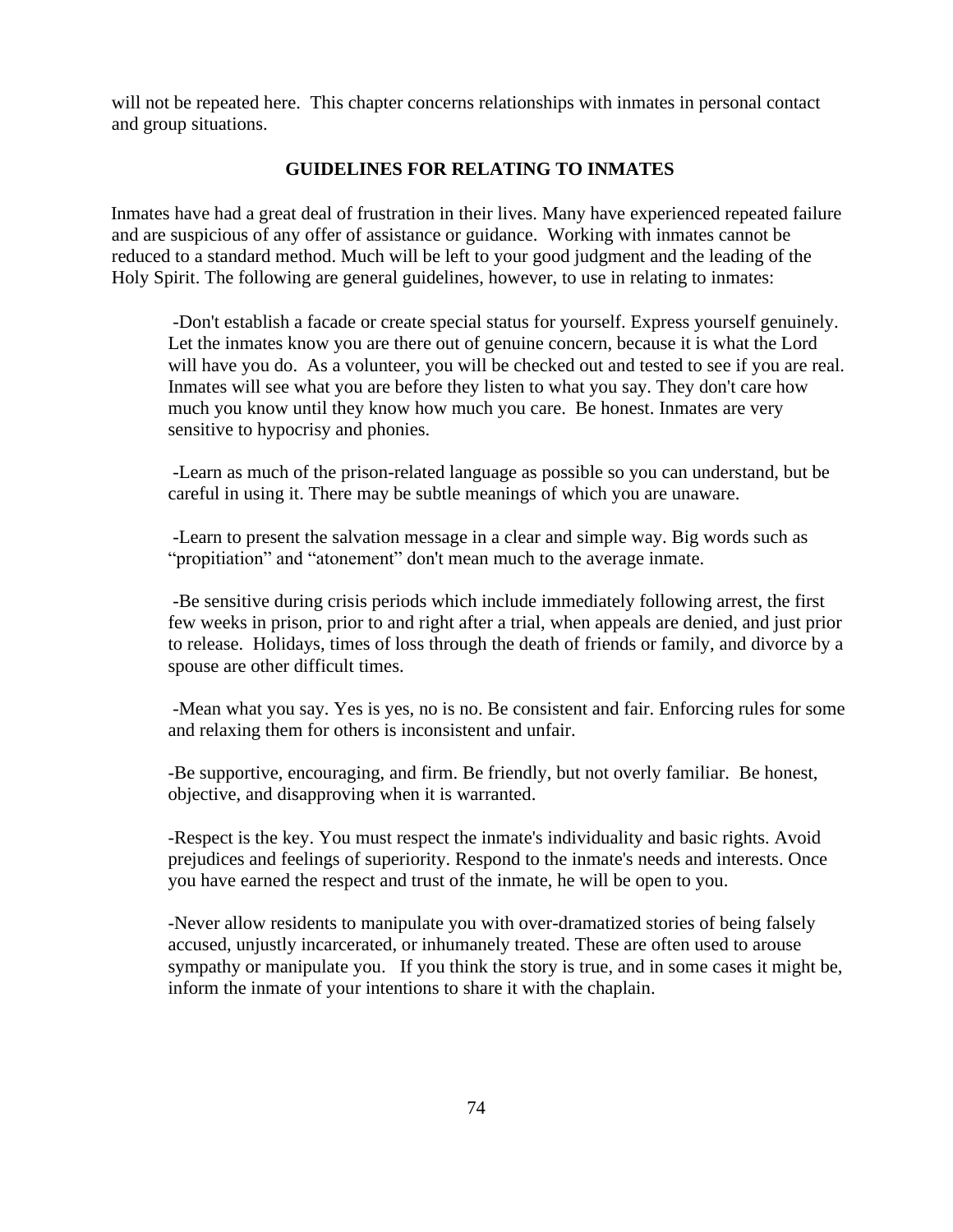-Never make inflammatory statements or careless remarks to staff or inmates about political groups, ethnic groups, sexuality, other religious groups, prison staff, individual residents, or other prison ministry volunteers.

-Never assume an inmate is innocent or guilty and do not give legal counsel or advice. You are not a lawyer or judge.

-Never reveal personal details about the lives of prison staff, volunteers, or other inmates.

-A good policy is to only make promises you know you can fulfill and which are allowed by the institution, and make as few of them as possible. When refusing a request explain why it is necessary and express your regrets.

-One of the best ways to avoid familiarity in a group setting is to address each member of the ministry team, as well as the inmates, as "brother" or "sister", using first or last names. (This is not necessary in one-on-one visiting or corresponding with an inmate.)

-Do not routinely give out your home address or telephone number. Some institutions make it expensive for residents to make phone calls, even local ones, and you are usually expected to pay the costs. If you do give out your number, establish how often you want to receive telephone calls.

-Never inquire as to why a person is in prison. This could be embarrassing and you don't need to know why he/she is there in order to point him/her to Christ. Some inmates want to tell you about their case, and if they do, then listen, encourage, and pray with them.

-Guard against over-familiarity, especially advances of a sexual nature. Your relationship with inmates should be professional. Guard your emotions, especially if you are of the opposite sex. Expressions of affection will cause you to lose your volunteer status. If an inmate makes an improper advance, handle it appropriately and then notify the chaplain or an administrator. At minimum, it is a test to see what your limits are.

-Never become involved in transacting personal business for residents.

-Do not be shocked or surprised by anything prisoners might say or how they say it.

-Never deliberately try to persuade inmates to change their religious preference. You are there to share the Gospel, and God will do the changing that is necessary.

-Earn respect for yourself. Make it clear that you will not be manipulated. If a situation arises that you consider questionable, check with prison officials to be sure how it is to be handled.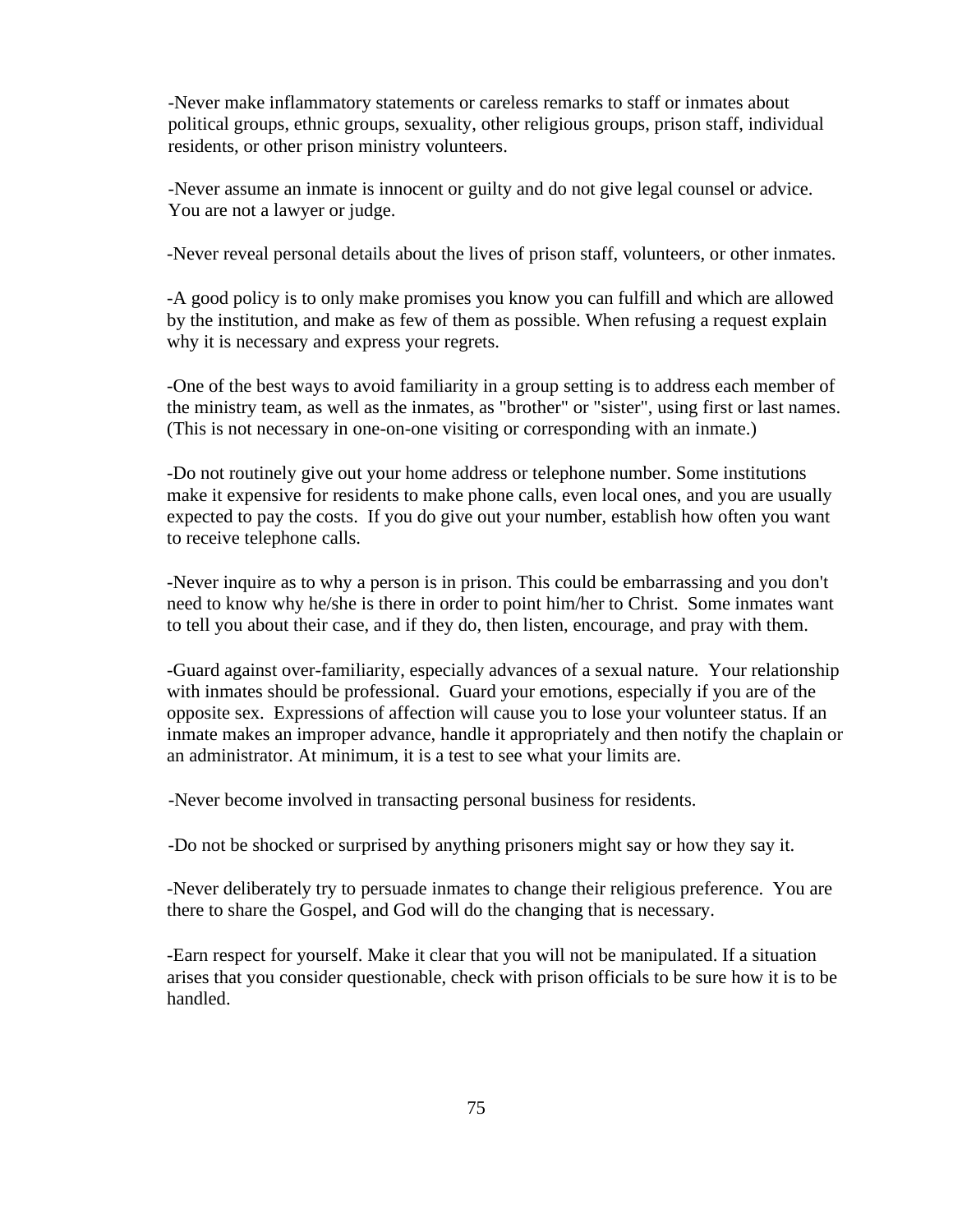-Expect hostility. An inmate, overwhelmed with problems, may confront you with hostility. At such times, do not force conversation and don't respond in a hostile, sarcastic, or anxious manner. Keep your composure, ignore the hostility, or withdraw for a while. Chances are that the inmate will regain his composure. Always express God's unconditional love.

-Don't over-identify. Don't take the inmate's problems upon yourself. They are not your problems. Over-identifying with inmates can bring about the we/they syndrome: "They are wrong about you."

-Don't expect thanks. You may not receive thanks or any show of gratitude from the inmate. He may feel it, but may not know how to express it. However, your effort will be appreciated and rewarded by God.

-You must set the limits. Some inmates will push you until you say to stop. How hard and far they push will depend on what you allow. Don't compromise.

-Leave your personal problems at home. Inmates have enough problems of their own. They don't need to be burdened with yours.

-In a temperate and tolerant manner, always imply that you expect the correct attitude and response from inmates.

-Never show the slightest uncertainty as to the course of your action. You must be a leader in the strongest sense of the word, but also know and adhere to the limits of your authority.

-Never show that you have been angered by being profane, vulgar, or abusive in any manner, but do not allow it to continue in your presence.

-Express appreciation when behavior has been commendable--"You guys were great Tonight. So attentive!"

-If inmates request letters of recommendation to judges and other criminal justice authorities, inform them you will pass this request on to the chaplain for evaluation and possible action. Do not write a letter for an inmate unless prison rules permit you to do this.

-Minister through personal counseling. Counseling provides a friendly and supportive relationship for the one seeking answers or a solution to a problem. This type of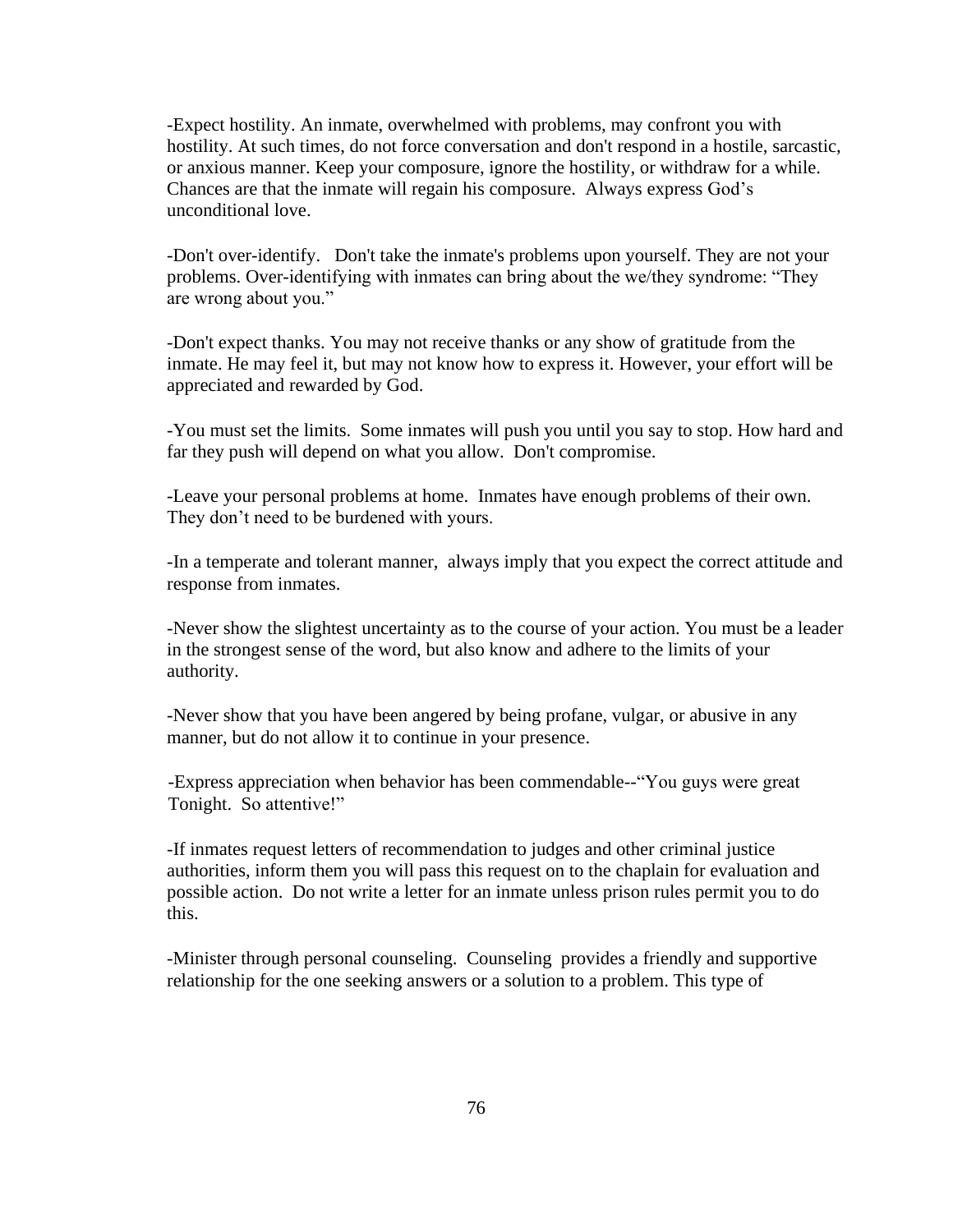relationship can take place at the close of a worship service or Bible study session, when some prisoners may want to talk about what they heard or may have a problem to talk about. Most of the time they are not actually seeking solutions. They just want someone to listen and to be an encouraging and supportive friend.

-You are not to reveal confidential information to anyone not having an official right to it nor use it for your own advantage or benefit. You must be able to deal with an individual's spiritual problems as if you know nothing about his/her crimes. Keep issues discussed in counseling confidential unless they are a threat to institution security or you learn that the inmate intends to do something drastic to himself or someone else. In these cases, don't tell him that you are going to report it, but report it.

-Be a good listener. You don't have to have answers for everything, but let them know that God does! If you think a person needs formal counseling, encourage him/her to seek it through institutional channels.

-Don't make decisions for the inmate under any circumstances. Help them make their own decisions. This encourages responsibility for their own lives. It also prevents them from blaming you if things go wrong.

-Don't judge the inmate by appearance, vocabulary, or manner of speaking. View inmates as individuals. Don't make assumptions based on generalities.

-Don't interrupt immediately if you think a statement is wrong. Continue to listen!

-Don't scold or interrogate them about their previous condition or what they may have done to be incarcerated. Many already have a poor self-image.

-Be patient. The positive effects of your patience with the inmate may not have a decisive influence for a while. Above all, don't ever become discouraged. Do your best, pray, and leave the results with God.

### **AVOIDING A SETUP**

Quick sand is a patch of sand that looks like any other on the surface, but it is a dangerous patch of ground that can suck you under and cost your life. It is not as it appears on the surface. This is often true in relationships. People are not always as they seem to be on the surface. While not all inmates are steeped in criminal behavior, many of them are and because of that you must learn how to avoid a setup in the institutional environment.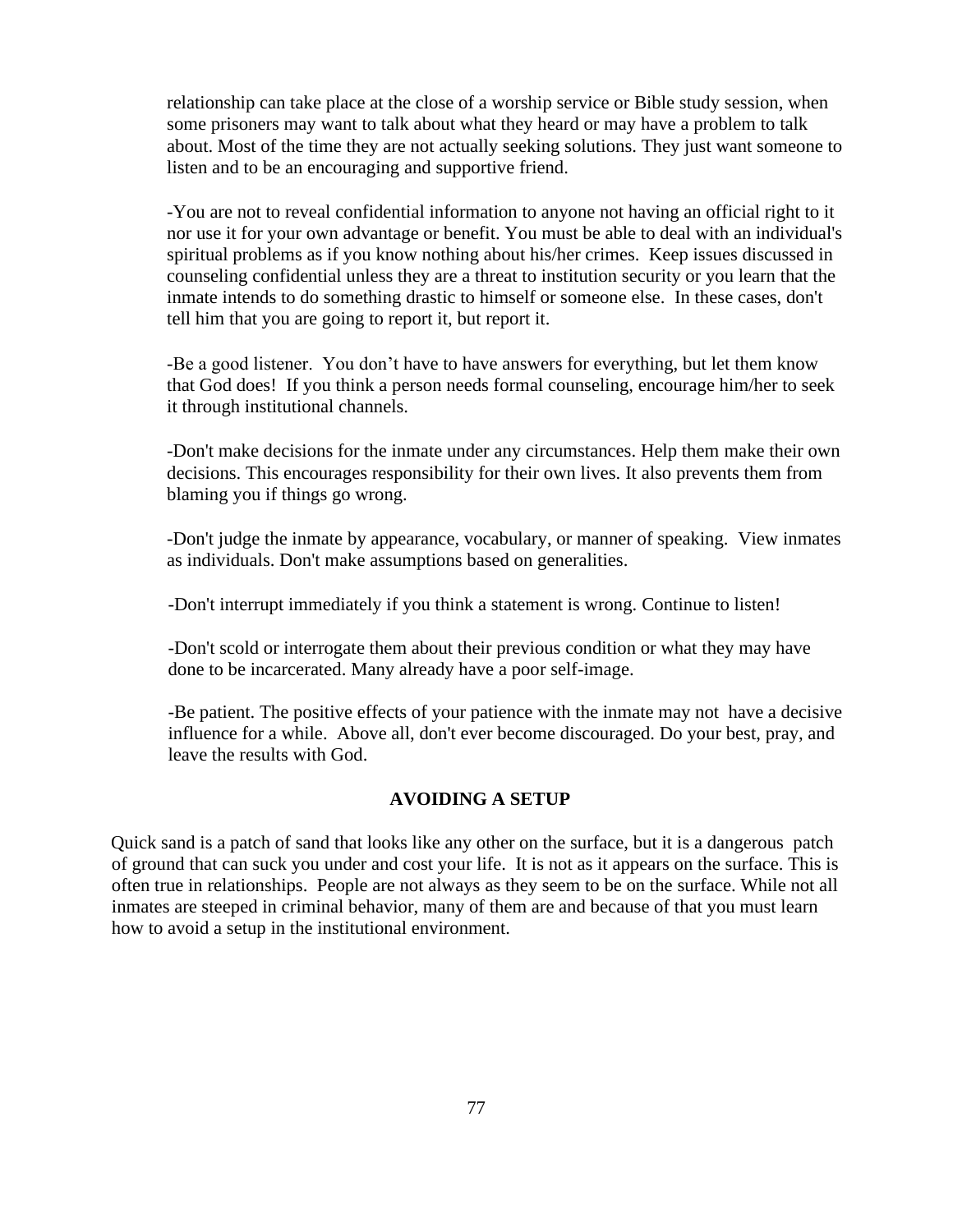### **WHAT IS A SETUP?**

A "setup" is a situation where you are forced into compromising your own beliefs, standards, or institutional rules. You are tricked into a compromising situation, and then blackmailed by an inmate to receive favors or contraband like drugs, alcohol, etc.

### **HOW DOES A SETUP OCCUR?**

A setup usually proceeds as follows:

**Observation:** Inmates first observe your ability or inability to function under stress, your level of tolerance, whether or not you adhere to rules, and how effectively you will take command in a difficult situation.

**Testing:** Before any conclusions can be drawn, inmates test their assumptions about you in minor ways. This may include such things as unauthorized requests for supplies and materials, asking for favors, circumventing rules, preying on your sympathy, or attempting to engage you in intimate conversations. If you yield in these "minor areas," then you are a prime candidate for a setup.

**The Setup:** If you compromise minor rules or engage in inappropriate behavior, then an inmate uses this violation as a lever to get what they actually wanted all along. They will threaten to tell the administration about your infractions in the past or inform you that you have actually been tricked into doing something illegal. They use this as a lever to get what they want, perhaps contraband like drugs, alcohol, or other favors.

### **ABORTING A SETUP:**

You can abort a setup by...

**-Maintaining a professional attitude:** Professionalism is a word used to describe a specific attitude towards ministry in jails and prisons. Professionalism means that your standards and life-style should be better than the standards and life-style of the majority of people confined to prison. You are not being professional if you use inmate jargon, foul language, or manipulate institutional rules.

**-Avoiding familiarity:** Make a distinction between friendliness and familiarity. You are overly familiar if you allow the taking of liberties. Enforcing rules for one person but relaxing them for others is one example. Engaging in intimate conversations or promising things that are not within the scope of your jurisdiction.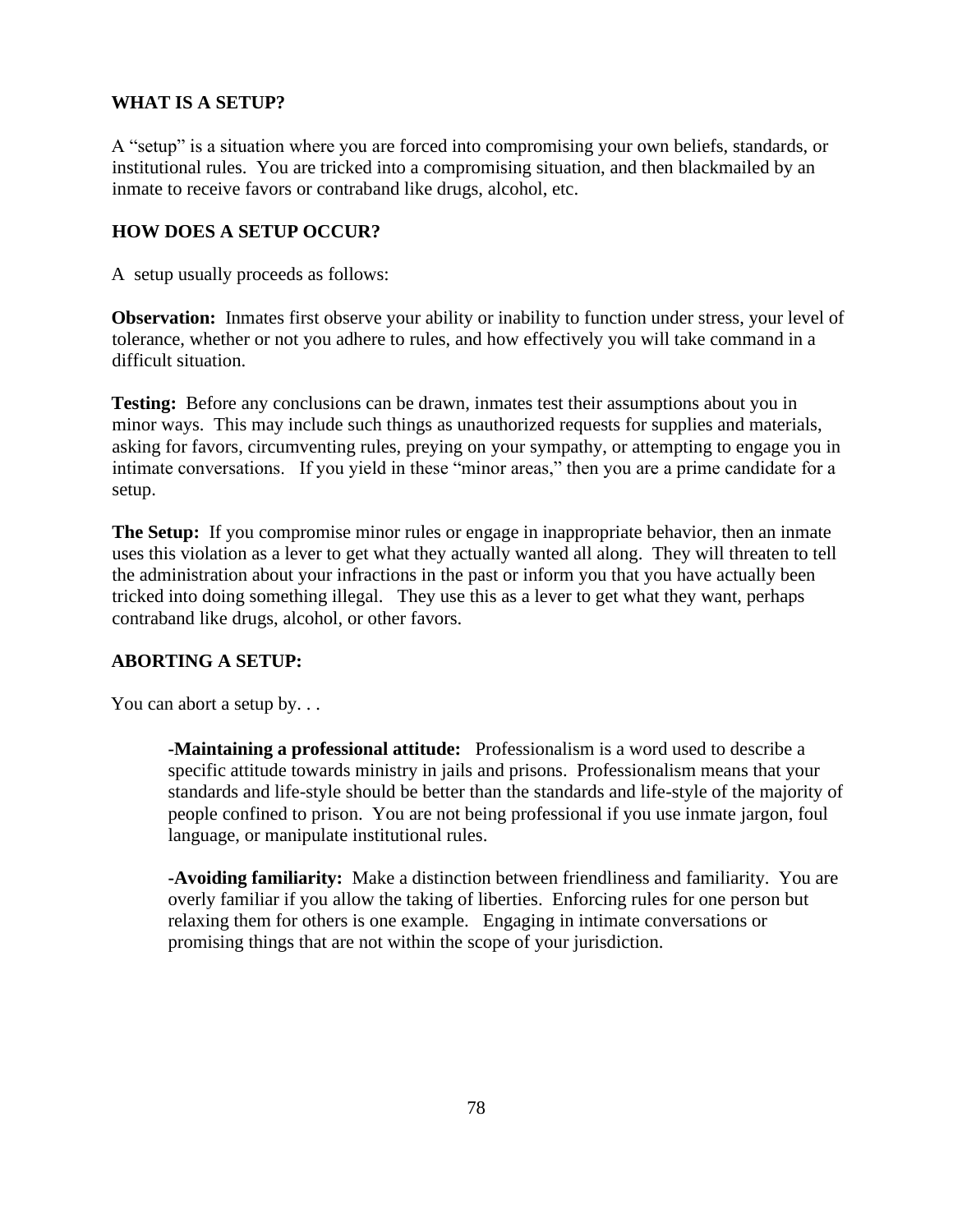**-Refusing to violate rules under any circumstance:** A set-up always involves a previous infraction of rules. Refuse to violate rules under any circumstance.

-**Immediately reporting a setup attempt:** If you find yourself ensnared in a setup, immediately report it to the chaplain or administration.

### *A New Beginning*

*"I am a condemned prisoner, sentenced to life without parole, sentenced to die in prison. I have learned that when you feel you have lost everything, God will show that you have gained much more than this world can ever offer.* 

*"Prison is a place where the Lord can shape us into useful tools that can last through a life time of worshiping and praise, whether we are serving six months or a life sentence. The more I study the Bible, the more I long to know more about Christ. The longer I stay in prison, the greater my desire to associate with people who live a Godly life and fellowship with them. Prison is where the Lord can do some of His best work.*

*"Prison does not need to be the end of life. It can be a new beginning, even for one with a life sentence." (R.S.)*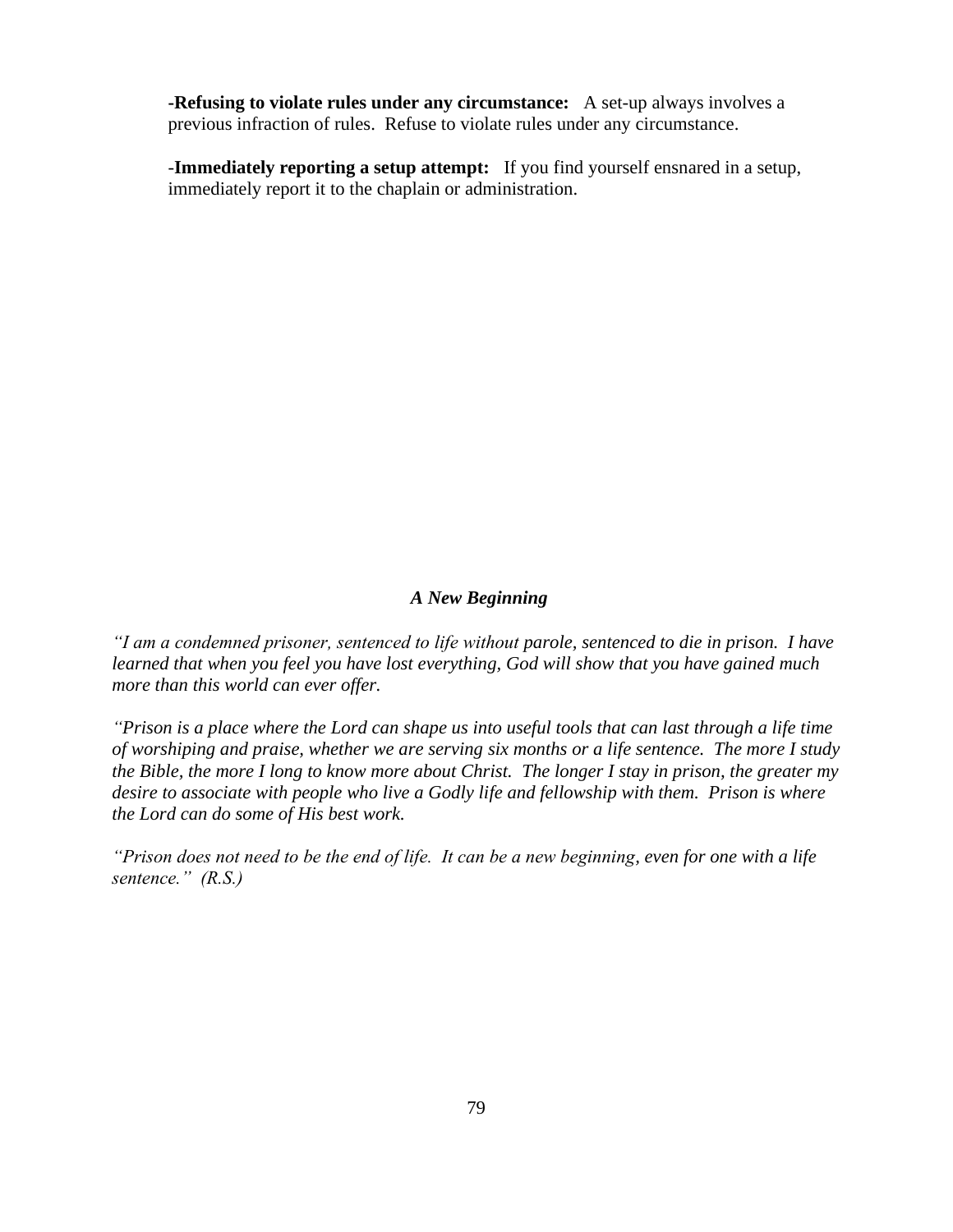### **SELF-TEST FOR CHAPTER TWELVE**

- $\overline{1}$ . Write the key verse from memory.
- 2. What is the first rule for properly relating with inmates?
- Summarize at least four of the guidelines for relating to inmates given in this chapter.  $\overline{3}$ .

 $4.$ What is a setup?

5. How does a setup occur?

6. List four ways to avoid a setup.

(Answers to self-tests are provided at the conclusion of the final chapter in this manual.)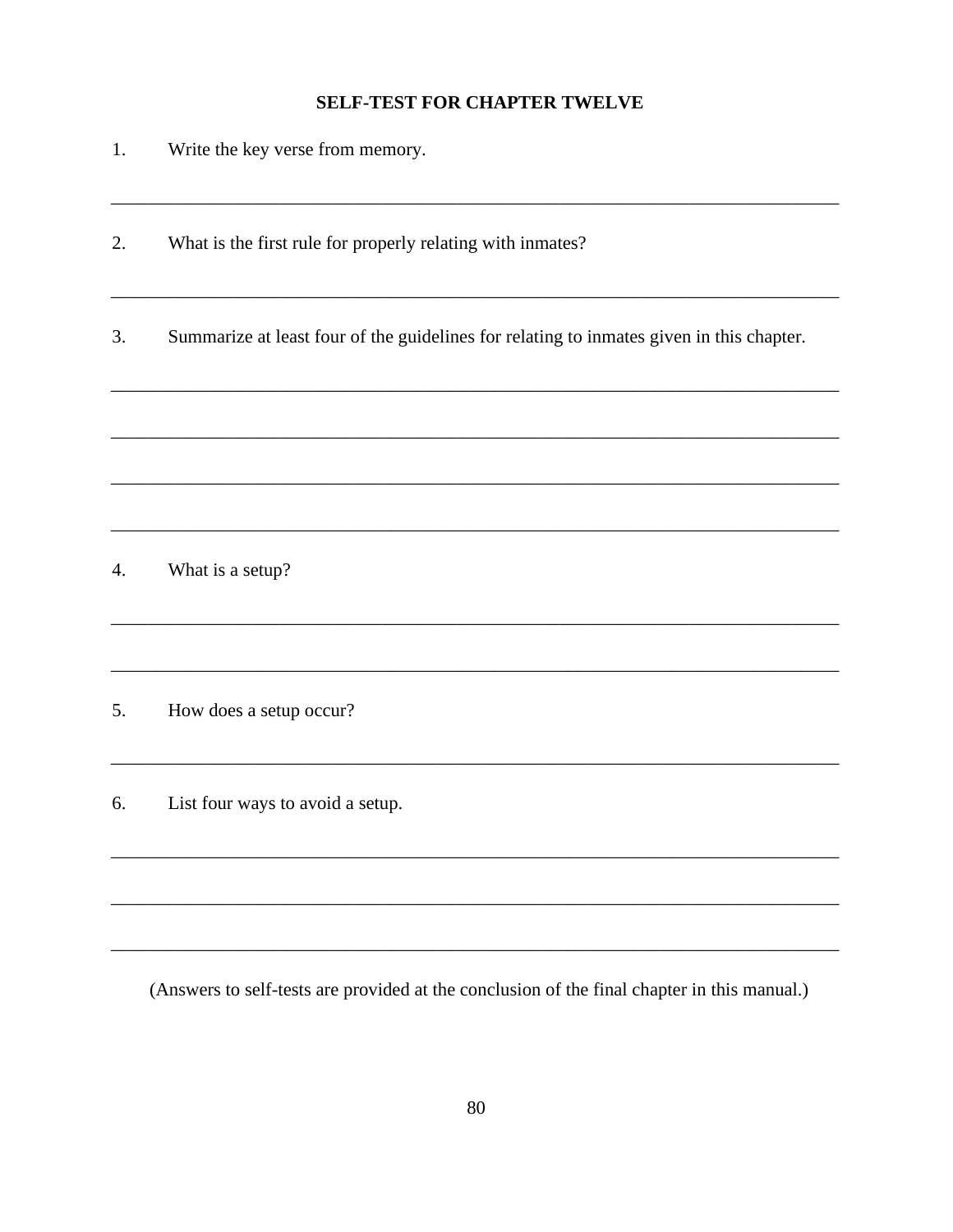# CHAPTER THIRTEEN Individualized Guidelines

This chapter is provided for insertion of specific guidelines unique to the institution in which you will be ministering. Here are some suggested items to insert in this section of the manual:

 -An organizational chart for your prison ministry and/or that of the institution in which you will be ministering. (An organizational chart shows who is part of your ministry and who you are responsible to within the institution.)

-Rules for dress and safety specific to your institution.

-Guidelines on what you and your ministry team may bring or send into the institution where you minister: Bibles? Bible studies? Tracts? CDs or DVDs? Musical instruments?

-Specific guidelines for visiting inmates, including visitation days and hours and what can and cannot be brought or sent in.

-Guidelines for corresponding with inmates and items that can be sent through the mail.

-A map of the institution.

-Handouts from in-service training offered by the institution.

-Referral lists of organizations and ministries that assist paroling inmates with housing, jobs, clothing, finances, etc.

-If you are a chaplain or a volunteer coordinator and have developed training materials unique to your institution, insert these materials in this section.

-If you are a Bible college instructor, insert your lecture notes and handouts on prison ministry in this section.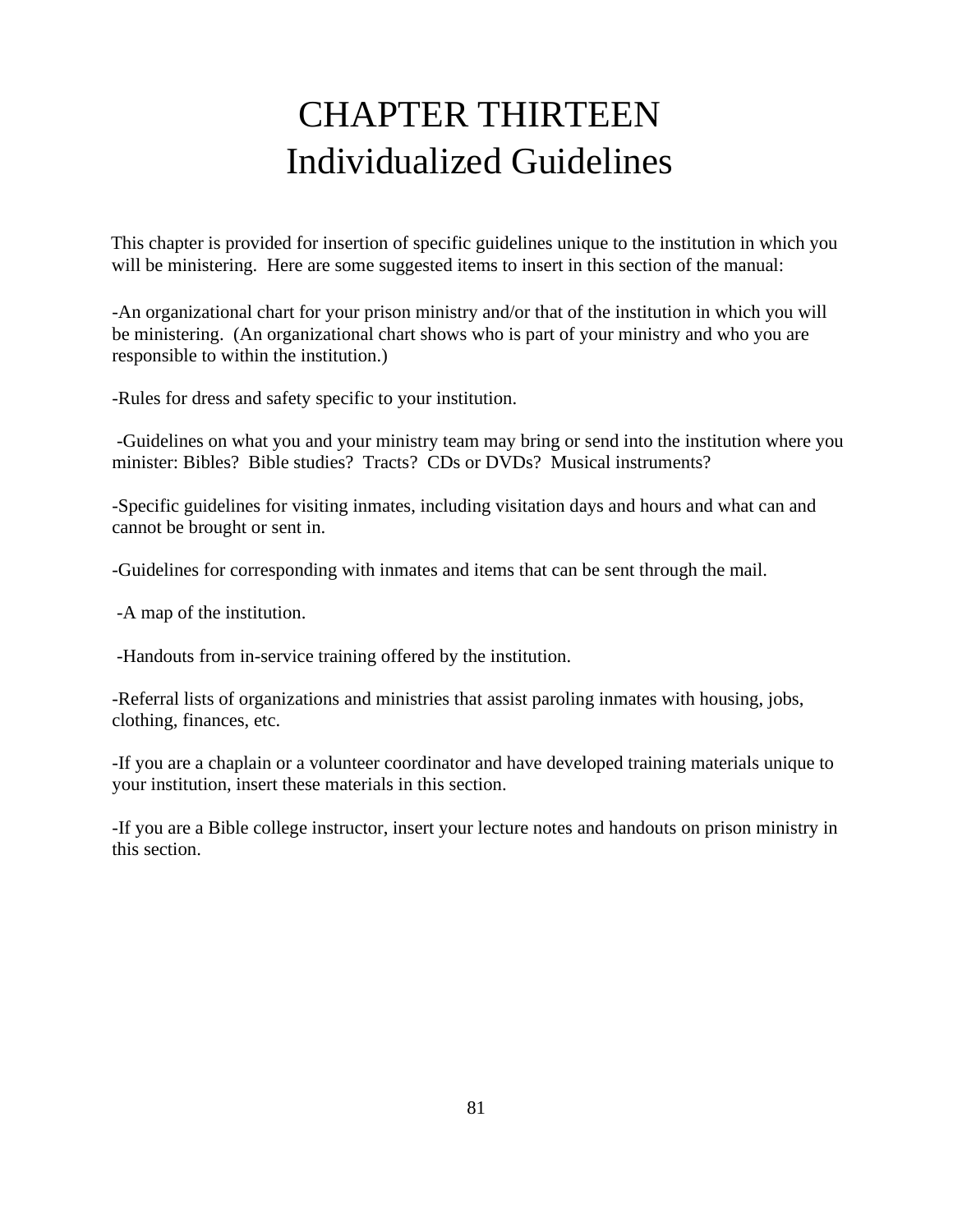# **CONCLUSION**

### **. . . but the Word of God is not bound. (2 Timothy 2:9)**

Jesus is in your local jail. He is doing time in prison . . .

*"Then the righteous will answer Him, saying, `Lord, when did we see You. . . in prison, and come to You?' And the King will answer and say to them, `Assuredly, I say to you, inasmuch as you did it to one of the least of these My brethren, you did it to Me.'" (Matthew 25:37-40)* 

From a spiritual standpoint, there is no value that can be placed on the soul of a man, woman, or young person:

*"For what profit is it to a man if he gains the whole world, and loses his own soul? Or what will a man give in exchange for his soul?" (Matthew 16:26)* 

From a purely financial standpoint, every person kept out of prison saves thousands of dollars a year in direct costs of incarceration. This doesn't include the social service expenses for their families provided by some governments, nor does it calculate the tremendous human costs to the family or economic contributions the prisoner would make if gainfully employed.

By accepting the mandate for jail and prison ministries--by marching fearlessly past the rows of razor wire and armed guard posts--you are going into the very depths of hell on earth to mine precious gems for the Lord.

There will be some who do not receive your message. There will be others who will profess, but not really possess. There will be some who return back to their old ways. But remember...

-God started with a man and woman with a perfect heritage who lived in a perfect environment, and both of them failed.

-When Jesus revealed that He must suffer, many disciples ceased to follow Him because they were not willing to pay the cost.

-In His final hours, Christ's remaining disciples fled, one denied Him, and one betrayed Him.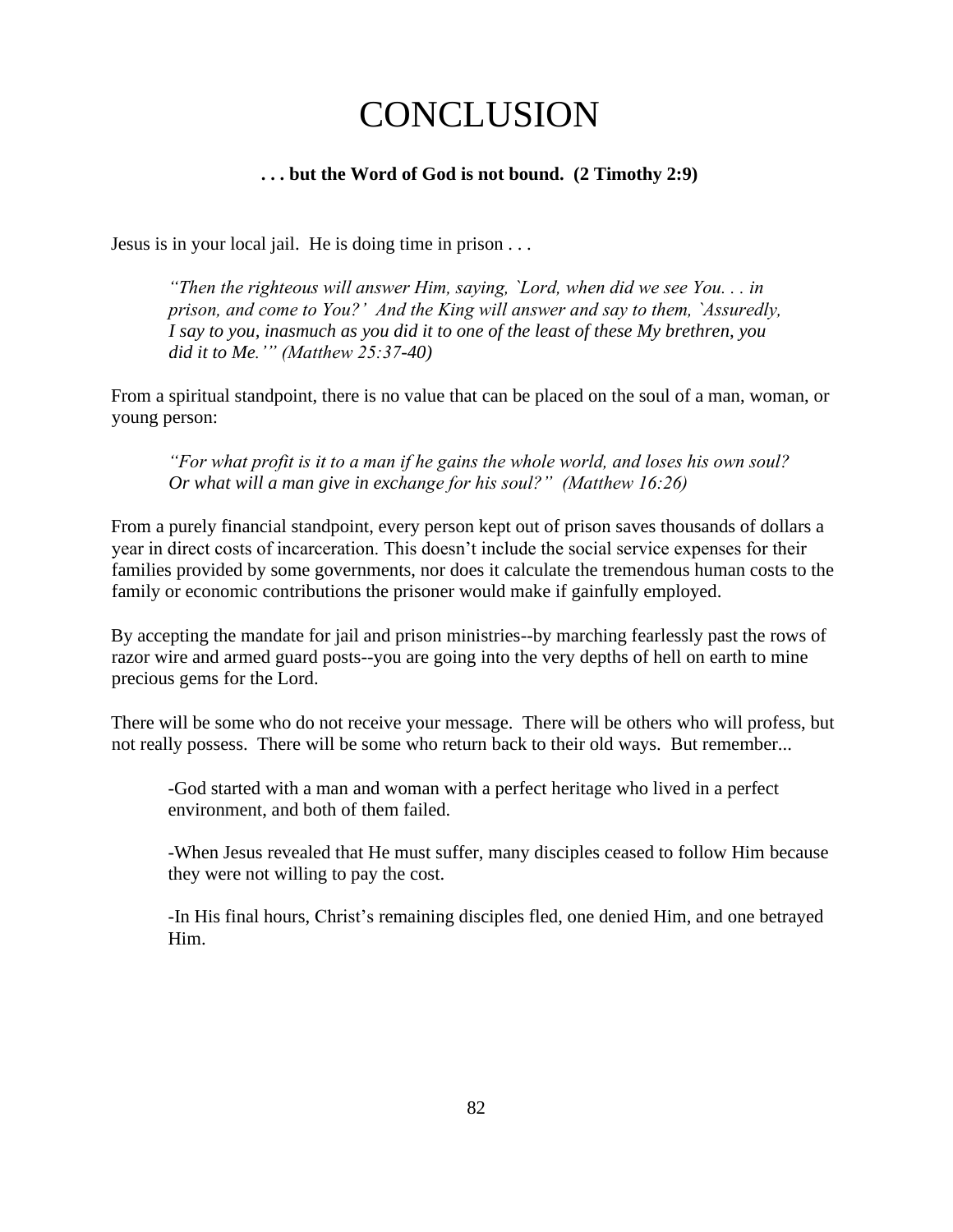Do not measure the worth of jail and prison ministries by your failures. Measure its worth by your successes. You are part of a world-wide network that is changing the world, one jail and prison at a time and one person at a time.

There are many challenges to jail and prison ministry, but there are also tremendous rewards. Volunteers often start working with inmates and ex-offenders thinking, "I'll go into this dark place and take the love of God." Very often, they come out testifying, "I got more than I gave."

By accepting the mandate of jail and prison ministry you become part of an exciting team, a world-wide network of volunteers who are gathering up jewels for the Master.

*"They shall be Mine," says the Lord of hosts, "On the day that I make them My jewels...And I will spare them as a man spares his own son who serves him." (Malachi 3:17)* 

Continue to raise up spiritual sons and daughters until the Master returns:

-Don't ever be discouraged.

-Don't ever lose the vision.

-Don't ever give up on an inmate.

-Don't ever quit.

*"Lift up your eyes all around, and see: they all gather together, they come to you; your sons shall come from afar, and your daughters shall be nursed at your side." (Isaiah 60:4)*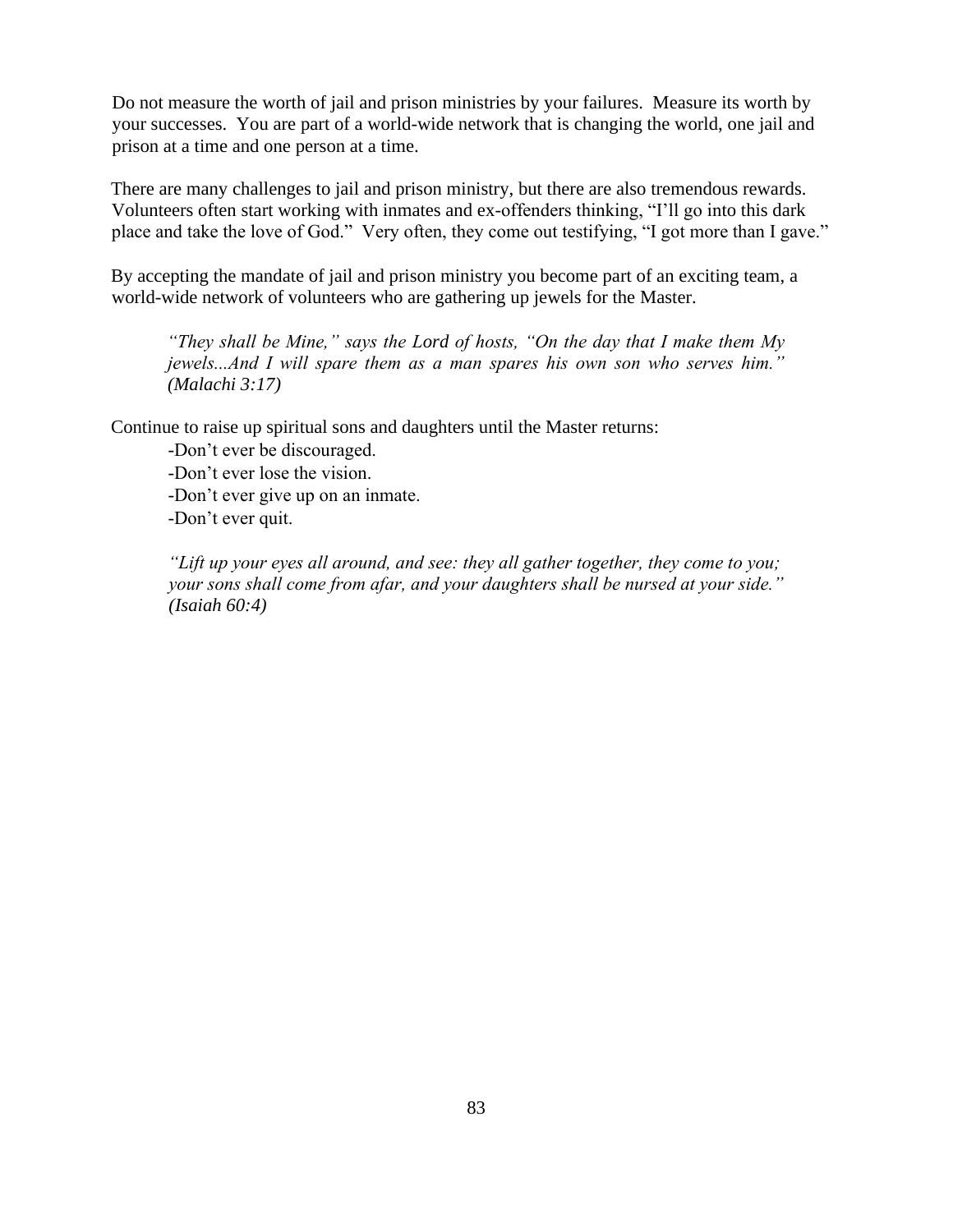#### *Life…In The Shadow Of Death*

*It is Easter Sunday, and a bright sun breaks through the clouds illuminating our Central California valley town with its warmth. This is the day to celebrate life, but our Easter observance will take us into the very shadows of death. We invite you to come along. It is a celebration of life in Jesus that you won't soon forget. We enter the Central California Women's Facility through multiple gates and check points. This prison houses close to 4,000 inmates at the present time, including high security, death row prisoners. The place where we celebrate the resurrection is in the very shadow of death, just as the empty tomb in Jerusalem is in the shadow of Golgotha's Hill. We are surrounded by two rows of razor wire with a deadly electrified fence running between them. Above us looms armed guard towers and across the main yard in the distance rises the imposing image of the building housing California's death row for women.* 

*Our service is not scheduled to begin until noon, but at 10:30 a.m., women are already lining up. By 11 a.m., we open the chapel and we are immediately packed out. There are women lining the walls and the platform, standing at the back, and outside peering through the windows. Many of the women are tattooed and rather tough-looking, but they have come here today to receive the message of life. When we open the service, the room literally explodes with excitement. As we join together in praise and worship, one inmate plays the piano, another the bongo drums, a third maintains rhythm on a full set of drums. Add several tambourines and maracas to this, an integrated choir with a soul beat, and the most enthusiastic singing you can imagine! As an inmate concludes the strains of a solo entitled "The Blood," a hush falls upon our rather diverse audience.* 

*We share a message regarding the death and resurrection of Jesus Christ entitled "Four Gardens Of God ." From the Garden of Eden where blood was shed for Adam and Eve, we travel through the pages of God's Word to the Garden of Gethsemane where Jesus sweat great drops of blood, on to the garden at the feet of Golgotha's Hill where the blood flowed from the cross. We then focus on the garden of our hearts, where the blood of Jesus must also flow for sin. As we call for commitments, hands are lifted all over the room and the miracle occurs: Spiritual life replaces spiritual death. You can literally feel the transformation and see it on the faces of the women.*

*We have often been asked, "Why do you go to that prison and waste time on those people? Don't you know that many of them will just return to the institution again and again? Do you really think you can change them?" Our answer is, "No, we cannot change them. But the program we run has a 100% success rate when students incorporate its truths into their lives. Our iron-clad guarantee is recorded in Joshua 1:8: "This book of the law shall not depart from your mouth, but you shall mediate in it day and night, that you may observe to do according to all that is written in it. For then you will make your way prosperous, and then you will have good success."*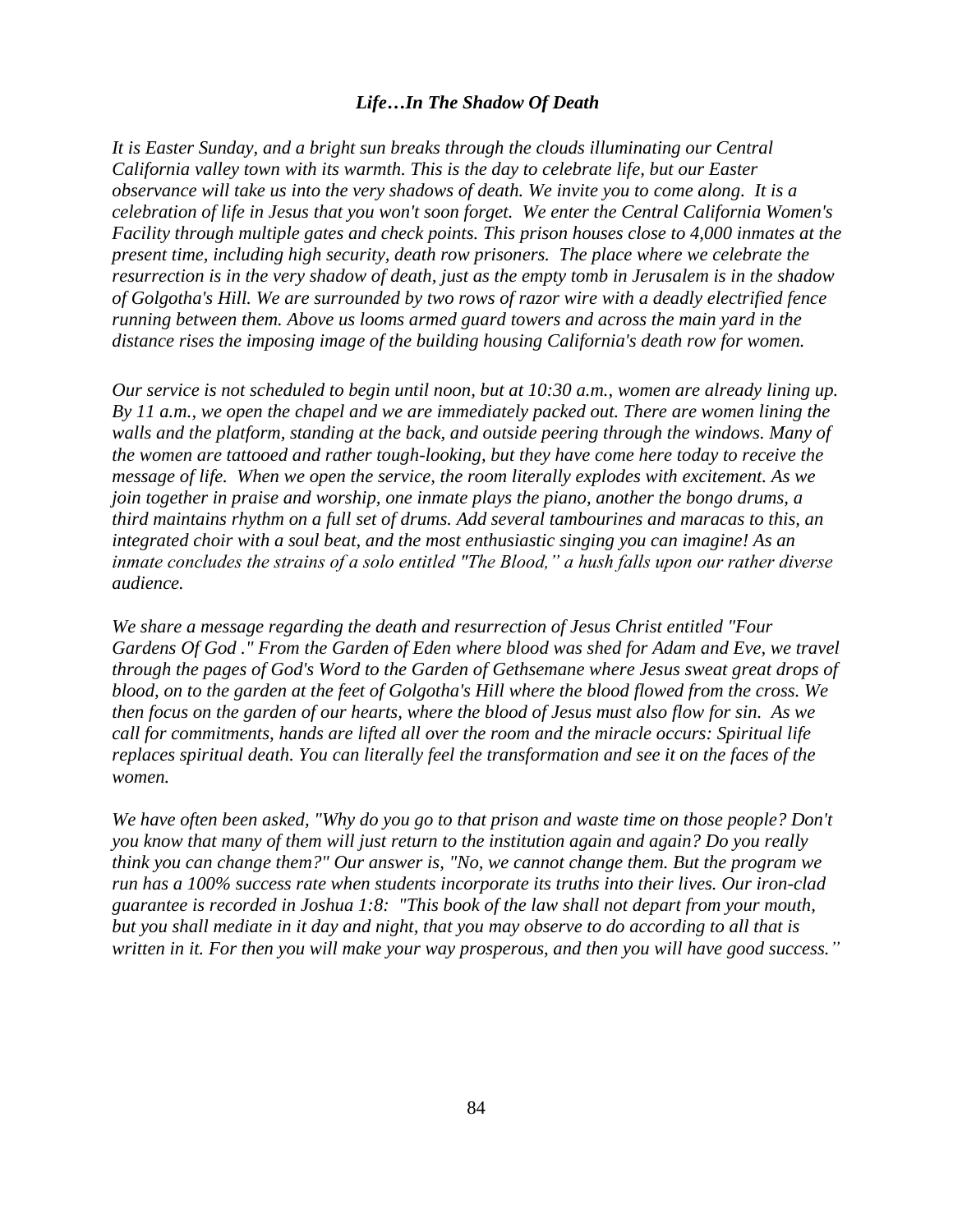# APPENDIX ONE Dictionary

You do not need to know inmate slang to conduct jail and prison ministry, but some basic terminology used frequently in prisons is helpful. The following terms are common in prisons throughout the United States.

*Note: If you are preparing this manual for use in another country, you may want to remove this section and substitute one more appropriate to your institution.* 

Ad Seg: Administrative Segregation. Placement in a controlled unit for the safety and security of the institution. Also called the "hole."

All day: A life sentence, as in "He's doing all day . . ."

Badge: A guard, correctional officer.

Banger: A knife. Also called a burner or a shank.

Beef: A disciplinary charge, as to "catch a beef."

Big House: Prison.

Big Jab: Lethal injection. Also called the "needle."

Blanket party: Throwing a blanket over a despised prisoner, so he or she can't identify an attacker.

Blind: Area where correctional officers cannot see.

Books: Trust fund account. All money received by a prisoner is placed into a trust account and may be withdrawn for canteen purchases, special orders, postage, and other expenses.

Box: A carton of cigarettes.

Bull: Guard.

Bunkie: The person with whom a prisoner shares a double bunk bed.

C-file: The central file. The critical information maintained on each prisoner.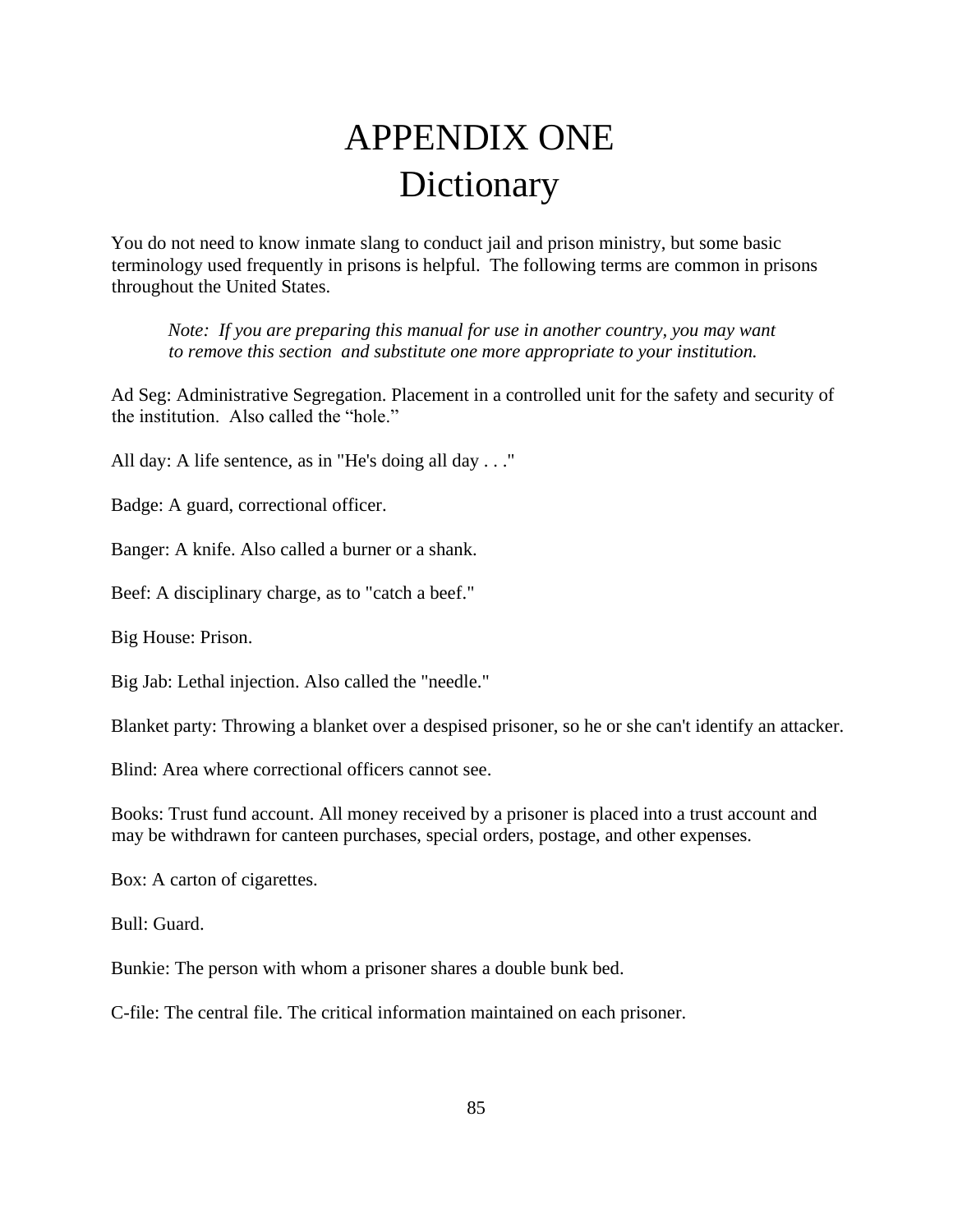Call: Time for specified events, e.g., mail call or sick call. May be known in some jurisdictions as a call out.

Camp: Minimum security facilities for firefighting and conservation work.

Cellie: Cell mate.

Chain: Used when an inmate is transferred to another unit. "He left out on the chain yesterday."

Chrono: Informational notes by prison officials documenting classification decisions, minor disciplinary offenses, medical orders, and just about everything else that might be recorded on a prisoner.

Commissary: Prison "store" for buying stamps, toiletries, cigarettes, and other items.

Count: The institutional count, repeated at different times in the day. Everything stops while prison staff make sure no one is missing.

Date: The release date.

Ducat: Prison passes for movement in the institution. Assignments for jobs, cell changes, sick call, and other prison programs. Trust fund withdrawals for canteen draws.

Fish: A new inmate.

Fish Line: A line used to pull items from one cell to another.

Fog line: When the fog is too thick for staff to keep a close watch, "fog line" will be called and prisoners will be restricted to their cells or unit.

Good Time: Credits earned toward one's sentence.

Hard Time: Serving a sentence the difficult way.

Hit: A planned murder or stabbing.

Hole: Solitary confinement, segregation, disciplinary detention cells.

Homeboy: Another prisoner from one's hometown or neighborhood.

Hooch: Homemade (or cell made) alcohol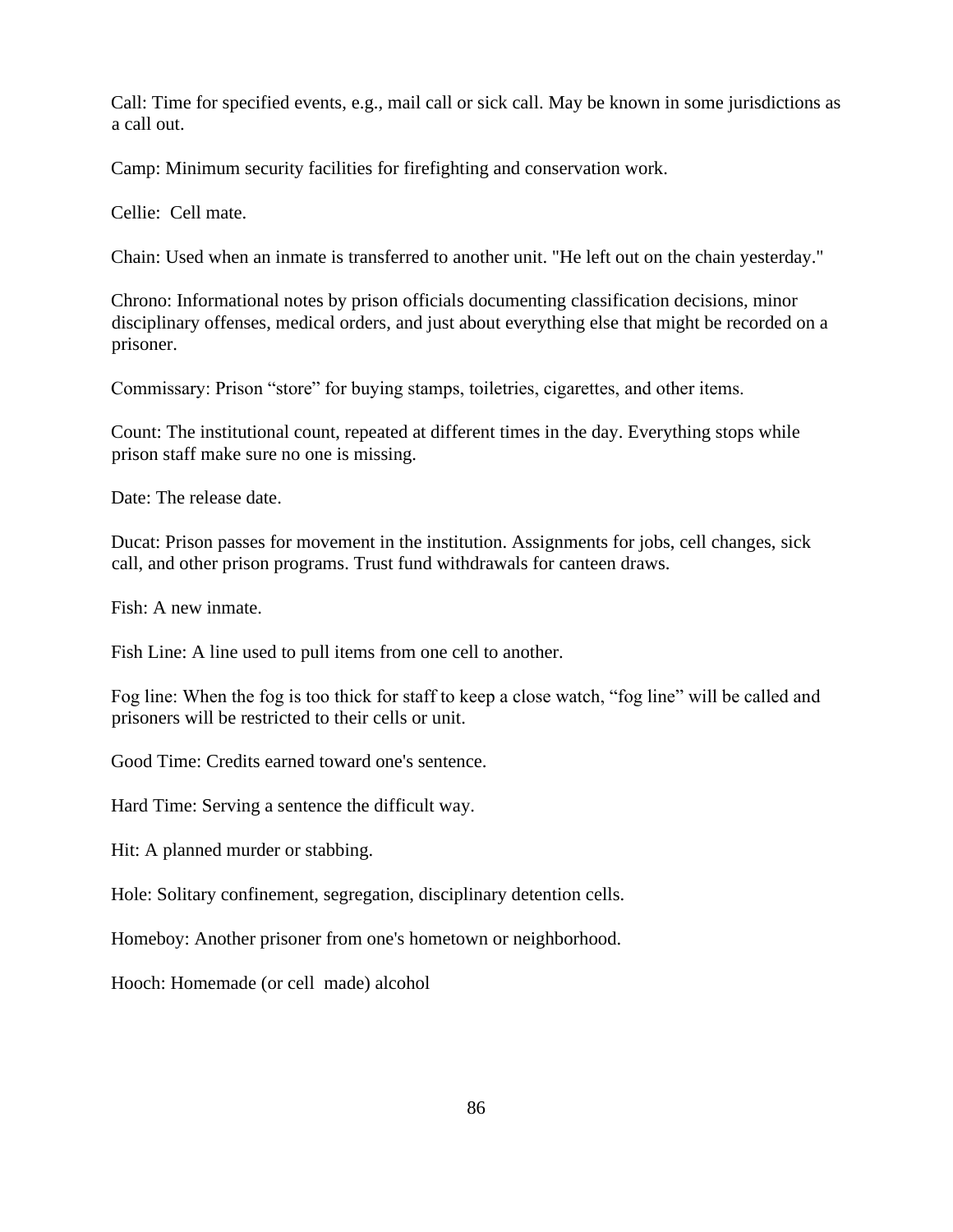Ink: Tattoos.

Inside: Behind the walls.

Jacket: An inmate's prison record.

Jail: A county facility for pretrial detainees or prisoners serving short terms.

Jailhouse Lawyer: A prisoner who assists others in filing legal actions.

Kite: Notes or letters. Any message passed to a prisoner.

Lifer: A prisoner serving a life sentence.

Lock down: An individual inmate, a specific housing unit, or the entire prison may be locked down when there is a threat to security, inmate count doesn't clear, or someone is missing.

Lock Up Unit: Segregated unit; the adjustment center; disciplinary detention.

L.W.O.P.: Life Without Opportunity for Parole.

Mainline: Also called "general population"--as distinct from those housed on death row or in special housing units.

Make Paper: Make parole.

Man: Guard or authority -- "The Man."

Man Walking: A signal that a guard is coming.

MTA: Medical technician.

Packing: A prisoner who is carrying a weapon or drugs for sale.

PC: Protective custody.

PHU: Protective Housing Unit. Unit assigned to prisoners who cannot program anywhere else in the system and who meet certain criteria.

PIA: Prison Industry Authority.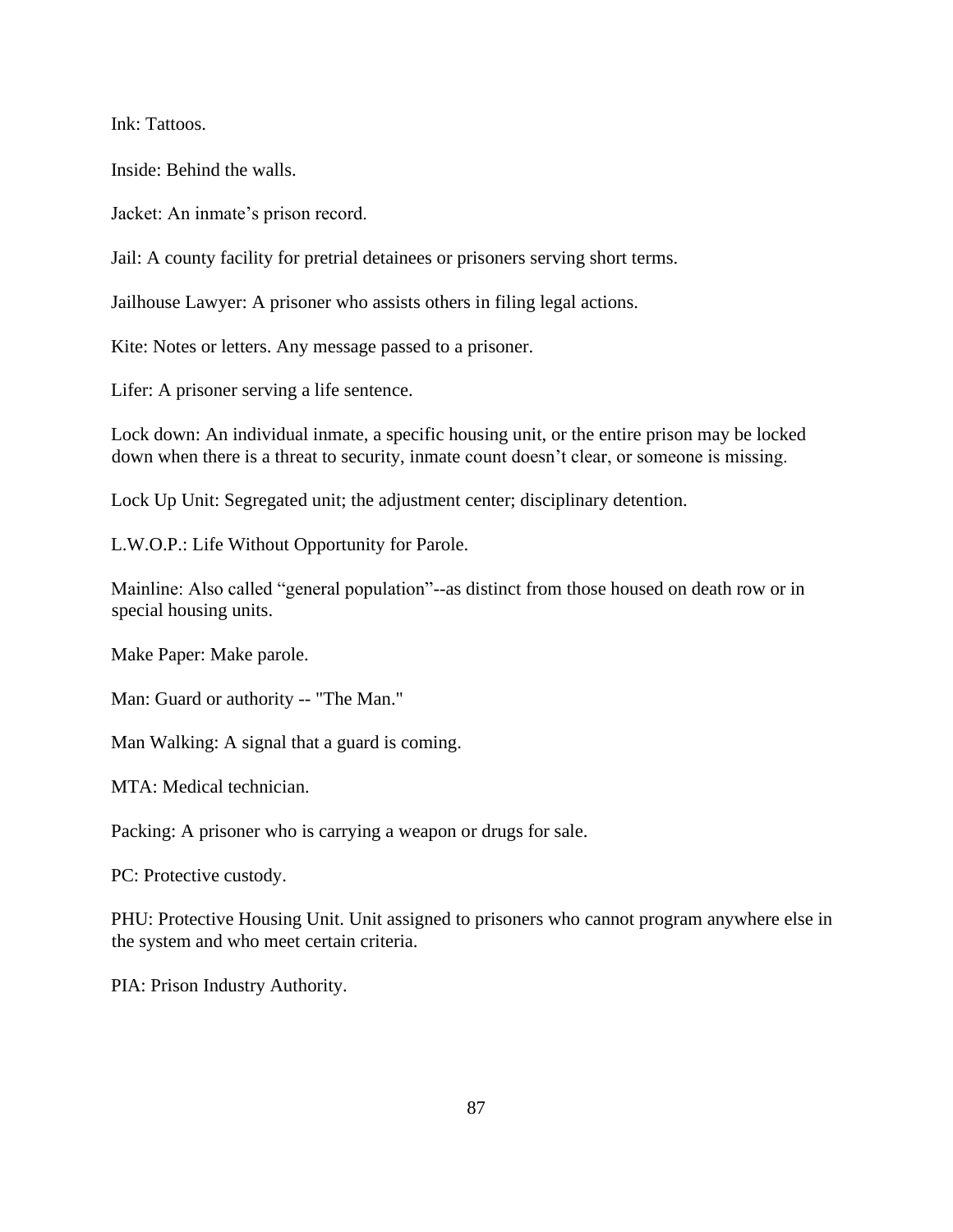Priors: Previous prison terms, enhancing one's sentence or affecting the classification score.

Seg: Segregation (isolated or disciplinary unit).

Shakedown: A search of a cell or work area.

Shank: Handmade prison weapon, generally a stabbing instrument. Also called a shiv or a piece.

Short-timer: An inmate who will soon be released.

SHU: Security Housing Unit. Segregation, the Hole.

Snitch: An informant. One who has given up names or activities accusing another.

Stinger: Appliance used to heat water, which is created by attaching live electrical wires to a metal plate. Permitted in some prisons.

Street: The outside world, as in "on the street."

Yard: The exercise area. In segregation, the yard may be nothing more than a concrete "dog run" with no equipment. Other units may have a basketball court, recreation equipment, or grassy areas.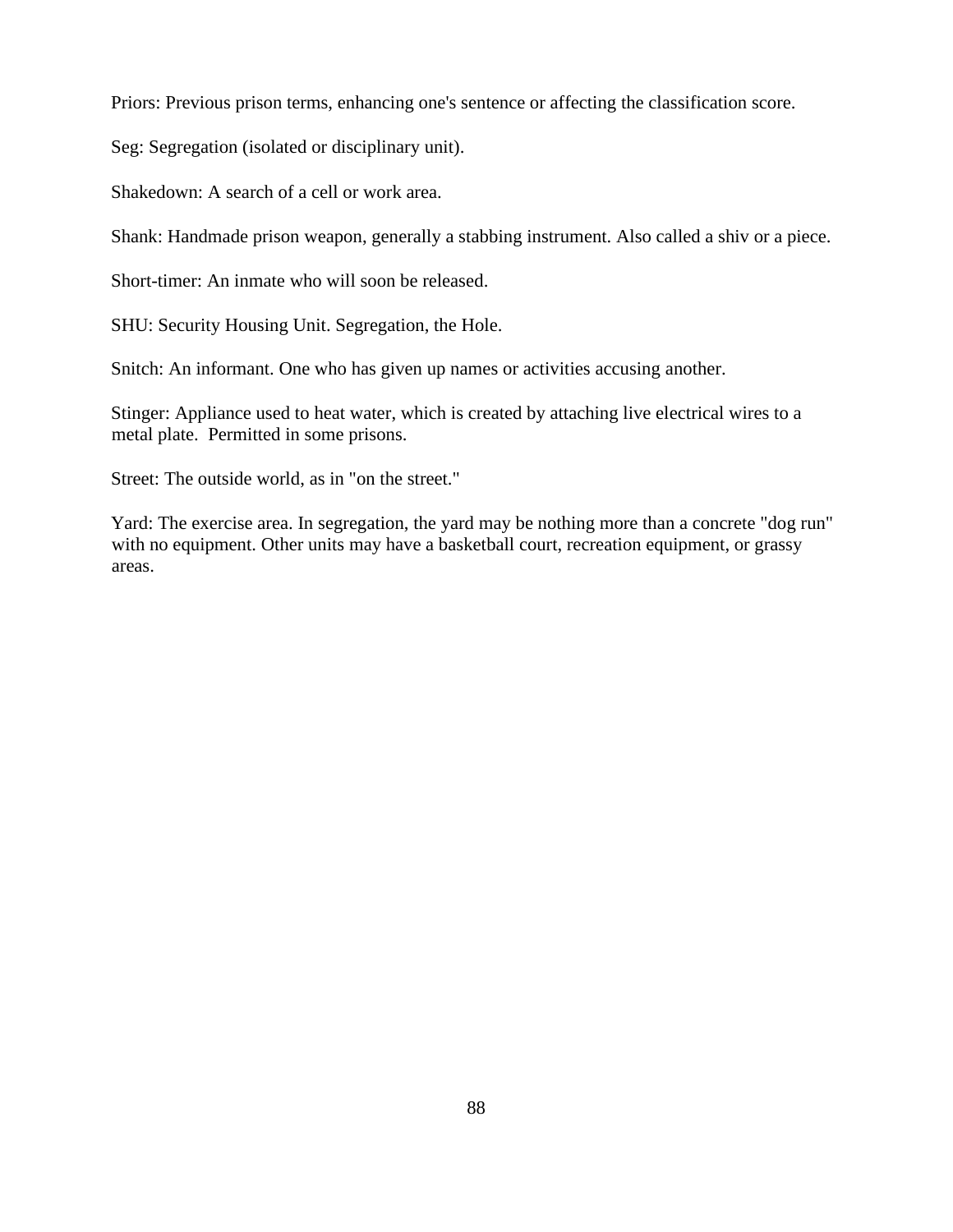# APPENDIX TWO Scriptures Related To Prisoners

This appendix will enable you to study references that are made to prisoners/prisons in the Bible.

- Genesis 39:11-41:14: Joseph's imprisonment.
- Genesis 42:15-20: Joseph imprisons his brothers.
- Genesis 45:4-8: Joseph reveals himself to his brothers.
- Numbers 21:1: The Israelites are imprisoned.
- Judges 16:21-25: Samson is blinded and imprisoned.

1 Kings 22:27: Micaiah is imprisoned because of his prophetic ministry.

- 2 Kings 17:4: Hoshea, king of Israel, is imprisoned by the king of Assyria for being a traitor.
- 2 Kings 24:10-12: King Jehoiachin of Israel is taken prisoner by Nebuchadnezzar.
- 2 Kings 25:27-30: Jehoiachin is released from prison by the new king of Babylon.
- 2 Chronicles 16:7-10: Hanani is imprisoned by Asa, King of Judah, for giving a prophesy.
- 2 Chronicles 18:26: Micaiah is imprisoned by Ahab, king of Israel, because of his prophecy.
- Psalm 69:33: The Lord does not despise prisoners.
- Psalm 79:11 and 102:20: A request for the Lord to preserve those condemned to die.
- Psalm 146:7: The Lord sets prisoners free.
- Isaiah 14:17: Satan does not allow his captives to go home.
- Isaiah 24:21-22: The kings of the earth are imprisoned.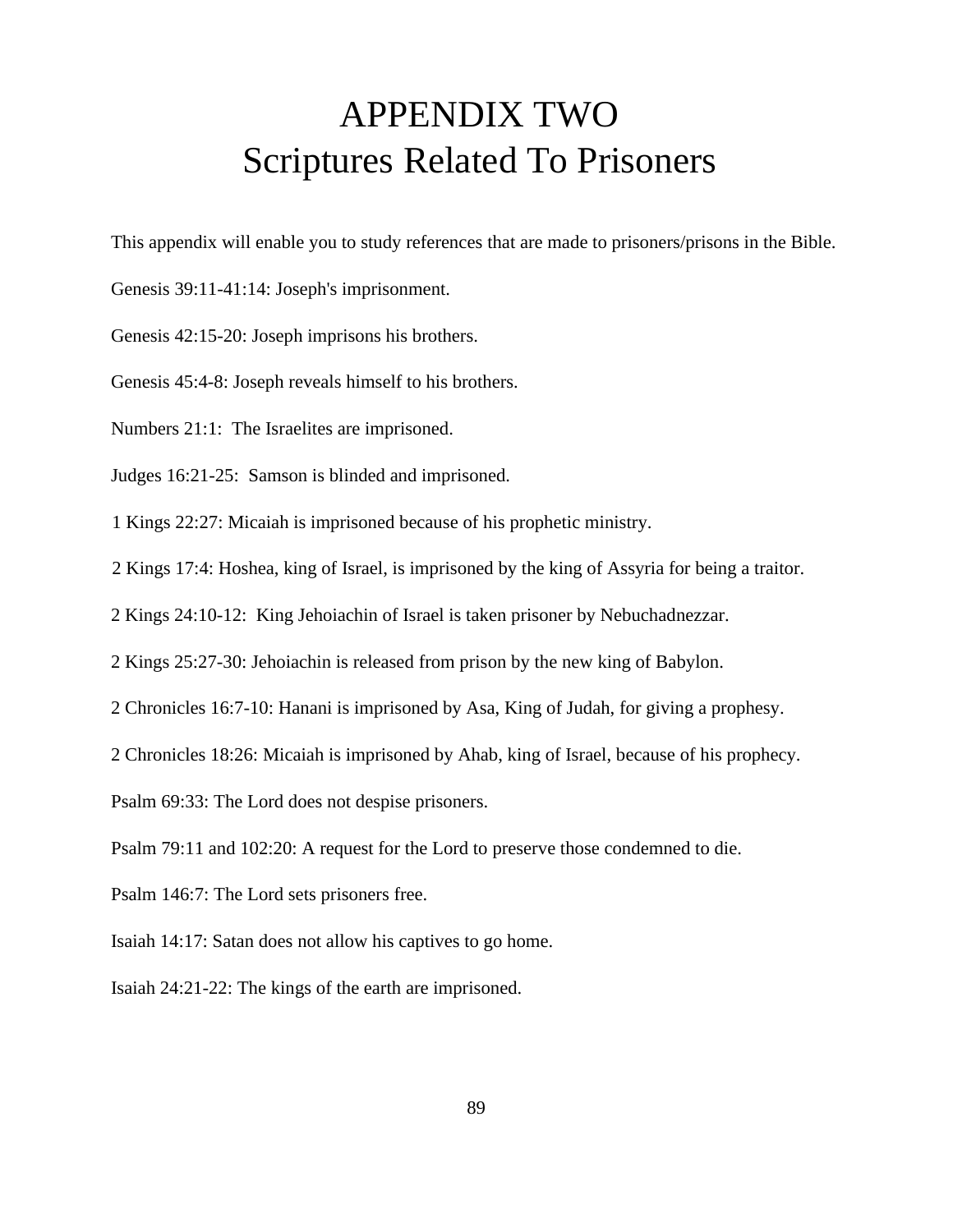Isaiah 42:7: The prophecy of Jesus coming to free the captives in prison.

Isaiah 49:9: In the day of salvation, the Lord will tell captives and those in darkness to be free.

Isaiah 53:8: Jesus' imprisonment foretold.

Isaiah 61:1: The proclamation of the Lord's anointed to announce freedom for prisoners.

Jeremiah 32:1-2: Jeremiah imprisoned in Judah.

Jeremiah 32:6-15: Jeremiah buys a field while in prison.

Jeremiah chapter 33: The Lord speaks to Jeremiah while he is in prison.

Jeremiah 36:5: Jeremiah dictates the Lord's Word to Baruch during his imprisonment.

Jeremiah 36:26: Jehoiakim tries to have Jeremiah arrested.

Jeremiah 37:4-38:13: Falsely accused of desertion, the prophet Jeremiah is beaten and imprisoned.

Jeremiah 38:28: Jeremiah continues his imprisonment until Jerusalem is captured.

Jeremiah 40:1-4: Jeremiah is freed by the imperial guard.

Jeremiah 52:11: Zedekiah, king of Jerusalem, is blinded and imprisoned for life by the king of Babylon.

Jeremiah 52:31-34: Jehoiachin, King of Judah, is released from prison by the king of Babylon.

Lamentations 3:34: God does not willingly afflict prisoners.

Lamentations 3:53-55: Jeremiah pleads with God during his imprisonment.

Daniel 3:1-28: Shadrach, Meshach, and Abednego are thrown into a fiery furnace and rescued by God.

Daniel 6:16-24: Daniel is incarcerated in the lion's den and is rescued by the Lord.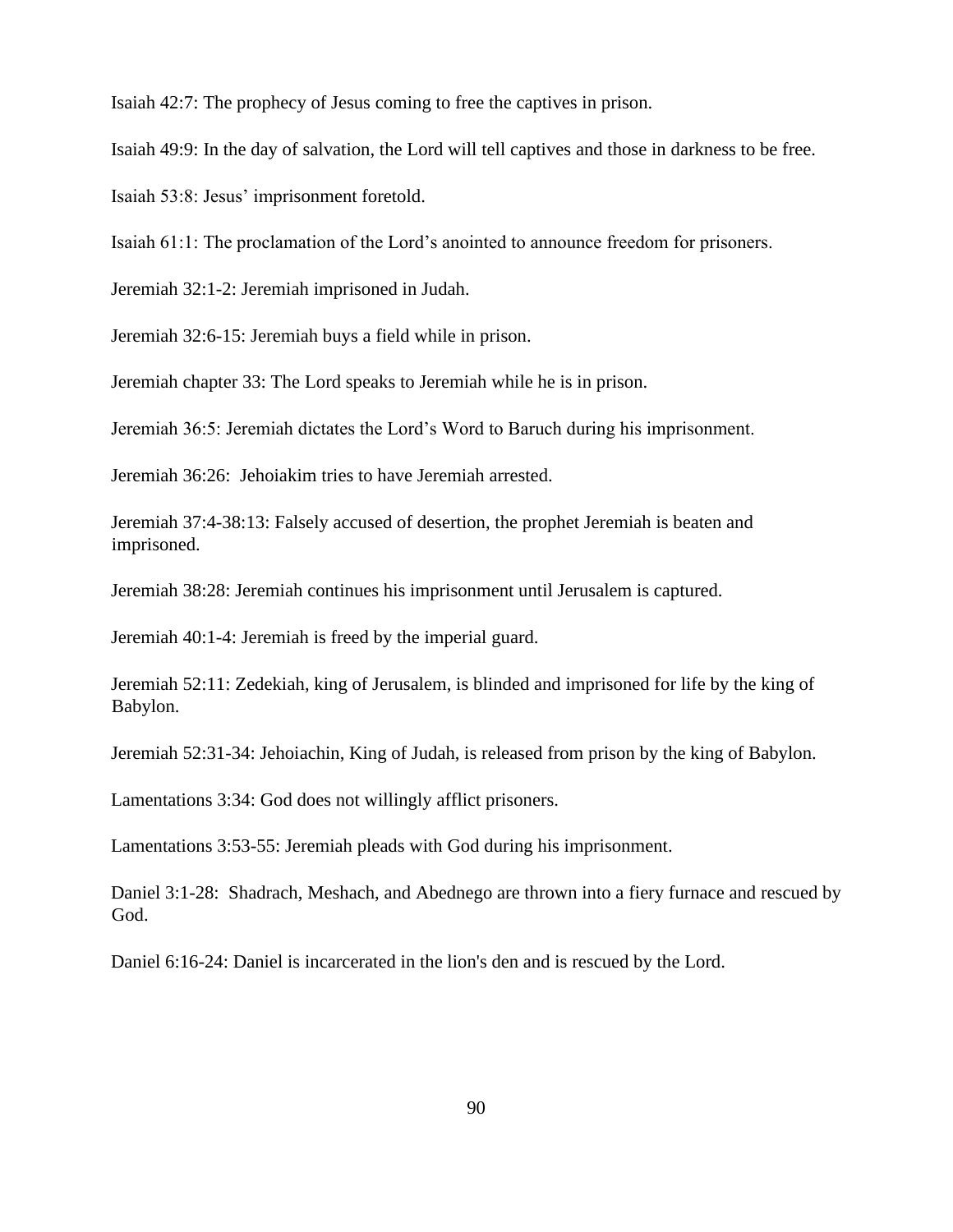Zechariah 9:11-12: God's promise to deliver prisoners.

Matthew 4:12;11:2;14:3,10; Mark 1:4,6:17,27; Luke 3:20: John the Baptist is imprisoned and executed.

Matthew 5:25-26: It is best to make peace with an adversary who is taking you to court. Otherwise, a prison term may be forthcoming.

Matthew 18:30: The unmerciful servant puts a man who owes him money into jail.

Matthew 25:35,39,44: Jesus states that people who minister to those in prison are ministering to Him and that people who neglect to do so have neglected to minister to Him.

Matthew 27:15-21; Mark 15:6; Luke 23:19,25: Barabbas is released from prison instead of Jesus.

Luke 4:18: Jesus states His calling, which is the fulfillment of Isaiah 61:1-3 and includes ministry to prisoners.

Luke 12:58-59: Be reconciled to your adversary so you can escape imprisonment.

Luke 21:12-13: Jesus tells His disciples that they will be imprisoned because of His name and that this will result in their being witnesses.

Luke 22:33: Peter declares he is ready to follow Jesus to prison and death.

Luke 23:19,25: The release of Barabbas at the request of the people.

Matthew 27; Mark 15; Luke 23; John 19: Jesus is taken captive and dies for the sins of the world.

Acts 4:3: Peter and John are imprisoned.

Acts 5:18-23: The apostles are imprisoned and then freed by an angel of the Lord.

Acts 5:40: The apostles are punished for preaching in the name of Jesus.

Acts 7:54-60: Stephen, a believer, is executed for his faith.

Acts 8:3; 9:2,14,21: Saul is persecuting and incarcerating Christians prior to his conversion to Christ.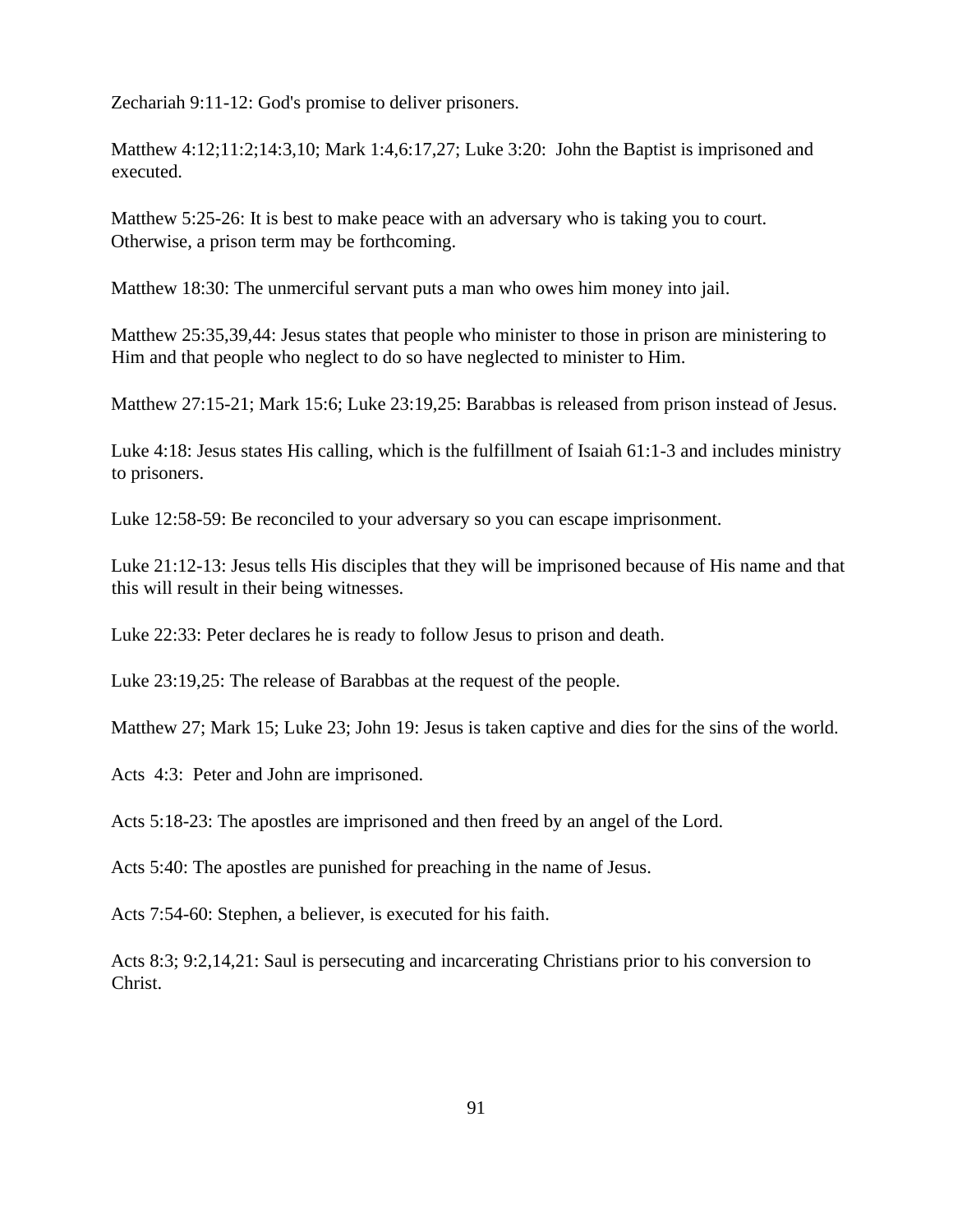Acts 12:1-2: James, the brother of John, is put to death by Herod.

Acts 12:3-17: Peter is imprisoned and then freed by an angel of the Lord.

Acts 12:18-19: Herod puts to death those who had been guarding Peter.

Acts 14:19: Paul is stoned by the crowd and assumed dead.

Acts 16:25-39: Paul and Silas are beaten and imprisoned. An earthquake occurs, the prison doors open, and their chains are loosed. The jailer and his family are saved and Paul and Silas are freed by the magistrates.

Acts 20:22-24: Paul predicts his future imprisonment in Jerusalem.

Acts 21:11: Agabus, a prophet, confirms that Paul will be imprisoned in Jerusalem.

Acts 21:30-35: A crowd in Jerusalem seizes Paul with the intention to kill him. Paul is saved by Roman soldiers.

Acts 22:24-29: Paul testifies that he previously persecuted and imprisoned Christians.

Acts 23:1-35: Paul speaks before the Sanhedrin and is imprisoned.

Acts chapter 24: Paul's trial before Felix and his appeal to Caesar.

Acts chapter 25: Paul's trial before Festus.

Acts chapter 26: Paul's trial before Agrippa.

Acts chapter 27:1-28:15: Paul's trip to Rome while in the custody of Roman soldiers.

Acts 28:17-20: Paul talks about his imprisonment.

Acts 28:16: Paul is allowed to live under house arrest with a guard to watch him.

2 Corinthians 11:23: Paul talks about his imprisonments and the hardships he has suffered for Christ.

Ephesians 3:1; 4:1: Paul states that he is a prisoner of Christ.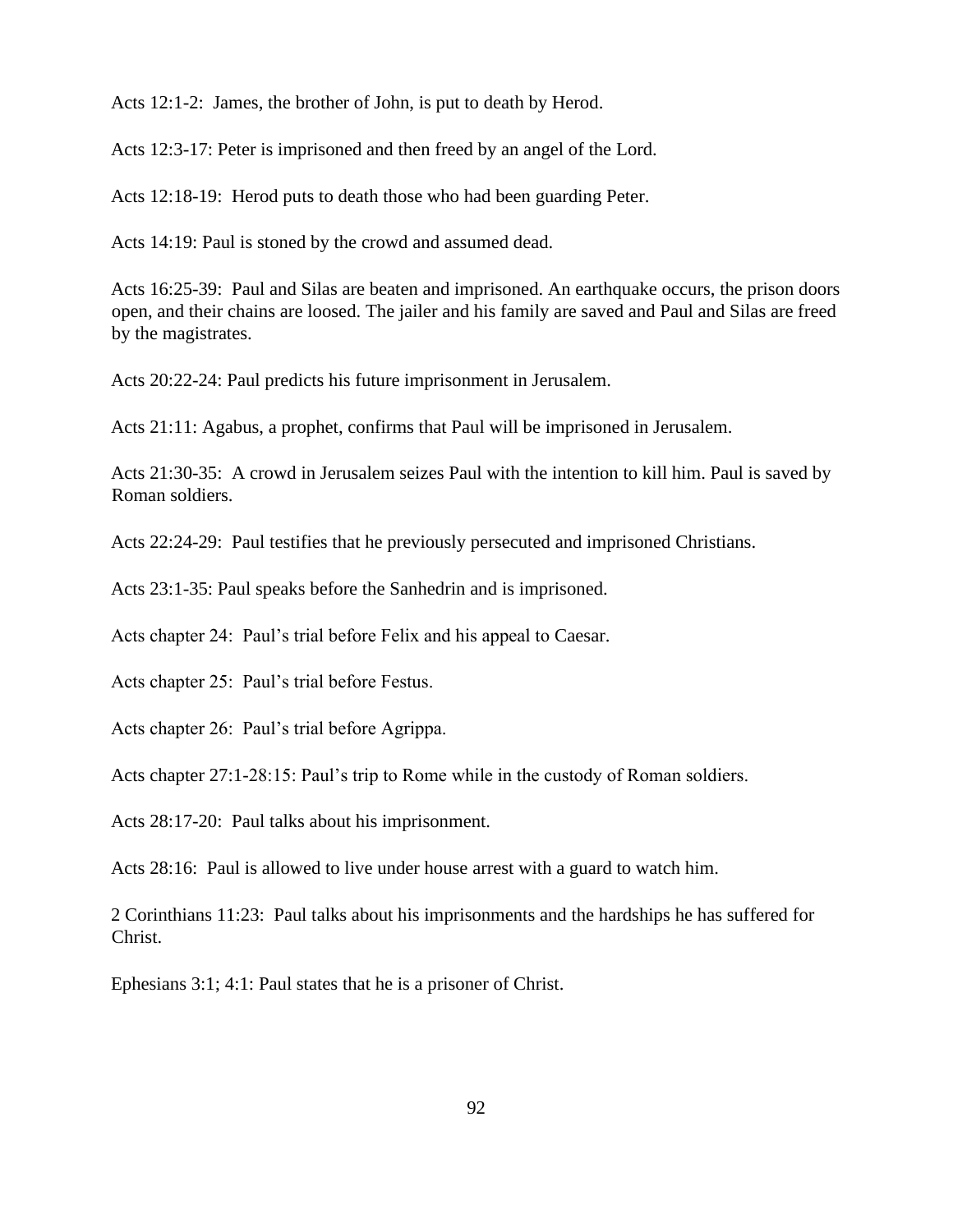Ephesians 6:20: Paul states that he is an ambassador in chains.

Philippians 1:11-18: Paul states that his imprisonment has advanced the cause of Christ.

Colossians 4:10: Aristarchus is a fellow prisoner of Paul.

2 Timothy 1:8: Paul asks that people not be ashamed of his incarceration for the cause of Christ.

2 Timothy 1:16-17: Paul blesses Onesiphorus for his ministry to him in prison.

2 Timothy 2:9: Paul says that although he is bound, the Word of God is not bound.

2 Timothy 4:16-17: The Lord stood by Paul's side when everyone else deserted him because of his imprisonment.

Philemon 1:9-10: Paul requests mercy for Onesimus who was saved in prison.

Philemon 1:23: Epaphras is a fellow-prisoner of Paul.

Hebrews 13:3: Remember those in prison as if you were their fellow-prisoners.

1 Peter 3:19: Christ ministers to those in prison.

2 Peter 2:4; Jude 1:6: God imprisoned the angels who revolted against Him.

Revelation 2:10: The devil will imprison believers.

Revelation 2:13: Antipas, God's faithful witness, is put to death.

Revelation 20:7: Satan is released from prison for a short time before his final incarceration in the lake of fire.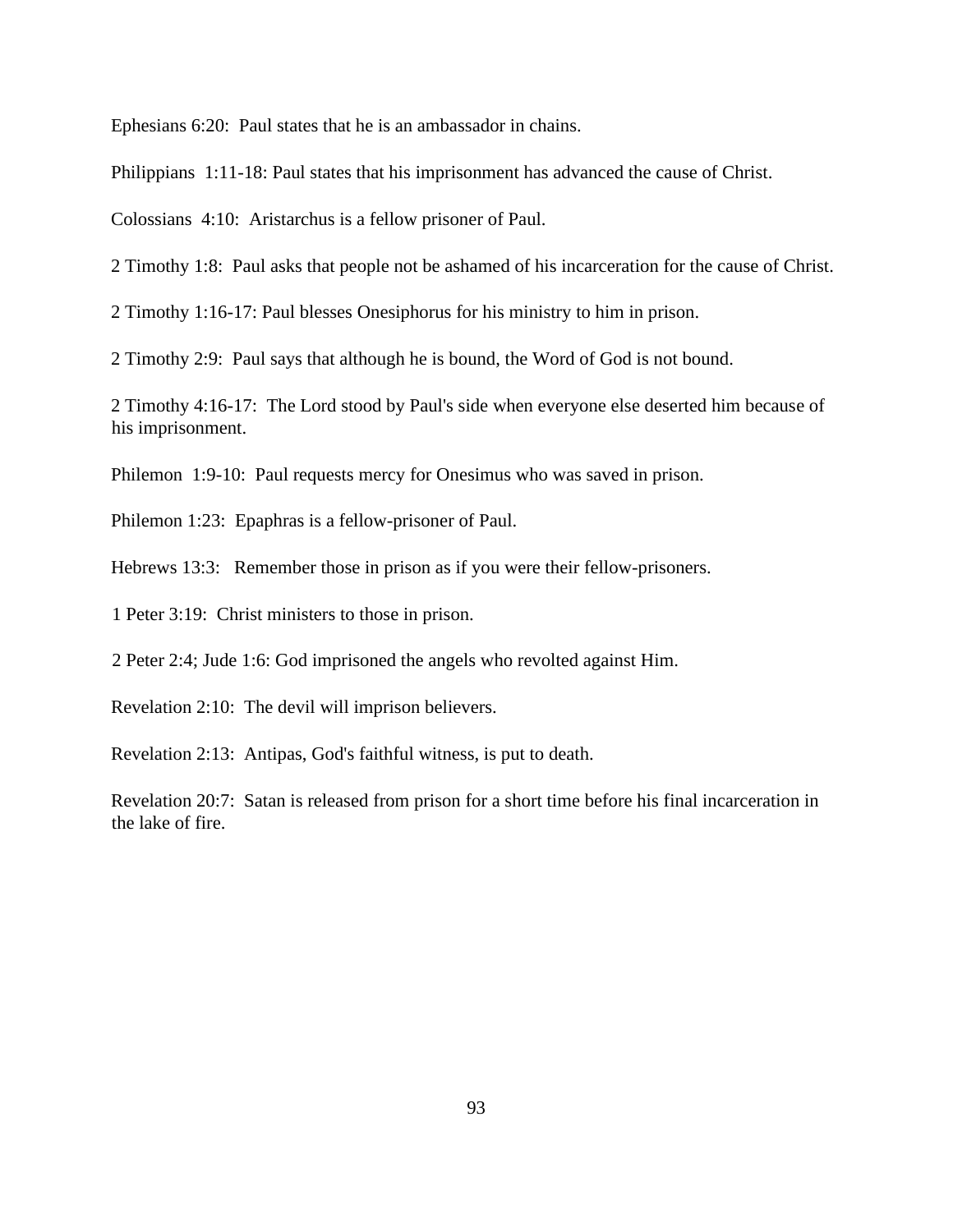# ANSWERS TO SELF-TESTS

### **CHAPTER ONE:**

- 1. . . . . I was in prison, and you came to me. (Matthew 25:36)
- 2. The main reference for the scriptural mandate for prison ministry is Matthew 25:31-40.
- 3. Jesus is our greatest Biblical example for prison ministry.
- 4. Eight reasons why believers should be involved in prison ministry are:
	- 1. Prison ministry has a direct Scriptural mandate (Matthew 25:39-40).
	- 2. We should follow the example Christ set by ministering to prisoners.
	- 3. Prisons meet the criteria of any mission field: Lost people and a need for laborers.
	- 4. God is not willing that any should perish
	- 5. Chaplains cannot minister to more than a small percentage of inmates in their care.
	- 6. Many jails and prisons have no professional chaplains and no religious services.
	- 7. For every person incarcerated, there are three to five other people affected.
	- 8. False religions and cults are reaching out to prisoners. We must get there first with the Gospel of Jesus Christ!
- 5. The spiritual goals of jail and prison ministry include the following:

-To share the unconditional love of God.

-To present the Gospel of Jesus Christ in such a way that inmates will embrace it and receive Christ as Savior.

-To disciple new believers in the Word and teach them how to study the Bible.

-To demonstrate the power of prayer and teach them to pray.

-To lead inmates to experience the life-changing power of God that will free them from guilt, shame, negative emotions, and addictions.

-To minister to inmates' families.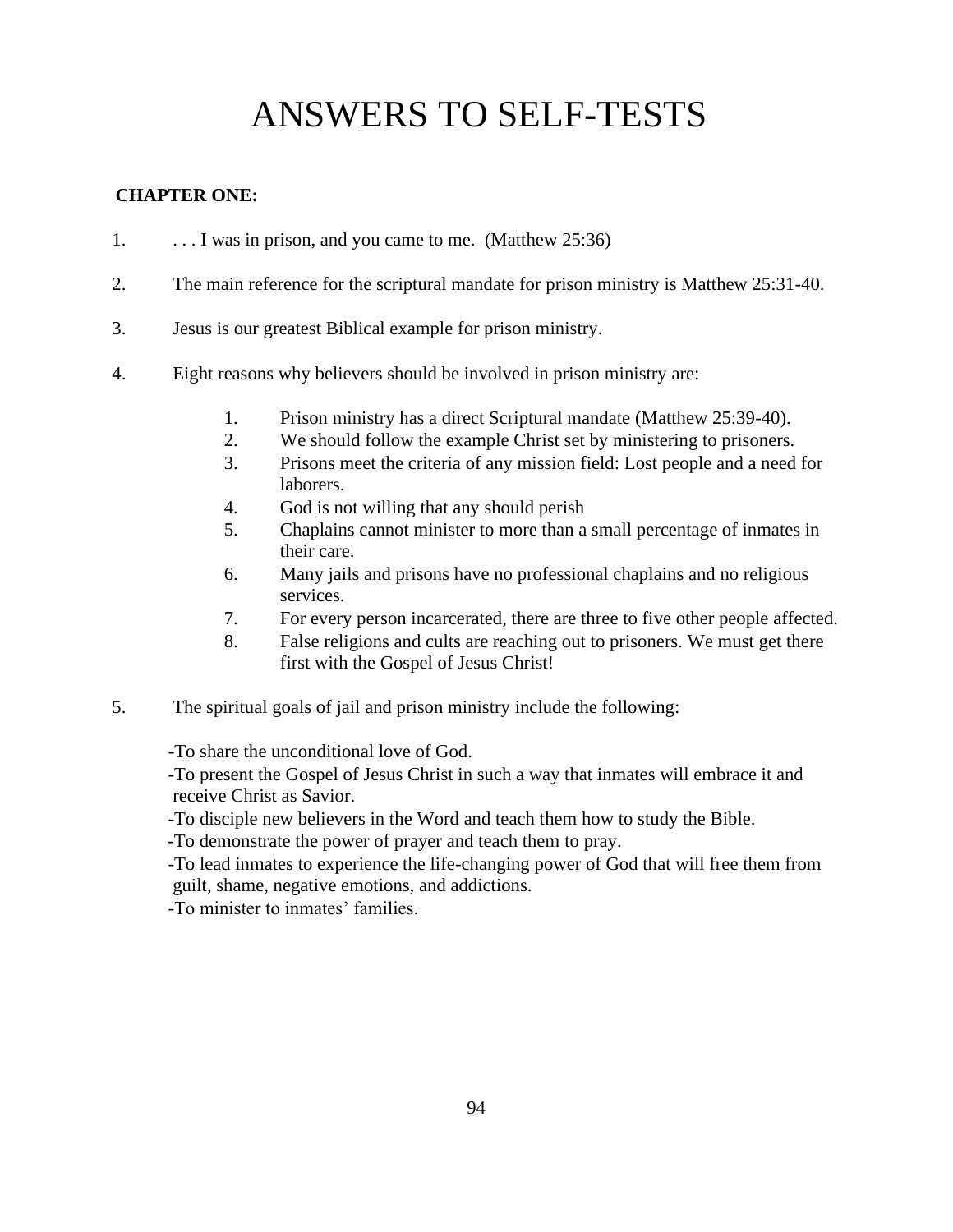- 6. The social goals of jail and prison ministry include the following:
	- -To help the inmate function more positively within the prison environment.
	- -To provide a link between the community and persons confined in correctional institutions

-To prepare residents for re-entry into society (physically, mentally, morally and spiritually).

-To assist inmates families in practical ways.

- -To provide post-prison assistance.
- 7. The Gospel offers inmates:

-Forgiveness from sin. -A chance to say "I'm sorry." -Release from guilt and shame. -Acceptance.

- -New values and perspectives.
- -Strategies for coping with difficult situations and negative emotions
- -Basics for true, honest relationships.
- -Life abundant through Jesus Christ.
- -A new purpose for living.

-Eternal life.

### **CHAPTER TWO:**

- 1. . . . be an example to the believers in word, in conduct, in love, in spirit, in faith, in purity. (1 Timothy 4:12)
- 2. Check your summary against the list of spiritual qualifications for a prison ministry volunteer discussed in this chapter.
- 3. Four areas of preparation vital to effective prison ministry are:
	- 1. Prepare in prayer.
	- 2. Prepare in the Word.
	- 3. Prepare in your specific anointing.
	- 4. Prepare for the specific institution.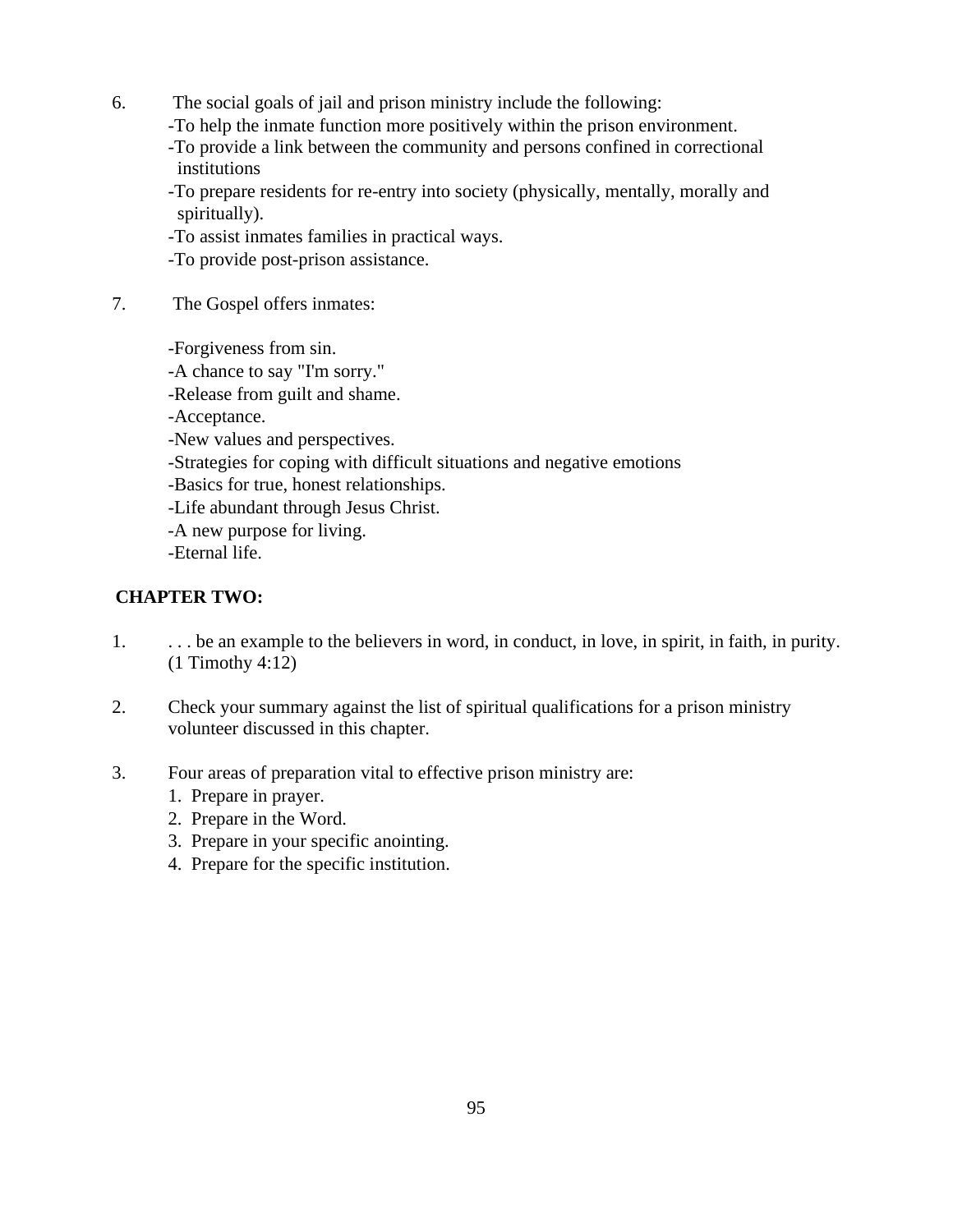# **CHAPTER THREE:**

- 1. But this is a people robbed and plundered; all of them are snared in holes, and they are hidden in prison houses; they are for prey, and no one delivers; for plunder, and no one says, "Restore!" (Isaiah 42:22)
- 2. Compare your summary to the steps for starting a prison ministry discussed in this chapter.
- 3. The various ministries which you might provide in an institution include:

-Conducting church services.

- -Substituting for the chaplain.
- -Providing special musical or dramatic programs.

-Conducting Bible studies.

-Teaching classes.

- -Conducting a Christian group for those with addictions.
- -Distributing literature and Bibles.

-Hosting a Christian film night.

- -Providing individualized services including. . .
	- -Providing Bible correspondence courses.
	- -Matching inmates with Christian visitors.
	- -Matching inmates with Christians to write to them.
	- -Providing referral information for families.
	- -Referring inmates to post-prison release programs.
- 4. Some ways to recruit volunteers include:
	- -Put a notice in church bulletins.
	- -Make announcement in church services.
	- -Recruit at small group meetings.
	- -Prepare posters and place them in strategic locations in the church.
	- -Plan a "Prison Ministry Day."
- 5. Compare your summary of training volunteers to the discussion in this chapter.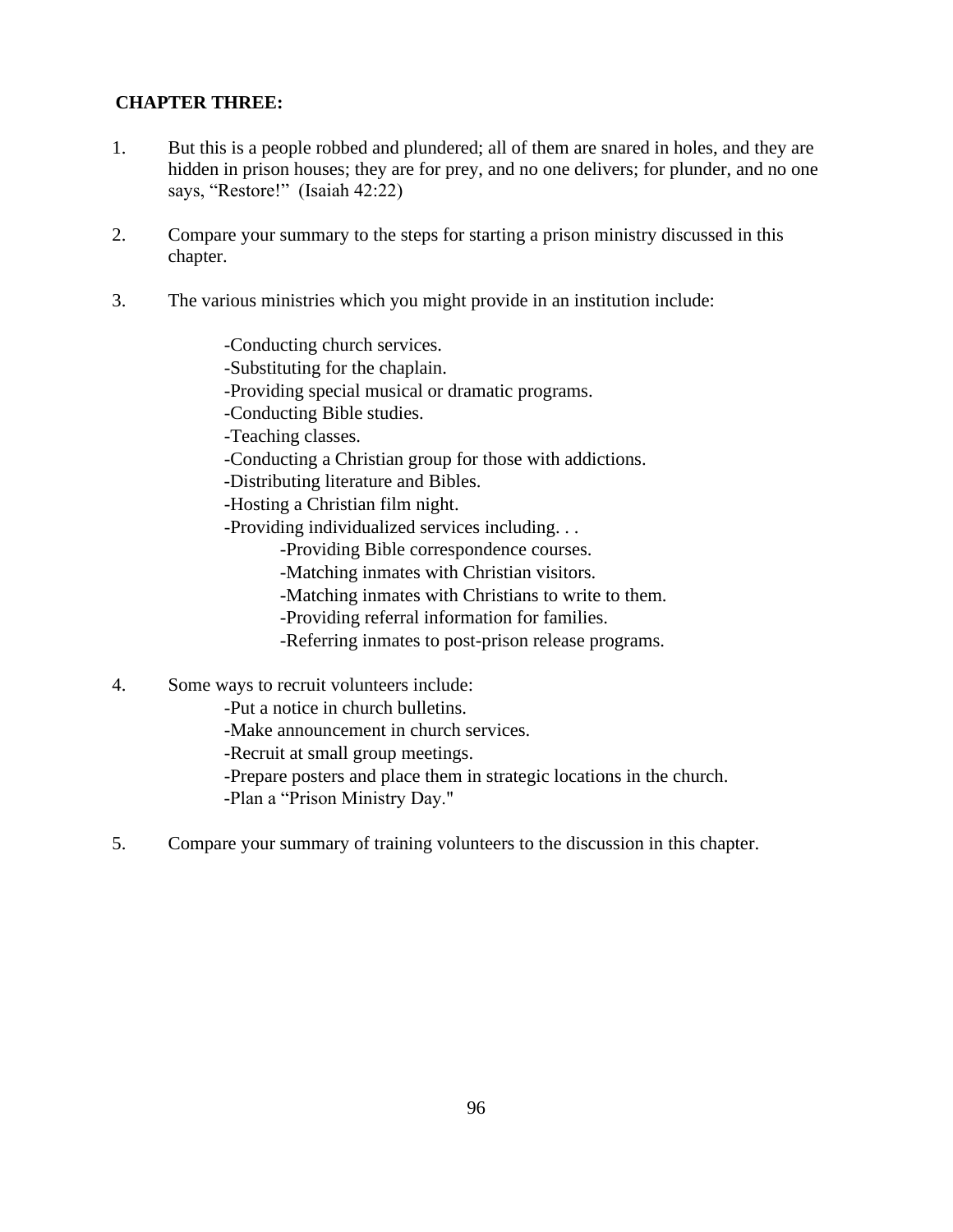# **CHAPTER FOUR:**

- 1. These things I have written to you who believe in the name of the Son of God, that you may know that you have eternal life, and that you may continue to believe in the name of the Son of God.  $(1$  John 5:13)
- 2. Two important things to do when you want to start corresponding with an inmate are: -Contact the proper authorities at the institution. -Obtain a list of the rules for corresponding with inmates at that specific prison.
- 3. Compare your summary to the guidelines for corresponding with inmates discussed in this chapter.

### **CHAPTER FIVE:**

- 1. Remember those in prison as if you were their fellow prisoners, and those who are mistreated as if you yourselves were suffering. (Hebrews 13:3, NIV)
- 2. Personal visitation is an important ministry because:
	- -Every soul is valuable to God.
	- -Many inmates will not attend religious services.
	- -Many inmates have never experienced true, Godly, unconditional friendship.
	- -It is easier to open up in a personal rather than group setting.
	- -You become a bridge back into society for the inmate.

 -You will not only be a blessing, but you will be blessed by a true friendship with an inmate.

3. You can get involved in one-on-one visitation with inmates by the following ways: -Inquire about the visitation program at the jail or prison where you want to volunteer.

> -If the institution does not have an organized program for matching inmates and visitors, ask the chaplain or administrator to match you with an inmate.

-People who are ministering inside the prison on a group basis in religious programs are also a good source.

-If possible, exchange a few letters with the inmate prior to your first visit.

4. Compare your summary to the guidelines given in this chapter for visiting individually with an inmate.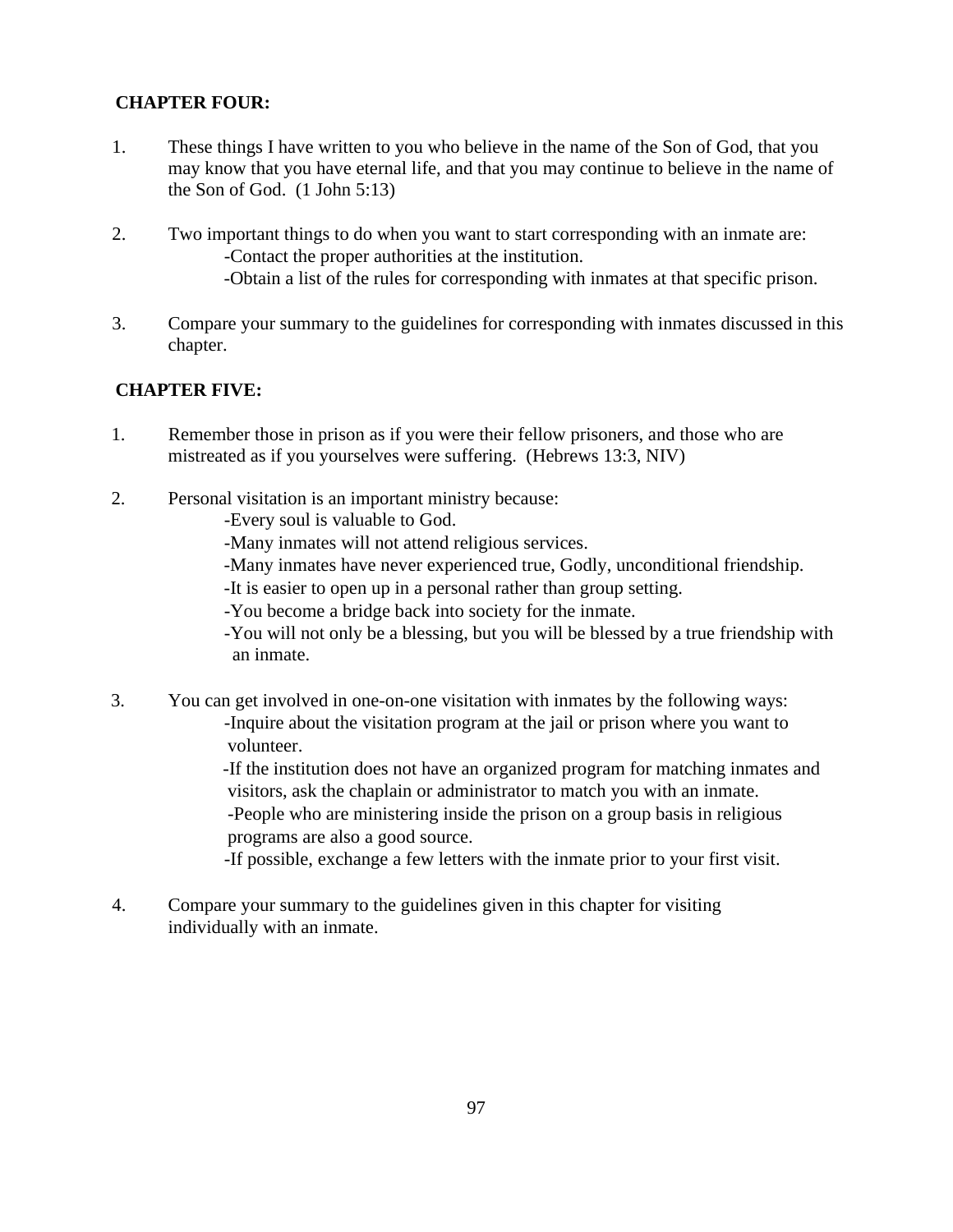# **CHAPTER SIX:**

- 1. But when He saw the multitudes, He was moved with compassion for them, because they were weary and scattered, like sheep having no shepherd. (Matthew 9:36)
- 2. Some types of group meetings that can be conducted in jails and prisons include:
	- -Worship services
	- -Bible studies
	- -Christian music classes
	- -Musical and dramatic presentations
	- -Christian writing
	- -Small groups offering a Christian approach to addiction and/or emotional problems
	- -Parenting classes
	- -Bible college courses
	- -Discipleship classes for new believers
- 3. Compare your summary for each area to the guidelines given in this chapter.

### **CHAPTER SEVEN:**

- 1. ". . . and in you all the families of the earth shall be blessed." (Genesis 12:3)
- 2. An inmate's family is often in crisis because when a family member is arrested it creates great anxiety, fear, and uncertainty. The family is split apart. Children face shame and loss when a parent is in prison.
- 3. You can minister to inmate's families through the following ways:
	- -Transportation and hospitality
	- -Information
	- -Social services
	- -Employment
	- -Housing, food, clothing, and finances
	- -Counseling
	- -Providing presents on special occasions like Christmas and birthdays
	- -A church home
- 4. Two important things you must do before contacting an inmate's family are:
	- 1. Check with the chaplain or administration at the jail or prison where you are ministering.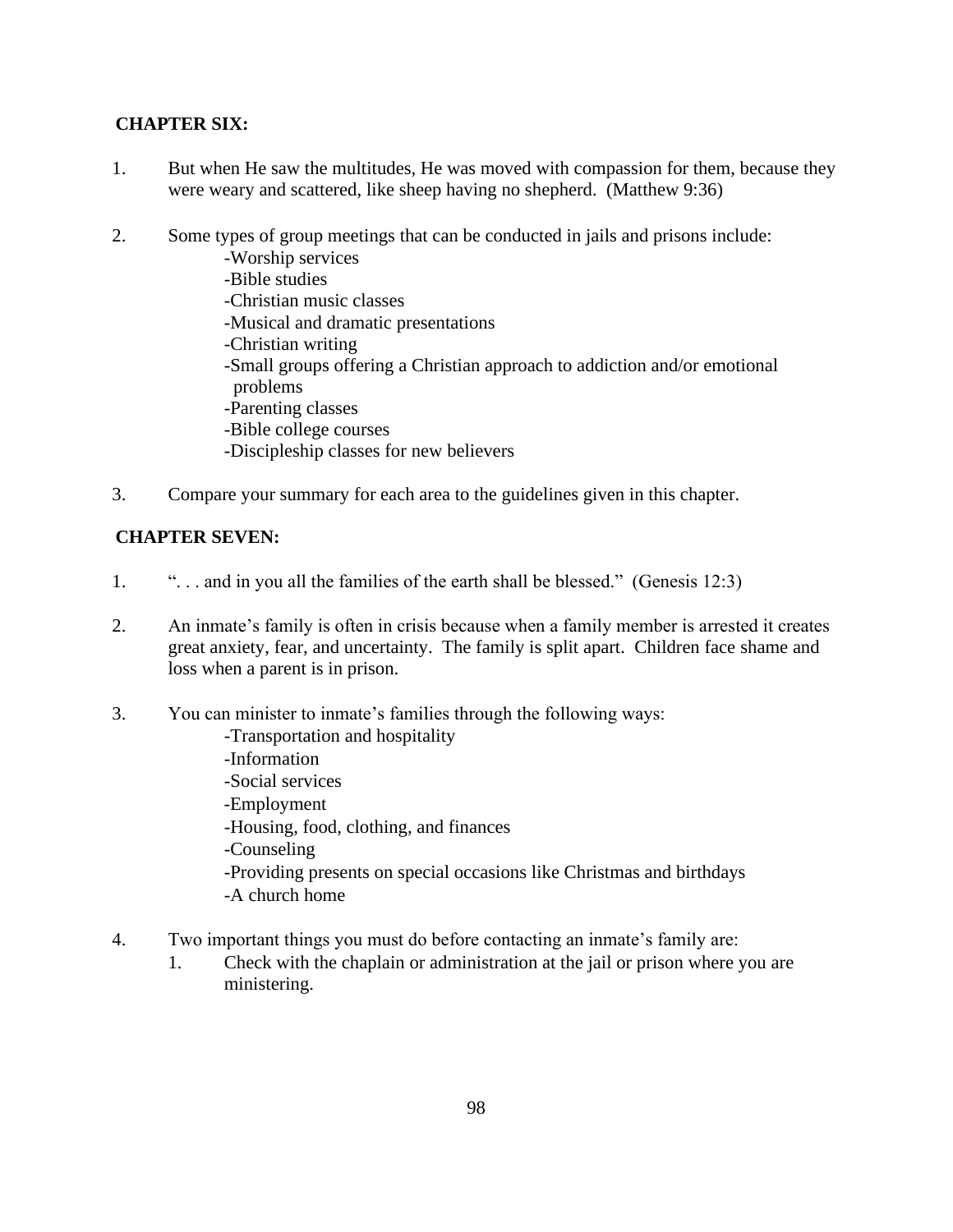- 2. Obtain written permission from the inmate so the family and institution knows you have his/her approval.
- 5. Compare your summary to the guidelines given in this chapter for ministering to inmate's families.

### **CHAPTER EIGHT:**

- 1. Let the sighing of the prisoner come before thee; according to the greatness of thy power preserve thou those that are appointed to die. (Psalms 79:11)
- 2. Compare your summary to the suggestions given in this chapter on how to start a death row ministry.
- 3. Compare your discussion to the guidelines given in this chapter for ministering to death row inmates.
- 4. You can help a death row inmate face death in the following ways:

-Is there someone they need to forgive? Guide them in the process.

-Are there those to whom he needs to apologize and seek forgiveness--victims, their families, his own family or friends?

-If they have young children, encourage them to write a special letter to the child to be given to them when they are older.

-Do they have any practical business matters that need to be concluded?

-Discuss death openly and the fact that as a believer, there is nothing to fear.

-Help them focus on eternity and the tremendous things that await in Heaven.

-If they ask you to be present at their death to provide spiritual support, do so if the prison permits it.

### **CHAPTER NINE:**

- 1. . . .To open blind eyes, *to bring out the prisoners from the prison*, and them that sit in darkness out of the prison house. (Isaiah 42:7)
- 2. Some common needs of ex-offenders are: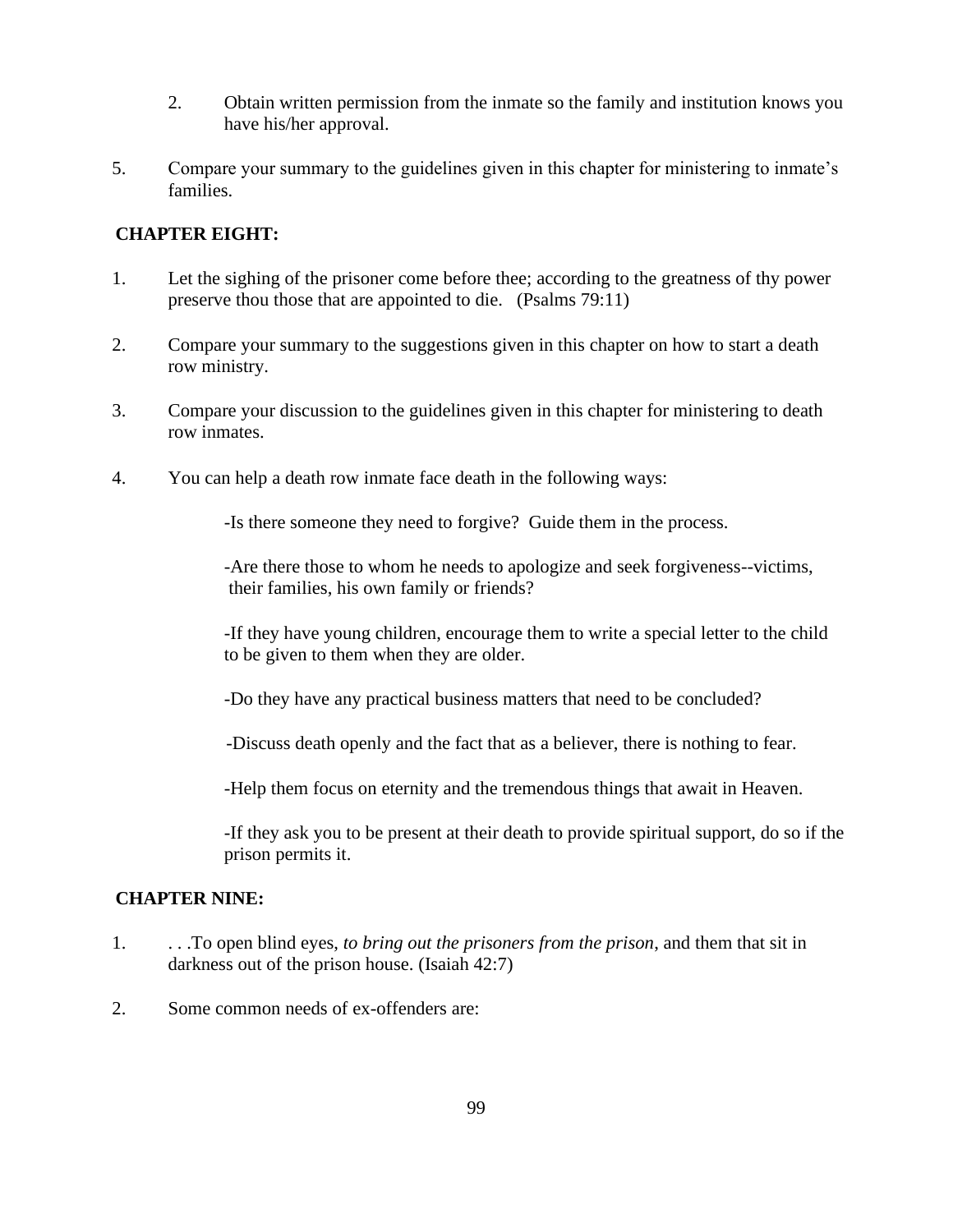-He needs to be accepted in a local church that is nurturing and supportive so he can develop spiritually.

-He needs housing, food, and clothing.

-He needs vocational training and/or a job.

-He may need financial counseling.

-Family counseling is important if he is trying to reunite his family.

-He may need additional personal counseling for addictions like drugs and alcohol. -If he has been incarcerated for a long time, he may need assistance with even simple decisions.

 -He needs a strong support network of friends who will love and accept him, pray for and with him, and help him work through problems.

- 3. Post-prison ministries include:
	- -A Christian "half way house"

-The local rescue mission

-Government or privately operated programs

-Church based programs

- -Christian colleges and Bible schools
- 4. The steps for starting a post-prison ministry are:
	- -Step One: Pray
	- -Step Two: Consult your spiritual leader

-Step Three: Do an analysis

- -Step Four: Visit a similar ministry
- -Step Five: Determine organizational issues
	- -Funding
	- -Facilities
	- -Staffing
- 5. The three questions that should determine your role in post-prison ministry are: What is permitted by the institution in which you minister? Where are you most effective? What are your time and energy limitations?

#### **CHAPTER TEN:**

1. The spirit of the Lord God is upon me; because the Lord hath anointed me to preach good tidings unto the meek; he hath sent me to bind up the brokenhearted, to proclaim liberty to the captives, and the opening of the prison to them that are bound. . . (Isaiah 61:1)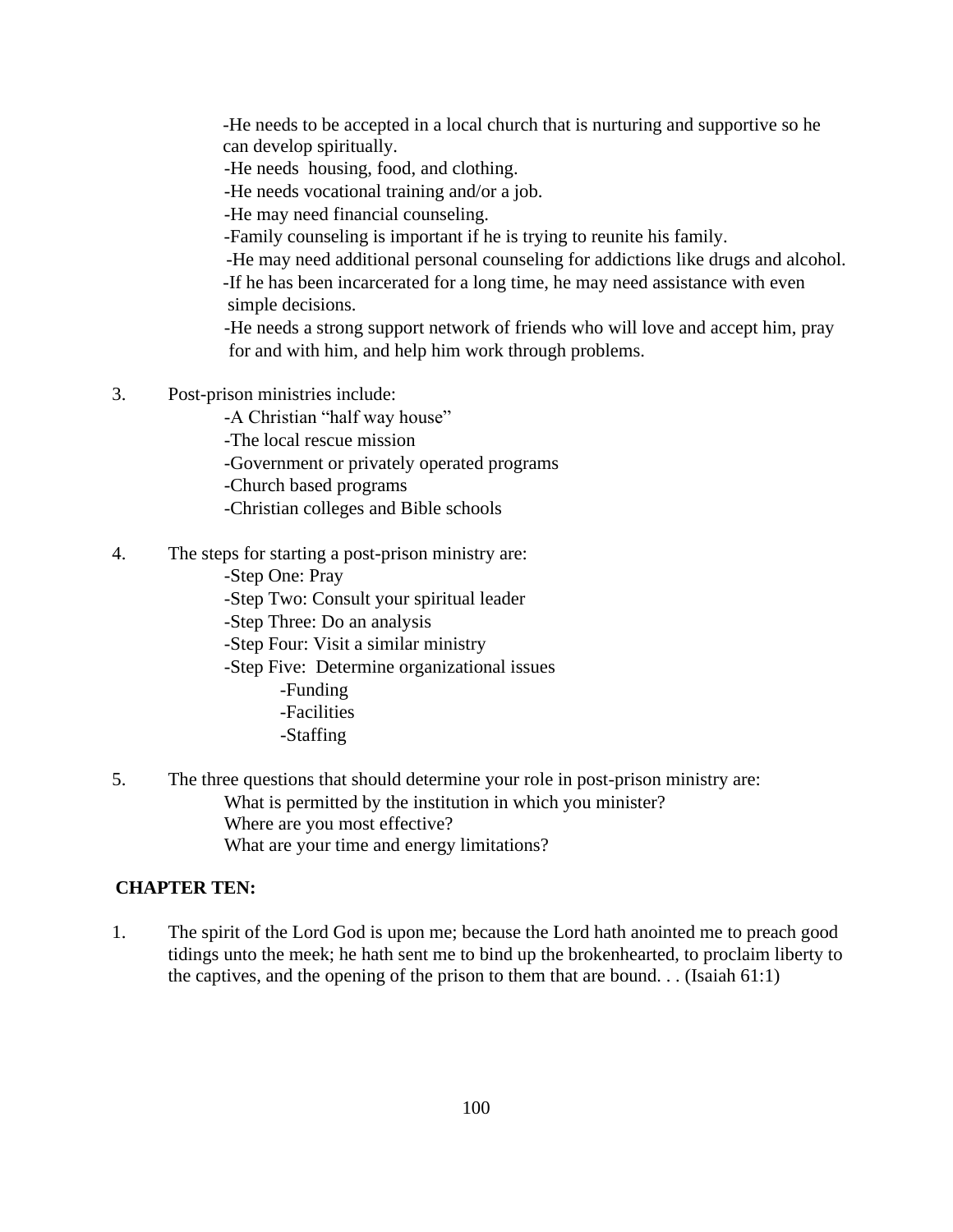- 2. The common security levels are maximum, medium, minimum.
- 3. Prison inmates have been tried and convicted. Jail is usually the entry point for all prisoners. Many jail inmates haven't been convicted of anything yet. Prison population is relatively stable. Jail population is very transient. Some prisons have at least a minimum of facilities and programs for counseling and rehabilitation, but most jails have few or none. Prisons usually have better facilities for group meetings such as church services and group Bible studies. The physical, emotional, and psychological conditions of jail inmates are different from and less favorable than those in prisons.
- 4. Some other facilities of confinement discussed in this chapter are: -Work release centers -Halfway house -Road camp, fire camp, forestry camp, or work farm -Detention, juvenile hall, or reformatory
- 5. Compare your summary to the discussion on inmate typology in this chapter.

# **CHAPTER ELEVEN**:

- 1. Let every soul be subject to the governing authorities. For there is no authority except from God, and the authorities that exist are appointed by God. (Romans 13:1)
- 2. Compare your answer to the discussion on appropriate dress codes in this chapter.
- 3. Compare your summary of safety codes to the discussion in this chapter.
- 4. Compare your summary to the guidelines given in this chapter for surviving a hostage incident.
- 5. Be sure to obtain a list of the dress and safety codes for the institution in which you are visiting or ministering. Insert these in the final section (Chapter Thirteen) of this manual which is designed for material unique to your specific institution.

### **CHAPTER TWELVE:**

1. . . .in humility correcting those who are in opposition, if God perhaps will grant them repentance, so that they may know the truth, and that they may come to their senses and escape the snare of the devil, having been taken captive by him to do his will. (2 Timothy 2:25-26)